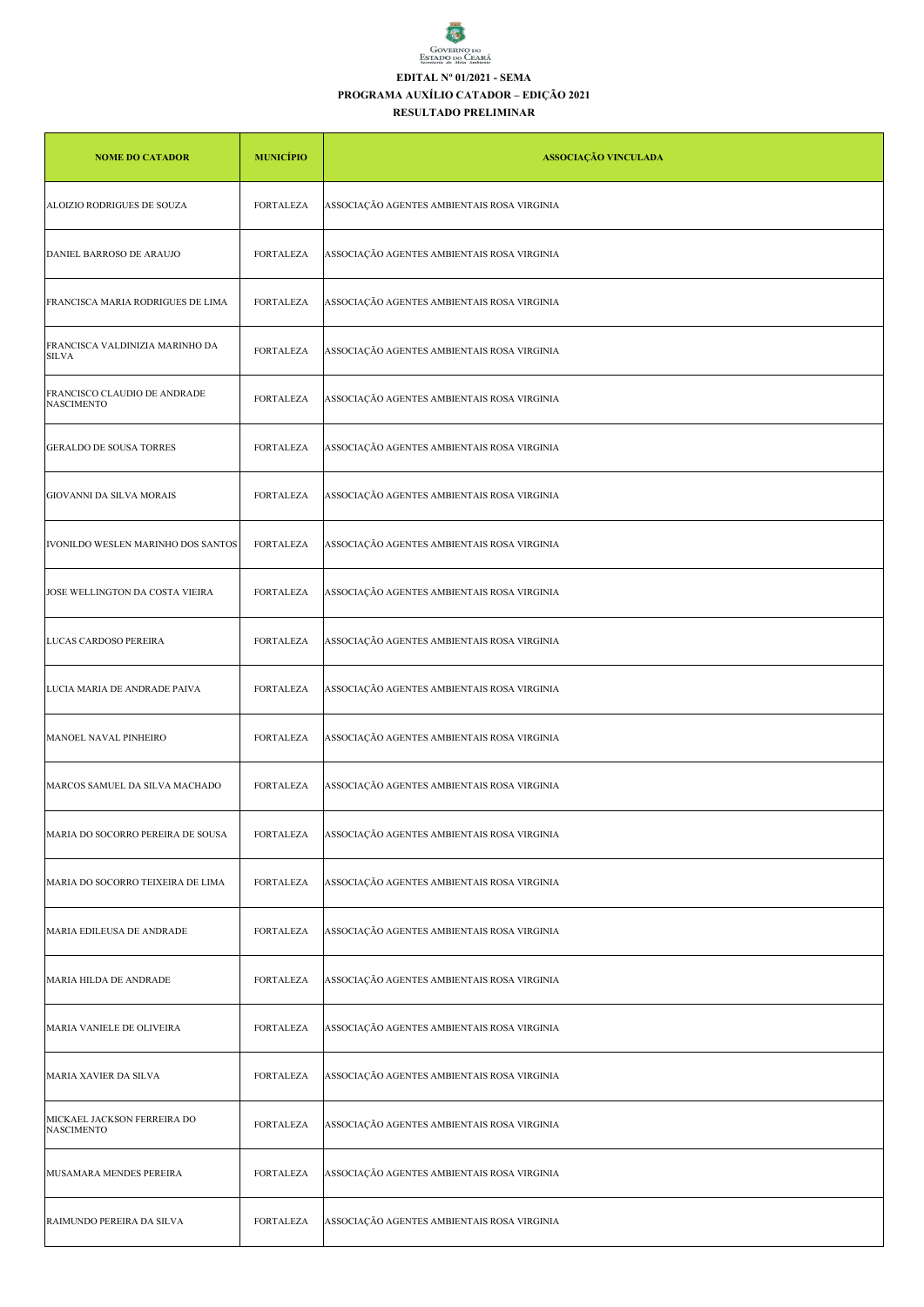| REINALDO BARROS DE ALENCAR                      | <b>FORTALEZA</b> | ASSOCIAÇÃO AGENTES AMBIENTAIS ROSA VIRGINIA                                                       |
|-------------------------------------------------|------------------|---------------------------------------------------------------------------------------------------|
| WALDINIZIA FERREIRA DE ALENCAR                  | <b>FORTALEZA</b> | ASSOCIAÇÃO AGENTES AMBIENTAIS ROSA VIRGINIA                                                       |
| CESAR AUGUSTO LUCENA DA SILVA                   | <b>FORTALEZA</b> | ASSOCIAÇÃO CEARENSE DE TRABALHADORES E TRABALHADORAS EM RESÍDUOS SÓLIDOS RECICLAVEIS - RECICLANDO |
| FRANCIMEIRE SILVA CARNEIRO                      | <b>FORTALEZA</b> | ASSOCIAÇÃO CEARENSE DE TRABALHADORES E TRABALHADORAS EM RESÍDUOS SÓLIDOS RECICLAVEIS - RECICLANDO |
| <b>JOSE OTAVIANO DIAS</b>                       | <b>FORTALEZA</b> | ASSOCIAÇÃO CEARENSE DE TRABALHADORES E TRABALHADORAS EM RESÍDUOS SÓLIDOS RECICLAVEIS - RECICLANDO |
| MARIA DA CONCEIÇAO SILVA SANTANA                | <b>FORTALEZA</b> | ASSOCIAÇÃO CEARENSE DE TRABALHADORES E TRABALHADORAS EM RESÍDUOS SÓLIDOS RECICLAVEIS - RECICLANDO |
| MARIA IOLANDA DE SOUSA BARBOSA                  | <b>FORTALEZA</b> | ASSOCIAÇÃO CEARENSE DE TRABALHADORES E TRABALHADORAS EM RESÍDUOS SÓLIDOS RECICLAVEIS - RECICLANDO |
| REGIONE DA SILVA OLIVEIRA                       | <b>FORTALEZA</b> | ASSOCIAÇÃO CEARENSE DE TRABALHADORES E TRABALHADORAS EM RESÍDUOS SÓLIDOS RECICLAVEIS - RECICLANDO |
| AILA MARIA TIBURCIO FRAZAO                      | <b>FORTALEZA</b> | ASSOCIAÇÃO CEARENSE DE TRABALHADORES E TRABALHADORAS EM RESÍDUOS SÓLIDOS RECICLAVEIS - RECICLANDO |
| ANA OLIVEIRA DE SOUZA                           | <b>FORTALEZA</b> | ASSOCIAÇÃO CEARENSE DE TRABALHADORES E TRABALHADORAS EM RESÍDUOS SÓLIDOS RECICLAVEIS - RECICLANDO |
| ANTONIA PEREIRA DOS SANTOS                      | <b>FORTALEZA</b> | ASSOCIAÇÃO CEARENSE DE TRABALHADORES E TRABALHADORAS EM RESÍDUOS SÓLIDOS RECICLAVEIS - RECICLANDO |
| ANTONIO AUGUSTO DA SILVA                        | <b>FORTALEZA</b> | ASSOCIAÇÃO CEARENSE DE TRABALHADORES E TRABALHADORAS EM RESÍDUOS SÓLIDOS RECICLAVEIS - RECICLANDO |
| ANTONIO CLAUDIO RICARDO DE QUEIROZ              | <b>FORTALEZA</b> | ASSOCIAÇÃO CEARENSE DE TRABALHADORES E TRABALHADORAS EM RESÍDUOS SÓLIDOS RECICLAVEIS - RECICLANDO |
| <b>CARLOS ANDRE DUARTE MARTINS</b>              | <b>FORTALEZA</b> | ASSOCIAÇÃO CEARENSE DE TRABALHADORES E TRABALHADORAS EM RESÍDUOS SÓLIDOS RECICLAVEIS - RECICLANDO |
| DAMIAO PEREIRA DOS SANTOS                       | FORTALEZA        | ASSOCIAÇÃO CEARENSE DE TRABALHADORES E TRABALHADORAS EM RESÍDUOS SÓLIDOS RECICLAVEIS - RECICLANDO |
| DANIELLE COSTA DO NASCIMENTO                    | <b>FORTALEZA</b> | ASSOCIAÇÃO CEARENSE DE TRABALHADORES E TRABALHADORAS EM RESÍDUOS SÓLIDOS RECICLAVEIS - RECICLANDO |
| ELIDIANE MENDES DA SILVA CARVALHO               | FORTALEZA        | ASSOCIAÇÃO CEARENSE DE TRABALHADORES E TRABALHADORAS EM RESÍDUOS SÓLIDOS RECICLAVEIS - RECICLANDO |
| ELINEUDA MENDES DE ARAUJO                       | <b>FORTALEZA</b> | ASSOCIAÇÃO CEARENSE DE TRABALHADORES E TRABALHADORAS EM RESÍDUOS SÓLIDOS RECICLAVEIS - RECICLANDO |
| EWERTON HENRIQUE FISCH DE LIMA                  | <b>FORTALEZA</b> | ASSOCIAÇÃO CEARENSE DE TRABALHADORES E TRABALHADORAS EM RESÍDUOS SÓLIDOS RECICLAVEIS - RECICLANDO |
| <b>FABIO JUNIOR DUARTE</b>                      | FORTALEZA        | ASSOCIAÇÃO CEARENSE DE TRABALHADORES E TRABALHADORAS EM RESÍDUOS SÓLIDOS RECICLAVEIS - RECICLANDO |
| FRANCISCA EDILENE OLIVEIRA DE SOUSA             | <b>FORTALEZA</b> | ASSOCIAÇÃO CEARENSE DE TRABALHADORES E TRABALHADORAS EM RESÍDUOS SÓLIDOS RECICLAVEIS - RECICLANDO |
| FRANCISCA EDNA DA SILVA                         | FORTALEZA        | ASSOCIAÇÃO CEARENSE DE TRABALHADORES E TRABALHADORAS EM RESÍDUOS SÓLIDOS RECICLAVEIS - RECICLANDO |
| FRANCISCA MIRIAN DE SOUSA                       | <b>FORTALEZA</b> | ASSOCIAÇÃO CEARENSE DE TRABALHADORES E TRABALHADORAS EM RESÍDUOS SÓLIDOS RECICLAVEIS - RECICLANDO |
| FRANCISCO DE ASSIS MARTINS DE<br><b>ALMEIDA</b> | <b>FORTALEZA</b> | ASSOCIAÇÃO CEARENSE DE TRABALHADORES E TRABALHADORAS EM RESÍDUOS SÓLIDOS RECICLAVEIS - RECICLANDO |
| FRANCISCO DE ASSIS PONTES PAIXAO                | FORTALEZA        | ASSOCIAÇÃO CEARENSE DE TRABALHADORES E TRABALHADORAS EM RESÍDUOS SÓLIDOS RECICLAVEIS - RECICLANDO |
| FRANCISCO EDUARDO DA SILVA                      | FORTALEZA        | ASSOCIAÇÃO CEARENSE DE TRABALHADORES E TRABALHADORAS EM RESÍDUOS SÓLIDOS RECICLAVEIS - RECICLANDO |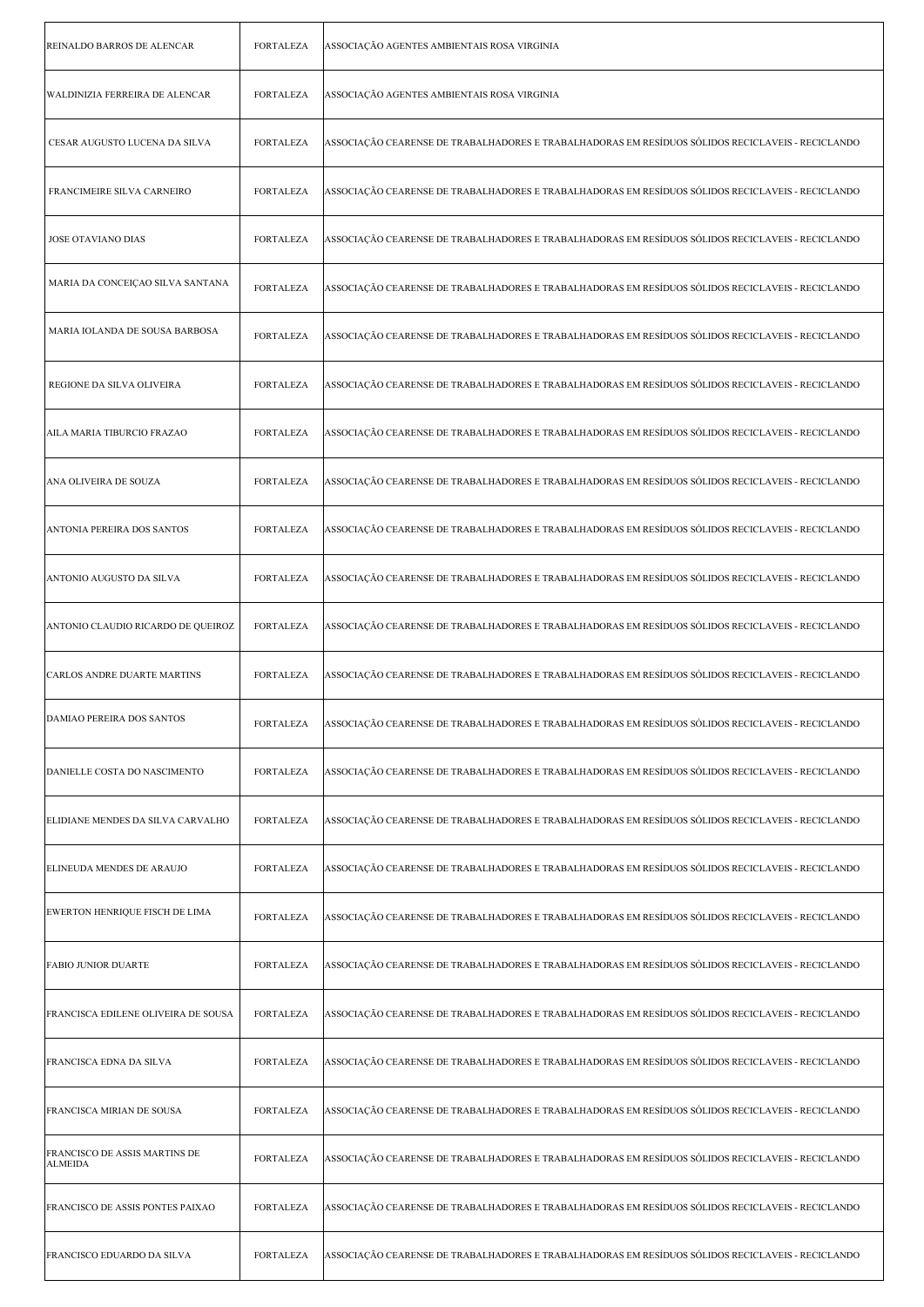| FRANCISCO JONATHAN OLIVEIRA DA<br><b>SILVA</b> | <b>FORTALEZA</b> | ASSOCIAÇÃO CEARENSE DE TRABALHADORES E TRABALHADORAS EM RESÍDUOS SÓLIDOS RECICLAVEIS - RECICLANDO |
|------------------------------------------------|------------------|---------------------------------------------------------------------------------------------------|
| FRANCISCO JOSE MIRANDA DE OLIVEIRA             | <b>FORTALEZA</b> | ASSOCIAÇÃO CEARENSE DE TRABALHADORES E TRABALHADORAS EM RESÍDUOS SÓLIDOS RECICLAVEIS - RECICLANDO |
| FRANCISCO MOISES DA SILVA COSTA                | FORTALEZA        | ASSOCIAÇÃO CEARENSE DE TRABALHADORES E TRABALHADORAS EM RESÍDUOS SÓLIDOS RECICLAVEIS - RECICLANDO |
| FRANCISCO VERMERSON DOS SANTOS<br><b>ROMAO</b> | FORTALEZA        | ASSOCIAÇÃO CEARENSE DE TRABALHADORES E TRABALHADORAS EM RESÍDUOS SÓLIDOS RECICLAVEIS - RECICLANDO |
| <b>GERUZA MENDES DA SILVA ROCHA</b>            | <b>FORTALEZA</b> | ASSOCIAÇÃO CEARENSE DE TRABALHADORES E TRABALHADORAS EM RESÍDUOS SÓLIDOS RECICLAVEIS - RECICLANDO |
| JOANA DARC DOS SANTOS SANTIAGO                 | <b>FORTALEZA</b> | ASSOCIAÇÃO CEARENSE DE TRABALHADORES E TRABALHADORAS EM RESÍDUOS SÓLIDOS RECICLAVEIS - RECICLANDO |
| <b>JOAO RODRIGUES MARTINS</b>                  | <b>FORTALEZA</b> | ASSOCIAÇÃO CEARENSE DE TRABALHADORES E TRABALHADORAS EM RESÍDUOS SÓLIDOS RECICLAVEIS - RECICLANDO |
| JOSE ANTONIO DA COSTA RODRIGUES                | FORTALEZA        | ASSOCIAÇÃO CEARENSE DE TRABALHADORES E TRABALHADORAS EM RESÍDUOS SÓLIDOS RECICLAVEIS - RECICLANDO |
| <b>JOSE SOARES DE LIMA</b>                     | <b>FORTALEZA</b> | ASSOCIAÇÃO CEARENSE DE TRABALHADORES E TRABALHADORAS EM RESÍDUOS SÓLIDOS RECICLAVEIS - RECICLANDO |
| JOSIANE PEREIRA DO NASCIMENTO                  | <b>FORTALEZA</b> | ASSOCIAÇÃO CEARENSE DE TRABALHADORES E TRABALHADORAS EM RESÍDUOS SÓLIDOS RECICLAVEIS - RECICLANDO |
| <b>KATIANE BEZERRA ALVES</b>                   | <b>FORTALEZA</b> | ASSOCIAÇÃO CEARENSE DE TRABALHADORES E TRABALHADORAS EM RESÍDUOS SÓLIDOS RECICLAVEIS - RECICLANDO |
| LARISSA APARECIDA SILVA LOPES                  | <b>FORTALEZA</b> | ASSOCIAÇÃO CEARENSE DE TRABALHADORES E TRABALHADORAS EM RESÍDUOS SÓLIDOS RECICLAVEIS - RECICLANDO |
| LUCAS EDUARDO DE LIMA FISCH                    | <b>FORTALEZA</b> | ASSOCIAÇÃO CEARENSE DE TRABALHADORES E TRABALHADORAS EM RESÍDUOS SÓLIDOS RECICLAVEIS - RECICLANDO |
|                                                |                  |                                                                                                   |
| LUCIANO ALVES DE SOUSA                         | <b>FORTALEZA</b> | ASSOCIAÇÃO CEARENSE DE TRABALHADORES E TRABALHADORAS EM RESÍDUOS SÓLIDOS RECICLAVEIS - RECICLANDO |
| MARCOS ANTONIO LOPES DA SILVA                  | FORTALEZA        | ASSOCIAÇÃO CEARENSE DE TRABALHADORES E TRABALHADORAS EM RESÍDUOS SÓLIDOS RECICLAVEIS - RECICLANDO |
| MARIA DA PAZ ANDRADE                           | <b>FORTALEZA</b> | ASSOCIAÇÃO CEARENSE DE TRABALHADORES E TRABALHADORAS EM RESÍDUOS SÓLIDOS RECICLAVEIS - RECICLANDO |
| MARIA DE FATIMA DO NASCIMENTO                  | <b>FORTALEZA</b> | ASSOCIAÇÃO CEARENSE DE TRABALHADORES E TRABALHADORAS EM RESÍDUOS SÓLIDOS RECICLAVEIS - RECICLANDO |
| MARIA DO CARMO DOS ANJOS                       | <b>FORTALEZA</b> | ASSOCIAÇÃO CEARENSE DE TRABALHADORES E TRABALHADORAS EM RESÍDUOS SÓLIDOS RECICLAVEIS - RECICLANDO |
| MARIA DO SOCORRO FERREIRA DA SILVA             | <b>FORTALEZA</b> | ASSOCIAÇÃO CEARENSE DE TRABALHADORES E TRABALHADORAS EM RESÍDUOS SÓLIDOS RECICLAVEIS - RECICLANDO |
| MARIA GIZELDA GUIMARAES DA SILVA               | FORTALEZA        | ASSOCIAÇÃO CEARENSE DE TRABALHADORES E TRABALHADORAS EM RESÍDUOS SÓLIDOS RECICLAVEIS - RECICLANDO |
| MARIA LINDACI OLIVEIRA                         | <b>FORTALEZA</b> | ASSOCIAÇÃO CEARENSE DE TRABALHADORES E TRABALHADORAS EM RESÍDUOS SÓLIDOS RECICLAVEIS - RECICLANDO |
| MARIA NAZARE ALVES ROCHA                       | <b>FORTALEZA</b> | ASSOCIAÇÃO CEARENSE DE TRABALHADORES E TRABALHADORAS EM RESÍDUOS SÓLIDOS RECICLAVEIS - RECICLANDO |
| MARIA NEIDE SILVA DE MENDONÇA                  | <b>FORTALEZA</b> | ASSOCIAÇÃO CEARENSE DE TRABALHADORES E TRABALHADORAS EM RESÍDUOS SÓLIDOS RECICLAVEIS - RECICLANDO |
| RIANDERSON DA SILVA ROCHA                      | <b>FORTALEZA</b> | ASSOCIAÇÃO CEARENSE DE TRABALHADORES E TRABALHADORAS EM RESÍDUOS SÓLIDOS RECICLAVEIS - RECICLANDO |
| ROSANGELA SILVA LOPES                          | FORTALEZA        | ASSOCIAÇÃO CEARENSE DE TRABALHADORES E TRABALHADORAS EM RESÍDUOS SÓLIDOS RECICLAVEIS - RECICLANDO |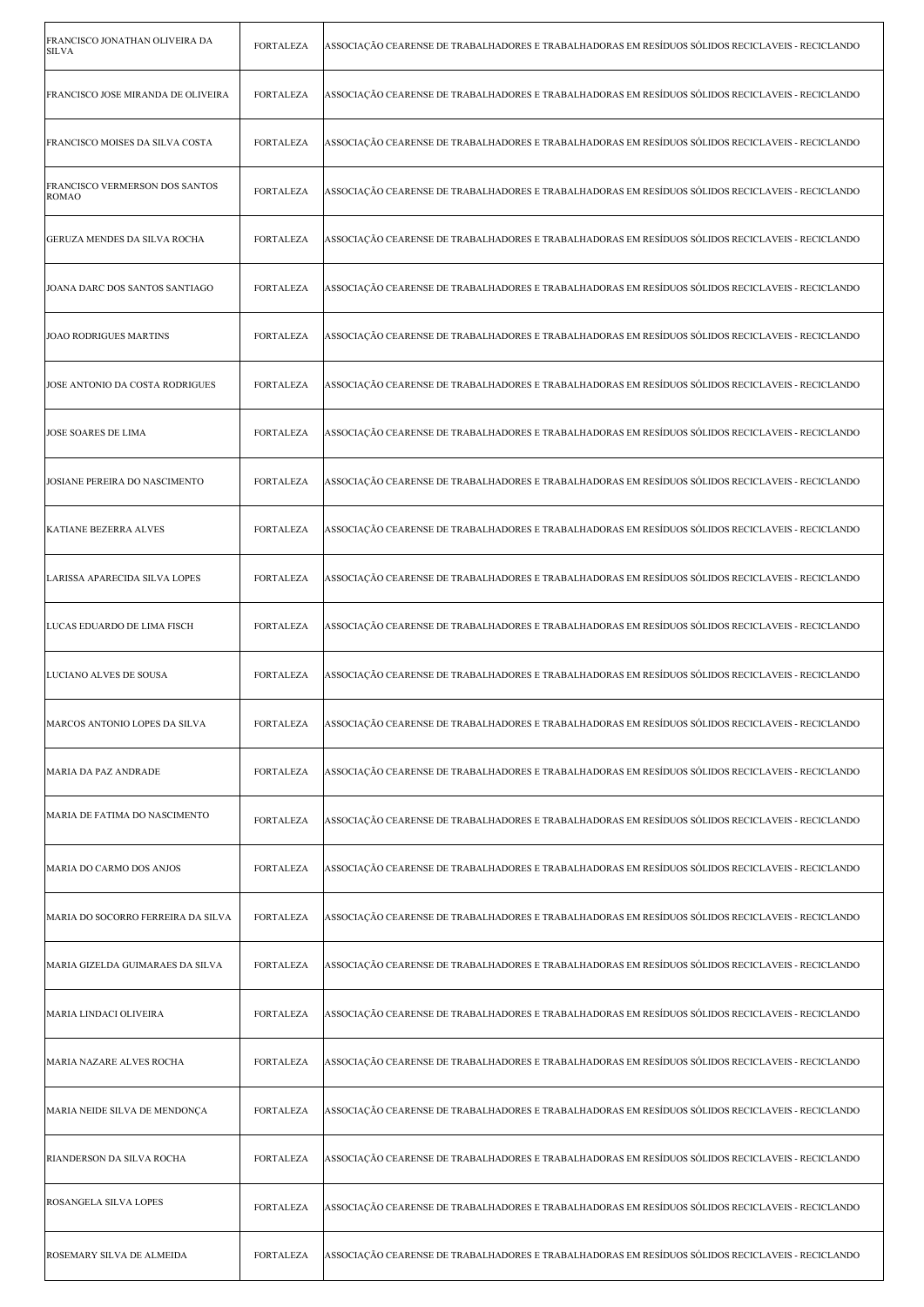| SAIONARA APARECIDA FISCH                      | FORTALEZA        | ASSOCIAÇÃO CEARENSE DE TRABALHADORES E TRABALHADORAS EM RESÍDUOS SÓLIDOS RECICLAVEIS - RECICLANDO                                           |
|-----------------------------------------------|------------------|---------------------------------------------------------------------------------------------------------------------------------------------|
| <b>SILVIA MENDES DA SILVA</b>                 | <b>FORTALEZA</b> | ASSOCIAÇÃO CEARENSE DE TRABALHADORES E TRABALHADORAS EM RESÍDUOS SÓLIDOS RECICLAVEIS - RECICLANDO                                           |
| SONIA MARIA LIMA NORBERTO                     | <b>FORTALEZA</b> | ASSOCIAÇÃO CEARENSE DE TRABALHADORES E TRABALHADORAS EM RESÍDUOS SÓLIDOS RECICLAVEIS - RECICLANDO                                           |
| ANA KAROLLYNA DAMASCENO ARAUJO                |                  | INDEPENDENCIA ASSOCIAÇÃO COMUNITARIA DOS COLETORES DE PRODUTOS RECICLAVEIS DE INDEPENDENCIA E REGIÃO                                        |
| ANTONIA ALVES PEREIRA DE MORAIS               |                  | INDEPENDENCIA ASSOCIAÇÃO COMUNITARIA DOS COLETORES DE PRODUTOS RECICLAVEIS DE INDEPENDENCIA E REGIÃO                                        |
| ANTONIA CLEIDIANA ALVES PEREIRA               |                  | INDEPENDENCIA ASSOCIAÇÃO COMUNITARIA DOS COLETORES DE PRODUTOS RECICLAVEIS DE INDEPENDENCIA E REGIÃO                                        |
| ANTONIA HELENA DE SOUZA SOARES                |                  | INDEPENDENCIA ASSOCIAÇÃO COMUNITARIA DOS COLETORES DE PRODUTOS RECICLAVEIS DE INDEPENDENCIA E REGIÃO                                        |
|                                               |                  | ANTONIA HELENILZA OLIVEIRA DE SOUSA   INDEPENDENCIA  ASSOCIAÇÃO COMUNITARIA DOS COLETORES DE PRODUTOS RECICLAVEIS DE INDEPENDENCIA E REGIÃO |
| ANTONIA RAIMUNDA MARTINS PEREIRA              |                  | INDEPENDENCIA ASSOCIAÇÃO COMUNITARIA DOS COLETORES DE PRODUTOS RECICLAVEIS DE INDEPENDENCIA E REGIÃO                                        |
| ANTONIA SUELI DE ANDRADE FRANÇA               |                  | INDEPENDENCIA ASSOCIAÇÃO COMUNITARIA DOS COLETORES DE PRODUTOS RECICLAVEIS DE INDEPENDENCIA E REGIÃO                                        |
| ANTONIA VIEIRA DE SOUSA                       |                  | INDEPENDENCIA ASSOCIAÇÃO COMUNITARIA DOS COLETORES DE PRODUTOS RECICLAVEIS DE INDEPENDENCIA E REGIÃO                                        |
| ANTONIO ANTERIO NETO                          |                  | INDEPENDENCIA ASSOCIAÇÃO COMUNITARIA DOS COLETORES DE PRODUTOS RECICLAVEIS DE INDEPENDENCIA E REGIÃO                                        |
| ANTONIO EDILSON DE OLIVEIRA                   |                  | INDEPENDENCIA ASSOCIAÇÃO COMUNITARIA DOS COLETORES DE PRODUTOS RECICLAVEIS DE INDEPENDENCIA E REGIÃO                                        |
| ANTONIO ENOQUE SOUSA DE OLIVEIRA              |                  | INDEPENDENCIA ASSOCIAÇÃO COMUNITARIA DOS COLETORES DE PRODUTOS RECICLAVEIS DE INDEPENDENCIA E REGIÃO                                        |
| ANTONIO FERREIRA DE LIMA                      |                  | INDEPENDENCIA ASSOCIAÇÃO COMUNITARIA DOS COLETORES DE PRODUTOS RECICLAVEIS DE INDEPENDENCIA E REGIÃO                                        |
| ANTONIO HAMILTON PEREIRA DA SILVA             |                  | INDEPENDENCIA ASSOCIAÇÃO COMUNITARIA DOS COLETORES DE PRODUTOS RECICLAVEIS DE INDEPENDENCIA E REGIÃO                                        |
| <b>BRAZ ANJINHO DA SILVA</b>                  |                  | INDEPENDENCIA ASSOCIAÇÃO COMUNITARIA DOS COLETORES DE PRODUTOS RECICLAVEIS DE INDEPENDENCIA E REGIÃO                                        |
| BRUNO ANSELMO MARQUES DOS SANTOS              |                  | INDEPENDENCIA ASSOCIAÇÃO COMUNITARIA DOS COLETORES DE PRODUTOS RECICLAVEIS DE INDEPENDENCIA E REGIÃO                                        |
| CONCEIÇAO MOREIRA DE ARAUJO                   |                  | INDEPENDENCIA ASSOCIAÇÃO COMUNITARIA DOS COLETORES DE PRODUTOS RECICLAVEIS DE INDEPENDENCIA E REGIÃO                                        |
| DIANA MARCIA SALES AMERICO DE<br><b>SOUSA</b> |                  | INDEPENDENCIA ASSOCIAÇÃO COMUNITARIA DOS COLETORES DE PRODUTOS RECICLAVEIS DE INDEPENDENCIA E REGIÃO                                        |
| FLORENTINA RIBEIRO DA SILVA                   |                  | INDEPENDENCIA ASSOCIAÇÃO COMUNITARIA DOS COLETORES DE PRODUTOS RECICLAVEIS DE INDEPENDENCIA E REGIÃO                                        |
| FRANCISCA ELIANE MACEDO DE SOUSA              |                  | INDEPENDENCIA  ASSOCIAÇÃO COMUNITARIA DOS COLETORES DE PRODUTOS RECICLAVEIS DE INDEPENDENCIA E REGIÃO                                       |
| FRANCISCA GONÇALVES RODRIGUES<br><b>SALES</b> |                  | INDEPENDENCIA ASSOCIAÇÃO COMUNITARIA DOS COLETORES DE PRODUTOS RECICLAVEIS DE INDEPENDENCIA E REGIÃO                                        |
| FRANCISCA SOARES SILVA                        |                  | INDEPENDENCIA ASSOCIAÇÃO COMUNITARIA DOS COLETORES DE PRODUTOS RECICLAVEIS DE INDEPENDENCIA E REGIÃO                                        |
| FRANCISCA VIEIRA DA COSTA                     |                  | INDEPENDENCIA ASSOCIAÇÃO COMUNITARIA DOS COLETORES DE PRODUTOS RECICLAVEIS DE INDEPENDENCIA E REGIÃO                                        |
| FRANCISCO DE ASSIS DO NASCIMENTO              |                  | INDEPENDENCIA ASSOCIAÇÃO COMUNITARIA DOS COLETORES DE PRODUTOS RECICLAVEIS DE INDEPENDENCIA E REGIÃO                                        |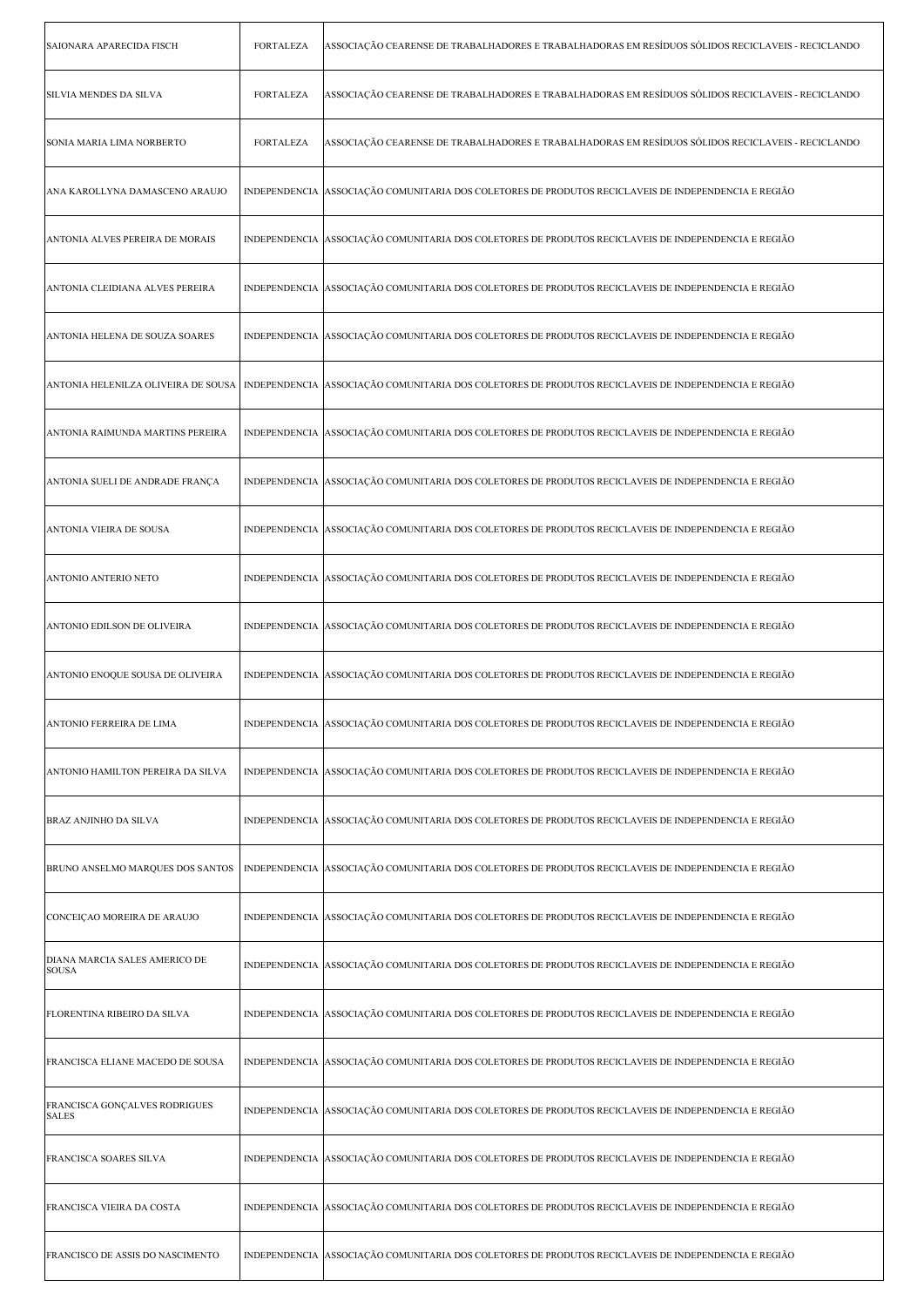| FRANCISCO ELINAEL DO NASCIMENTO                             | INDEPENDENCIA ASSOCIAÇÃO COMUNITARIA DOS COLETORES DE PRODUTOS RECICLAVEIS DE INDEPENDENCIA E REGIÃO   |
|-------------------------------------------------------------|--------------------------------------------------------------------------------------------------------|
| FRANCISCO GONÇALVES NETO                                    | INDEPENDENCIA ASSOCIAÇÃO COMUNITARIA DOS COLETORES DE PRODUTOS RECICLAVEIS DE INDEPENDENCIA E REGIÃO   |
| <b>FRANCISCO LEONARDO RODRIGUES DO</b><br><b>NASCIMENTO</b> | INDEPENDENCIA ASSOCIAÇÃO COMUNITARIA DOS COLETORES DE PRODUTOS RECICLAVEIS DE INDEPENDENCIA E REGIÃO   |
| FRANCISCO OLAIZ DE MACEDO                                   | INDEPENDENCIA ASSOCIAÇÃO COMUNITARIA DOS COLETORES DE PRODUTOS RECICLAVEIS DE INDEPENDENCIA E REGIÃO   |
| HELENITA COELHO RODRIGUES                                   | INDEPENDENCIA ASSOCIAÇÃO COMUNITARIA DOS COLETORES DE PRODUTOS RECICLAVEIS DE INDEPENDENCIA E REGIÃO   |
| <b>IRENE BARBOSA DE LIMA</b>                                | INDEPENDENCIA ASSOCIAÇÃO COMUNITARIA DOS COLETORES DE PRODUTOS RECICLAVEIS DE INDEPENDENCIA E REGIÃO   |
| <b>ISNAR MARQUES SOUSA</b>                                  | INDEPENDENCIA ASSOCIAÇÃO COMUNITARIA DOS COLETORES DE PRODUTOS RECICLAVEIS DE INDEPENDENCIA E REGIÃO   |
| JANAIRA ALVES DA SILVA                                      | INDEPENDENCIA ASSOCIAÇÃO COMUNITARIA DOS COLETORES DE PRODUTOS RECICLAVEIS DE INDEPENDENCIA E REGIÃO   |
| JOSE GILBERTO BARBOSA                                       | INDEPENDENCIA ASSOCIAÇÃO COMUNITARIA DOS COLETORES DE PRODUTOS RECICLAVEIS DE INDEPENDENCIA E REGIÃO   |
| JOSE GRAÇA DA SILVA                                         | INDEPENDENCIA ASSOCIAÇÃO COMUNITARIA DOS COLETORES DE PRODUTOS RECICLAVEIS DE INDEPENDENCIA E REGIÃO   |
| LEILA MARIA CASTRO PIMENTEL                                 | INDEPENDENCIA ASSOCIAÇÃO COMUNITARIA DOS COLETORES DE PRODUTOS RECICLAVEIS DE INDEPENDENCIA E REGIÃO   |
| LEONCIO IZABEL BORGES DOS SANTOS                            | INDEPENDENCIA ASSOCIAÇÃO COMUNITARIA DOS COLETORES DE PRODUTOS RECICLAVEIS DE INDEPENDENCIA E REGIÃO   |
| LIONETE GOMES DE SOUSA CARDOSO                              | INDEPENDENCIA ASSOCIAÇÃO COMUNITARIA DOS COLETORES DE PRODUTOS RECICLAVEIS DE INDEPENDENCIA E REGIÃO   |
| LUCIANA BARBOSA DE LIMA                                     | INDEPENDENCIA ASSOCIAÇÃO COMUNITARIA DOS COLETORES DE PRODUTOS RECICLAVEIS DE INDEPENDENCIA E REGIÃO   |
| LUIZ BERNALDO DA SILVA                                      | INDEPENDENCIA ASSOCIAÇÃO COMUNITARIA DOS COLETORES DE PRODUTOS RECICLAVEIS DE INDEPENDENCIA E REGIÃO   |
| <b>LUIZA LINHARES VERAS</b>                                 | INDEPENDENCIA ASSOCIAÇÃO COMUNITARIA DOS COLETORES DE PRODUTOS RECICLAVEIS DE INDEPENDENCIA E REGIÃO   |
| MARGARIDA PEREIRA DA SILVA                                  | INDEPENDENCIA ASSOCIAÇÃO COMUNITARIA DOS COLETORES DE PRODUTOS RECICLAVEIS DE INDEPENDENCIA E REGIÃO   |
| MARIA BERNALDINA DE SOUSA                                   | INDEPENDENCIA ASSOCIAÇÃO COMUNITARIA DOS COLETORES DE PRODUTOS RECICLAVEIS DE INDEPENDENCIA E REGIÃO   |
| MARIA CASTRO FARIAS LIMA                                    | INDEPENDENCIA ASSOCIAÇÃO COMUNITARIA DOS COLETORES DE PRODUTOS RECICLAVEIS DE INDEPENDENCIA E REGIÃO   |
| MARIA DAS DORES PEREIRA                                     | INDEPENDENCIA ASSOCIAÇÃO COMUNITARIA DOS COLETORES DE PRODUTOS RECICLAVEIS DE INDEPENDENCIA E REGIÃO   |
| MARIA DE FATIMA CORREIA                                     | INDEPENDENCIA   ASSOCIAÇÃO COMUNITARIA DOS COLETORES DE PRODUTOS RECICLAVEIS DE INDEPENDENCIA E REGIÃO |
| MARIA DE FATIMA SOARES                                      | INDEPENDENCIA ASSOCIAÇÃO COMUNITARIA DOS COLETORES DE PRODUTOS RECICLAVEIS DE INDEPENDENCIA E REGIÃO   |
| MARIA DE LURDES MOREIRA DE ARAUJO                           | INDEPENDENCIA ASSOCIAÇÃO COMUNITARIA DOS COLETORES DE PRODUTOS RECICLAVEIS DE INDEPENDENCIA E REGIÃO   |
| MARIA DO CARMO GOMES MOREIRA                                | INDEPENDENCIA ASSOCIAÇÃO COMUNITARIA DOS COLETORES DE PRODUTOS RECICLAVEIS DE INDEPENDENCIA E REGIÃO   |
| MARIA DO SOCORRO ALVES GONÇALVES                            | INDEPENDENCIA ASSOCIAÇÃO COMUNITARIA DOS COLETORES DE PRODUTOS RECICLAVEIS DE INDEPENDENCIA E REGIÃO   |
| MARIA EDILEUZA MACHADO GOMES                                | INDEPENDENCIA ASSOCIAÇÃO COMUNITARIA DOS COLETORES DE PRODUTOS RECICLAVEIS DE INDEPENDENCIA E REGIÃO   |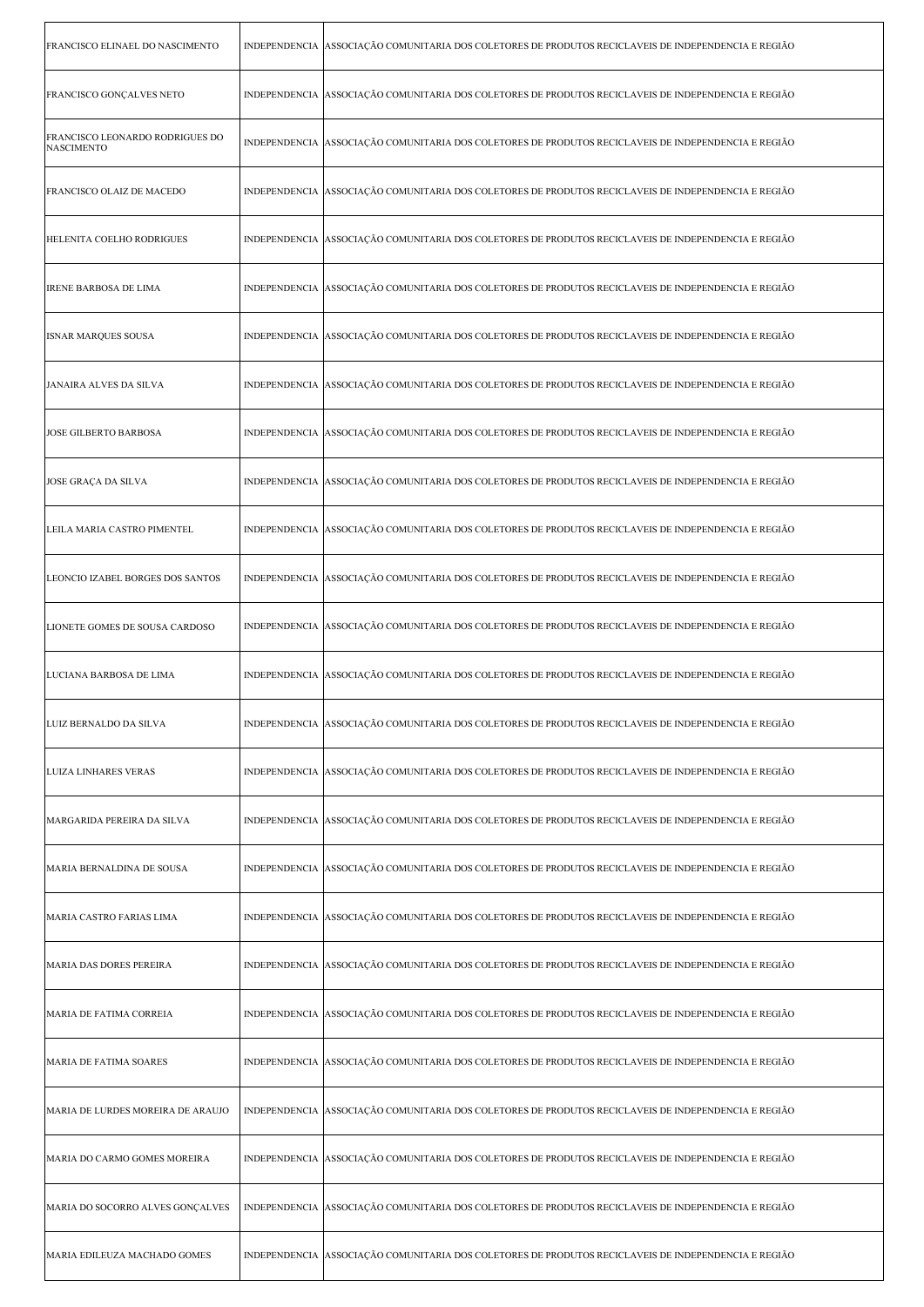| MARIA EDINEUSA MACHADO GOMES                          |                   | INDEPENDENCIA ASSOCIAÇÃO COMUNITARIA DOS COLETORES DE PRODUTOS RECICLAVEIS DE INDEPENDENCIA E REGIÃO                                        |
|-------------------------------------------------------|-------------------|---------------------------------------------------------------------------------------------------------------------------------------------|
| MARIA FRANCISCA DAMASCENA DIAS                        |                   | INDEPENDENCIA ASSOCIAÇÃO COMUNITARIA DOS COLETORES DE PRODUTOS RECICLAVEIS DE INDEPENDENCIA E REGIÃO                                        |
|                                                       |                   | MARIA IVONETE ALVES DE ARAUJO SILVA   INDEPENDENCIA  ASSOCIAÇÃO COMUNITARIA DOS COLETORES DE PRODUTOS RECICLAVEIS DE INDEPENDENCIA E REGIÃO |
| MARIA SENHORA DA SILVA                                |                   | INDEPENDENCIA ASSOCIAÇÃO COMUNITARIA DOS COLETORES DE PRODUTOS RECICLAVEIS DE INDEPENDENCIA E REGIÃO                                        |
| MARIA SUELI DE ANDRADE COSTA                          |                   | INDEPENDENCIA ASSOCIAÇÃO COMUNITARIA DOS COLETORES DE PRODUTOS RECICLAVEIS DE INDEPENDENCIA E REGIÃO                                        |
| MIGUEL VIEIRA DA COSTA                                |                   | INDEPENDENCIA ASSOCIAÇÃO COMUNITARIA DOS COLETORES DE PRODUTOS RECICLAVEIS DE INDEPENDENCIA E REGIÃO                                        |
| OSCAR PAULA DE LIMA                                   |                   | INDEPENDENCIA ASSOCIAÇÃO COMUNITARIA DOS COLETORES DE PRODUTOS RECICLAVEIS DE INDEPENDENCIA E REGIÃO                                        |
| RAIMUNDA CHAGAS DE SOUSA                              |                   | INDEPENDENCIA ASSOCIAÇÃO COMUNITARIA DOS COLETORES DE PRODUTOS RECICLAVEIS DE INDEPENDENCIA E REGIÃO                                        |
| RAIMUNDA VALDENIRA AMARO VERAS                        |                   | INDEPENDENCIA ASSOCIAÇÃO COMUNITARIA DOS COLETORES DE PRODUTOS RECICLAVEIS DE INDEPENDENCIA E REGIÃO                                        |
| RAIMUNDO MELQUIADES DE SOUSA                          |                   | INDEPENDENCIA ASSOCIAÇÃO COMUNITARIA DOS COLETORES DE PRODUTOS RECICLAVEIS DE INDEPENDENCIA E REGIÃO                                        |
| RAIMUNDO NONATO DO NASCIMENTO                         |                   | INDEPENDENCIA ASSOCIAÇÃO COMUNITARIA DOS COLETORES DE PRODUTOS RECICLAVEIS DE INDEPENDENCIA E REGIÃO                                        |
| REGIVALDO MACHADO DA SILVA                            |                   | INDEPENDENCIA ASSOCIAÇÃO COMUNITARIA DOS COLETORES DE PRODUTOS RECICLAVEIS DE INDEPENDENCIA E REGIÃO                                        |
| REJANE SOCORRO DE SOUZA MOURAO                        |                   | INDEPENDENCIA ASSOCIAÇÃO COMUNITARIA DOS COLETORES DE PRODUTOS RECICLAVEIS DE INDEPENDENCIA E REGIÃO                                        |
|                                                       |                   |                                                                                                                                             |
| ALDAGIZO DE MOURA                                     | <b>POTIRETAMA</b> | ASSOCIAÇÃO DE CATADORAS E CATADORES DE MATERIAIS RECICLÁVEIS DE POTIRETAMA                                                                  |
| ANTONIO MARCOS BASILIO OLIVEIRA                       | POTIRETAMA        | ASSOCIAÇÃO DE CATADORAS E CATADORES DE MATERIAIS RECICLÁVEIS DE POTIRETAMA                                                                  |
| <b>FRANCIVAL ACELINO DE MOURA</b>                     | POTIRETAMA        | ASSOCIAÇÃO DE CATADORAS E CATADORES DE MATERIAIS RECICLÁVEIS DE POTIRETAMA                                                                  |
| LARA OLIVEIRA MELO                                    | POTIRETAMA        | ASSOCIAÇÃO DE  CATADORAS E CATADORES DE MATERIAIS RECICLÁVEIS DE POTIRETAMA                                                                 |
| LEONARDO OLIVEIRA MOURA                               | POTIRETAMA        | ASSOCIAÇÃO DE CATADORAS E CATADORES DE MATERIAIS RECICLÁVEIS DE POTIRETAMA                                                                  |
| MARIA LUCICLEIDE FILGUEIRA MELO DE<br><b>OLIVEIRA</b> | <b>POTIRETAMA</b> | ASSOCIAÇÃO DE CATADORAS E CATADORES DE MATERIAIS RECICLÁVEIS DE POTIRETAMA                                                                  |
| ANTONIO CARLOS BORGES DA SILVAS                       | <b>IBARETAMA</b>  | ASSOCIAÇÃO DE CCATADORES DE MATERIAIS RECICLÁVEIS DE IBARETAMA- ASMACARI                                                                    |
| ANTONIO MARTINS SABINO FILHO                          | <b>IBARETAMA</b>  | ASSOCIAÇÃO DE CCATADORES DE MATERIAIS RECICLÁVEIS DE IBARETAMA- ASMACARI                                                                    |
| JOAO PAULO DE FREITAS                                 | <b>IBARETAMA</b>  | ASSOCIAÇÃO DE  CCATADORES DE MATERIAIS RECICLÁVEIS DE IBARETAMA- ASMACARI                                                                   |
| MARIA DA CONCEIÇAO DA SILVA COSTA                     | <b>IBARETAMA</b>  | ASSOCIAÇÃO DE  CCATADORES DE MATERIAIS RECICLÁVEIS DE IBARETAMA- ASMACARI                                                                   |
| MAYKYSON DAVID DUARTE LIMA                            | <b>IBARETAMA</b>  | ASSOCIAÇÃO DE CCATADORES DE MATERIAIS RECICLÁVEIS DE IBARETAMA- ASMACARI                                                                    |
| WANDLEY MARTINS SABINO                                | <b>IBARETAMA</b>  | ASSOCIAÇÃO DE CCATADORES DE MATERIAIS RECICLÁVEIS DE IBARETAMA- ASMACARI                                                                    |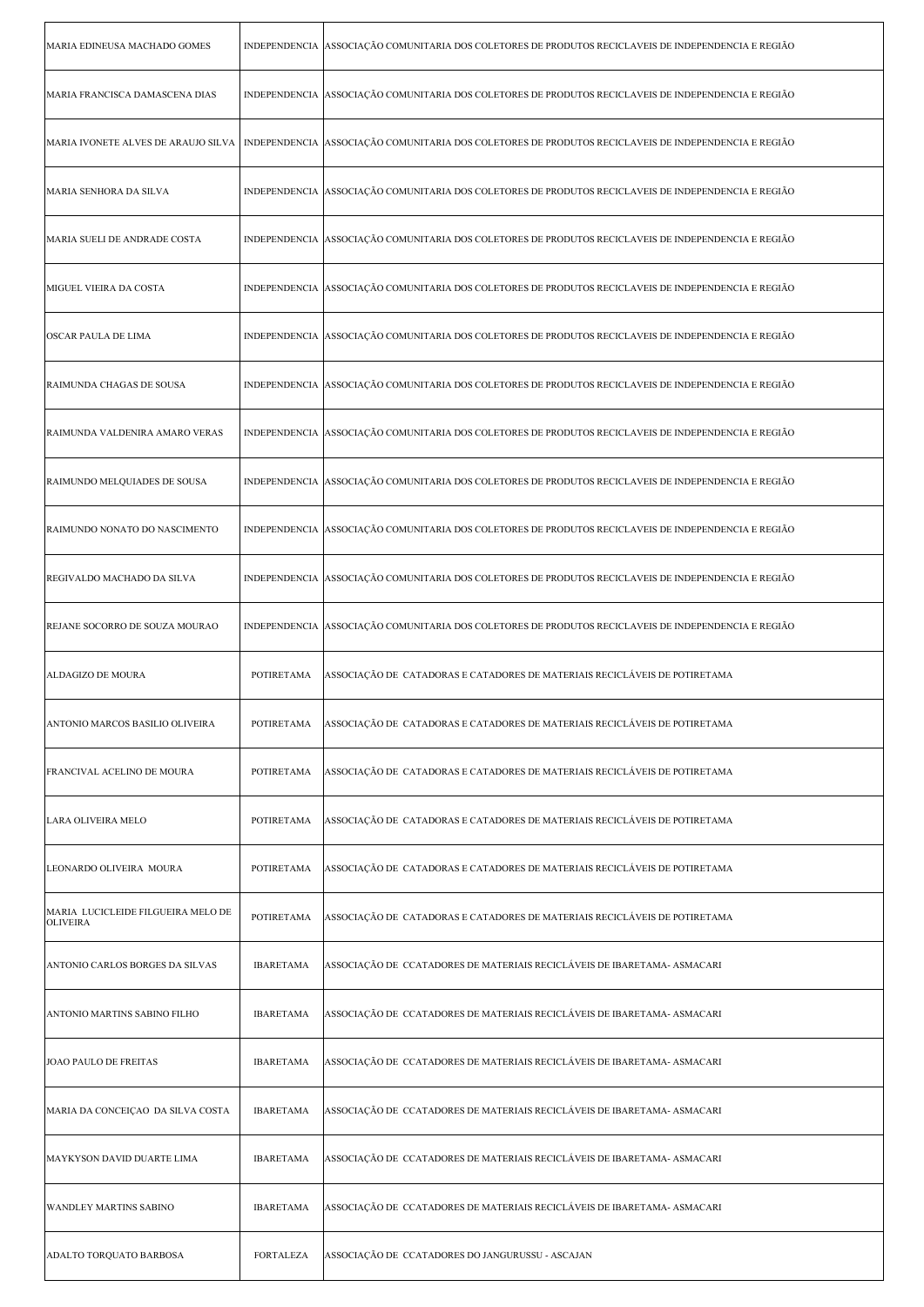| ADRIANA ANSELMO MARIANO                        | <b>FORTALEZA</b> | ASSOCIAÇÃO DE CCATADORES DO JANGURUSSU - ASCAJAN |
|------------------------------------------------|------------------|--------------------------------------------------|
| ALAIDE MENESES DOS SANTOS SAMPAIO              | <b>FORTALEZA</b> | ASSOCIAÇÃO DE CCATADORES DO JANGURUSSU - ASCAJAN |
| ALDENIR CARNEIRO DA SILVA                      | <b>FORTALEZA</b> | ASSOCIAÇÃO DE CCATADORES DO JANGURUSSU - ASCAJAN |
| ALISSON TEIXEIRA DE OLIVEIRA                   | <b>FORTALEZA</b> | ASSOCIAÇÃO DE CCATADORES DO JANGURUSSU - ASCAJAN |
| ANA CELIA FLORENCO DE OLIVEIRA                 | <b>FORTALEZA</b> | ASSOCIAÇÃO DE CCATADORES DO JANGURUSSU - ASCAJAN |
| ANA LUCIA FERREIRA DA SILVA                    | <b>FORTALEZA</b> | ASSOCIAÇÃO DE CCATADORES DO JANGURUSSU - ASCAJAN |
| ANGELICA DA SILVA PINTO                        | <b>FORTALEZA</b> | ASSOCIAÇÃO DE CCATADORES DO JANGURUSSU - ASCAJAN |
| ANTONIA ALEXSANDRA BERNARDO DA<br><b>SILVA</b> | <b>FORTALEZA</b> | ASSOCIAÇÃO DE CCATADORES DO JANGURUSSU - ASCAJAN |
| ANTONIA EUGENIA PEREIRA LOBO                   | <b>FORTALEZA</b> | ASSOCIAÇÃO DE CCATADORES DO JANGURUSSU - ASCAJAN |
| ANTONIA FRANCISCA DA SILVA                     | <b>FORTALEZA</b> | ASSOCIAÇÃO DE CCATADORES DO JANGURUSSU - ASCAJAN |
| ANTONIA LEIDIANA DA SILVA                      | <b>FORTALEZA</b> | ASSOCIAÇÃO DE CCATADORES DO JANGURUSSU - ASCAJAN |
| ANTONIA LUCIANA DA SILVA                       | <b>FORTALEZA</b> | ASSOCIAÇÃO DE CCATADORES DO JANGURUSSU - ASCAJAN |
| ANTONIA TEREZA SANTOS CAVALCANTE               | <b>FORTALEZA</b> | ASSOCIAÇÃO DE CCATADORES DO JANGURUSSU - ASCAJAN |
| ANTONIA VANDERLANDA SILVA DE<br><b>SOUSA</b>   | <b>FORTALEZA</b> | ASSOCIAÇÃO DE CCATADORES DO JANGURUSSU - ASCAJAN |
| ANTONIO JEAN DA SILVA                          | FORTALEZA        | ASSOCIAÇÃO DE CCATADORES DO JANGURUSSU - ASCAJAN |
| ANTONIO LEANDRO LOPES                          | <b>FORTALEZA</b> | ASSOCIAÇÃO DE CCATADORES DO JANGURUSSU - ASCAJAN |
| ANTONIO MACIEL PEREIRA DA SILVA                | <b>FORTALEZA</b> | ASSOCIAÇÃO DE CCATADORES DO JANGURUSSU - ASCAJAN |
| ANTONIO REGINALDO SILVA DE SOUSA               | FORTALEZA        | ASSOCIAÇÃO DE CCATADORES DO JANGURUSSU - ASCAJAN |
| <b>CAMILA ALVES</b>                            | <b>FORTALEZA</b> | ASSOCIAÇÃO DE CCATADORES DO JANGURUSSU - ASCAJAN |
| CARLOS EDUARDO TEIXEIRA DOS SANTOS             | <b>FORTALEZA</b> | ASSOCIAÇÃO DE CCATADORES DO JANGURUSSU - ASCAJAN |
| CLAUDIA FLORENCIO DO NASCIMENTO                | <b>FORTALEZA</b> | ASSOCIAÇÃO DE CCATADORES DO JANGURUSSU - ASCAJAN |
| CLAUDIANA DE SOUSA PEREIRA                     | <b>FORTALEZA</b> | ASSOCIAÇÃO DE CCATADORES DO JANGURUSSU - ASCAJAN |
| EDVALDO FERNANDO DOS ANJOS                     | FORTALEZA        | ASSOCIAÇÃO DE CCATADORES DO JANGURUSSU - ASCAJAN |
| FABIO DO NASCIMENTO PEREIRA                    | FORTALEZA        | ASSOCIAÇÃO DE CCATADORES DO JANGURUSSU - ASCAJAN |
| FRANCISCA ALINE ALVES SOUZA                    | <b>FORTALEZA</b> | ASSOCIAÇÃO DE CCATADORES DO JANGURUSSU - ASCAJAN |
| FRANCISCA DAIANE SANTOS<br><b>CAVALCANTE</b>   | <b>FORTALEZA</b> | ASSOCIAÇÃO DE CCATADORES DO JANGURUSSU - ASCAJAN |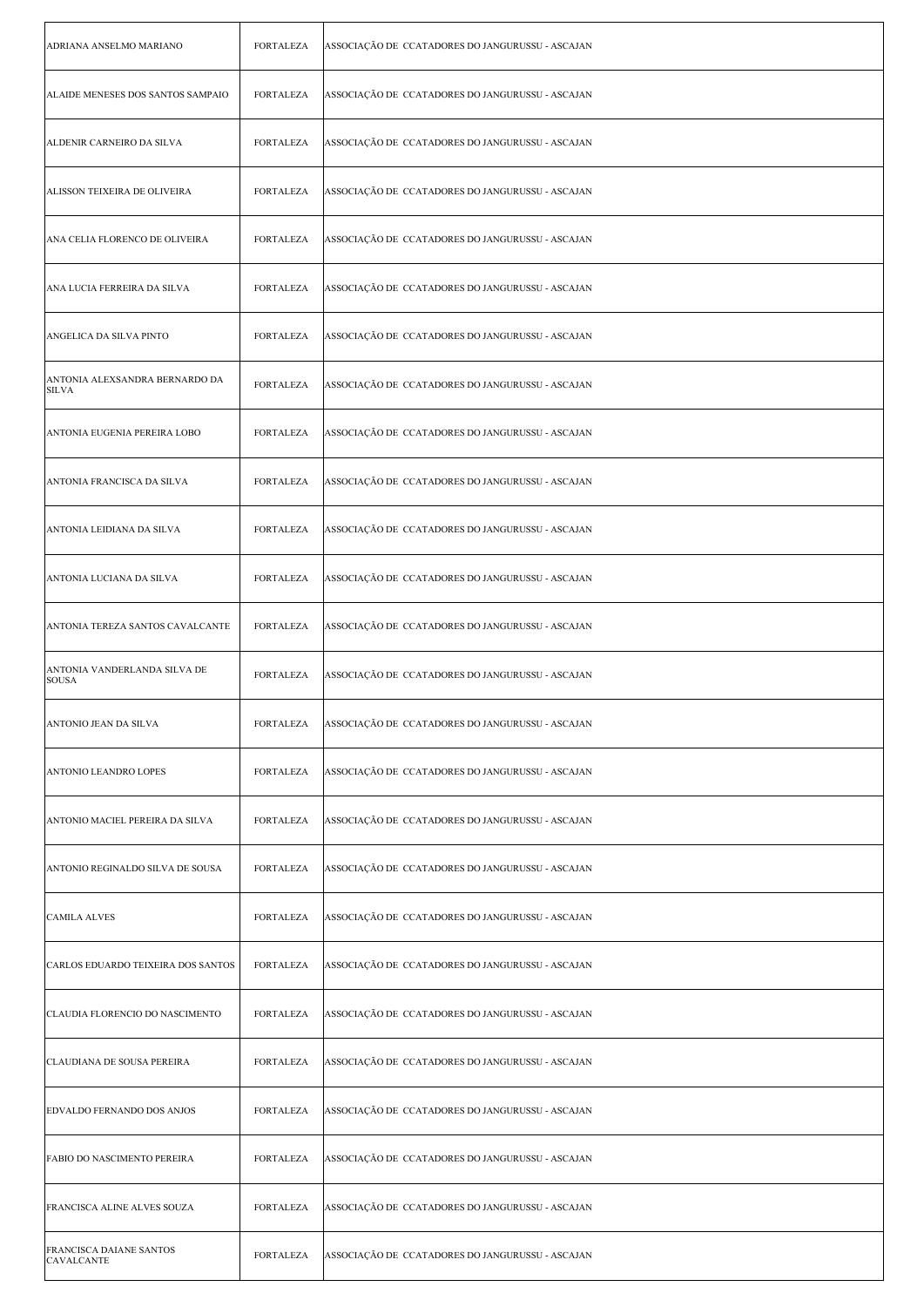| <b>FRANCISCA LILIANE ALVES</b>                  | FORTALEZA        | ASSOCIAÇÃO DE CCATADORES DO JANGURUSSU - ASCAJAN |
|-------------------------------------------------|------------------|--------------------------------------------------|
| FRANCISCA LIZIANE PEREIRA LEAL                  | FORTALEZA        | ASSOCIAÇÃO DE CCATADORES DO JANGURUSSU - ASCAJAN |
| <b>FRANCISCA LOPES DOS SANTOS</b>               | <b>FORTALEZA</b> | ASSOCIAÇÃO DE CCATADORES DO JANGURUSSU - ASCAJAN |
| FRANCISCO HENRIQUE MARTIS DE SOUZA              | <b>FORTALEZA</b> | ASSOCIAÇÃO DE CCATADORES DO JANGURUSSU - ASCAJAN |
| FRANCIVALDA DOS SANTOS VERISSIMO                | FORTALEZA        | ASSOCIAÇÃO DE CCATADORES DO JANGURUSSU - ASCAJAN |
| <b>GERALDO SILVA DE SOUSA</b>                   | FORTALEZA        | ASSOCIAÇÃO DE CCATADORES DO JANGURUSSU - ASCAJAN |
| <b>GISELE DE SOUZA LEMOS</b>                    | FORTALEZA        | ASSOCIAÇÃO DE CCATADORES DO JANGURUSSU - ASCAJAN |
| IRANIZIO ANGELO DOS SANTOS                      | FORTALEZA        | ASSOCIAÇÃO DE CCATADORES DO JANGURUSSU - ASCAJAN |
| JANDIRA DA SILVA MATOS                          | <b>FORTALEZA</b> | ASSOCIAÇÃO DE CCATADORES DO JANGURUSSU - ASCAJAN |
| JEAN CARLOS VENANCIO DE LIMA                    | FORTALEZA        | ASSOCIAÇÃO DE CCATADORES DO JANGURUSSU - ASCAJAN |
| JOANA GONÇALVES DA SILVA                        | FORTALEZA        | ASSOCIAÇÃO DE CCATADORES DO JANGURUSSU - ASCAJAN |
| <b>JOSE RIBAMAR TEIXEIRA</b>                    | FORTALEZA        | ASSOCIAÇÃO DE CCATADORES DO JANGURUSSU - ASCAJAN |
| JOSEFA BABORSA DE OLIVEIRA                      | <b>FORTALEZA</b> | ASSOCIAÇÃO DE CCATADORES DO JANGURUSSU - ASCAJAN |
| KARINA DO NASCIMENTO SOUSA                      | <b>FORTALEZA</b> | ASSOCIAÇÃO DE CCATADORES DO JANGURUSSU - ASCAJAN |
| LEILA MARIA SANTOS CAVALCANTE                   | FORTALEZA        | ASSOCIAÇÃO DE CCATADORES DO JANGURUSSU - ASCAJAN |
| LEILA TEIXEIRA DE SOUSA                         | <b>FORTALEZA</b> | ASSOCIAÇÃO DE CCATADORES DO JANGURUSSU - ASCAJAN |
| LOUANY TEIXEIRA CORDEIRO                        | <b>FORTALEZA</b> | ASSOCIAÇÃO DE CCATADORES DO JANGURUSSU - ASCAJAN |
| MAMEDE SILVA PIRES                              | <b>FORTALEZA</b> | ASSOCIAÇÃO DE CCATADORES DO JANGURUSSU - ASCAJAN |
| MANUEL FERREIRA DE LIMA                         | FORTALEZA        | ASSOCIAÇÃO DE CCATADORES DO JANGURUSSU - ASCAJAN |
| MARIA ALEXSANDRA ALVES DA COSTA                 | <b>FORTALEZA</b> | ASSOCIAÇÃO DE CCATADORES DO JANGURUSSU - ASCAJAN |
| MARIA ALEXSANDRA SOARES DO<br><b>NASCIMENTO</b> | FORTALEZA        | ASSOCIAÇÃO DE CCATADORES DO JANGURUSSU - ASCAJAN |
| MARIA ANTONIA DE SOUSA PEREIRA                  | <b>FORTALEZA</b> | ASSOCIAÇÃO DE CCATADORES DO JANGURUSSU - ASCAJAN |
| MARIA DA CONCEIÇAO DE SOUSA SILVA               | <b>FORTALEZA</b> | ASSOCIAÇÃO DE CCATADORES DO JANGURUSSU - ASCAJAN |
| MARIA DANUSIA DE SOUSA SILVA                    | FORTALEZA        | ASSOCIAÇÃO DE CCATADORES DO JANGURUSSU - ASCAJAN |
| MARIA DE JESUS FLORENÇO                         | <b>FORTALEZA</b> | ASSOCIAÇÃO DE CCATADORES DO JANGURUSSU - ASCAJAN |
| MARIA ELZA FERREIRA DA SILVA                    | <b>FORTALEZA</b> | ASSOCIAÇÃO DE CCATADORES DO JANGURUSSU - ASCAJAN |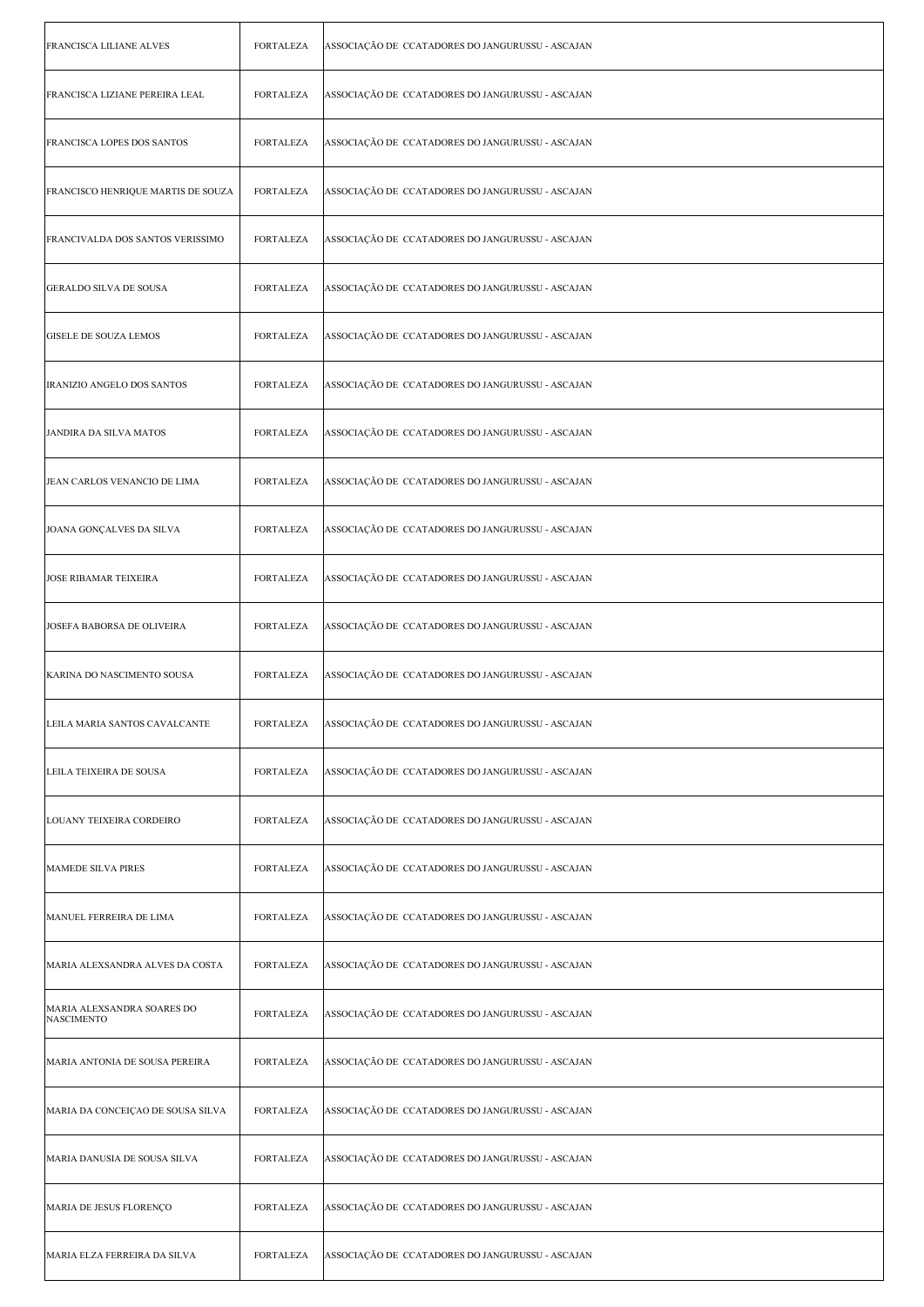| MARIA FABIOLA FERREIRA DA SILVA    | FORTALEZA        | ASSOCIAÇÃO DE CCATADORES DO JANGURUSSU - ASCAJAN |
|------------------------------------|------------------|--------------------------------------------------|
| MARIA GLAUCIMAR DA SILVA BARRETO   | <b>FORTALEZA</b> | ASSOCIAÇÃO DE CCATADORES DO JANGURUSSU - ASCAJAN |
| MARIA ISABEL DE SOUSA SILVA        | FORTALEZA        | ASSOCIAÇÃO DE CCATADORES DO JANGURUSSU - ASCAJAN |
| MARIA LEILA ALVES CAVALCANTE       | <b>FORTALEZA</b> | ASSOCIAÇÃO DE CCATADORES DO JANGURUSSU - ASCAJAN |
| MARIA LUCIA DO NASCIMENTO          | <b>FORTALEZA</b> | ASSOCIAÇÃO DE CCATADORES DO JANGURUSSU - ASCAJAN |
| MARIA LUCIENE SOARES DO NASCIMENTO | <b>FORTALEZA</b> | ASSOCIAÇÃO DE CCATADORES DO JANGURUSSU - ASCAJAN |
| MARIA LUCIMAR FELIPE DO NASCIMENTO | <b>FORTALEZA</b> | ASSOCIAÇÃO DE CCATADORES DO JANGURUSSU - ASCAJAN |
| MARIA LUCIMAR TEIXEIRA DE OLIVEIRA | FORTALEZA        | ASSOCIAÇÃO DE CCATADORES DO JANGURUSSU - ASCAJAN |
| MARIA MARLENE DO NASCIMENTO        | <b>FORTALEZA</b> | ASSOCIAÇÃO DE CCATADORES DO JANGURUSSU - ASCAJAN |
| MARIA MARLUCIA DOS SANTOS LIMA     | <b>FORTALEZA</b> | ASSOCIAÇÃO DE CCATADORES DO JANGURUSSU - ASCAJAN |
| MARIA NILDA DE OLIVEIRA            | <b>FORTALEZA</b> | ASSOCIAÇÃO DE CCATADORES DO JANGURUSSU - ASCAJAN |
| MARIA PATRICIA LIMA DE OLIVEIRA    | <b>FORTALEZA</b> | ASSOCIAÇÃO DE CCATADORES DO JANGURUSSU - ASCAJAN |
| MARIA RAFAELA DE LIMA SILVA        | <b>FORTALEZA</b> | ASSOCIAÇÃO DE CCATADORES DO JANGURUSSU - ASCAJAN |
| MARIA VALERIA TEIXEIRA DE OLIVEIRA | <b>FORTALEZA</b> | ASSOCIAÇÃO DE CCATADORES DO JANGURUSSU - ASCAJAN |
| MARIA VERONICA TEIXEIRA            | FORTALEZA        | ASSOCIAÇÃO DE CCATADORES DO JANGURUSSU - ASCAJAN |
| MARTA MARIA TEIXEIRA               | <b>FORTALEZA</b> | ASSOCIAÇÃO DE CCATADORES DO JANGURUSSU - ASCAJAN |
| NATALIA GONÇALVES DO NASCIMENTO    | <b>FORTALEZA</b> | ASSOCIAÇÃO DE CCATADORES DO JANGURUSSU - ASCAJAN |
| NIVANDA PEREIRA LEAL               | FORTALEZA        | ASSOCIAÇÃO DE CCATADORES DO JANGURUSSU - ASCAJAN |
| OCICLEIA RICARDO DOS SANTOS        | FORTALEZA        | ASSOCIAÇÃO DE CCATADORES DO JANGURUSSU - ASCAJAN |
| RAFAELA PEREIRA DE ARAUJO          | <b>FORTALEZA</b> | ASSOCIAÇÃO DE CCATADORES DO JANGURUSSU - ASCAJAN |
| RAQUEL ARAUJO DE LIMA              | <b>FORTALEZA</b> | ASSOCIAÇÃO DE CCATADORES DO JANGURUSSU - ASCAJAN |
| REGINA TEIXEIRA DA SILVA           | <b>FORTALEZA</b> | ASSOCIAÇÃO DE CCATADORES DO JANGURUSSU - ASCAJAN |
| RIVANIA GOMES DA SILVA             | FORTALEZA        | ASSOCIAÇÃO DE CCATADORES DO JANGURUSSU - ASCAJAN |
| RUI REGIS ROCHA DA SILVA           | FORTALEZA        | ASSOCIAÇÃO DE CCATADORES DO JANGURUSSU - ASCAJAN |
| SEBASTIANA DO CARMO ALVES          | <b>FORTALEZA</b> | ASSOCIAÇÃO DE CCATADORES DO JANGURUSSU - ASCAJAN |
| VALDECI NASCIMENTO ALVES           | <b>FORTALEZA</b> | ASSOCIAÇÃO DE CCATADORES DO JANGURUSSU - ASCAJAN |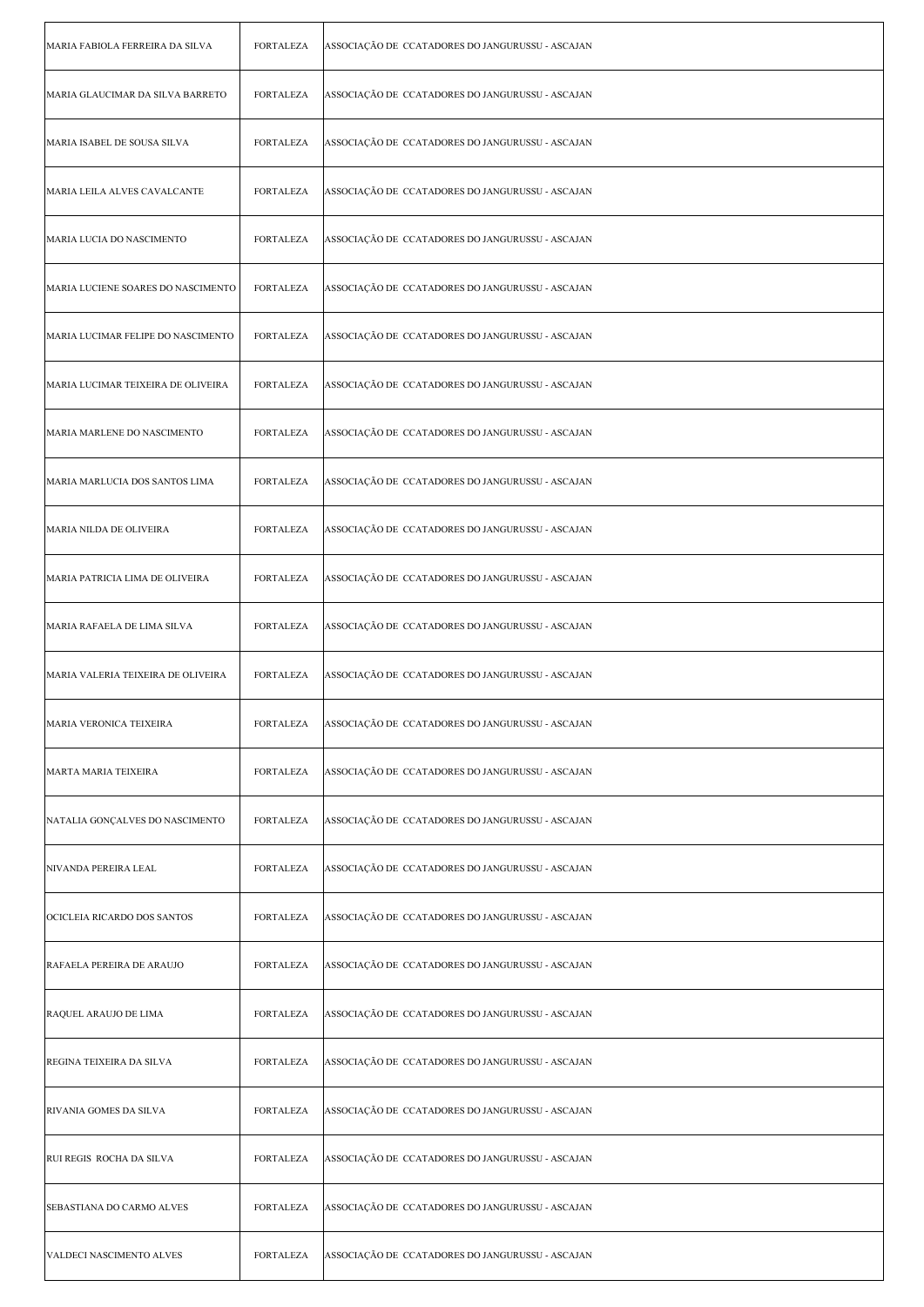| <b>VIVIANE TEIXEIRA</b>                          | <b>FORTALEZA</b> | ASSOCIAÇÃO DE CCATADORES DO JANGURUSSU - ASCAJAN                               |
|--------------------------------------------------|------------------|--------------------------------------------------------------------------------|
| ANA BEATRIZ VASCONCELOS LIMA                     | <b>EUSEBIO</b>   | ASSOCIACAO DE CATADORAS E CATADORES DE MATERIAIS RECICLAVEIS DO EUSEBIO – ACEU |
| ANA CLAUDIA DA SILVA                             | <b>EUSEBIO</b>   | ASSOCIACAO DE CATADORAS E CATADORES DE MATERIAIS RECICLAVEIS DO EUSEBIO – ACEU |
| ANA INEZ LIMA                                    | <b>EUSEBIO</b>   | ASSOCIACAO DE CATADORAS E CATADORES DE MATERIAIS RECICLAVEIS DO EUSEBIO – ACEU |
| ELISSANDRA DA CRUZ SILVA                         | FORTALEZA        | ASSOCIACAO DE CATADORAS E CATADORES DE MATERIAIS RECICLAVEIS DO EUSEBIO – ACEU |
| <b>ERIK MATEUS ALVES DA SILVA</b>                | <b>EUSEBIO</b>   | ASSOCIACAO DE CATADORAS E CATADORES DE MATERIAIS RECICLAVEIS DO EUSEBIO – ACEU |
| FRANCISCO RAFAEL ARAUJO DA SILVA                 | <b>EUSEBIO</b>   | ASSOCIACAO DE CATADORAS E CATADORES DE MATERIAIS RECICLAVEIS DO EUSEBIO – ACEU |
| JOSE FELICIANO DOS SANTOS                        | <b>EUSEBIO</b>   | ASSOCIACAO DE CATADORAS E CATADORES DE MATERIAIS RECICLAVEIS DO EUSEBIO – ACEU |
| LEIDIANE SILVA VIEIRA                            | <b>EUSEBIO</b>   | ASSOCIACAO DE CATADORAS E CATADORES DE MATERIAIS RECICLAVEIS DO EUSEBIO – ACEU |
| MARIA DO CARMO GOMES DA SILVA                    | <b>EUSEBIO</b>   | ASSOCIACAO DE CATADORAS E CATADORES DE MATERIAIS RECICLAVEIS DO EUSEBIO – ACEU |
| MARIA FABIANA RAMOS CAMPOS                       | <b>EUSEBIO</b>   | ASSOCIACAO DE CATADORAS E CATADORES DE MATERIAIS RECICLAVEIS DO EUSEBIO – ACEU |
| MARIA FRANCILENE DOS SILVA                       | <b>EUSEBIO</b>   | ASSOCIACAO DE CATADORAS E CATADORES DE MATERIAIS RECICLAVEIS DO EUSEBIO – ACEU |
| <b>MARIA SOCORRO RODRIGUES</b>                   | <b>EUSEBIO</b>   | ASSOCIACAO DE CATADORAS E CATADORES DE MATERIAIS RECICLAVEIS DO EUSEBIO – ACEU |
| MIRIAM ROCHA DE CASTRO                           | <b>EUSEBIO</b>   | ASSOCIACAO DE CATADORAS E CATADORES DE MATERIAIS RECICLAVEIS DO EUSEBIO – ACEU |
| NAGINA VIEIRA MARTINS                            | <b>EUSEBIO</b>   | ASSOCIACAO DE CATADORAS E CATADORES DE MATERIAIS RECICLAVEIS DO EUSEBIO – ACEU |
| NORTON LUIZ FIGUEIREDO                           | <b>EUSEBIO</b>   | ASSOCIACAO DE CATADORAS E CATADORES DE MATERIAIS RECICLAVEIS DO EUSEBIO – ACEU |
| PERY LOPES MONTEIRO NETO                         | <b>EUSEBIO</b>   | ASSOCIACAO DE CATADORAS E CATADORES DE MATERIAIS RECICLAVEIS DO EUSEBIO – ACEU |
| RITA HELENA DE SOUSA RODRIGUES                   | <b>EUSEBIO</b>   | ASSOCIACAO DE CATADORAS E CATADORES DE MATERIAIS RECICLAVEIS DO EUSEBIO – ACEU |
| ALEXSANDRA ALVES DO NASCIMENTO                   | <b>SOBRAL</b>    | ASSOCIAÇÃO DE CATADORAS E CATADORES DOM JOSÉ TUPINAMBÁ DA FROTA                |
| ANA SAMYRA CASSIMIRO DE SOUSA                    | <b>SOBRAL</b>    | ASSOCIAÇÃO DE CATADORAS E CATADORES DOM JOSÉ TUPINAMBÁ DA FROTA                |
| ANTONIO MENDES FILHO                             | SOBRAL           | ASSOCIAÇÃO DE CATADORAS E CATADORES DOM JOSÉ TUPINAMBÁ DA FROTA                |
| CARLOS ALBERTO RODRIGUES DO<br><b>NASCIMENTO</b> | SOBRAL           | ASSOCIAÇÃO DE CATADORAS E CATADORES DOM JOSÉ TUPINAMBÁ DA FROTA                |
| CARLOS ALEXANDRE DA SILVA SOUSA                  | <b>SOBRAL</b>    | ASSOCIAÇÃO DE CATADORAS E CATADORES DOM JOSÉ TUPINAMBÁ DA FROTA                |
| CELIO ARAUJO ROCHA                               | <b>SOBRAL</b>    | ASSOCIAÇÃO DE CATADORAS E CATADORES DOM JOSÉ TUPINAMBÁ DA FROTA                |
| EMANUELA RODRIGUES DA SILVA                      | <b>SOBRAL</b>    | ASSOCIAÇÃO DE CATADORAS E CATADORES DOM JOSÉ TUPINAMBÁ DA FROTA                |
| FRANCISCO DE ASSIS DE SOUSA FILHO                | SOBRAL           | ASSOCIAÇÃO DE CATADORAS E CATADORES DOM JOSÉ TUPINAMBÁ DA FROTA                |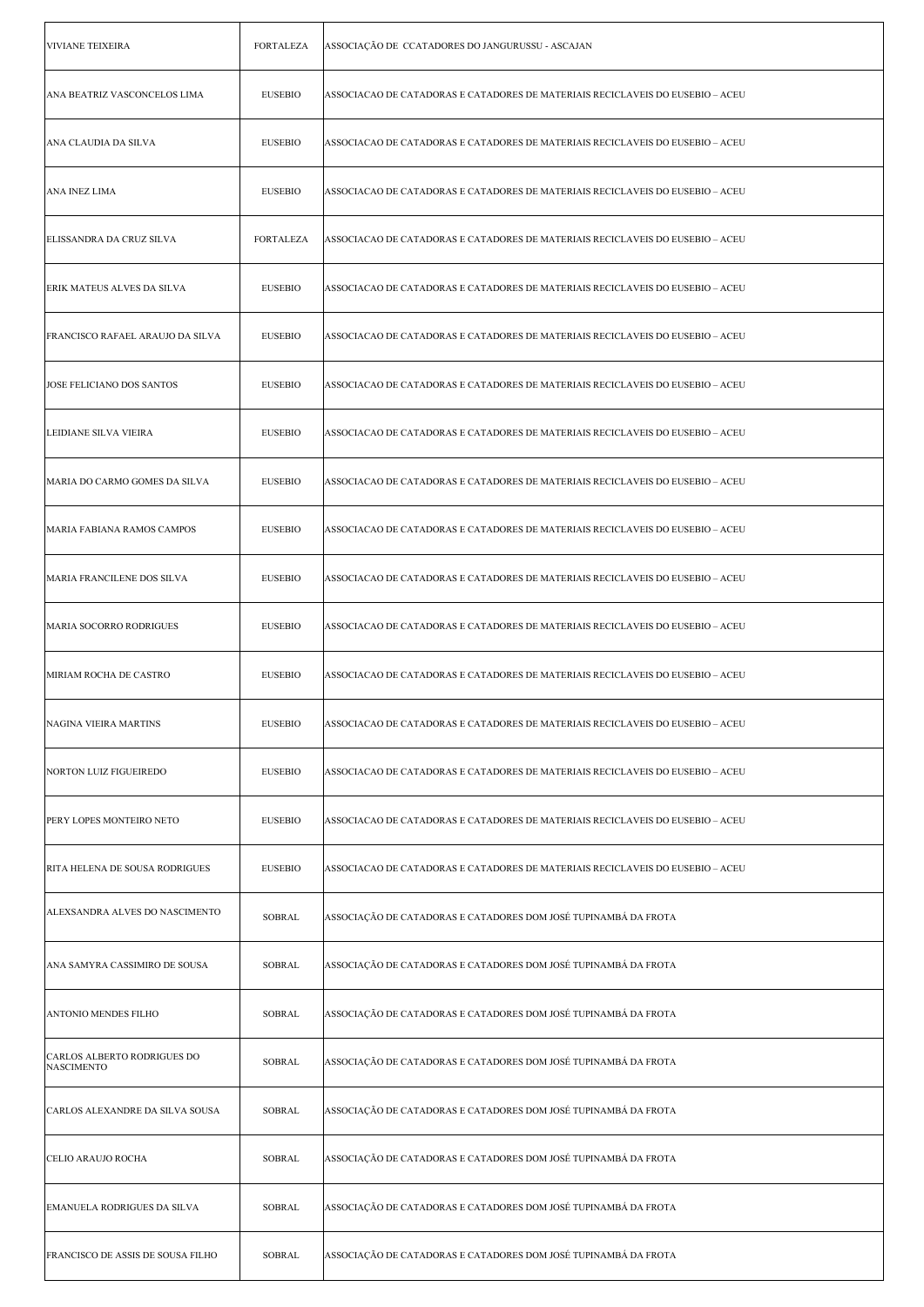| FRANCISCO WANDERSON DIAS            | <b>SOBRAL</b>                      | ASSOCIAÇÃO DE CATADORAS E CATADORES DOM JOSÉ TUPINAMBÁ DA FROTA |
|-------------------------------------|------------------------------------|-----------------------------------------------------------------|
| FRANCISCO YURI DE OLIVEIRA          | <b>SOBRAL</b>                      | ASSOCIAÇÃO DE CATADORAS E CATADORES DOM JOSÉ TUPINAMBÁ DA FROTA |
| JEAN CARLOS DE PAULA                | <b>SOBRAL</b>                      | ASSOCIAÇÃO DE CATADORAS E CATADORES DOM JOSÉ TUPINAMBÁ DA FROTA |
| LUZIENE DA SILVA LIMA               | <b>SOBRAL</b>                      | ASSOCIAÇÃO DE CATADORAS E CATADORES DOM JOSÉ TUPINAMBÁ DA FROTA |
| MARIA DE JESUS FERREIRA GAMA        | <b>SOBRAL</b>                      | ASSOCIAÇÃO DE CATADORAS E CATADORES DOM JOSÉ TUPINAMBÁ DA FROTA |
| MARIA JOSE CASSIMIRO                | <b>SOBRAL</b>                      | ASSOCIAÇÃO DE CATADORAS E CATADORES DOM JOSÉ TUPINAMBÁ DA FROTA |
| RAIMUNDO NONATO DE SOUSA            | <b>SOBRAL</b>                      | ASSOCIAÇÃO DE CATADORAS E CATADORES DOM JOSÉ TUPINAMBÁ DA FROTA |
| <b>RAYANE ARAUJO FREIRE</b>         | <b>SOBRAL</b>                      | ASSOCIAÇÃO DE CATADORAS E CATADORES DOM JOSÉ TUPINAMBÁ DA FROTA |
| SILVIA HELENA DE SOUSA              | <b>SOBRAL</b>                      | ASSOCIAÇÃO DE CATADORAS E CATADORES DOM JOSÉ TUPINAMBÁ DA FROTA |
| TEREZINHA JESUS DOS SANTOS          | <b>SOBRAL</b>                      | ASSOCIAÇÃO DE CATADORAS E CATADORES DOM JOSÉ TUPINAMBÁ DA FROTA |
| VALERIA DA SILVA TELES              | <b>SOBRAL</b>                      | ASSOCIAÇÃO DE CATADORAS E CATADORES DOM JOSÉ TUPINAMBÁ DA FROTA |
| VERA LUCIA DA SILVA LIMA            | <b>SOBRAL</b>                      | ASSOCIAÇÃO DE CATADORAS E CATADORES DOM JOSÉ TUPINAMBÁ DA FROTA |
| VICTOR HUGO PARDO MENDES            | <b>SOBRAL</b>                      | ASSOCIAÇÃO DE CATADORAS E CATADORES DOM JOSÉ TUPINAMBÁ DA FROTA |
| ALDENIR MAIA DE OLIVEIRA            | <b>LIMOEIRO DO</b><br><b>NORTE</b> | ASSOCIAÇÃO DE CATADORES (AS) BOM JESUS – LIMOEIRO DO NORTE      |
| ALEXSANDRO DA SILVA                 | LIMOEIRO DO<br><b>NORTE</b>        | ASSOCIAÇÃO DE CATADORES (AS) BOM JESUS - LIMOEIRO DO NORTE      |
| ANA LUCIA DOS SANTOS ESTEVAM        | <b>LIMOEIRO DO</b><br><b>NORTE</b> | ASSOCIAÇÃO DE CATADORES (AS) BOM JESUS – LIMOEIRO DO NORTE      |
| ANA PAULA CHAVES DE OLIVEIRA        | <b>LIMOEIRO DO</b><br><b>NORTE</b> | ASSOCIAÇÃO DE CATADORES (AS) BOM JESUS – LIMOEIRO DO NORTE      |
| ANDRE FREIRE DE OLIVEIRA            | <b>LIMOEIRO DO</b><br><b>NORTE</b> | ASSOCIAÇÃO DE CATADORES (AS) BOM JESUS – LIMOEIRO DO NORTE      |
| ANDREZA LIMA MARTINS ALMEIDA        | <b>LIMOEIRO DO</b><br><b>NORTE</b> | ASSOCIAÇÃO DE CATADORES (AS) BOM JESUS – LIMOEIRO DO NORTE      |
| ANGELINO TORRES MOREIRA             | <b>LIMOEIRO DO</b><br><b>NORTE</b> | ASSOCIAÇÃO DE CATADORES (AS) BOM JESUS – LIMOEIRO DO NORTE      |
| ANNY KELLY XAVIER GOMES             | <b>LIMOEIRO DO</b><br><b>NORTE</b> | ASSOCIAÇÃO DE CATADORES (AS) BOM JESUS – LIMOEIRO DO NORTE      |
| ANTONIA DA SILVA FARIAS DE OLIVEIRA | <b>LIMOEIRO DO</b><br><b>NORTE</b> | ASSOCIAÇÃO DE CATADORES (AS) BOM JESUS – LIMOEIRO DO NORTE      |
| ANTONIO CARLOS DE OLIVEIRA DA SILVA | <b>LIMOEIRO DO</b><br><b>NORTE</b> | ASSOCIAÇÃO DE CATADORES (AS) BOM JESUS – LIMOEIRO DO NORTE      |
| ANTONIO CARLOS OLIVEIRA             | <b>LIMOEIRO DO</b><br><b>NORTE</b> | ASSOCIAÇÃO DE CATADORES (AS) BOM JESUS – LIMOEIRO DO NORTE      |
| ANTONIO CESAR LEITAO BARROS         | <b>LIMOEIRO DO</b><br><b>NORTE</b> | ASSOCIAÇÃO DE CATADORES (AS) BOM JESUS – LIMOEIRO DO NORTE      |
| ANTONIO ERIVAN ARAUJO AGUIAR        | <b>LIMOEIRO DO</b><br><b>NORTE</b> | ASSOCIAÇÃO DE CATADORES (AS) BOM JESUS - LIMOEIRO DO NORTE      |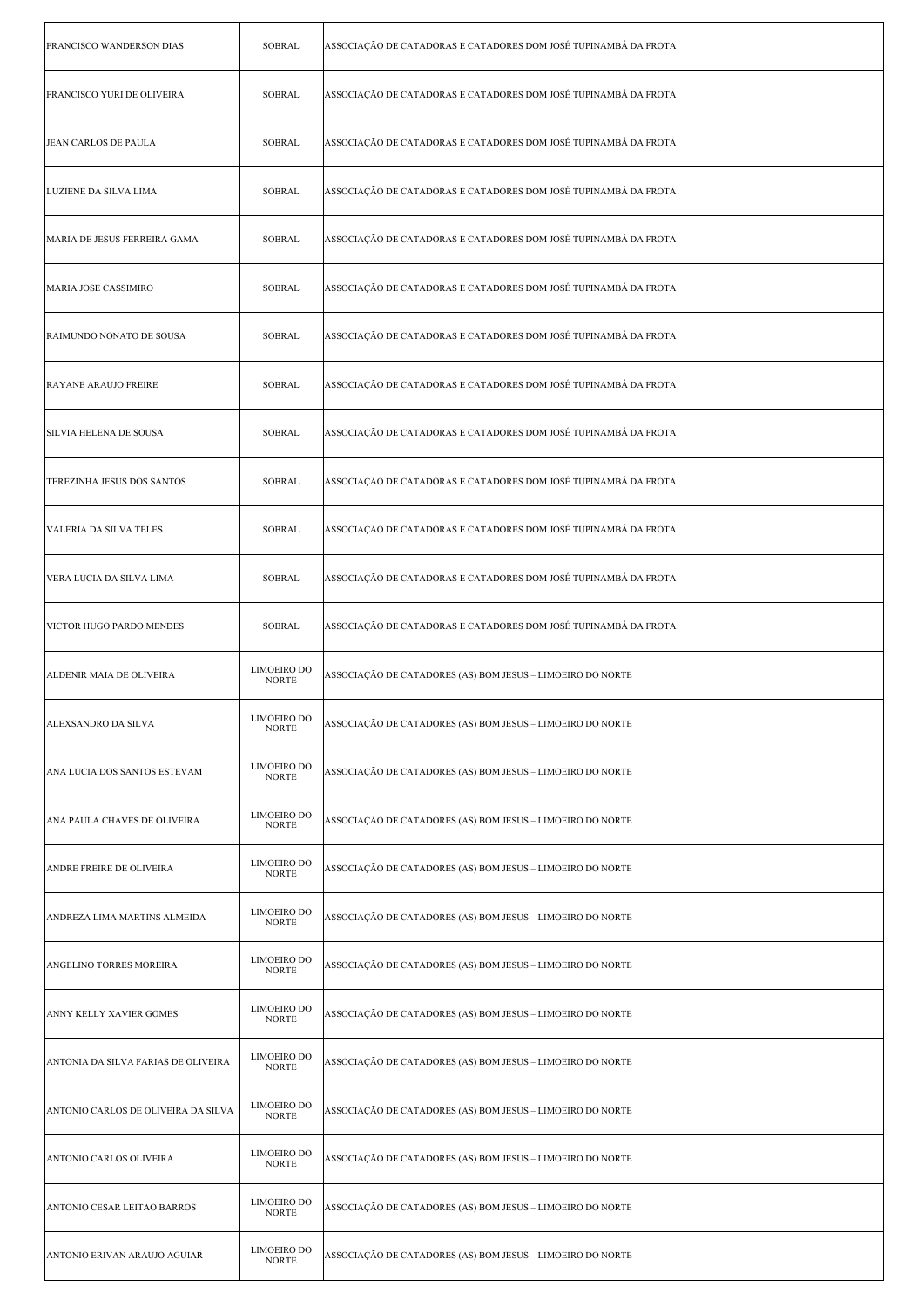| ANTONIO LEOMAR FARIAS DOS SANTOS              | <b>LIMOEIRO DO</b><br><b>NORTE</b> | ASSOCIAÇÃO DE CATADORES (AS) BOM JESUS – LIMOEIRO DO NORTE |
|-----------------------------------------------|------------------------------------|------------------------------------------------------------|
| ANTONIO MARCOS DE FREITAS                     | <b>LIMOEIRO DO</b><br><b>NORTE</b> | ASSOCIAÇÃO DE CATADORES (AS) BOM JESUS – LIMOEIRO DO NORTE |
| ANTONIO TIAGO DE OLIVEIRA SILVA               | <b>LIMOEIRO DO</b><br><b>NORTE</b> | ASSOCIAÇÃO DE CATADORES (AS) BOM JESUS – LIMOEIRO DO NORTE |
| BENTO SOARES DA SILVA                         | <b>LIMOEIRO DO</b><br><b>NORTE</b> | ASSOCIAÇÃO DE CATADORES (AS) BOM JESUS – LIMOEIRO DO NORTE |
| CARLA DALIVANIA CUNHA BEZERRA                 | <b>LIMOEIRO DO</b><br><b>NORTE</b> | ASSOCIAÇÃO DE CATADORES (AS) BOM JESUS – LIMOEIRO DO NORTE |
| CARLOS ANTONIO BEZERRA AQUINO                 | <b>LIMOEIRO DO</b><br><b>NORTE</b> | ASSOCIAÇÃO DE CATADORES (AS) BOM JESUS – LIMOEIRO DO NORTE |
| CARLOS ANTONIO DA SILVA                       | <b>LIMOEIRO DO</b><br><b>NORTE</b> | ASSOCIAÇÃO DE CATADORES (AS) BOM JESUS – LIMOEIRO DO NORTE |
| CARLOS TEIXEIRA PINTO                         | <b>LIMOEIRO DO</b><br><b>NORTE</b> | ASSOCIAÇÃO DE CATADORES (AS) BOM JESUS - LIMOEIRO DO NORTE |
| CARLOSALEXANDRE BEZERRA DE<br><b>OLIVEIRA</b> | <b>LIMOEIRO DO</b><br><b>NORTE</b> | ASSOCIAÇÃO DE CATADORES (AS) BOM JESUS – LIMOEIRO DO NORTE |
| CICERA MARIA DA SILVA                         | TABULEIRO DO<br><b>NORTE</b>       | ASSOCIAÇÃO DE CATADORES (AS) BOM JESUS – LIMOEIRO DO NORTE |
| CLAUDIO ROBERTO FERREIRA ESTEVAM              | <b>LIMOEIRO DO</b><br><b>NORTE</b> | ASSOCIAÇÃO DE CATADORES (AS) BOM JESUS – LIMOEIRO DO NORTE |
| <b>CLEITON DE MELO FARIAS</b>                 | <b>LIMOEIRO DO</b><br><b>NORTE</b> | ASSOCIAÇÃO DE CATADORES (AS) BOM JESUS – LIMOEIRO DO NORTE |
| <b>CLENILTON DE FREITAS SILVA</b>             | <b>LIMOEIRO DO</b><br><b>NORTE</b> | ASSOCIAÇÃO DE CATADORES (AS) BOM JESUS – LIMOEIRO DO NORTE |
| DANIELE DE ARRUDA BEZERRA DA SILVA            | <b>LIMOEIRO DO</b><br><b>NORTE</b> | ASSOCIAÇÃO DE CATADORES (AS) BOM JESUS – LIMOEIRO DO NORTE |
| DEUSIMAR DE ARRUDA BEZERRA                    | LIMOEIRO DO<br><b>NORTE</b>        | ASSOCIAÇÃO DE CATADORES (AS) BOM JESUS - LIMOEIRO DO NORTE |
| DOMINGAS GILSANDRA DE SOUZA DA CUN            | <b>LIMOEIRO DO</b><br><b>NORTE</b> | ASSOCIAÇÃO DE CATADORES (AS) BOM JESUS – LIMOEIRO DO NORTE |
| EDLAMARA PEREIRA ALMEIDA                      | <b>LIMOEIRO DO</b><br><b>NORTE</b> | ASSOCIAÇÃO DE CATADORES (AS) BOM JESUS – LIMOEIRO DO NORTE |
| EFISIO MOREIRA DE LIMA                        | <b>LIMOEIRO DO</b><br><b>NORTE</b> | ASSOCIAÇÃO DE CATADORES (AS) BOM JESUS – LIMOEIRO DO NORTE |
| ELECK SILVANEIDE DE ARAUJO                    | <b>LIMOEIRO DO</b><br><b>NORTE</b> | ASSOCIAÇÃO DE CATADORES (AS) BOM JESUS – LIMOEIRO DO NORTE |
| ELIETE BEZERRA XAVIER                         | <b>LIMOEIRO DO</b><br><b>NORTE</b> | ASSOCIAÇÃO DE CATADORES (AS) BOM JESUS – LIMOEIRO DO NORTE |
| ELIETE DEARRUDA BEZERRA                       | <b>LIMOEIRO DO</b><br><b>NORTE</b> | ASSOCIAÇÃO DE CATADORES (AS) BOM JESUS – LIMOEIRO DO NORTE |
| ELIZANGELA DE ARRUDA BEZERRA                  | <b>LIMOEIRO DO</b><br><b>NORTE</b> | ASSOCIAÇÃO DE CATADORES (AS) BOM JESUS – LIMOEIRO DO NORTE |
| ERIDENE FERNANDES LIMA SILVA                  | <b>LIMOEIRO DO</b><br><b>NORTE</b> | ASSOCIAÇÃO DE CATADORES (AS) BOM JESUS – LIMOEIRO DO NORTE |
| ERIVAN MONTEIRO CARNEIRO                      | <b>LIMOEIRO DO</b><br><b>NORTE</b> | ASSOCIAÇÃO DE CATADORES (AS) BOM JESUS – LIMOEIRO DO NORTE |
| EVILENE PEREIRA SALDANHA                      | <b>LIMOEIRO DO</b><br><b>NORTE</b> | ASSOCIAÇÃO DE CATADORES (AS) BOM JESUS – LIMOEIRO DO NORTE |
| FABIANA LOURENÇO DA SILVA                     | <b>LIMOEIRO DO</b><br><b>NORTE</b> | ASSOCIAÇÃO DE CATADORES (AS) BOM JESUS - LIMOEIRO DO NORTE |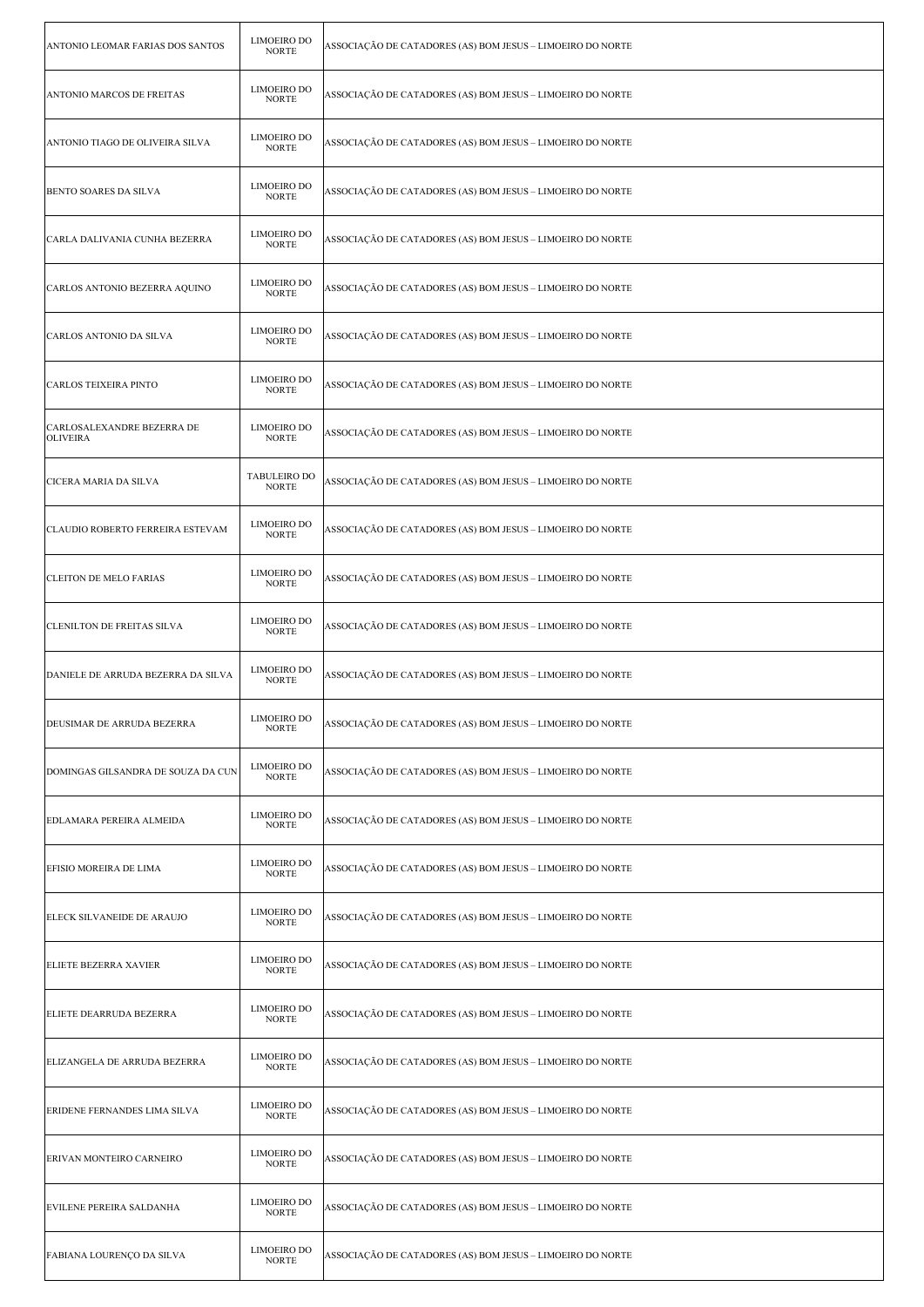| FRANCISCA ANTONIA DE ARRUDA BEZERR                  | <b>LIMOEIRO DO</b><br><b>NORTE</b> | ASSOCIAÇÃO DE CATADORES (AS) BOM JESUS – LIMOEIRO DO NORTE |
|-----------------------------------------------------|------------------------------------|------------------------------------------------------------|
| FRANCISCA APARECIDA DE ARRUDA BEZEI                 | LIMOEIRO DO<br><b>NORTE</b>        | ASSOCIAÇÃO DE CATADORES (AS) BOM JESUS – LIMOEIRO DO NORTE |
| FRANCISCA ARRUDA BEZERRA                            | <b>LIMOEIRO DO</b><br><b>NORTE</b> | ASSOCIAÇÃO DE CATADORES (AS) BOM JESUS – LIMOEIRO DO NORTE |
| FRANCISCA ELIAS DE SOUZA                            | <b>LIMOEIRO DO</b><br><b>NORTE</b> | ASSOCIAÇÃO DE CATADORES (AS) BOM JESUS – LIMOEIRO DO NORTE |
| FRANCISCA ELIONEIDE AGUIAR BEZERRA                  | <b>LIMOEIRO DO</b><br><b>NORTE</b> | ASSOCIAÇÃO DE CATADORES (AS) BOM JESUS - LIMOEIRO DO NORTE |
| FRANCISCA ERICA AGUIAR BEZERRA                      | <b>LIMOEIRO DO</b><br><b>NORTE</b> | ASSOCIAÇÃO DE CATADORES (AS) BOM JESUS – LIMOEIRO DO NORTE |
| <b>FRANCISCA ERISETE DE ABREU DIAS</b>              | <b>LIMOEIRO DO</b><br><b>NORTE</b> | ASSOCIAÇÃO DE CATADORES (AS) BOM JESUS – LIMOEIRO DO NORTE |
| FRANCISCA FRANCIVALDA DOS SANTOS<br><b>ASSUNÇAO</b> | <b>LIMOEIRO DO</b><br><b>NORTE</b> | ASSOCIAÇÃO DE CATADORES (AS) BOM JESUS – LIMOEIRO DO NORTE |
| FRANCISCA FREIRE CHAVES LUZ                         | <b>LIMOEIRO DO</b><br><b>NORTE</b> | ASSOCIAÇÃO DE CATADORES (AS) BOM JESUS – LIMOEIRO DO NORTE |
| FRANCISCA GILDEANE DA SILVA<br><b>PINHEIRO</b>      | <b>LIMOEIRO DO</b><br><b>NORTE</b> | ASSOCIAÇÃO DE CATADORES (AS) BOM JESUS – LIMOEIRO DO NORTE |
| FRANCISCA GISLENE BESERRA XAVIER                    | <b>LIMOEIRO DO</b><br><b>NORTE</b> | ASSOCIAÇÃO DE CATADORES (AS) BOM JESUS – LIMOEIRO DO NORTE |
| FRANCISCA LUZIA ARRUDA BEZERRA AQU                  | <b>LIMOEIRO DO</b><br><b>NORTE</b> | ASSOCIAÇÃO DE CATADORES (AS) BOM JESUS – LIMOEIRO DO NORTE |
| FRANCISCA NEURACIR DE AGUIAR                        | <b>LIMOEIRO DO</b><br><b>NORTE</b> | ASSOCIAÇÃO DE CATADORES (AS) BOM JESUS – LIMOEIRO DO NORTE |
|                                                     |                                    |                                                            |
| FRANCISCA REGIRENE BEZERRA DA SILVA                 | <b>LIMOEIRO DO</b><br><b>NORTE</b> | ASSOCIAÇÃO DE CATADORES (AS) BOM JESUS – LIMOEIRO DO NORTE |
| FRANCISCA REGIVANIA ARRUDA DA SILVA                 | LIMOEIRO DO<br><b>NORTE</b>        | ASSOCIAÇÃO DE CATADORES (AS) BOM JESUS - LIMOEIRO DO NORTE |
| <b>FRANCISCO ALBERTO GUIMARAES</b>                  | <b>LIMOEIRO DO</b><br><b>NORTE</b> | ASSOCIAÇÃO DE CATADORES (AS) BOM JESUS – LIMOEIRO DO NORTE |
| <b>FRANCISCO ANGELO REBOUÇAS</b>                    | <b>LIMOEIRO DO</b><br><b>NORTE</b> | ASSOCIAÇÃO DE CATADORES (AS) BOM JESUS – LIMOEIRO DO NORTE |
| FRANCISCO ANTONIO ARRUDA BEZERRA                    | <b>LIMOEIRO DO</b><br><b>NORTE</b> | ASSOCIAÇÃO DE CATADORES (AS) BOM JESUS – LIMOEIRO DO NORTE |
| FRANCISCO BEZERRA FILHO                             | LIMOEIRO DO<br><b>NORTE</b>        | ASSOCIAÇÃO DE CATADORES (AS) BOM JESUS – LIMOEIRO DO NORTE |
| <b>FRANCISCO CARLOS DE MELO</b>                     | <b>LIMOEIRO DO</b><br><b>NORTE</b> | ASSOCIAÇÃO DE CATADORES (AS) BOM JESUS – LIMOEIRO DO NORTE |
| FRANCISCO DAS CHAGAS SILVA RIBEIRO                  | <b>LIMOEIRO DO</b><br><b>NORTE</b> | ASSOCIAÇÃO DE CATADORES (AS) BOM JESUS – LIMOEIRO DO NORTE |
| <b>FRANCISCO DAS CHAGAS XAVIER</b>                  | <b>LIMOEIRO DO</b><br><b>NORTE</b> | ASSOCIAÇÃO DE CATADORES (AS) BOM JESUS – LIMOEIRO DO NORTE |
| FRANCISCO DE ASSIS LIMA DE MOURA                    | <b>LIMOEIRO DO</b><br><b>NORTE</b> | ASSOCIAÇÃO DE CATADORES (AS) BOM JESUS – LIMOEIRO DO NORTE |
| FRANCISCO DEUZILAIDE ROCHA LIMA                     | <b>LIMOEIRO DO</b><br><b>NORTE</b> | ASSOCIAÇÃO DE CATADORES (AS) BOM JESUS – LIMOEIRO DO NORTE |
| <b>FRANCISCO DIOMEDES DA SILVA</b>                  | <b>LIMOEIRO DO</b><br><b>NORTE</b> | ASSOCIAÇÃO DE CATADORES (AS) BOM JESUS – LIMOEIRO DO NORTE |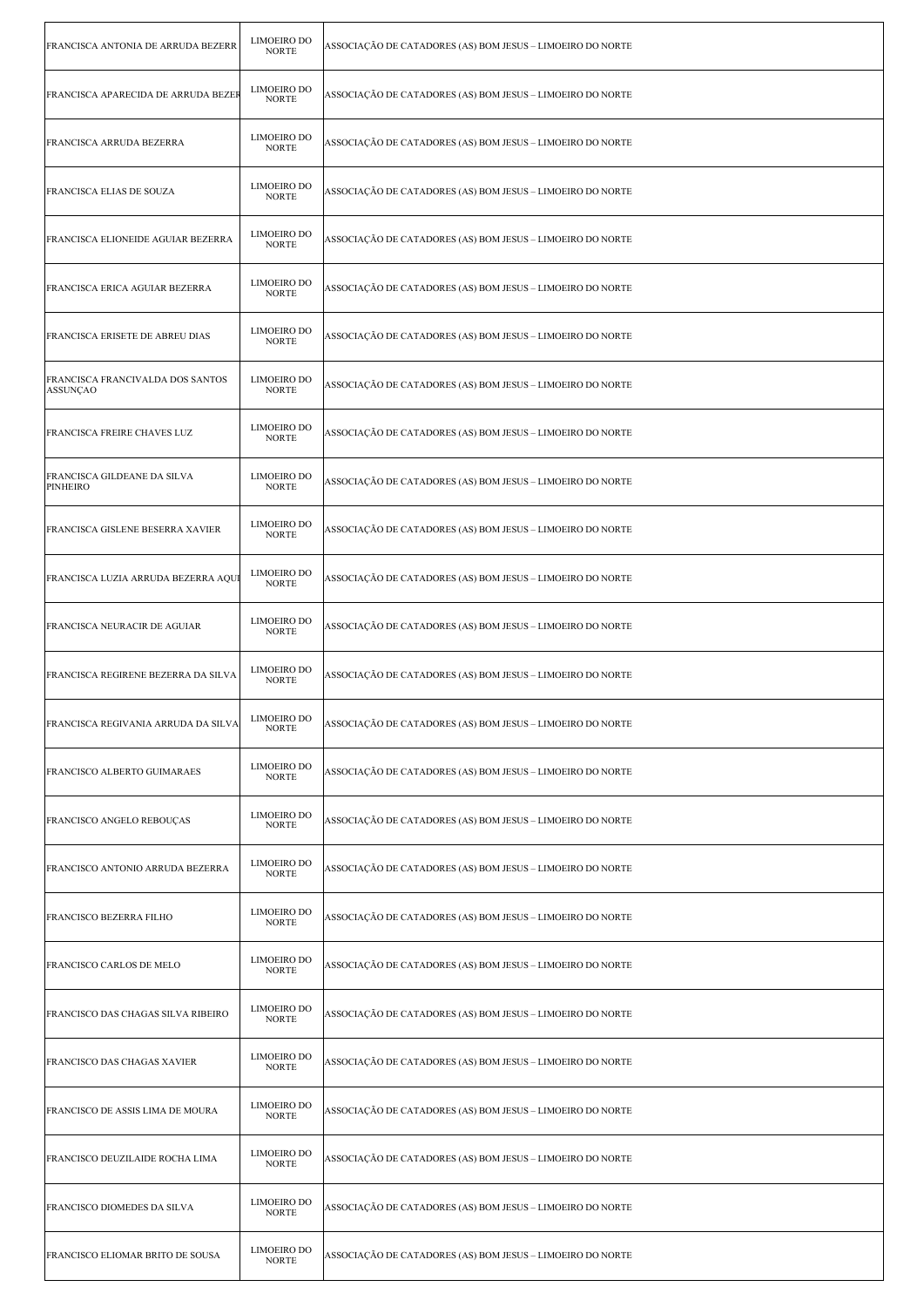| FRANCISCO FABIO DA SILVA            | <b>LIMOEIRO DO</b><br><b>NORTE</b> | ASSOCIAÇÃO DE CATADORES (AS) BOM JESUS – LIMOEIRO DO NORTE |
|-------------------------------------|------------------------------------|------------------------------------------------------------|
| FRANCISCO GERMANO DA SILVA FARIAS   | LIMOEIRO DO<br><b>NORTE</b>        | ASSOCIAÇÃO DE CATADORES (AS) BOM JESUS – LIMOEIRO DO NORTE |
| FRANCISCO HALISSON ERIK SILVA LIMA  | <b>LIMOEIRO DO</b><br><b>NORTE</b> | ASSOCIAÇÃO DE CATADORES (AS) BOM JESUS – LIMOEIRO DO NORTE |
| FRANCISCO JANIO CHAVES DE OLIVEIRA  | <b>LIMOEIRO DO</b><br><b>NORTE</b> | ASSOCIAÇÃO DE CATADORES (AS) BOM JESUS – LIMOEIRO DO NORTE |
| FRANCISCO JOSE FEITOSA              | <b>LIMOEIRO DO</b><br><b>NORTE</b> | ASSOCIAÇÃO DE CATADORES (AS) BOM JESUS – LIMOEIRO DO NORTE |
| FRANCISCO MIRIANDO DA CONCEICAO AR. | <b>LIMOEIRO DO</b><br><b>NORTE</b> | ASSOCIAÇÃO DE CATADORES (AS) BOM JESUS – LIMOEIRO DO NORTE |
| FRANCISCO MOREIRA FILHO             | <b>LIMOEIRO DO</b><br><b>NORTE</b> | ASSOCIAÇÃO DE CATADORES (AS) BOM JESUS – LIMOEIRO DO NORTE |
| FRANCISCO NOGUEIRA DE SANTIAGO      | <b>LIMOEIRO DO</b><br><b>NORTE</b> | ASSOCIAÇÃO DE CATADORES (AS) BOM JESUS – LIMOEIRO DO NORTE |
| FRANCISCO ROGACIANO AZAVEDO ESCOCI  | <b>LIMOEIRO DO</b><br><b>NORTE</b> | ASSOCIAÇÃO DE CATADORES (AS) BOM JESUS – LIMOEIRO DO NORTE |
| FRANCISCO SILVA DOS SANTOS          | <b>LIMOEIRO DO</b><br><b>NORTE</b> | ASSOCIAÇÃO DE CATADORES (AS) BOM JESUS – LIMOEIRO DO NORTE |
| FRANCISCO SILVERLANDIO DA SILVA     | <b>LIMOEIRO DO</b><br><b>NORTE</b> | ASSOCIAÇÃO DE CATADORES (AS) BOM JESUS – LIMOEIRO DO NORTE |
| FRANCIVALDO FERREIRA CHAVES         | <b>LIMOEIRO DO</b><br><b>NORTE</b> | ASSOCIAÇÃO DE CATADORES (AS) BOM JESUS – LIMOEIRO DO NORTE |
| GERSON DE SOUZA CARNEIRO            | <b>LIMOEIRO DO</b><br><b>NORTE</b> | ASSOCIAÇÃO DE CATADORES (AS) BOM JESUS – LIMOEIRO DO NORTE |
| GERSON GAMA DE OLIVEIRA             | <b>LIMOEIRO DO</b><br><b>NORTE</b> | ASSOCIAÇÃO DE CATADORES (AS) BOM JESUS – LIMOEIRO DO NORTE |
| HERCILIO NOBERTO DA SILVA           | LIMOEIRO DO<br><b>NORTE</b>        | ASSOCIAÇÃO DE CATADORES (AS) BOM JESUS - LIMOEIRO DO NORTE |
| HERCILIO NOBERTO DA SILVA           | <b>LIMOEIRO DO</b><br><b>NORTE</b> | ASSOCIAÇÃO DE CATADORES (AS) BOM JESUS – LIMOEIRO DO NORTE |
| IRAMAR ARRUDA BEZERRA               | <b>LIMOEIRO DO</b><br><b>NORTE</b> | ASSOCIAÇÃO DE CATADORES (AS) BOM JESUS – LIMOEIRO DO NORTE |
| IVANILDO GOMES DE OLIVEIRA          | <b>LIMOEIRO DO</b><br><b>NORTE</b> | ASSOCIAÇÃO DE CATADORES (AS) BOM JESUS – LIMOEIRO DO NORTE |
| <b>JAMILE DE MELO FARIAS</b>        | LIMOEIRO DO<br><b>NORTE</b>        | ASSOCIAÇÃO DE CATADORES (AS) BOM JESUS – LIMOEIRO DO NORTE |
| JEFFERSON ALEX DE OLIVEIRA          | <b>LIMOEIRO DO</b><br><b>NORTE</b> | ASSOCIAÇÃO DE CATADORES (AS) BOM JESUS – LIMOEIRO DO NORTE |
| JOAO BATISTA DA COSTA               | <b>LIMOEIRO DO</b><br><b>NORTE</b> | ASSOCIAÇÃO DE CATADORES (AS) BOM JESUS – LIMOEIRO DO NORTE |
| JOAO DE SOUSA SALDANHA              | <b>LIMOEIRO DO</b><br><b>NORTE</b> | ASSOCIAÇÃO DE CATADORES (AS) BOM JESUS – LIMOEIRO DO NORTE |
| <b>JOAO EUDES DE OLIVEIRA</b>       | <b>LIMOEIRO DO</b><br><b>NORTE</b> | ASSOCIAÇÃO DE CATADORES (AS) BOM JESUS – LIMOEIRO DO NORTE |
| JOSE ARINILSON DA SILVA             | <b>LIMOEIRO DO</b><br><b>NORTE</b> | ASSOCIAÇÃO DE CATADORES (AS) BOM JESUS – LIMOEIRO DO NORTE |
| <b>JOSE CARLOS DE LIMA</b>          | <b>LIMOEIRO DO</b><br><b>NORTE</b> | ASSOCIAÇÃO DE CATADORES (AS) BOM JESUS – LIMOEIRO DO NORTE |
| <b>JOSE CARLOS MOREIRA LIMA</b>     | <b>LIMOEIRO DO</b><br><b>NORTE</b> | ASSOCIAÇÃO DE CATADORES (AS) BOM JESUS – LIMOEIRO DO NORTE |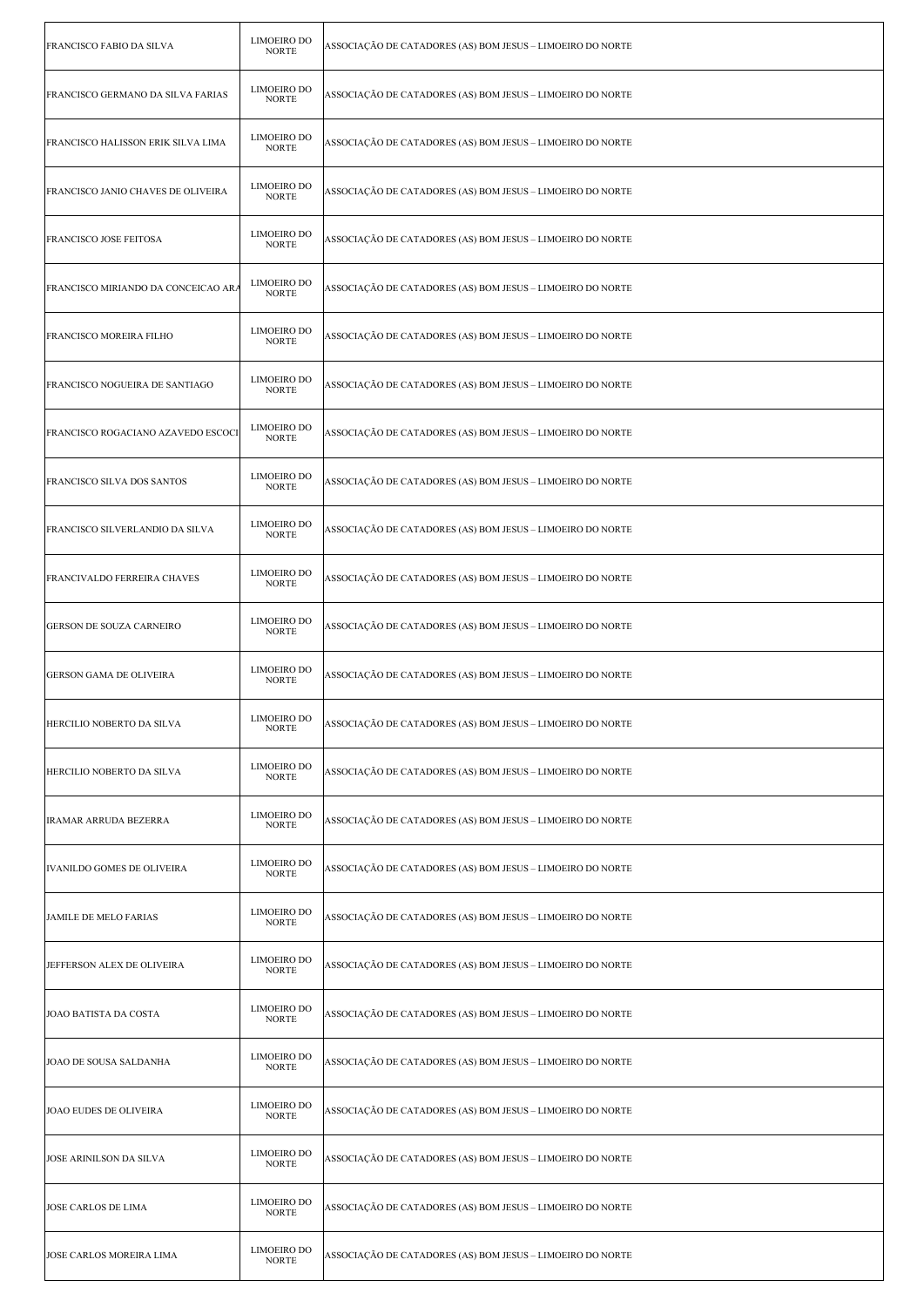| JOSE DE ANCHIETA SILVA            | <b>LIMOEIRO DO</b><br><b>NORTE</b> | ASSOCIAÇÃO DE CATADORES (AS) BOM JESUS – LIMOEIRO DO NORTE |
|-----------------------------------|------------------------------------|------------------------------------------------------------|
| <b>JOSE DEMONTIEZ</b><br>MAIA     | LIMOEIRO DO<br><b>NORTE</b>        | ASSOCIAÇÃO DE CATADORES (AS) BOM JESUS – LIMOEIRO DO NORTE |
| JOSE EVARISTO DA SILVA LIMA       | <b>LIMOEIRO DO</b><br><b>NORTE</b> | ASSOCIAÇÃO DE CATADORES (AS) BOM JESUS – LIMOEIRO DO NORTE |
| JOSE FRANCISCO DA SILVA           | <b>LIMOEIRO DO</b><br><b>NORTE</b> | ASSOCIAÇÃO DE CATADORES (AS) BOM JESUS – LIMOEIRO DO NORTE |
| JOSE HAMILTON LOPES DA SILVA      | <b>LIMOEIRO DO</b><br><b>NORTE</b> | ASSOCIAÇÃO DE CATADORES (AS) BOM JESUS - LIMOEIRO DO NORTE |
| JOSE HAROLDO DA SILVA             | <b>LIMOEIRO DO</b><br><b>NORTE</b> | ASSOCIAÇÃO DE CATADORES (AS) BOM JESUS – LIMOEIRO DO NORTE |
| JOSE HAROLDO DA SILVA JUNIOR      | <b>LIMOEIRO DO</b><br><b>NORTE</b> | ASSOCIAÇÃO DE CATADORES (AS) BOM JESUS – LIMOEIRO DO NORTE |
| JOSE JUNIVALDO DA SILVA           | LIMOEIRO DO<br><b>NORTE</b>        | ASSOCIAÇÃO DE CATADORES (AS) BOM JESUS – LIMOEIRO DO NORTE |
| JOSE MENEZES ROSENO               | <b>LIMOEIRO DO</b><br><b>NORTE</b> | ASSOCIAÇÃO DE CATADORES (AS) BOM JESUS – LIMOEIRO DO NORTE |
| JOSE NETO DA SILVA                | <b>LIMOEIRO DO</b><br><b>NORTE</b> | ASSOCIAÇÃO DE CATADORES (AS) BOM JESUS - LIMOEIRO DO NORTE |
| <b>JOSE RIBAMAR FARIAS</b>        | <b>LIMOEIRO DO</b><br><b>NORTE</b> | ASSOCIAÇÃO DE CATADORES (AS) BOM JESUS – LIMOEIRO DO NORTE |
| JOSELECIA DA COSTA REINALDO       | <b>LIMOEIRO DO</b><br><b>NORTE</b> | ASSOCIAÇÃO DE CATADORES (AS) BOM JESUS – LIMOEIRO DO NORTE |
| JOSEMILDA DA SILVA MIRANDA        | <b>LIMOEIRO DO</b><br><b>NORTE</b> | ASSOCIAÇÃO DE CATADORES (AS) BOM JESUS – LIMOEIRO DO NORTE |
| JOSENILDA LECIA DA COSTA REINALDO | <b>LIMOEIRO DO</b><br><b>NORTE</b> | ASSOCIAÇÃO DE CATADORES (AS) BOM JESUS – LIMOEIRO DO NORTE |
| LAIRE ARAUJO MOREIRA              | LIMOEIRO DO<br><b>NORTE</b>        | ASSOCIAÇÃO DE CATADORES (AS) BOM JESUS - LIMOEIRO DO NORTE |
| <b>LEANDRO XAVIER DE FREITAS</b>  | <b>LIMOEIRO DO</b><br><b>NORTE</b> | ASSOCIAÇÃO DE CATADORES (AS) BOM JESUS - LIMOEIRO DO NORTE |
| LENILTON DA SILVA DOS SANTOS      | <b>LIMOEIRO DO</b><br><b>NORTE</b> | ASSOCIAÇÃO DE CATADORES (AS) BOM JESUS – LIMOEIRO DO NORTE |
| LEONARDO PEREIRA DA SILVA         | LIMOEIRO DO<br><b>NORTE</b>        | ASSOCIAÇÃO DE CATADORES (AS) BOM JESUS – LIMOEIRO DO NORTE |
| <b>LEONARDO XAVIER DE FREITAS</b> | <b>LIMOEIRO DO</b><br><b>NORTE</b> | ASSOCIAÇÃO DE CATADORES (AS) BOM JESUS – LIMOEIRO DO NORTE |
| LUCAS BEZERRA XAVIER              | LIMOEIRO DO<br><b>NORTE</b>        | ASSOCIAÇÃO DE CATADORES (AS) BOM JESUS – LIMOEIRO DO NORTE |
| LUCIANA VICENTE DOS SANTOS XAVIER | <b>LIMOEIRO DO</b><br><b>NORTE</b> | ASSOCIAÇÃO DE CATADORES (AS) BOM JESUS - LIMOEIRO DO NORTE |
| LUCIENE PEREIRA DA SILVA          | <b>LIMOEIRO DO</b><br><b>NORTE</b> | ASSOCIAÇÃO DE CATADORES (AS) BOM JESUS – LIMOEIRO DO NORTE |
| LUCIO MAIA DE MOURA               | LIMOEIRO DO<br><b>NORTE</b>        | ASSOCIAÇÃO DE CATADORES (AS) BOM JESUS – LIMOEIRO DO NORTE |
| LUCIVANIO DE SOUSA                | <b>LIMOEIRO DO</b><br><b>NORTE</b> | ASSOCIAÇÃO DE CATADORES (AS) BOM JESUS – LIMOEIRO DO NORTE |
| LUIS RAIMUNDO DE GOIS             | <b>LIMOEIRO DO</b><br><b>NORTE</b> | ASSOCIAÇÃO DE CATADORES (AS) BOM JESUS – LIMOEIRO DO NORTE |
| <b>LUIZ WESLEY DA SILVA</b>       | <b>LIMOEIRO DO</b><br><b>NORTE</b> | ASSOCIAÇÃO DE CATADORES (AS) BOM JESUS – LIMOEIRO DO NORTE |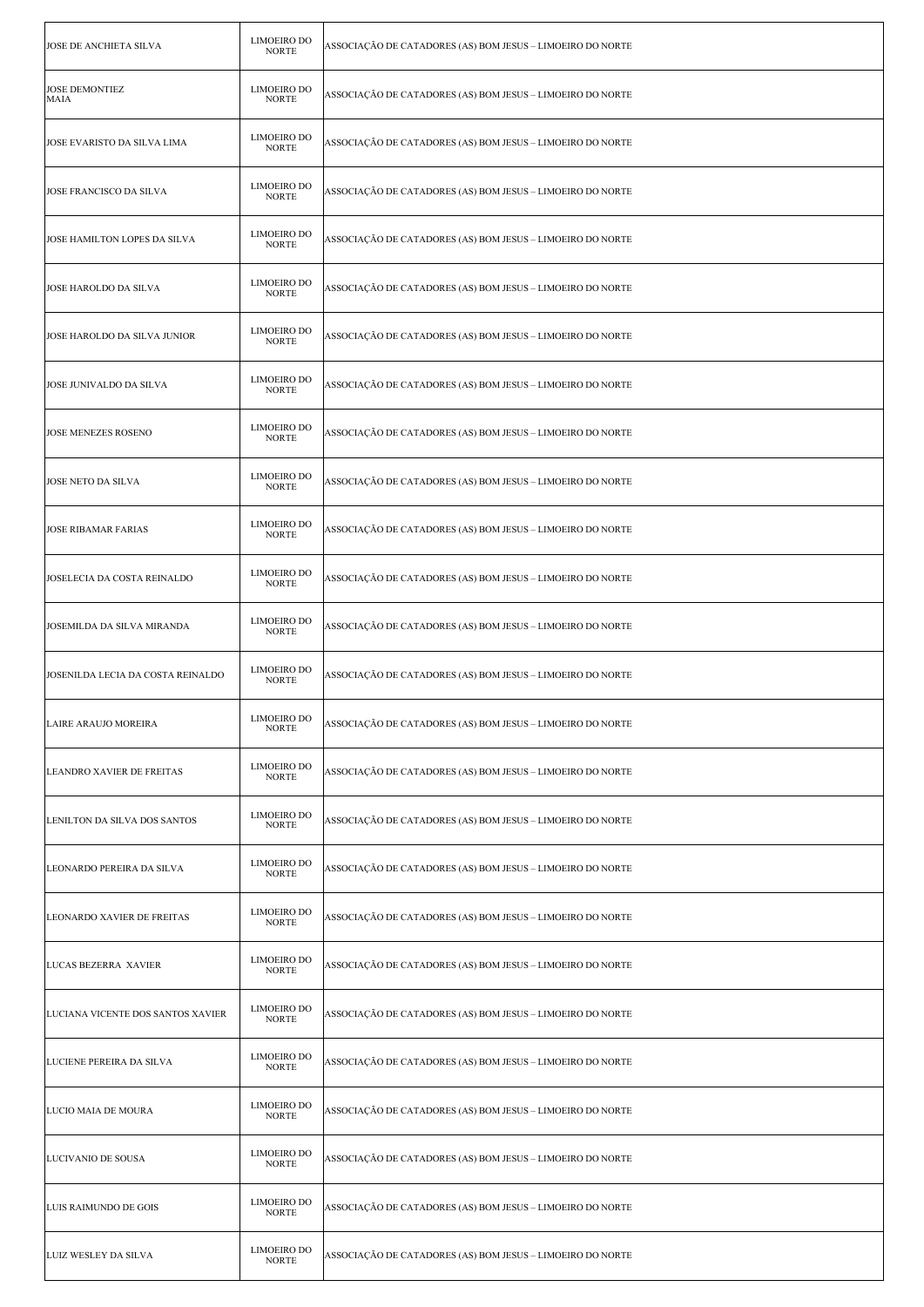| MAIZA CARLA PEREIRA DA COSTA                   | LIMOEIRO DO<br><b>NORTE</b>        | ASSOCIAÇÃO DE CATADORES (AS) BOM JESUS - LIMOEIRO DO NORTE |
|------------------------------------------------|------------------------------------|------------------------------------------------------------|
| MARCELO ANTONIO SOARES LIMA                    | <b>LIMOEIRO DO</b><br><b>NORTE</b> | ASSOCIAÇÃO DE CATADORES (AS) BOM JESUS – LIMOEIRO DO NORTE |
| MARCIA DE SOUSA SILVA                          | <b>LIMOEIRO DO</b><br><b>NORTE</b> | ASSOCIAÇÃO DE CATADORES (AS) BOM JESUS - LIMOEIRO DO NORTE |
| MARGARIDA SANTIAGO DA SILVA                    | <b>LIMOEIRO DO</b><br><b>NORTE</b> | ASSOCIAÇÃO DE CATADORES (AS) BOM JESUS – LIMOEIRO DO NORTE |
| MARIA CREUZA DA SILVA                          | <b>LIMOEIRO DO</b><br><b>NORTE</b> | ASSOCIAÇÃO DE CATADORES (AS) BOM JESUS - LIMOEIRO DO NORTE |
| MARIA ALDA LIMA SILVA                          | <b>LIMOEIRO DO</b><br><b>NORTE</b> | ASSOCIAÇÃO DE CATADORES (AS) BOM JESUS – LIMOEIRO DO NORTE |
| MARIA ALDECLEIDE NOGUEIRA DOS<br><b>SANTOS</b> | <b>LIMOEIRO DO</b><br><b>NORTE</b> | ASSOCIAÇÃO DE CATADORES (AS) BOM JESUS – LIMOEIRO DO NORTE |
| MARIA APARECIDA XAVIER                         | <b>LIMOEIRO DO</b><br><b>NORTE</b> | ASSOCIAÇÃO DE CATADORES (AS) BOM JESUS – LIMOEIRO DO NORTE |
| MARIA CASTRO DE ANDRADE                        | <b>LIMOEIRO DO</b><br><b>NORTE</b> | ASSOCIAÇÃO DE CATADORES (AS) BOM JESUS - LIMOEIRO DO NORTE |
| MARIA DA CONSOLAÇÃO DE SOUSA OLIVEI            | <b>LIMOEIRO DO</b><br><b>NORTE</b> | ASSOCIAÇÃO DE CATADORES (AS) BOM JESUS – LIMOEIRO DO NORTE |
| MARIA DAS NEVES RUBENS SALDANHA                | <b>LIMOEIRO DO</b><br><b>NORTE</b> | ASSOCIAÇÃO DE CATADORES (AS) BOM JESUS – LIMOEIRO DO NORTE |
| MARIA DE FATIMA DA SILVA COSTA                 | <b>LIMOEIRO DO</b><br><b>NORTE</b> | ASSOCIAÇÃO DE CATADORES (AS) BOM JESUS – LIMOEIRO DO NORTE |
| MARIA DE FATIMA DE OLIVEIRA DA COSTA           | <b>LIMOEIRO DO</b><br><b>NORTE</b> | ASSOCIAÇÃO DE CATADORES (AS) BOM JESUS – LIMOEIRO DO NORTE |
| MARIA DE FATIMA SOUSA VIEIRA                   | <b>LIMOEIRO DO</b><br><b>NORTE</b> | ASSOCIAÇÃO DE CATADORES (AS) BOM JESUS – LIMOEIRO DO NORTE |
| MARIA DEUZIRENE DE LIMA GAMA                   | LIMOEIRO DO<br><b>NORTE</b>        | ASSOCIAÇÃO DE CATADORES (AS) BOM JESUS – LIMOEIRO DO NORTE |
| MARIA DO SOCORRO FERNANDES LIMA                | <b>LIMOEIRO DO</b><br><b>NORTE</b> | ASSOCIAÇÃO DE CATADORES (AS) BOM JESUS – LIMOEIRO DO NORTE |
| MARIA FARIAS DA SILVA                          | <b>LIMOEIRO DO</b><br><b>NORTE</b> | ASSOCIAÇÃO DE CATADORES (AS) BOM JESUS – LIMOEIRO DO NORTE |
| MARIA IRINETE MORAES MARINHO                   | <b>LIMOEIRO DO</b><br><b>NORTE</b> | ASSOCIAÇÃO DE CATADORES (AS) BOM JESUS – LIMOEIRO DO NORTE |
| MARIA IVONETE DOS SANTOS ASSUNÇÃO              | <b>LIMOEIRO DO</b><br><b>NORTE</b> | ASSOCIAÇÃO DE CATADORES (AS) BOM JESUS - LIMOEIRO DO NORTE |
| MARIA JOSE DIAS DE OLIVEIRA SILVA              | LIMOEIRO DO<br><b>NORTE</b>        | ASSOCIAÇÃO DE CATADORES (AS) BOM JESUS – LIMOEIRO DO NORTE |
| MARIA LUCIA PEREIRA                            | <b>LIMOEIRO DO</b><br><b>NORTE</b> | ASSOCIAÇÃO DE CATADORES (AS) BOM JESUS – LIMOEIRO DO NORTE |
| MARIA LUCIMAR DE MELO                          | <b>LIMOEIRO DO</b><br><b>NORTE</b> | ASSOCIAÇÃO DE CATADORES (AS) BOM JESUS – LIMOEIRO DO NORTE |
| MARIA NEIDE ALVES PEREIRA COSTA                | <b>LIMOEIRO DO</b><br><b>NORTE</b> | ASSOCIAÇÃO DE CATADORES (AS) BOM JESUS – LIMOEIRO DO NORTE |
| MARIA RUBENS SALDANHA BEZERRA                  | <b>LIMOEIRO DO</b><br><b>NORTE</b> | ASSOCIAÇÃO DE CATADORES (AS) BOM JESUS – LIMOEIRO DO NORTE |
| MARIA VANDIRA DE OLIVEIRA SILVA                | <b>LIMOEIRO DO</b><br><b>NORTE</b> | ASSOCIAÇÃO DE CATADORES (AS) BOM JESUS – LIMOEIRO DO NORTE |
| MARINES DE MELO                                | <b>LIMOEIRO DO</b><br><b>NORTE</b> | ASSOCIAÇÃO DE CATADORES (AS) BOM JESUS – LIMOEIRO DO NORTE |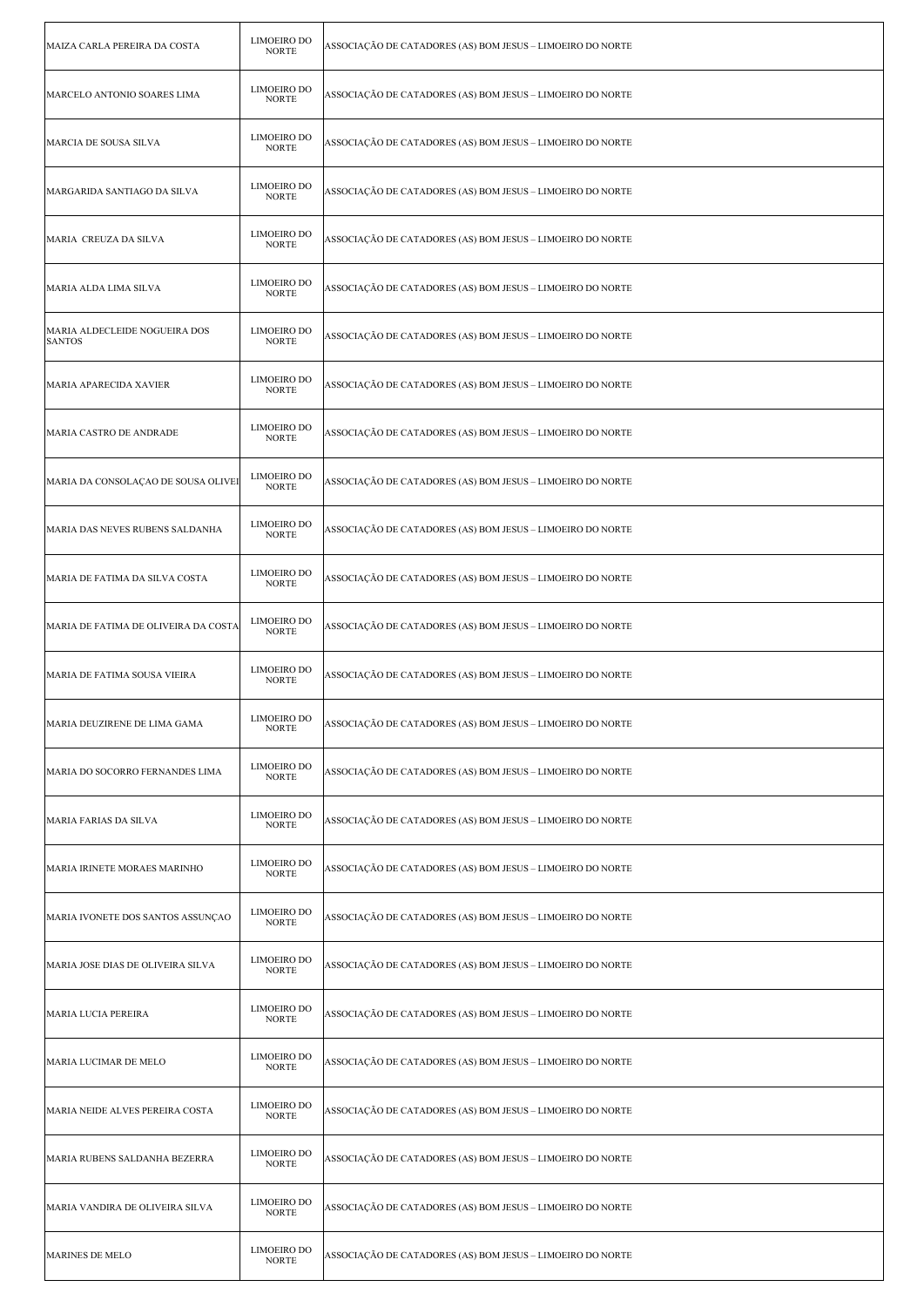| MILIANE OLIVEIRA FERREIRA LIMA   | <b>LIMOEIRO DO</b><br><b>NORTE</b> | ASSOCIAÇÃO DE CATADORES (AS) BOM JESUS – LIMOEIRO DO NORTE |
|----------------------------------|------------------------------------|------------------------------------------------------------|
| NILSON MAIA MALVEIRA             | LIMOEIRO DO<br><b>NORTE</b>        | ASSOCIAÇÃO DE CATADORES (AS) BOM JESUS – LIMOEIRO DO NORTE |
| PEDRO CHAVES DIAS                | <b>LIMOEIRO DO</b><br><b>NORTE</b> | ASSOCIAÇÃO DE CATADORES (AS) BOM JESUS – LIMOEIRO DO NORTE |
| PEDRO CHAVES DIAS                | <b>LIMOEIRO DO</b><br><b>NORTE</b> | ASSOCIAÇÃO DE CATADORES (AS) BOM JESUS – LIMOEIRO DO NORTE |
| RAIMUNDA ALVES ARRUDA BEZERRA    | LIMOEIRO DO<br><b>NORTE</b>        | ASSOCIAÇÃO DE CATADORES (AS) BOM JESUS – LIMOEIRO DO NORTE |
| RAIMUNDO LOPES DE FREITAS        | <b>LIMOEIRO DO</b><br><b>NORTE</b> | ASSOCIAÇÃO DE CATADORES (AS) BOM JESUS – LIMOEIRO DO NORTE |
| RAIMUNDO NONATO DE OLIVEIRA      | LIMOEIRO DO<br><b>NORTE</b>        | ASSOCIAÇÃO DE CATADORES (AS) BOM JESUS – LIMOEIRO DO NORTE |
| RAIMUNDO NONATO GONÇALVES        | <b>LIMOEIRO DO</b><br><b>NORTE</b> | ASSOCIAÇÃO DE CATADORES (AS) BOM JESUS – LIMOEIRO DO NORTE |
| RAIMUNDO NONATO NEVES            | <b>LIMOEIRO DO</b><br><b>NORTE</b> | ASSOCIAÇÃO DE CATADORES (AS) BOM JESUS – LIMOEIRO DO NORTE |
| RAIMUNDO REGINALDO DA SILVA      | LIMOEIRO DO<br><b>NORTE</b>        | ASSOCIAÇÃO DE CATADORES (AS) BOM JESUS – LIMOEIRO DO NORTE |
| REGINALDO DOS SANTOS ASSUNÇÃO    | <b>LIMOEIRO DO</b><br><b>NORTE</b> | ASSOCIAÇÃO DE CATADORES (AS) BOM JESUS – LIMOEIRO DO NORTE |
| REGINALDO PEREIRA LIMA           | LIMOEIRO DO<br><b>NORTE</b>        | ASSOCIAÇÃO DE CATADORES (AS) BOM JESUS – LIMOEIRO DO NORTE |
| RITA DE CASSIA OLIVEIRA DE MOURA | <b>LIMOEIRO DO</b><br><b>NORTE</b> | ASSOCIAÇÃO DE CATADORES (AS) BOM JESUS – LIMOEIRO DO NORTE |
| RIZETE FERREIRA DA SILVA         | LIMOEIRO DO<br><b>NORTE</b>        | ASSOCIAÇÃO DE CATADORES (AS) BOM JESUS – LIMOEIRO DO NORTE |
| ROBERTO AVARISTO DE LIMA MELO    | LIMOEIRO DO<br><b>NORTE</b>        | ASSOCIAÇÃO DE CATADORES (AS) BOM JESUS – LIMOEIRO DO NORTE |
| ROSEANE ALVES DE SOUSA           | LIMOEIRO DO<br><b>NORTE</b>        | ASSOCIAÇÃO DE CATADORES (AS) BOM JESUS – LIMOEIRO DO NORTE |
| ROSIVANIA DE FREITAS MAIA        | <b>LIMOEIRO DO</b><br><b>NORTE</b> | ASSOCIAÇÃO DE CATADORES (AS) BOM JESUS – LIMOEIRO DO NORTE |
| ROSIVANIA LOPE S DE LIMA         | <b>LIMOEIRO DO</b><br><b>NORTE</b> | ASSOCIAÇÃO DE CATADORES (AS) BOM JESUS – LIMOEIRO DO NORTE |
| VALCI DA COSTA SALDANHA          | <b>LIMOEIRO DO</b><br><b>NORTE</b> | ASSOCIAÇÃO DE CATADORES (AS) BOM JESUS – LIMOEIRO DO NORTE |
| VALDEMAR DE CASTRO MOURA         | LIMOEIRO DO<br><b>NORTE</b>        | ASSOCIAÇÃO DE CATADORES (AS) BOM JESUS – LIMOEIRO DO NORTE |
| VALDIVINA DIAS DE OLIVEIRA       | <b>LIMOEIRO DO</b><br><b>NORTE</b> | ASSOCIAÇÃO DE CATADORES (AS) BOM JESUS – LIMOEIRO DO NORTE |
| VENCESLAU MARCOS XAVIER          | <b>LIMOEIRO DO</b><br><b>NORTE</b> | ASSOCIAÇÃO DE CATADORES (AS) BOM JESUS – LIMOEIRO DO NORTE |
| VILMAR ASSUNÇAO                  | <b>LIMOEIRO DO</b><br><b>NORTE</b> | ASSOCIAÇÃO DE CATADORES (AS) BOM JESUS – LIMOEIRO DO NORTE |
| <b>WEDSON LIMA MEDEIROS</b>      | LIMOEIRO DO<br><b>NORTE</b>        | ASSOCIAÇÃO DE CATADORES (AS) BOM JESUS – LIMOEIRO DO NORTE |
| ZILMA JESUINA LOPES              | LIMOEIRO DO<br><b>NORTE</b>        | ASSOCIAÇÃO DE CATADORES (AS) BOM JESUS – LIMOEIRO DO NORTE |
| ZILMAR SENHORINHA DA COSTA       | LIMOEIRO DO<br><b>NORTE</b>        | ASSOCIAÇÃO DE CATADORES (AS) BOM JESUS – LIMOEIRO DO NORTE |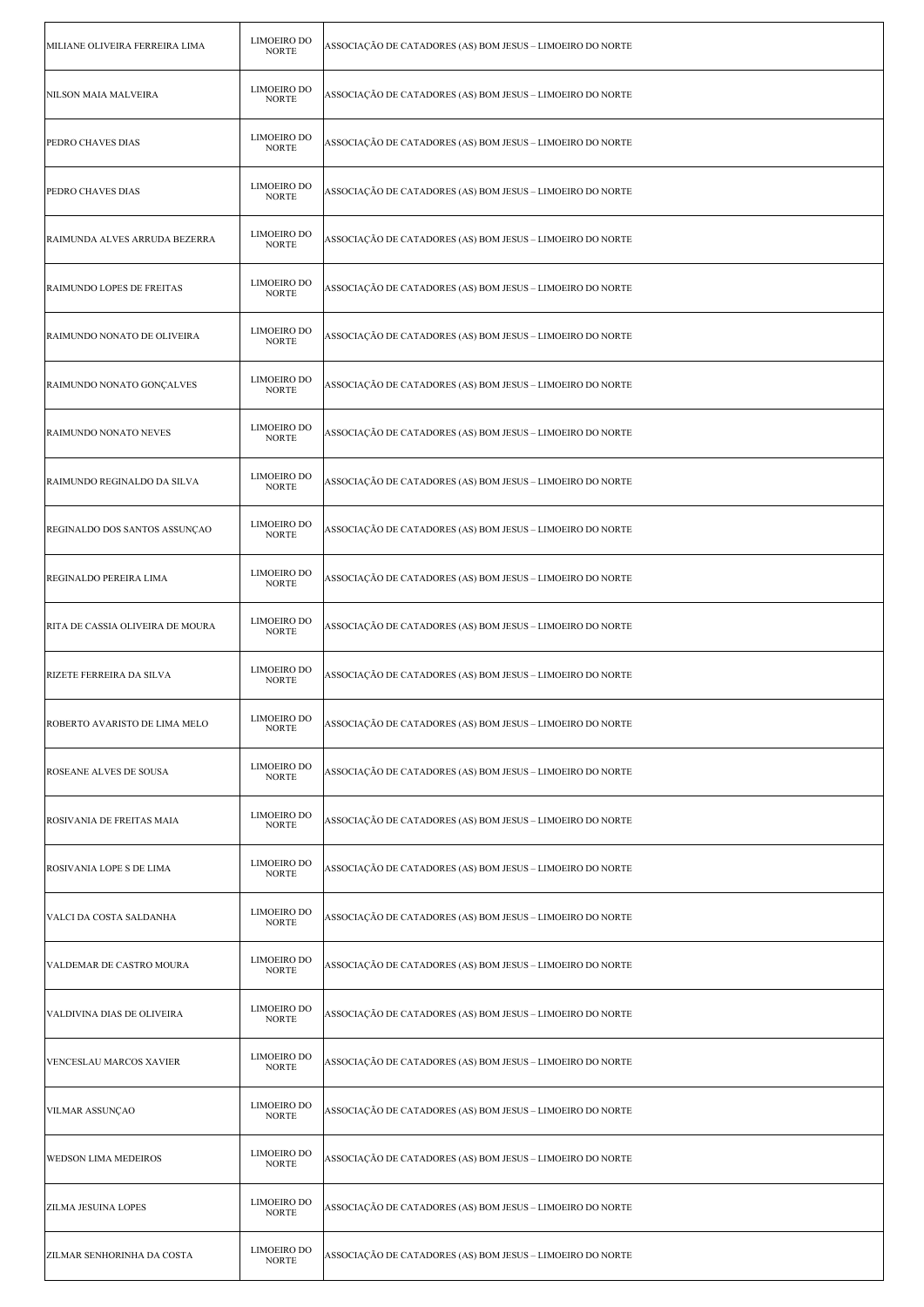| ANDERSON SANTOS DA COSTA             | <b>SOBRAL</b> | ASSOCIACAO DE CATADORES A CATADORAS DO BAIRRO DOM JOSE |
|--------------------------------------|---------------|--------------------------------------------------------|
| ANGELINA MARIA SILVA                 | <b>SOBRAL</b> | ASSOCIACAO DE CATADORES A CATADORAS DO BAIRRO DOM JOSE |
| ARISTIDES APOLINARIO QUINTO          | <b>SOBRAL</b> | ASSOCIACAO DE CATADORES A CATADORAS DO BAIRRO DOM JOSE |
| <b>BENEDITA MARIA DOS SANTOS</b>     | <b>SOBRAL</b> | ASSOCIACAO DE CATADORES A CATADORAS DO BAIRRO DOM JOSE |
| CARLOS EDUARDO SILVA BEZERRA         | <b>SOBRAL</b> | ASSOCIACAO DE CATADORES A CATADORAS DO BAIRRO DOM JOSE |
| CLAUDEVANIO DE QUEIROZ SIEBRA        | <b>SOBRAL</b> | ASSOCIACAO DE CATADORES A CATADORAS DO BAIRRO DOM JOSE |
| COSMO DE SOUSA ALVES                 | <b>SOBRAL</b> | ASSOCIACAO DE CATADORES A CATADORAS DO BAIRRO DOM JOSE |
| DANIEL SOUZA DA SILVA                | <b>SOBRAL</b> | ASSOCIACAO DE CATADORES A CATADORAS DO BAIRRO DOM JOSE |
| <b>DINMIRENDAS FERREIRA DE SOUSA</b> | <b>SOBRAL</b> | ASSOCIACAO DE CATADORES A CATADORAS DO BAIRRO DOM JOSE |
| <b>EDIVAR BENTO DOS SANTOS</b>       | <b>SOBRAL</b> | ASSOCIACAO DE CATADORES A CATADORAS DO BAIRRO DOM JOSE |
| ESTEVAM DE MESQUITA MENEZES          | <b>SOBRAL</b> | ASSOCIACAO DE CATADORES A CATADORAS DO BAIRRO DOM JOSE |
| FRANCISCA FRANCINE SILVA             | <b>SOBRAL</b> | ASSOCIACAO DE CATADORES A CATADORAS DO BAIRRO DOM JOSE |
| FRANCISCA GLEICIANE MENDES FERREIRA  | <b>SOBRAL</b> | ASSOCIACAO DE CATADORES A CATADORAS DO BAIRRO DOM JOSE |
| FRANCISCO AQUINO DE SOUSA APOLINARIO | <b>SOBRAL</b> | ASSOCIACAO DE CATADORES A CATADORAS DO BAIRRO DOM JOSE |
| FRANCISCO CELIO ALVES DE SOUSA       | <b>SOBRAL</b> | ASSOCIACAO DE CATADORES A CATADORAS DO BAIRRO DOM JOSE |
| <b>FRANCISCO FERREIRA MORAIS</b>     | <b>SOBRAL</b> | ASSOCIACAO DE CATADORES A CATADORAS DO BAIRRO DOM JOSE |
| FRANCISCO HERCULES SILVA PAIVA       | <b>SOBRAL</b> | ASSOCIACAO DE CATADORES A CATADORAS DO BAIRRO DOM JOSE |
| FRANCISCO JONAS ROCHA FERNANDES      | <b>SOBRAL</b> | ASSOCIACAO DE CATADORES A CATADORAS DO BAIRRO DOM JOSE |
| FRANCISCO KENNEDY DE FRANCA BRITO    | SOBRAL        | ASSOCIACAO DE CATADORES A CATADORAS DO BAIRRO DOM JOSE |
| <b>FRANCISCO MILTON DA ROCHA</b>     | <b>SOBRAL</b> | ASSOCIACAO DE CATADORES A CATADORAS DO BAIRRO DOM JOSE |
| FRANCISCO NAEL DA CONCEICAO DE SOUZ  | <b>SOBRAL</b> | ASSOCIACAO DE CATADORES A CATADORAS DO BAIRRO DOM JOSE |
| FRANCISCO ODECIO DE MORAIS FILHO     | <b>SOBRAL</b> | ASSOCIACAO DE CATADORES A CATADORAS DO BAIRRO DOM JOSE |
| FRANCISCO WELLINGTON PEREIRA DO NAS  | <b>SOBRAL</b> | ASSOCIACAO DE CATADORES A CATADORAS DO BAIRRO DOM JOSE |
| GERARDA CANDIDA FERREIRA             | <b>SOBRAL</b> | ASSOCIACAO DE CATADORES A CATADORAS DO BAIRRO DOM JOSE |
| GILIARD TEODOSIO DO NASCIMENTO       | <b>SOBRAL</b> | ASSOCIACAO DE CATADORES A CATADORAS DO BAIRRO DOM JOSE |
| <b>GLEICIANE FARIAS BASTOS</b>       | SOBRAL        | ASSOCIACAO DE CATADORES A CATADORAS DO BAIRRO DOM JOSE |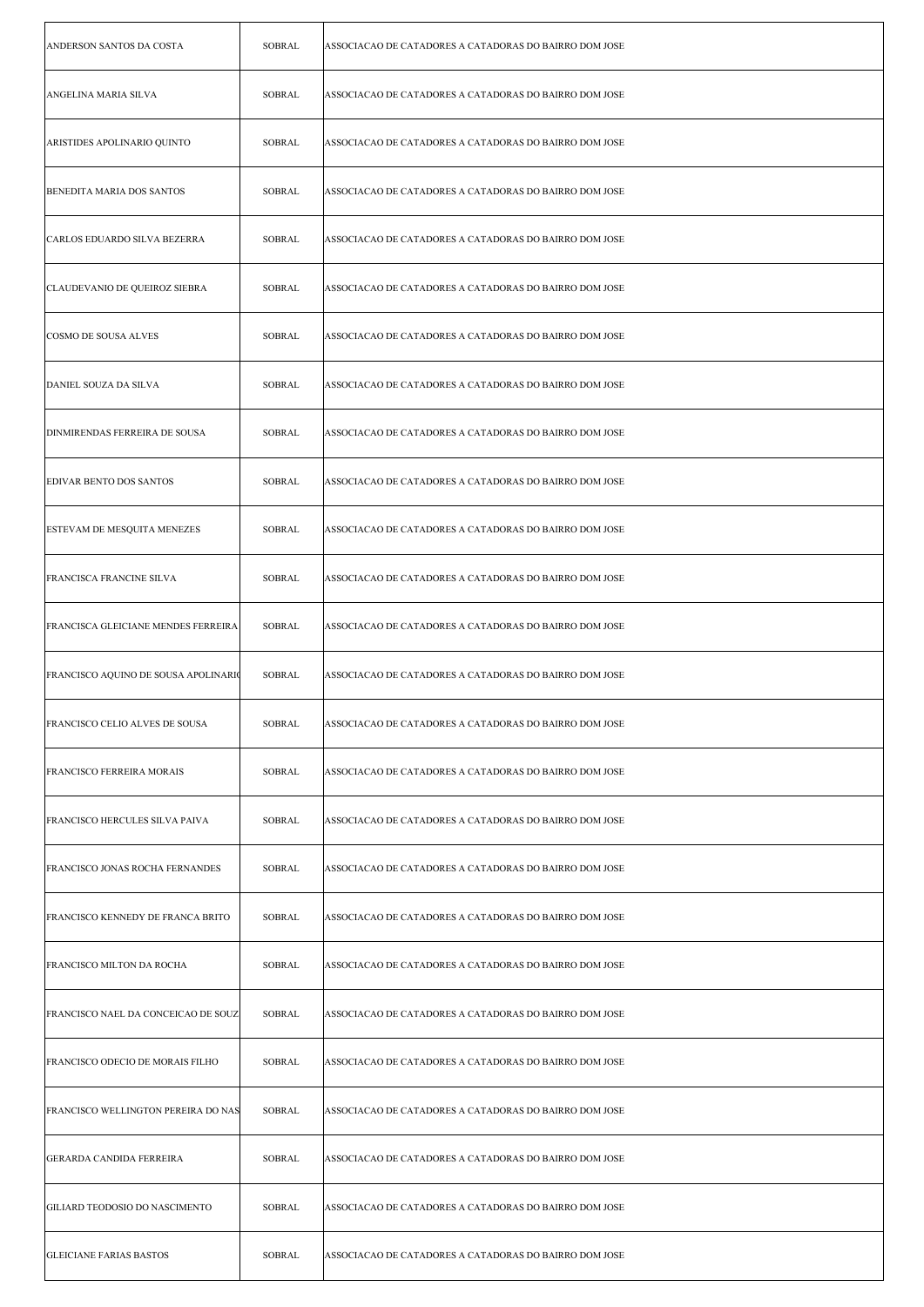| IVANILDO LOURENCO DO NASCIMENTO    | <b>SOBRAL</b>    | ASSOCIACAO DE CATADORES A CATADORAS DO BAIRRO DOM JOSE                 |
|------------------------------------|------------------|------------------------------------------------------------------------|
| JOAO PAULO PEREIRA DIAS            | SOBRAL           | ASSOCIACAO DE CATADORES A CATADORAS DO BAIRRO DOM JOSE                 |
| JOELTON DE SOUSA FERREIRA          | SOBRAL           | ASSOCIACAO DE CATADORES A CATADORAS DO BAIRRO DOM JOSE                 |
| JOHN WILLIS BARBOSA DA PAZ         | <b>SOBRAL</b>    | ASSOCIACAO DE CATADORES A CATADORAS DO BAIRRO DOM JOSE                 |
| JOSE CARLOS MESQUITA SILVA         | <b>SOBRAL</b>    | ASSOCIACAO DE CATADORES A CATADORAS DO BAIRRO DOM JOSE                 |
| JOSE FRANCISCO DA SLVA             | SOBRAL           | ASSOCIACAO DE CATADORES A CATADORAS DO BAIRRO DOM JOSE                 |
| JOSE WALLISSON BRUNO DA SILVA      | <b>SOBRAL</b>    | ASSOCIACAO DE CATADORES A CATADORAS DO BAIRRO DOM JOSE                 |
| JOSE WILTON LIMA RODRIGUES         | <b>SOBRAL</b>    | ASSOCIACAO DE CATADORES A CATADORAS DO BAIRRO DOM JOSE                 |
| <b>JOSIVAN SILVINO PINTO</b>       | <b>SOBRAL</b>    | ASSOCIACAO DE CATADORES A CATADORAS DO BAIRRO DOM JOSE                 |
| LUCAS DE SOUSA SILVA               | <b>SOBRAL</b>    | ASSOCIACAO DE CATADORES A CATADORAS DO BAIRRO DOM JOSE                 |
| MARIA AURILENE DE SOUSA            | SOBRAL           | ASSOCIACAO DE CATADORES A CATADORAS DO BAIRRO DOM JOSE                 |
| MARIA DA CONCEICAO FURTADO SOUZA   | <b>SOBRAL</b>    | ASSOCIACAO DE CATADORES A CATADORAS DO BAIRRO DOM JOSE                 |
| MARIA DAS DORES DE SOUSA           | <b>SOBRAL</b>    | ASSOCIACAO DE CATADORES A CATADORAS DO BAIRRO DOM JOSE                 |
| MARIA FRANCINEUDA DE JESUS PEREIRA | <b>SOBRAL</b>    | ASSOCIACAO DE CATADORES A CATADORAS DO BAIRRO DOM JOSE                 |
| MARIA ISABEL TELES DA SILVA        | SOBRAL           | ASSOCIACAO DE CATADORES A CATADORAS DO BAIRRO DOM JOSE                 |
| MARIA LUCILANE GOMES DO NASCIMENTO | <b>SOBRAL</b>    | ASSOCIACAO DE CATADORES A CATADORAS DO BAIRRO DOM JOSE                 |
| MARIA MATIAS DA SILVA              | SOBRAL           | ASSOCIACAO DE CATADORES A CATADORAS DO BAIRRO DOM JOSE                 |
| MARIA ROSIMAR DE PAULA PINTO       | SOBRAL           | ASSOCIACAO DE CATADORES A CATADORAS DO BAIRRO DOM JOSE                 |
| MARIA SOLANGE DA SILVA LIMA        | SOBRAL           | ASSOCIACAO DE CATADORES A CATADORAS DO BAIRRO DOM JOSE                 |
| RAIMUNDO MELQUIADES BALTAZAR JUNIC | SOBRAL           | ASSOCIACAO DE CATADORES A CATADORAS DO BAIRRO DOM JOSE                 |
| RODRIGO MALHEIROS DO NASCIMENTO    | SOBRAL           | ASSOCIACAO DE CATADORES A CATADORAS DO BAIRRO DOM JOSE                 |
| <b>SAMIA GOMES DA SILVA</b>        | SOBRAL           | ASSOCIACAO DE CATADORES A CATADORAS DO BAIRRO DOM JOSE                 |
| SOCORRO DA SILVA SOUSA             | SOBRAL           | ASSOCIACAO DE CATADORES A CATADORAS DO BAIRRO DOM JOSE                 |
| VANDA MARIA PRUDENCO ARAGAO        | SOBRAL           | ASSOCIACAO DE CATADORES A CATADORAS DO BAIRRO DOM JOSE                 |
| VICENTE DE PAULO XAVIER TOMAZ      | SOBRAL           | ASSOCIACAO DE CATADORES A CATADORAS DO BAIRRO DOM JOSE                 |
| ANTONIA ALEXANDRE DA SILVA         | <b>ALTANEIRA</b> | ASSOCIACAO DE CATADORES DE MATERIAIS RECICLAVEIS DE ALTANEIRA - ACAMRA |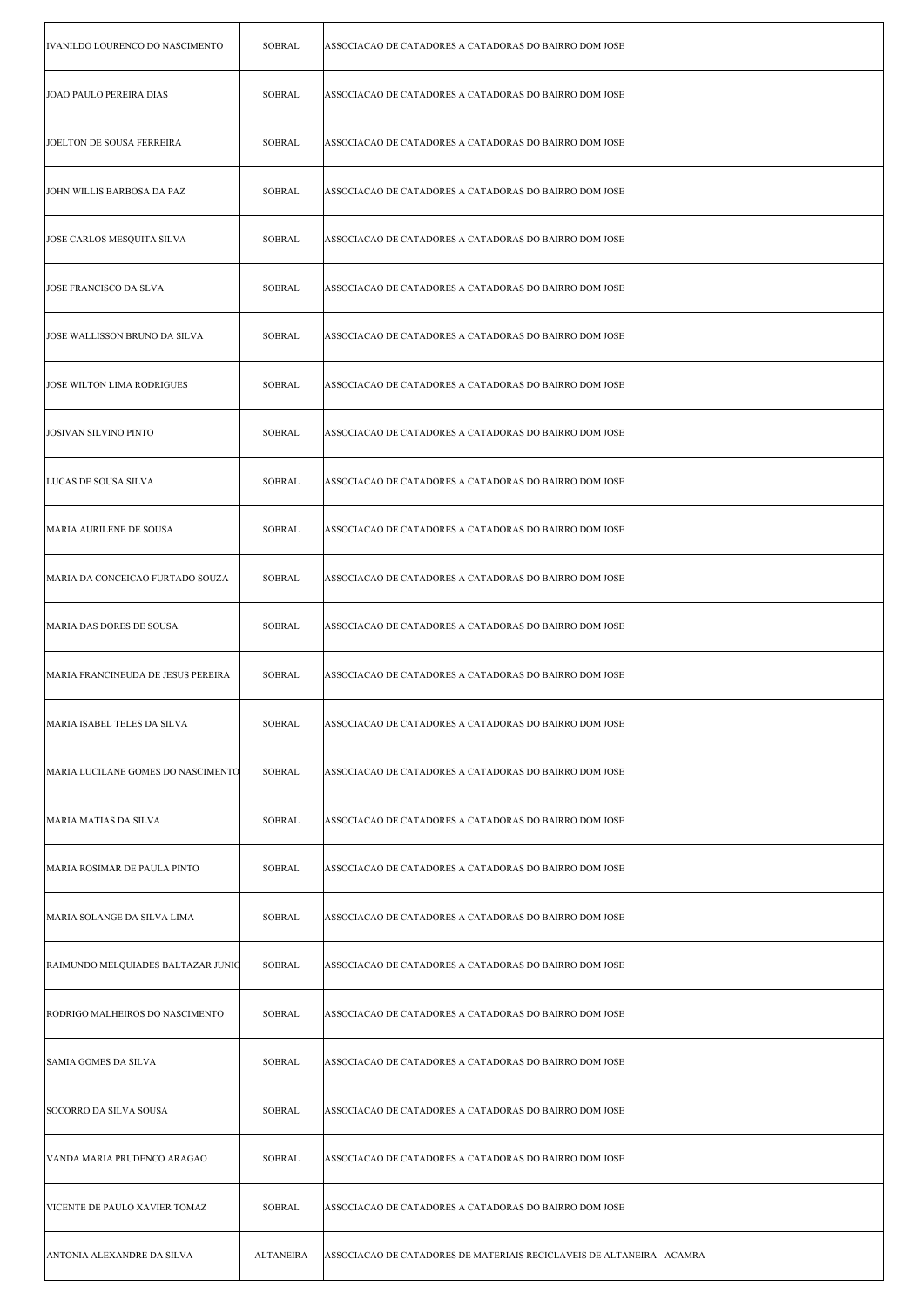| ANTONIA MARIA DO NASCIMENTO<br><b>CORREIA</b>      | <b>ALTANEIRA</b> | ASSOCIACAO DE CATADORES DE MATERIAIS RECICLAVEIS DE ALTANEIRA - ACAMRA |
|----------------------------------------------------|------------------|------------------------------------------------------------------------|
| ANTONIO DOUGLAS ROSENDO                            | ALTANEIRA        | ASSOCIACAO DE CATADORES DE MATERIAIS RECICLAVEIS DE ALTANEIRA - ACAMRA |
| ANTONIO PAULO DA SILVA                             | <b>ALTANEIRA</b> | ASSOCIACAO DE CATADORES DE MATERIAIS RECICLAVEIS DE ALTANEIRA - ACAMRA |
| CICERA BARBOSA DE ALENCAR LIMA                     | <b>ALTANEIRA</b> | ASSOCIACAO DE CATADORES DE MATERIAIS RECICLAVEIS DE ALTANEIRA - ACAMRA |
| CICERA MARIA DO CARMO NASCIMENTO<br><b>CORREIA</b> | <b>ALTANEIRA</b> | ASSOCIACAO DE CATADORES DE MATERIAIS RECICLAVEIS DE ALTANEIRA - ACAMRA |
| CICERO FILLIPE ALVES DA SILVA                      | <b>ALTANEIRA</b> | ASSOCIACAO DE CATADORES DE MATERIAIS RECICLAVEIS DE ALTANEIRA - ACAMRA |
| COSMO ALVES CORREIA DO NASCIMENTO                  | ALTANEIRA        | ASSOCIACAO DE CATADORES DE MATERIAIS RECICLAVEIS DE ALTANEIRA - ACAMRA |
| DANIEL VICENTE RODRIGUES                           | <b>ALTANEIRA</b> | ASSOCIACAO DE CATADORES DE MATERIAIS RECICLAVEIS DE ALTANEIRA - ACAMRA |
| <b>EDSON AMARANTE ALVES</b>                        | <b>ALTANEIRA</b> | ASSOCIACAO DE CATADORES DE MATERIAIS RECICLAVEIS DE ALTANEIRA - ACAMRA |
| FRANCISCA ALEXANDRE DA SILVA                       | <b>ALTANEIRA</b> | ASSOCIACAO DE CATADORES DE MATERIAIS RECICLAVEIS DE ALTANEIRA - ACAMRA |
| FRANCISCO PEREIRA DE OLIVEIRA                      | <b>ALTANEIRA</b> | ASSOCIACAO DE CATADORES DE MATERIAIS RECICLAVEIS DE ALTANEIRA - ACAMRA |
| FRANCISCO TIAGO FELINTO RAFAEL                     | <b>ALTANEIRA</b> | ASSOCIACAO DE CATADORES DE MATERIAIS RECICLAVEIS DE ALTANEIRA - ACAMRA |
| GECILDO PAULO DA SILVA                             | <b>ALTANEIRA</b> | ASSOCIACAO DE CATADORES DE MATERIAIS RECICLAVEIS DE ALTANEIRA - ACAMRA |
| IVANILDA PEREIRA DE OLIVEIRA SILVA                 | <b>ALTANEIRA</b> | ASSOCIACAO DE CATADORES DE MATERIAIS RECICLAVEIS DE ALTANEIRA - ACAMRA |
| JOAO ALBINO NETO                                   | <b>ALTANEIRA</b> | ASSOCIACAO DE CATADORES DE MATERIAIS RECICLAVEIS DE ALTANEIRA - ACAMRA |
| JOAO RAIMUNDO FILHO                                | <b>ALTANEIRA</b> | ASSOCIACAO DE CATADORES DE MATERIAIS RECICLAVEIS DE ALTANEIRA - ACAMRA |
| <b>JOSE ARAUJO DA SILVA</b>                        | <b>ALTANEIRA</b> | ASSOCIACAO DE CATADORES DE MATERIAIS RECICLAVEIS DE ALTANEIRA - ACAMRA |
| LUCIANA FERNANDES DOS ANJOS                        | <b>ALTANEIRA</b> | ASSOCIACAO DE CATADORES DE MATERIAIS RECICLAVEIS DE ALTANEIRA - ACAMRA |
| LUIZ BRAZ DE SOUZA                                 | <b>ALTANEIRA</b> | ASSOCIACAO DE CATADORES DE MATERIAIS RECICLAVEIS DE ALTANEIRA - ACAMRA |
| MARIA HELENA DOS ANJOS DE SOUZA                    | <b>ALTANEIRA</b> | ASSOCIACAO DE CATADORES DE MATERIAIS RECICLAVEIS DE ALTANEIRA - ACAMRA |
| MARIA LUCIA DA SILVA ANDRADE                       | <b>ALTANEIRA</b> | ASSOCIACAO DE CATADORES DE MATERIAIS RECICLAVEIS DE ALTANEIRA - ACAMRA |
| PAULO SERGIO FERNANDES FEITOSA                     | <b>ALTANEIRA</b> | ASSOCIACAO DE CATADORES DE MATERIAIS RECICLAVEIS DE ALTANEIRA - ACAMRA |
| VALDELICE FERREIRA DE MORAIS                       | <b>ALTANEIRA</b> | ASSOCIACAO DE CATADORES DE MATERIAIS RECICLAVEIS DE ALTANEIRA - ACAMRA |
| ADONIAS OLIVEIRA DA SILVA                          | CAMOCIM          | ASSOCIACAO DE CATADORES DE MATERIAIS RECICLAVEIS DE CAMOCIM - ACAMARC  |
| ADRIANA MARIA DOS SANTOS LIMA                      | CAMOCIM          | ASSOCIACAO DE CATADORES DE MATERIAIS RECICLAVEIS DE CAMOCIM - ACAMARC  |
| ADRIANO DA ROCHA DE OLIVEIRA                       | CAMOCIM          | ASSOCIACAO DE CATADORES DE MATERIAIS RECICLAVEIS DE CAMOCIM - ACAMARC  |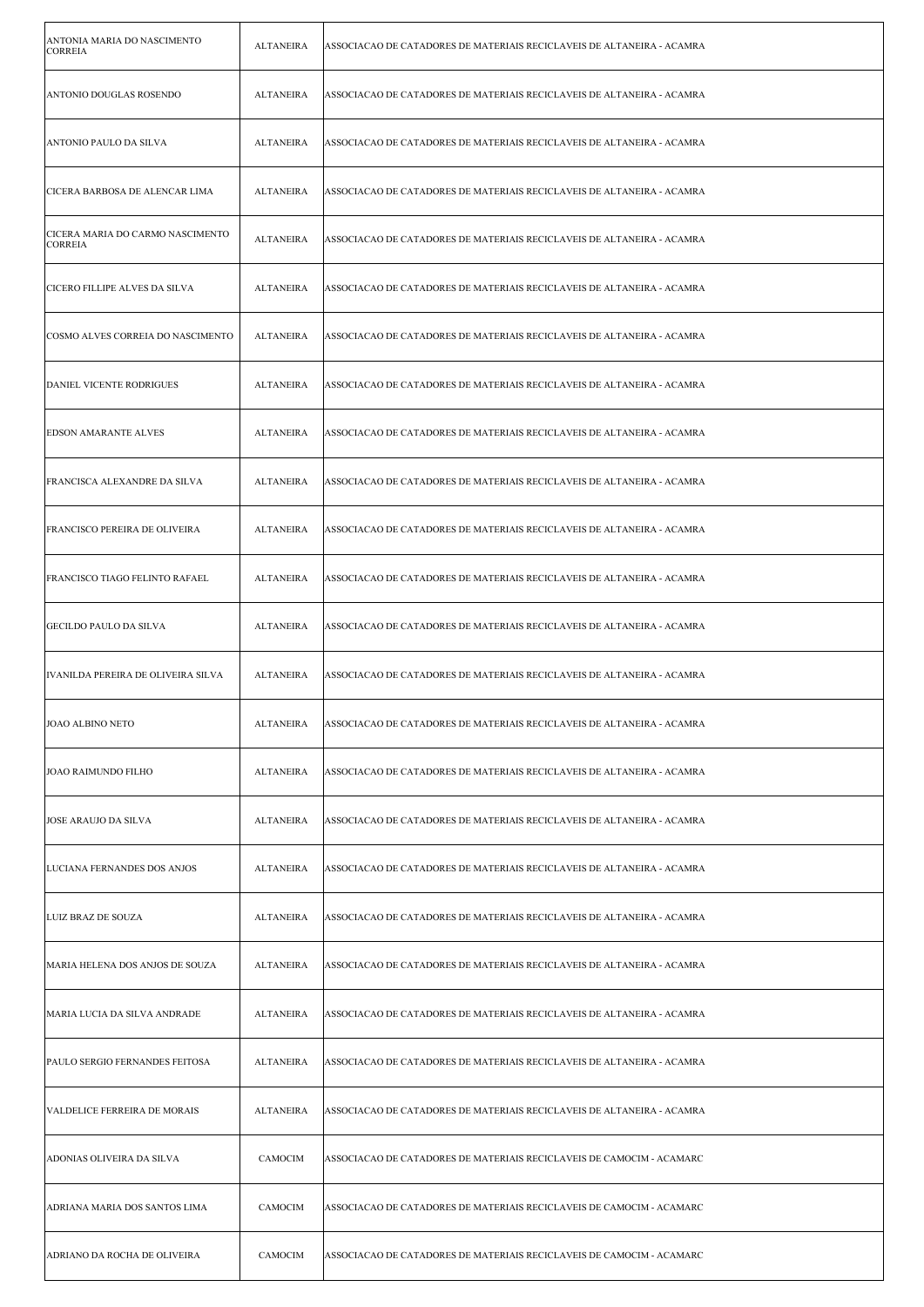| ANA KELY SIQUEIRA CARVALHO                             | <b>CAMOCIM</b> | ASSOCIACAO DE CATADORES DE MATERIAIS RECICLAVEIS DE CAMOCIM - ACAMARC |
|--------------------------------------------------------|----------------|-----------------------------------------------------------------------|
| ANTONIA FAUSTINO DE CARVALHO                           | CAMOCIM        | ASSOCIACAO DE CATADORES DE MATERIAIS RECICLAVEIS DE CAMOCIM - ACAMARC |
| ANTONIA MARIA SANTOS DO<br><b>NASCIMENTO</b>           | CAMOCIM        | ASSOCIACAO DE CATADORES DE MATERIAIS RECICLAVEIS DE CAMOCIM - ACAMARC |
| ANTONIA SABINO DOS SANTOS                              | CAMOCIM        | ASSOCIACAO DE CATADORES DE MATERIAIS RECICLAVEIS DE CAMOCIM - ACAMARC |
| ANTONIO DHEYSON NASCIMENTO DOS<br><b>SANTOS</b>        | <b>CAMOCIM</b> | ASSOCIACAO DE CATADORES DE MATERIAIS RECICLAVEIS DE CAMOCIM - ACAMARC |
| ANTONIO FRANCISCO DA COSTA DOS<br><b>SANTOS</b>        | CAMOCIM        | ASSOCIACAO DE CATADORES DE MATERIAIS RECICLAVEIS DE CAMOCIM - ACAMARC |
| ANTONIO FRANCISCO DO CARMO                             | CAMOCIM        | ASSOCIACAO DE CATADORES DE MATERIAIS RECICLAVEIS DE CAMOCIM - ACAMARC |
| ANTONIO GRIGORIO CELESTINO SAMPAIO                     | CAMOCIM        | ASSOCIACAO DE CATADORES DE MATERIAIS RECICLAVEIS DE CAMOCIM - ACAMARC |
| ANTONIO JOSIVAN DE SOUZA MARIANO                       | CAMOCIM        | ASSOCIACAO DE CATADORES DE MATERIAIS RECICLAVEIS DE CAMOCIM - ACAMARC |
| ANTONIO ROCHA DE MOURA                                 | <b>CAMOCIM</b> | ASSOCIACAO DE CATADORES DE MATERIAIS RECICLAVEIS DE CAMOCIM - ACAMARC |
| ANTONIO SAVIO AGUIAR SILVA                             | CAMOCIM        | ASSOCIACAO DE CATADORES DE MATERIAIS RECICLAVEIS DE CAMOCIM - ACAMARC |
| BENEDITO ANGELO DA SILVA                               | CAMOCIM        | ASSOCIACAO DE CATADORES DE MATERIAIS RECICLAVEIS DE CAMOCIM - ACAMARC |
| <b>BENEDITO ANTONIO SILVA DE</b><br><b>VASCONCELOS</b> | CAMOCIM        | ASSOCIACAO DE CATADORES DE MATERIAIS RECICLAVEIS DE CAMOCIM - ACAMARC |
| CLEILSON DOS SANTOS SOUSA                              | CAMOCIM        | ASSOCIACAO DE CATADORES DE MATERIAIS RECICLAVEIS DE CAMOCIM - ACAMARC |
| CLEILSON FAUSTINO BELARMINO                            | CAMOCIM        | ASSOCIACAO DE CATADORES DE MATERIAIS RECICLAVEIS DE CAMOCIM - ACAMARC |
| <b>CLEUDO ALTINO DE SOUSA</b>                          | CAMOCIM        | ASSOCIACAO DE CATADORES DE MATERIAIS RECICLAVEIS DE CAMOCIM - ACAMARC |
| <b>CLEUTON SOUZA FERREIRA</b>                          | CAMOCIM        | ASSOCIACAO DE CATADORES DE MATERIAIS RECICLAVEIS DE CAMOCIM - ACAMARC |
| <b>DAGMAR COSTA ALVES</b>                              | CAMOCIM        | ASSOCIACAO DE CATADORES DE MATERIAIS RECICLAVEIS DE CAMOCIM - ACAMARC |
| <b>DANIELE SIQUEIRA</b>                                | <b>CAMOCIM</b> | ASSOCIACAO DE CATADORES DE MATERIAIS RECICLAVEIS DE CAMOCIM - ACAMARC |
| <b>EDMILSON PEREIRA DE ARAUJO</b>                      | CAMOCIM        | ASSOCIACAO DE CATADORES DE MATERIAIS RECICLAVEIS DE CAMOCIM - ACAMARC |
| EDNEUDO DE OLIVEIRA ALBUQUERQUE                        | CAMOCIM        | ASSOCIACAO DE CATADORES DE MATERIAIS RECICLAVEIS DE CAMOCIM - ACAMARC |
| EDUARDO DOS SANTOS SOUSA                               | CAMOCIM        | ASSOCIACAO DE CATADORES DE MATERIAIS RECICLAVEIS DE CAMOCIM - ACAMARC |
| ELIETE CLEMENTE DE ARAUJO                              | CAMOCIM        | ASSOCIACAO DE CATADORES DE MATERIAIS RECICLAVEIS DE CAMOCIM - ACAMARC |
| ELOINA PAULA PINTO                                     | CAMOCIM        | ASSOCIACAO DE CATADORES DE MATERIAIS RECICLAVEIS DE CAMOCIM - ACAMARC |
| <b>EMANUELE SIQUEIRA</b>                               | CAMOCIM        | ASSOCIACAO DE CATADORES DE MATERIAIS RECICLAVEIS DE CAMOCIM - ACAMARC |
| <b>ERIBERTO FERREIRA DA SILVA</b>                      | CAMOCIM        | ASSOCIACAO DE CATADORES DE MATERIAIS RECICLAVEIS DE CAMOCIM - ACAMARC |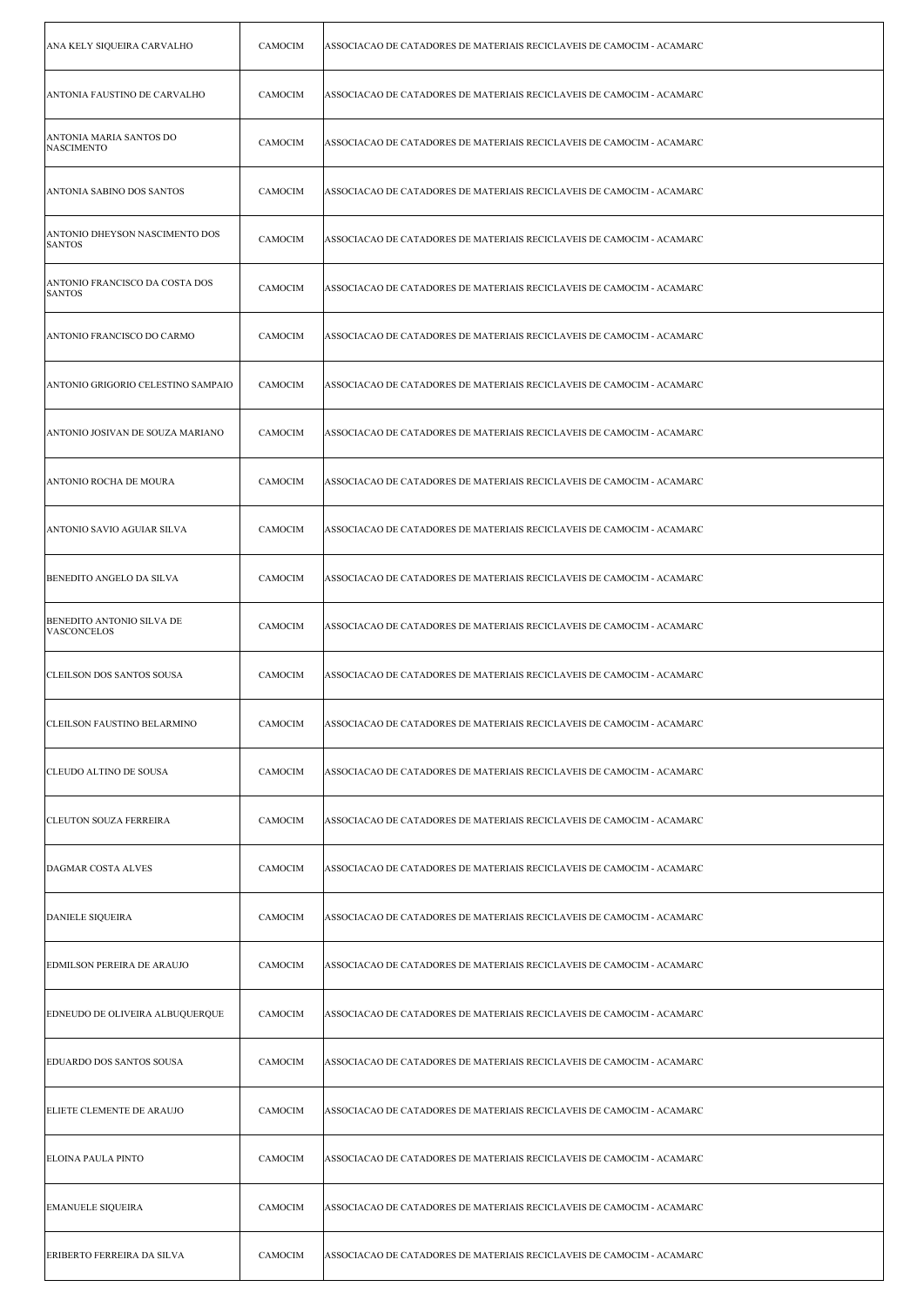| EVAMAR MATIAS DO NASCIMENTO                            | CAMOCIM | ASSOCIACAO DE CATADORES DE MATERIAIS RECICLAVEIS DE CAMOCIM - ACAMARC |
|--------------------------------------------------------|---------|-----------------------------------------------------------------------|
| FRANCISCA ALINE DA SILVA SANTOS                        | CAMOCIM | ASSOCIACAO DE CATADORES DE MATERIAIS RECICLAVEIS DE CAMOCIM - ACAMARC |
| FRANCISCA ANTONIA DE BRITO GOMES                       | CAMOCIM | ASSOCIACAO DE CATADORES DE MATERIAIS RECICLAVEIS DE CAMOCIM - ACAMARC |
| FRANCISCA FAUSTINO DE MARIA                            | CAMOCIM | ASSOCIACAO DE CATADORES DE MATERIAIS RECICLAVEIS DE CAMOCIM - ACAMARC |
| FRANCISCA MATIAS DO NASCIMENTO<br><b>SOUZA</b>         | CAMOCIM | ASSOCIACAO DE CATADORES DE MATERIAIS RECICLAVEIS DE CAMOCIM - ACAMARC |
| FRANCISCO ARNALDO DE VASCONCELOS                       | CAMOCIM | ASSOCIACAO DE CATADORES DE MATERIAIS RECICLAVEIS DE CAMOCIM - ACAMARC |
| FRANCISCO DAS CHAGAS DE OLIVEIRA<br><b>ALBUQUERQUE</b> | CAMOCIM | ASSOCIACAO DE CATADORES DE MATERIAIS RECICLAVEIS DE CAMOCIM - ACAMARC |
| FRANCISCO DAS CHAGAS VIEIRA FELIX                      | CAMOCIM | ASSOCIACAO DE CATADORES DE MATERIAIS RECICLAVEIS DE CAMOCIM - ACAMARC |
| FRANCISCO DE ARAUJO CELESTINO                          | CAMOCIM | ASSOCIACAO DE CATADORES DE MATERIAIS RECICLAVEIS DE CAMOCIM - ACAMARC |
| FRANCISCO DE ASSIS DOS SANTOS                          | CAMOCIM | ASSOCIACAO DE CATADORES DE MATERIAIS RECICLAVEIS DE CAMOCIM - ACAMARC |
| FRANCISCO DOURADO DE SOUSA                             | CAMOCIM | ASSOCIACAO DE CATADORES DE MATERIAIS RECICLAVEIS DE CAMOCIM - ACAMARC |
| FRANCISCO JONATA DO NASCIMENTO<br><b>CAVALCANTE</b>    | CAMOCIM | ASSOCIACAO DE CATADORES DE MATERIAIS RECICLAVEIS DE CAMOCIM - ACAMARC |
| FRANCISCO JOSUE PEREIRA DO<br>NASCIMENTO               | CAMOCIM | ASSOCIACAO DE CATADORES DE MATERIAIS RECICLAVEIS DE CAMOCIM - ACAMARC |
| FRANCISCO LEANDRO DE ARAUJO                            | CAMOCIM | ASSOCIACAO DE CATADORES DE MATERIAIS RECICLAVEIS DE CAMOCIM - ACAMARC |
| FRANCISCO LUIZ DE SOUSA                                | CAMOCIM | ASSOCIACAO DE CATADORES DE MATERIAIS RECICLAVEIS DE CAMOCIM - ACAMARC |
| <b>FRANCISCO RODRIGO FERREIRA DA</b><br><b>COSTA</b>   | CAMOCIM | ASSOCIACAO DE CATADORES DE MATERIAIS RECICLAVEIS DE CAMOCIM - ACAMARC |
| GILMAR CAPISTRANO DE OLIVEIRA                          | CAMOCIM | ASSOCIACAO DE CATADORES DE MATERIAIS RECICLAVEIS DE CAMOCIM - ACAMARC |
| IVANILDO ANTONIO SIQUEIRA                              | CAMOCIM | ASSOCIACAO DE CATADORES DE MATERIAIS RECICLAVEIS DE CAMOCIM - ACAMARC |
| JOAO ANTONIO BARBOSA CORDEIRO                          | CAMOCIM | ASSOCIACAO DE CATADORES DE MATERIAIS RECICLAVEIS DE CAMOCIM - ACAMARC |
| JOENIA ALVES DOS SANTOS                                | CAMOCIM | ASSOCIACAO DE CATADORES DE MATERIAIS RECICLAVEIS DE CAMOCIM - ACAMARC |
| JONAS RODRIGUES MARIANO                                | CAMOCIM | ASSOCIACAO DE CATADORES DE MATERIAIS RECICLAVEIS DE CAMOCIM - ACAMARC |
| JOSE DE RIBAMAR FERREIRA SOBRINHO                      | CAMOCIM | ASSOCIACAO DE CATADORES DE MATERIAIS RECICLAVEIS DE CAMOCIM - ACAMARC |
| JOSE MARIA TELES DOS ANJOS                             | CAMOCIM | ASSOCIACAO DE CATADORES DE MATERIAIS RECICLAVEIS DE CAMOCIM - ACAMARC |
| JOSIMAR DOS SANTOS MARIANO                             | CAMOCIM | ASSOCIACAO DE CATADORES DE MATERIAIS RECICLAVEIS DE CAMOCIM - ACAMARC |
| KARINE BENTO DA SILVA                                  | CAMOCIM | ASSOCIACAO DE CATADORES DE MATERIAIS RECICLAVEIS DE CAMOCIM - ACAMARC |
| LAERCIO XAVIER ROCHA                                   | CAMOCIM | ASSOCIACAO DE CATADORES DE MATERIAIS RECICLAVEIS DE CAMOCIM - ACAMARC |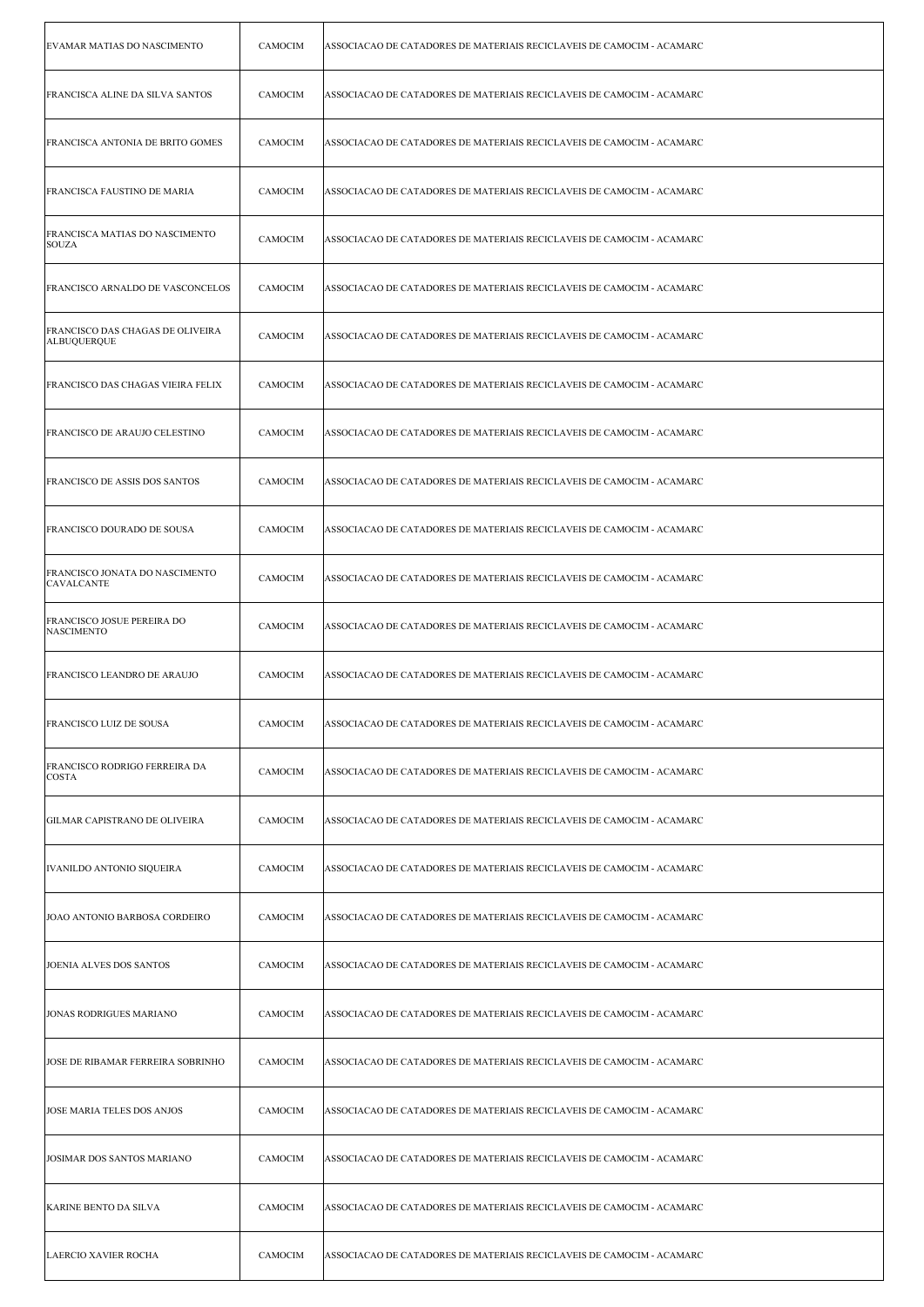| LAURA CRISTINA SILVA DOS SANTOS             | CAMOCIM        | ASSOCIACAO DE CATADORES DE MATERIAIS RECICLAVEIS DE CAMOCIM - ACAMARC |
|---------------------------------------------|----------------|-----------------------------------------------------------------------|
| LECIR CAVALCANTE DE SOUSA                   | CAMOCIM        | ASSOCIACAO DE CATADORES DE MATERIAIS RECICLAVEIS DE CAMOCIM - ACAMARC |
| LINDALVA DA SILVA BENTO                     | CAMOCIM        | ASSOCIACAO DE CATADORES DE MATERIAIS RECICLAVEIS DE CAMOCIM - ACAMARC |
| LINDOMAR DO NASCIMENTO SOUZA                | CAMOCIM        | ASSOCIACAO DE CATADORES DE MATERIAIS RECICLAVEIS DE CAMOCIM - ACAMARC |
| LUIS DO NASCIMENTO SILVA                    | CAMOCIM        | ASSOCIACAO DE CATADORES DE MATERIAIS RECICLAVEIS DE CAMOCIM - ACAMARC |
| LUZIA SILVA AGUIAR                          | CAMOCIM        | ASSOCIACAO DE CATADORES DE MATERIAIS RECICLAVEIS DE CAMOCIM - ACAMARC |
| MAIRLA NASCIMENTO DE SOUZA                  | CAMOCIM        | ASSOCIACAO DE CATADORES DE MATERIAIS RECICLAVEIS DE CAMOCIM - ACAMARC |
| MANOEL ALBUQUERQUE DA SILVA                 | CAMOCIM        | ASSOCIACAO DE CATADORES DE MATERIAIS RECICLAVEIS DE CAMOCIM - ACAMARC |
| MANOEL CESAR SIQUEIRA DOS SANTOS            | <b>CAMOCIM</b> | ASSOCIACAO DE CATADORES DE MATERIAIS RECICLAVEIS DE CAMOCIM - ACAMARC |
| MANOEL MESSIAS LIRA                         | CAMOCIM        | ASSOCIACAO DE CATADORES DE MATERIAIS RECICLAVEIS DE CAMOCIM - ACAMARC |
| MARCELA GOMES DE PAULA                      | CAMOCIM        | ASSOCIACAO DE CATADORES DE MATERIAIS RECICLAVEIS DE CAMOCIM - ACAMARC |
| MARIA ADRIANA SOUSA DE LIMA                 | CAMOCIM        | ASSOCIACAO DE CATADORES DE MATERIAIS RECICLAVEIS DE CAMOCIM - ACAMARC |
| MARIA ALTINO DE SOUSA                       | <b>CAMOCIM</b> | ASSOCIACAO DE CATADORES DE MATERIAIS RECICLAVEIS DE CAMOCIM - ACAMARC |
| MARIA AMELIA DE OLIVEIRA SOUSA              | CAMOCIM        | ASSOCIACAO DE CATADORES DE MATERIAIS RECICLAVEIS DE CAMOCIM - ACAMARC |
| MARIA CRISTIANE BENTO DA SILVA              | CAMOCIM        | ASSOCIACAO DE CATADORES DE MATERIAIS RECICLAVEIS DE CAMOCIM - ACAMARC |
| MARIA DA CONCEIÇAO MONTEIRO DE<br> SOUSA    | CAMOCIM        | ASSOCIACAO DE CATADORES DE MATERIAIS RECICLAVEIS DE CAMOCIM - ACAMARC |
| MARIA DA CONCEIÇÃO RODRIGUES                | CAMOCIM        | ASSOCIACAO DE CATADORES DE MATERIAIS RECICLAVEIS DE CAMOCIM - ACAMARC |
| MARIA DAGMAR DO NASCIMENTO                  | CAMOCIM        | ASSOCIACAO DE CATADORES DE MATERIAIS RECICLAVEIS DE CAMOCIM - ACAMARC |
| MARIA DAS GRAÇAS DO NASCIMENTO DE<br> SOUSA | CAMOCIM        | ASSOCIACAO DE CATADORES DE MATERIAIS RECICLAVEIS DE CAMOCIM - ACAMARC |
| MARIA DO LIVRAMENTO SILVA                   | CAMOCIM        | ASSOCIACAO DE CATADORES DE MATERIAIS RECICLAVEIS DE CAMOCIM - ACAMARC |
| MARIA EVA SIQUEIRA                          | CAMOCIM        | ASSOCIACAO DE CATADORES DE MATERIAIS RECICLAVEIS DE CAMOCIM - ACAMARC |
| MARIA IVONETE VIEIRA FELIX                  | CAMOCIM        | ASSOCIACAO DE CATADORES DE MATERIAIS RECICLAVEIS DE CAMOCIM - ACAMARC |
| MARIA MEIRE FERREIRA OLIVEIA                | CAMOCIM        | ASSOCIACAO DE CATADORES DE MATERIAIS RECICLAVEIS DE CAMOCIM - ACAMARC |
| MARIA TATIANA SOUSA DA CONCEIÇAO            | CAMOCIM        | ASSOCIACAO DE CATADORES DE MATERIAIS RECICLAVEIS DE CAMOCIM - ACAMARC |
| MARLENE OLIVEIRA DOS SANTOS                 | CAMOCIM        | ASSOCIACAO DE CATADORES DE MATERIAIS RECICLAVEIS DE CAMOCIM - ACAMARC |
| MAURO RIBEIRO ALBUQUERQUE FILHO             | CAMOCIM        | ASSOCIACAO DE CATADORES DE MATERIAIS RECICLAVEIS DE CAMOCIM - ACAMARC |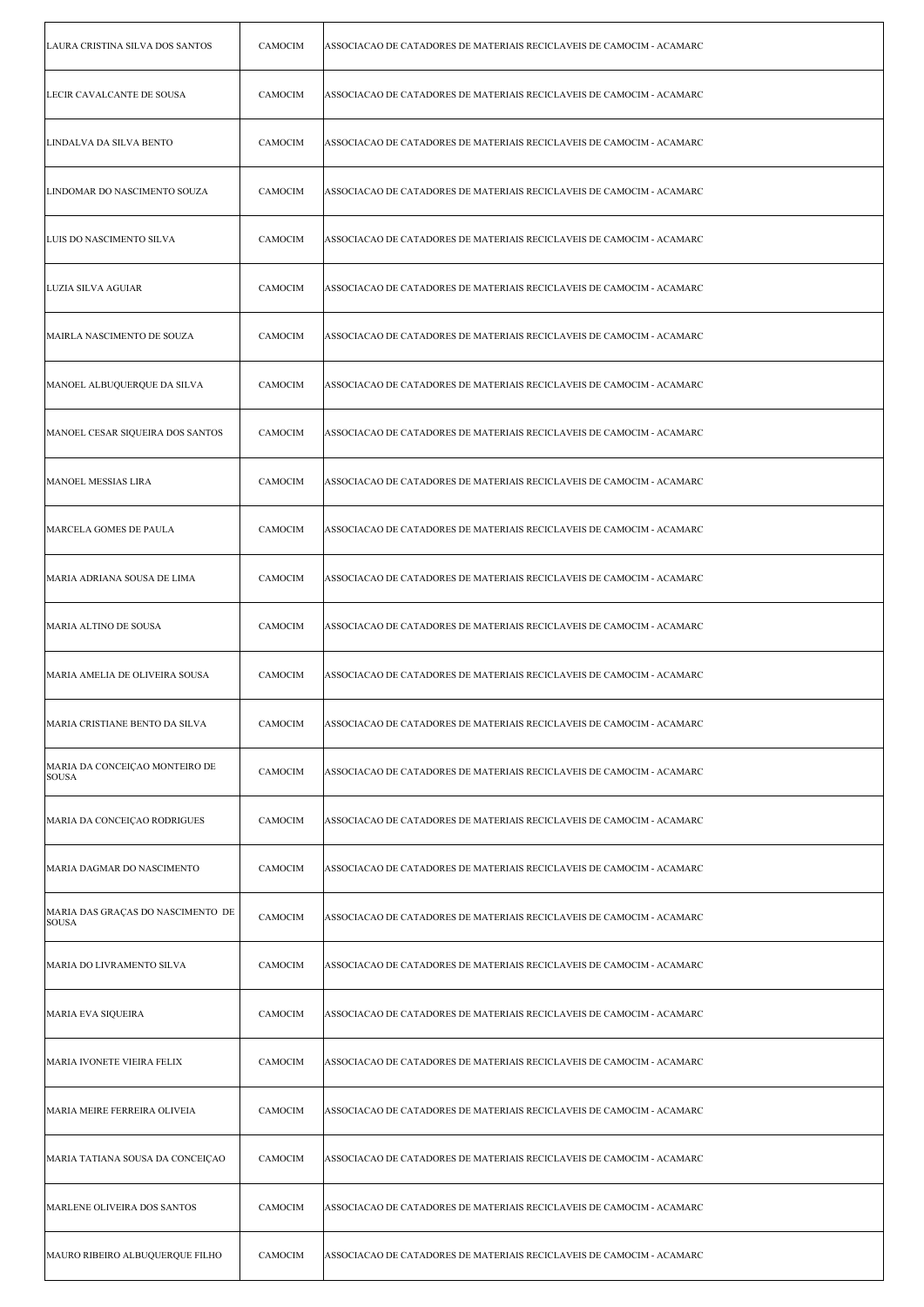| NATALICIO FERNANDES DE MELO        | CAMOCIM             | ASSOCIACAO DE CATADORES DE MATERIAIS RECICLAVEIS DE CAMOCIM - ACAMARC |
|------------------------------------|---------------------|-----------------------------------------------------------------------|
| <b>OSVALDO GOMES EVARISTO</b>      | CAMOCIM             | ASSOCIACAO DE CATADORES DE MATERIAIS RECICLAVEIS DE CAMOCIM - ACAMARC |
| PATRICIA GOMES DA SILVA            | <b>CAMOCIM</b>      | ASSOCIACAO DE CATADORES DE MATERIAIS RECICLAVEIS DE CAMOCIM - ACAMARC |
| QUECIO COSTA DO CARMO              | CAMOCIM             | ASSOCIACAO DE CATADORES DE MATERIAIS RECICLAVEIS DE CAMOCIM - ACAMARC |
| RAIMUNDO NONATO ROCHA DE MOURA     | CAMOCIM             | ASSOCIACAO DE CATADORES DE MATERIAIS RECICLAVEIS DE CAMOCIM - ACAMARC |
| SEBASTIAO CIRILO DA SILVA          | CAMOCIM             | ASSOCIACAO DE CATADORES DE MATERIAIS RECICLAVEIS DE CAMOCIM - ACAMARC |
| TATIANE CAVALCANTE DE SOUSA        | <b>CAMOCIM</b>      | ASSOCIACAO DE CATADORES DE MATERIAIS RECICLAVEIS DE CAMOCIM - ACAMARC |
| TEREZINHA DE SOUSA COSTA           | <b>CAMOCIM</b>      | ASSOCIACAO DE CATADORES DE MATERIAIS RECICLAVEIS DE CAMOCIM - ACAMARC |
| THIAGO DOS SANTOS SOUSA            | CAMOCIM             | ASSOCIACAO DE CATADORES DE MATERIAIS RECICLAVEIS DE CAMOCIM - ACAMARC |
| VALDECIR DA SILVA LIRA             | CAMOCIM             | ASSOCIACAO DE CATADORES DE MATERIAIS RECICLAVEIS DE CAMOCIM - ACAMARC |
| ZACARIAS ALEOES DO CARMO           | CAMOCIM             | ASSOCIACAO DE CATADORES DE MATERIAIS RECICLAVEIS DE CAMOCIM - ACAMARC |
| ANTONIO GONCALVES DE LIMA          | <b>FARIAS BRITO</b> | ASSOCIACAO DE CATADORES DE MATERIAIS RECICLAVEIS DE FARIAS BRITO      |
| ANTONIO NOGUEIRA SILVA             | <b>FARIAS BRITO</b> | ASSOCIACAO DE CATADORES DE MATERIAIS RECICLAVEIS DE FARIAS BRITO      |
|                                    |                     |                                                                       |
| BENEDITA ALVES DA SILVA            | <b>FARIAS BRITO</b> | ASSOCIACAO DE CATADORES DE MATERIAIS RECICLAVEIS DE FARIAS BRITO      |
| JOSE PAULO DA SILVA                | <b>FARIAS BRITO</b> | ASSOCIACAO DE CATADORES DE MATERIAIS RECICLAVEIS DE FARIAS BRITO      |
| ANA CELIA ALVES MENDES             | <b>ITAREMA</b>      | ASSOCIAÇÃO DE CATADORES DE MATERIAIS RECICLÁVEIS DE ITAREMA - CEARÁ   |
| <b>ANTONIO LUIZ ALVES</b>          | <b>ITAREMA</b>      | ASSOCIAÇÃO DE CATADORES DE MATERIAIS RECICLÁVEIS DE ITAREMA - CEARÁ   |
| AROLDO BERNARDINO DOS SANTOS       | <b>ITAREMA</b>      | ASSOCIAÇAO DE CATADORES DE MATERIAIS RECICLÁVEIS DE ITAREMA - CEARÁ   |
| FRANCISCO FLOR DO NASCIMENTO       | <b>ITAREMA</b>      | ASSOCIAÇAO DE CATADORES DE MATERIAIS RECICLÁVEIS DE ITAREMA - CEARÁ   |
| FRANCISCO IDALECIO DE CASTRO SOUZA | <b>ITAREMA</b>      | ASSOCIAÇÃO DE CATADORES DE MATERIAIS RECICLÁVEIS DE ITAREMA - CEARÁ   |
| <b>FRANCISCO JOSE DA SILVA</b>     | <b>ITAREMA</b>      | ASSOCIAÇÃO DE CATADORES DE MATERIAIS RECICLÁVEIS DE ITAREMA - CEARÁ   |
| FRANCISCO OSMAR MARQUES            | <b>ITAREMA</b>      | ASSOCIAÇÃO DE CATADORES DE MATERIAIS RECICLÁVEIS DE ITAREMA - CEARÁ   |
| JOSE DE PAULO DA SILVA             | <b>ITAREMA</b>      | ASSOCIAÇÃO DE CATADORES DE MATERIAIS RECICLÁVEIS DE ITAREMA - CEARÁ   |
| JOSE DIEGO CALVANTE DOS SANTOS     | <b>ITAREMA</b>      | ASSOCIAÇAO DE CATADORES DE MATERIAIS RECICLÁVEIS DE ITAREMA - CEARÁ   |
| <b>JOSE EUDES RAMOS</b>            | <b>ITAREMA</b>      | ASSOCIAÇÃO DE CATADORES DE MATERIAIS RECICLÁVEIS DE ITAREMA - CEARÁ   |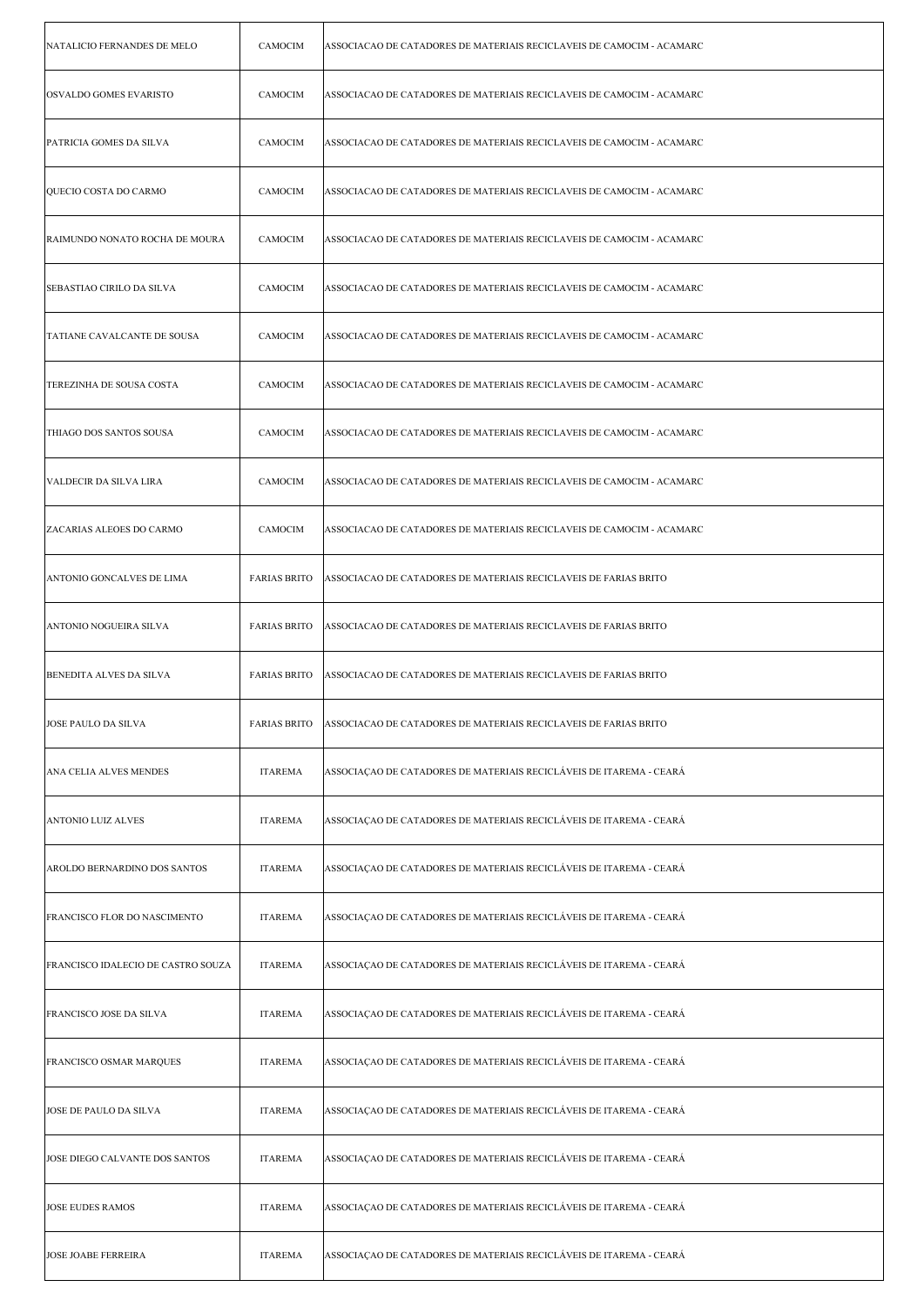| <b>MANOEL DIAS NETO</b>                                 | <b>ITAREMA</b>  | ASSOCIAÇÃO DE CATADORES DE MATERIAIS RECICLÁVEIS DE ITAREMA - CEARÁ         |
|---------------------------------------------------------|-----------------|-----------------------------------------------------------------------------|
| MANOEL EDMILSON DOS SANTOS                              | <b>ITAREMA</b>  | ASSOCIAÇÃO DE CATADORES DE MATERIAIS RECICLÁVEIS DE ITAREMA - CEARÁ         |
| <b>MARIA AURENI RODRIGUES</b>                           | <b>ITAREMA</b>  | ASSOCIAÇÃO DE CATADORES DE MATERIAIS RECICLÁVEIS DE ITAREMA - CEARÁ         |
| PEDRO MARINHO NETO                                      | <b>ITAREMA</b>  | ASSOCIAÇÃO DE CATADORES DE MATERIAIS RECICLÁVEIS DE ITAREMA - CEARÁ         |
| <b>ROSA CRESCILDA DOS SANTOS</b>                        | <b>ITAREMA</b>  | ASSOCIAÇÃO DE CATADORES DE MATERIAIS RECICLÁVEIS DE ITAREMA - CEARÁ         |
| ANA CLEIDE DA SILVA                                     | CHORO           | ASSOCIACAO DE CATADORES DE MATERIAIS RECICLAVEIS DO MUNICIPIO DE CHORO - CE |
| <b>JOAO RIBEIRO BATISTA</b>                             | CHORO           | ASSOCIACAO DE CATADORES DE MATERIAIS RECICLAVEIS DO MUNICIPIO DE CHORO - CE |
| LUCIMAR HONORATO DA SILVA BATISTA                       | <b>CHORO</b>    | ASSOCIACAO DE CATADORES DE MATERIAIS RECICLAVEIS DO MUNICIPIO DE CHORO - CE |
| ALBERLANDIO DOMINGOS DO<br><b>NASCIMENTO</b>            | <b>JUCAS</b>    | ASSOCIACAO DE CATADORES DE MATERIAL RECICLAVEIS DE JUCAS - ACMRJ            |
| ALISSON DA COSTA PEREIRA                                | <b>JUCAS</b>    | ASSOCIACAO DE CATADORES DE MATERIAL RECICLAVEIS DE JUCAS - ACMRJ            |
| ANTONIA GERARDA TEIXEIRA DUARTE                         | <b>JUCAS</b>    | ASSOCIACAO DE CATADORES DE MATERIAL RECICLAVEIS DE JUCAS - ACMRJ            |
| ANTONIA MARIA BEZERRA DE OLIVEIRA                       | <b>JUCAS</b>    | ASSOCIACAO DE CATADORES DE MATERIAL RECICLAVEIS DE JUCAS - ACMRJ            |
| ANTONIO IDERLANDIO DOMINGOS DO<br><b>NASCIMENTO</b>     | <b>JUCAS</b>    | ASSOCIACAO DE CATADORES DE MATERIAL RECICLAVEIS DE JUCAS - ACMRJ            |
| ANTONIO IRAN PEREIRA DO NASCIMENTO                      | <b>JUCAS</b>    | ASSOCIACAO DE CATADORES DE MATERIAL RECICLAVEIS DE JUCAS - ACMRJ            |
| BENEDITO ALVES FERNANDES                                | <b>JUCAS</b>    | ASSOCIACAO DE CATADORES DE MATERIAL RECICLAVEIS DE JUCAS - ACMRJ            |
| <b>CICERO FERNANDES SAMPAIO</b>                         | <b>TARRAFAS</b> | ASSOCIACAO DE CATADORES DE MATERIAL RECICLAVEIS DE JUCAS - ACMRJ            |
| FELIPE TEIXEIRA DA SILVA                                | <b>JUCAS</b>    | ASSOCIACAO DE CATADORES DE MATERIAL RECICLAVEIS DE JUCAS - ACMRJ            |
| FRANCISCO ASSIS VALDEVINO NETO                          | <b>JUCAS</b>    | ASSOCIACAO DE CATADORES DE MATERIAL RECICLAVEIS DE JUCAS - ACMRJ            |
| FRANCISCO DO NASCIMENTO MOURA                           | <b>JUCAS</b>    | ASSOCIACAO DE CATADORES DE MATERIAL RECICLAVEIS DE JUCAS - ACMRJ            |
| <b>FRANCISCO EDILEUDO DE CESAR</b><br><b>MARINHEIRO</b> | <b>JUCAS</b>    | ASSOCIACAO DE CATADORES DE MATERIAL RECICLAVEIS DE JUCAS - ACMRJ            |
| FRANCISCO EDILSON DA SILVA                              | <b>JUCAS</b>    | ASSOCIACAO DE CATADORES DE MATERIAL RECICLAVEIS DE JUCAS - ACMRJ            |
| JONAS CARLOS FERREIRA CHAVES                            | <b>JUCAS</b>    | ASSOCIACAO DE CATADORES DE MATERIAL RECICLAVEIS DE JUCAS - ACMRJ            |
| JOSE ARIBAMAR DA SILVA SOUZA                            | <b>JUCAS</b>    | ASSOCIACAO DE CATADORES DE MATERIAL RECICLAVEIS DE JUCAS - ACMRJ            |
| <b>JOSE BARBOSA DE LIMA</b>                             | <b>JUCAS</b>    | ASSOCIACAO DE CATADORES DE MATERIAL RECICLAVEIS DE JUCAS - ACMRJ            |
| JOSE LEUTON DE CESAR MARINHEIRO                         | <b>JUCAS</b>    | ASSOCIACAO DE CATADORES DE MATERIAL RECICLAVEIS DE JUCAS - ACMRJ            |
| JOSE VANDEILSON VITORINO DA SILVA                       | <b>JUCAS</b>    | ASSOCIACAO DE CATADORES DE MATERIAL RECICLAVEIS DE JUCAS - ACMRJ            |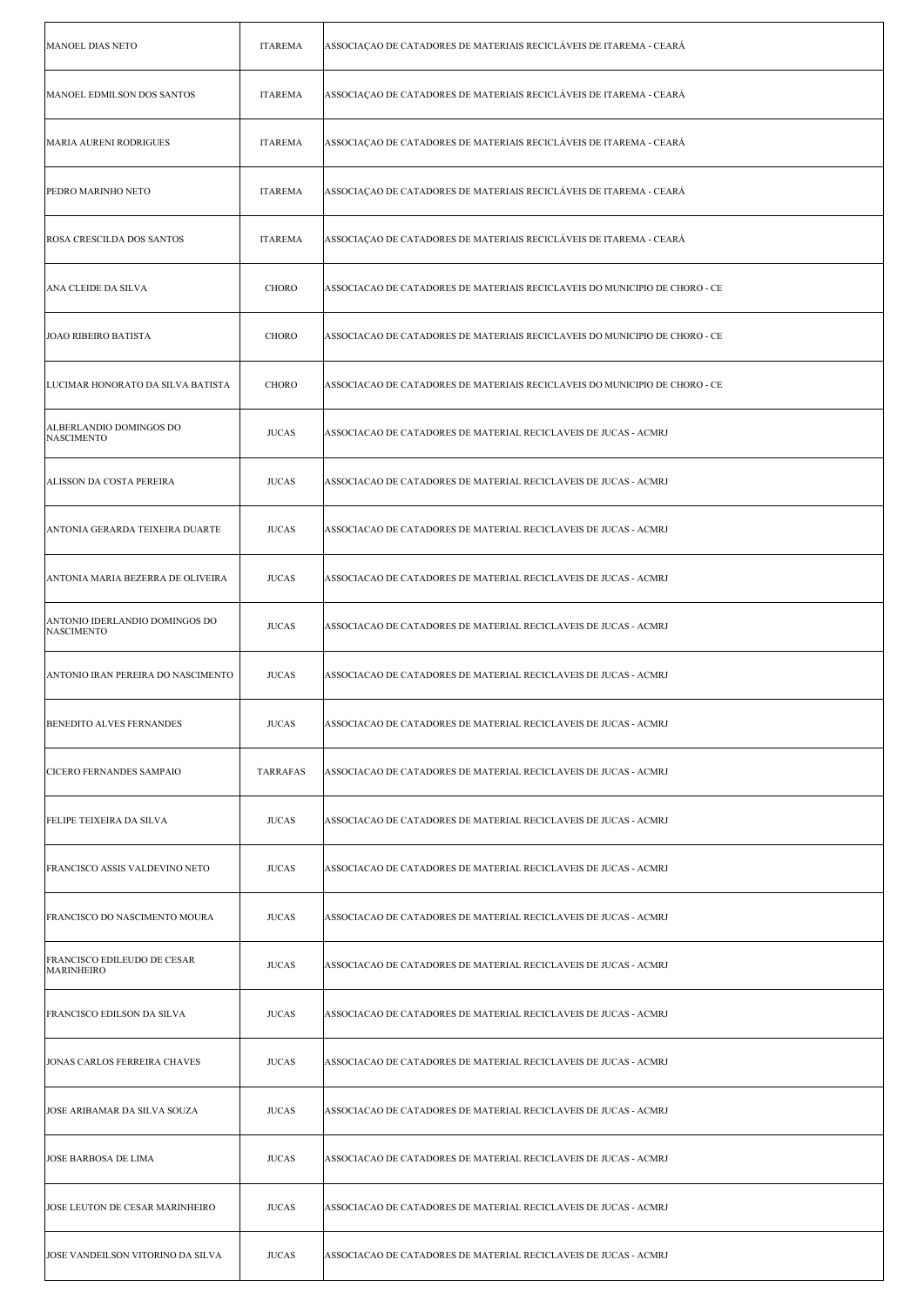| ROBSON GUILHERMINO DO NASCIMENTO<br><b>ALENCAR</b> | <b>JUCAS</b>                        | ASSOCIACAO DE CATADORES DE MATERIAL RECICLAVEIS DE JUCAS - ACMRJ     |
|----------------------------------------------------|-------------------------------------|----------------------------------------------------------------------|
| <b>SARA DE SOUSA</b>                               | <b>JUCAS</b>                        | ASSOCIACAO DE CATADORES DE MATERIAL RECICLAVEIS DE JUCAS - ACMRJ     |
| AURIZA PEREIRA DA SILVA                            | <b>ITAIÇABA</b>                     | ASSOCIAÇÃO DE CATADORES DE MATERIAL RECICLÁVEL DE ITAIÇABA - ASCAITA |
| CLAUDIVAN DA SILVA                                 | <b>ITAIÇABA</b>                     | ASSOCIAÇÃO DE CATADORES DE MATERIAL RECICLÁVEL DE ITAIÇABA - ASCAITA |
| <b>DANILA MARTINS DE MOURA</b>                     | ITAIÇABA                            | ASSOCIAÇÃO DE CATADORES DE MATERIAL RECICLÁVEL DE ITAIÇABA - ASCAITA |
| EDEILTON LIMA DA COSTA                             | <b>ITAIÇABA</b>                     | ASSOCIAÇÃO DE CATADORES DE MATERIAL RECICLÁVEL DE ITAIÇABA - ASCAITA |
| FRANCISCO JOSE GOMES DA SILVA                      | <b>ITAICABA</b>                     | ASSOCIAÇÃO DE CATADORES DE MATERIAL RECICLÁVEL DE ITAIÇABA - ASCAITA |
| <b>FRANCISCO JOSE GOMES GIRAO</b>                  | ITAIÇABA                            | ASSOCIAÇÃO DE CATADORES DE MATERIAL RECICLÁVEL DE ITAIÇABA - ASCAITA |
| JOSE MAGELA SILVA SANTOS                           | ITAIÇABA                            | ASSOCIAÇÃO DE CATADORES DE MATERIAL RECICLÁVEL DE ITAIÇABA - ASCAITA |
| LAURINDO SANTOS DE MOURA FILHO                     | ITAIÇABA                            | ASSOCIAÇÃO DE CATADORES DE MATERIAL RECICLÁVEL DE ITAIÇABA - ASCAITA |
| LUIZ CARLOS DE OLIVEIRA MOURA                      | ITAIÇABA                            | ASSOCIAÇÃO DE CATADORES DE MATERIAL RECICLÁVEL DE ITAIÇABA - ASCAITA |
| MARIA CRISTIANE DOS SANTOS CARNEIRO                | <b>ITAICABA</b>                     | ASSOCIAÇÃO DE CATADORES DE MATERIAL RECICLÁVEL DE ITAIÇABA - ASCAITA |
| MARIA DE FATIMA BARRETO                            | ITAIÇABA                            | ASSOCIAÇÃO DE CATADORES DE MATERIAL RECICLÁVEL DE ITAIÇABA - ASCAITA |
| MARIA GORETE GOMES GIRAO                           | ITAIÇABA                            | ASSOCIAÇÃO DE CATADORES DE MATERIAL RECICLÁVEL DE ITAIÇABA - ASCAITA |
| RAIMUNDO PAULINO PEREIRA                           | <b>ITAICABA</b>                     | ASSOCIAÇÃO DE CATADORES DE MATERIAL RECICLÁVEL DE ITAIÇABA - ASCAITA |
| RAIMUNDO PEREIRA GIRAO                             | ITAIÇABA                            | ASSOCIAÇÃO DE CATADORES DE MATERIAL RECICLÁVEL DE ITAIÇABA - ASCAITA |
| RERENICE OLIVEIRA PEREIRA GIRAO                    | <b>ITAICABA</b>                     | ASSOCIAÇÃO DE CATADORES DE MATERIAL RECICLÁVEL DE ITAIÇABA - ASCAITA |
| TAINA FERREIRA BARBOSA                             | <b>ITAICABA</b>                     | ASSOCIAÇÃO DE CATADORES DE MATERIAL RECICLÁVEL DE ITAICABA - ASCAITA |
| <b>WALTER NILDO RAMOS FREITAS</b>                  | <b>ITAIÇABA</b>                     | ASSOCIAÇÃO DE CATADORES DE MATERIAL RECICLÁVEL DE ITAIÇABA - ASCAITA |
| ANA PAULA CORREIA DA SILVA                         | <b>JUAZEIRO DO</b><br><b>NORTE</b>  | ASSOCIAÇÃO DE CATADORES E CATADORAS DE JUAZEIRO DO NORTE - ACCJ      |
| CICERA BATISTA RODRIGUES                           | <b>JUAZEIRO DO</b><br><b>NORTE</b>  | ASSOCIAÇÃO DE CATADORES E CATADORAS DE JUAZEIRO DO NORTE - ACCJ      |
| ELIANA ALEXANDRINA DOS SANTOS<br><b>SILVA</b>      | <b>JUAZEIRO DO</b><br><b>NORTE</b>  | ASSOCIAÇÃO DE CATADORES E CATADORAS DE JUAZEIRO DO NORTE - ACCJ      |
| ELISANGELA DA SILVA ESTRELA                        | <b>JUAZEIRO DO</b><br><b>NORTE</b>  | ASSOCIAÇÃO DE CATADORES E CATADORAS DE JUAZEIRO DO NORTE - ACCJ      |
| FRANCINETE ALVES BARBOSA                           | <b>JUAZEIRO DO</b><br><b>NORTE</b>  | ASSOCIAÇÃO DE CATADORES E CATADORAS DE JUAZEIRO DO NORTE - ACCJ      |
| FRANCINETE UBALTINA DA SILVA                       | <b>JUAZEIRO DO</b><br><b>NORTE</b>  | ASSOCIAÇÃO DE CATADORES E CATADORAS DE JUAZEIRO DO NORTE - ACCJ      |
| FRANCISCA BATISTA DE MOURA                         | <b>JUAZEIRO DO</b><br>$\sf{NORMAL}$ | ASSOCIAÇÃO DE CATADORES E CATADORAS DE JUAZEIRO DO NORTE - ACCJ      |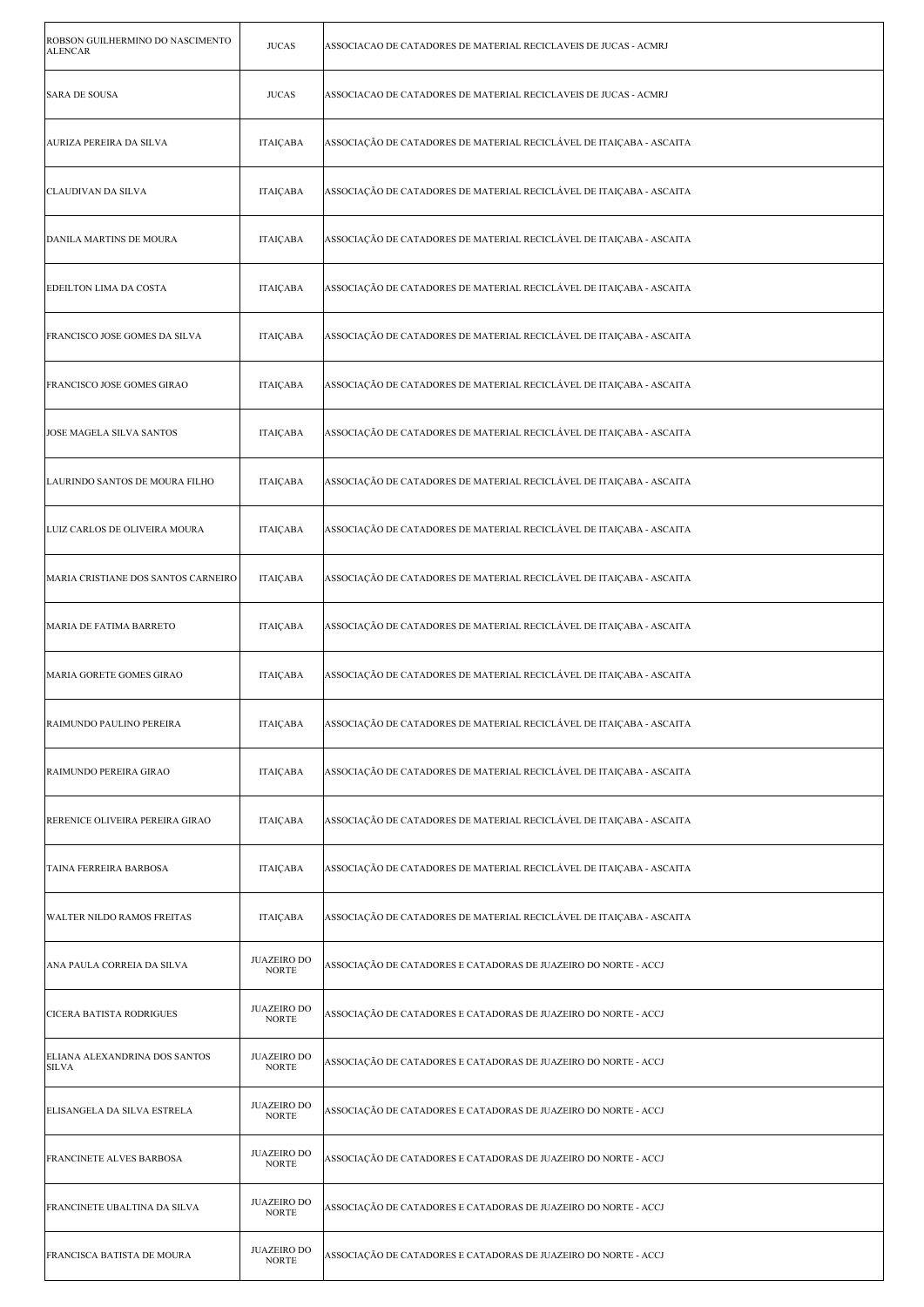| FRANCISCA MARIA DA CONCEICAO            | <b>JUAZEIRO DO</b><br><b>NORTE</b> | ASSOCIAÇÃO DE CATADORES E CATADORAS DE JUAZEIRO DO NORTE - ACCJ                  |
|-----------------------------------------|------------------------------------|----------------------------------------------------------------------------------|
| <b>FRANCISCO DAS CHAGAS DE OLIVEIRA</b> | <b>JUAZEIRO DO</b><br><b>NORTE</b> | ASSOCIAÇÃO DE CATADORES E CATADORAS DE JUAZEIRO DO NORTE - ACCJ                  |
| JUVANEIDE MARQUES DA SILVA              | <b>JUAZEIRO DO</b><br><b>NORTE</b> | ASSOCIAÇÃO DE CATADORES E CATADORAS DE JUAZEIRO DO NORTE - ACCJ                  |
| LUCIA PINHEIRO FIGUEIREDO               | <b>JUAZEIRO DO</b><br><b>NORTE</b> | ASSOCIAÇÃO DE CATADORES E CATADORAS DE JUAZEIRO DO NORTE - ACCJ                  |
| RAIMUNDO LEANDRO DE SOUSA               | <b>JUAZEIRO DO</b><br><b>NORTE</b> | ASSOCIAÇÃO DE CATADORES E CATADORAS DE JUAZEIRO DO NORTE - ACCJ                  |
| TEREZINHA DA SILVA BENEDITO             | <b>JUAZEIRO DO</b><br><b>NORTE</b> | ASSOCIAÇÃO DE CATADORES E CATADORAS DE JUAZEIRO DO NORTE - ACCJ                  |
| ALBETIZA TAVARES DA COSTA               | <b>IGUATU</b>                      | ASSOCIACAO DE CATADORES E CATADORAS DE MATERIAIS RECICLAVEIS DE IGUATU - ASCMARI |
| ALDERI TAVARES CAMPOS                   | <b>IGUATU</b>                      | ASSOCIACAO DE CATADORES E CATADORAS DE MATERIAIS RECICLAVEIS DE IGUATU - ASCMARI |
| ALMIR OLIVEIRA DE BRITO                 | <b>IGUATU</b>                      | ASSOCIACAO DE CATADORES E CATADORAS DE MATERIAIS RECICLAVEIS DE IGUATU - ASCMARI |
| ANA LUCIA BEZERRA PAZ                   | <b>IGUATU</b>                      | ASSOCIACAO DE CATADORES E CATADORAS DE MATERIAIS RECICLAVEIS DE IGUATU - ASCMARI |
| ANA PAULA DOS SANTOS SOUSA              | <b>IGUATU</b>                      | ASSOCIACAO DE CATADORES E CATADORAS DE MATERIAIS RECICLAVEIS DE IGUATU - ASCMARI |
| ANTONIA IZABEL RODRIGUES                | <b>IGUATU</b>                      | ASSOCIACAO DE CATADORES E CATADORAS DE MATERIAIS RECICLAVEIS DE IGUATU - ASCMARI |
| ANTONIA PEREIRA LIMA                    | <b>IGUATU</b>                      | ASSOCIACAO DE CATADORES E CATADORAS DE MATERIAIS RECICLAVEIS DE IGUATU - ASCMARI |
| ANTONIO ADERALDO ALVES                  | <b>IGUATU</b>                      | ASSOCIACAO DE CATADORES E CATADORAS DE MATERIAIS RECICLAVEIS DE IGUATU - ASCMARI |
| ANTONIO CARLOS SOARES DA SILVA          | <b>IGUATU</b>                      | ASSOCIACAO DE CATADORES E CATADORAS DE MATERIAIS RECICLAVEIS DE IGUATU - ASCMARI |
| ANTONIO LINO CABRAL                     | <b>IGUATU</b>                      | ASSOCIACAO DE CATADORES E CATADORAS DE MATERIAIS RECICLAVEIS DE IGUATU - ASCMARI |
| ANTONIO RUFINO DA SILVA                 | <b>IGUATU</b>                      | ASSOCIACAO DE CATADORES E CATADORAS DE MATERIAIS RECICLAVEIS DE IGUATU - ASCMARI |
| CELIA MARIA PEREIRA DE SANTANA          | <b>IGUATU</b>                      | ASSOCIACAO DE CATADORES E CATADORAS DE MATERIAIS RECICLAVEIS DE IGUATU - ASCMARI |
| CICERA NEIDE DA SILVA                   | <b>IGUATU</b>                      | ASSOCIACAO DE CATADORES E CATADORAS DE MATERIAIS RECICLAVEIS DE IGUATU - ASCMARI |
| CRISTIANE SARAIVA DE MOURA              | <b>IGUATU</b>                      | ASSOCIACAO DE CATADORES E CATADORAS DE MATERIAIS RECICLAVEIS DE IGUATU - ASCMARI |
| ELIANE CRISTINA FERREIRA DA SILVA       | <b>IGUATU</b>                      | ASSOCIACAO DE CATADORES E CATADORAS DE MATERIAIS RECICLAVEIS DE IGUATU - ASCMARI |
| ELIVANIA RIBEIRO DA COSTA               | <b>IGUATU</b>                      | ASSOCIACAO DE CATADORES E CATADORAS DE MATERIAIS RECICLAVEIS DE IGUATU - ASCMARI |
| ELIZON FERREIRA DO NASCIMENTO           | <b>IGUATU</b>                      | ASSOCIACAO DE CATADORES E CATADORAS DE MATERIAIS RECICLAVEIS DE IGUATU - ASCMARI |
| EVILASIO BATISTA DE MENCONÇA            | <b>IGUATU</b>                      | ASSOCIACAO DE CATADORES E CATADORAS DE MATERIAIS RECICLAVEIS DE IGUATU - ASCMARI |
| FRANCINEIDE JOANA DA SILVA              | <b>IGUATU</b>                      | ASSOCIACAO DE CATADORES E CATADORAS DE MATERIAIS RECICLAVEIS DE IGUATU - ASCMARI |
| FRANCISCA MARIA DE MENEZES              | <b>IGUATU</b>                      | ASSOCIACAO DE CATADORES E CATADORAS DE MATERIAIS RECICLAVEIS DE IGUATU - ASCMARI |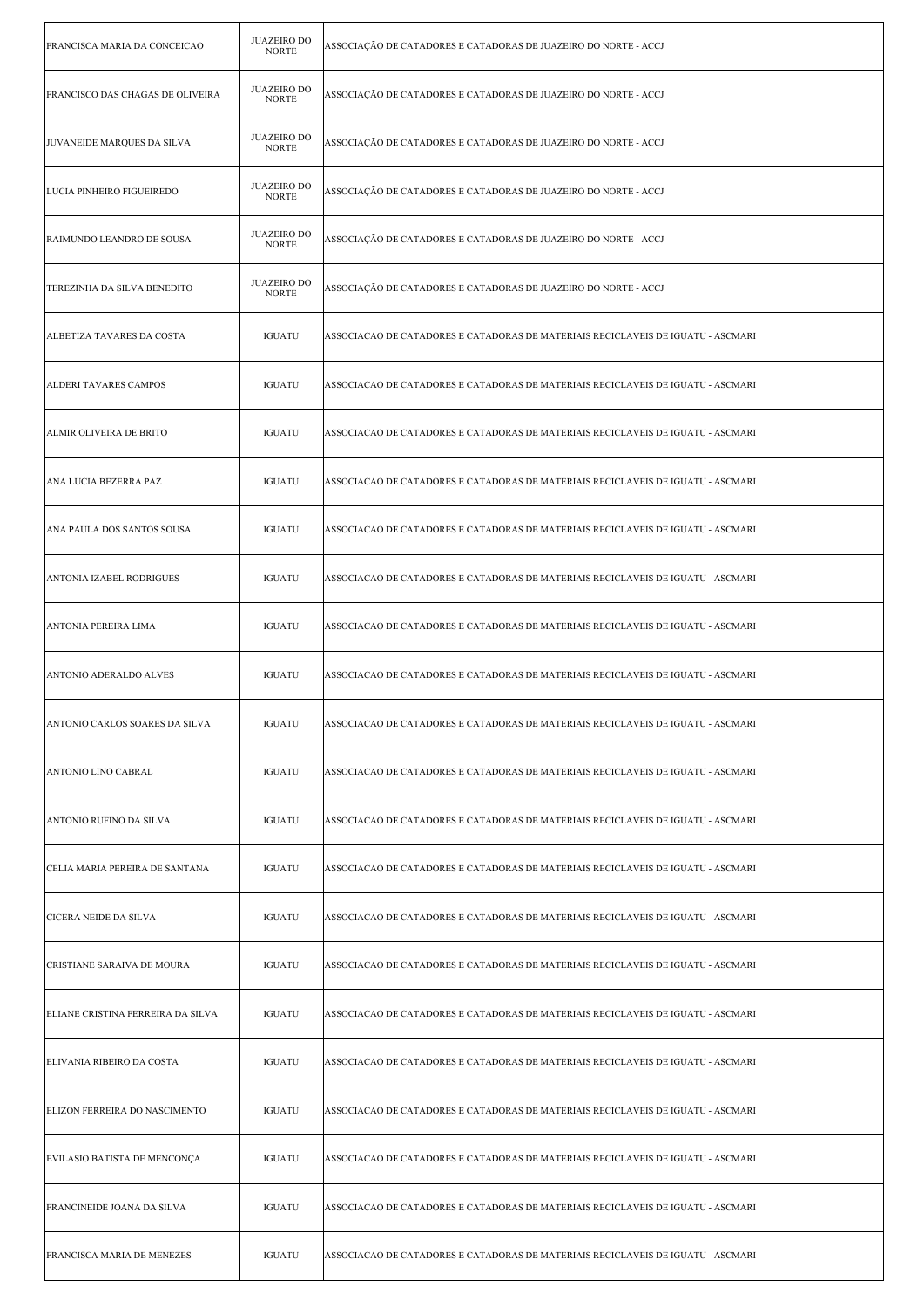| FRANCISCO ALVES DE OLIVEIRA                   | <b>IGUATU</b> | ASSOCIACAO DE CATADORES E CATADORAS DE MATERIAIS RECICLAVEIS DE IGUATU - ASCMARI |
|-----------------------------------------------|---------------|----------------------------------------------------------------------------------|
| FRANCISCO ANTONIO SOBRINHO                    | <b>IGUATU</b> | ASSOCIACAO DE CATADORES E CATADORAS DE MATERIAIS RECICLAVEIS DE IGUATU - ASCMARI |
| FRANCISCO CARDOSO FILHO                       | <b>IGUATU</b> | ASSOCIACAO DE CATADORES E CATADORAS DE MATERIAIS RECICLAVEIS DE IGUATU - ASCMARI |
| FRANCISCO DA CRUZ DE ARAUJO                   | IGUATU        | ASSOCIACAO DE CATADORES E CATADORAS DE MATERIAIS RECICLAVEIS DE IGUATU - ASCMARI |
| FRANCISCO GILBERTO MARCELINO<br><b>VIEIRA</b> | <b>IGUATU</b> | ASSOCIACAO DE CATADORES E CATADORAS DE MATERIAIS RECICLAVEIS DE IGUATU - ASCMARI |
| FRANCISCO JAILMAR DE ARAUJO                   | <b>IGUATU</b> | ASSOCIACAO DE CATADORES E CATADORAS DE MATERIAIS RECICLAVEIS DE IGUATU - ASCMARI |
| FRANCISCO JUVENCIO NASCIMENTO                 | <b>IGUATU</b> | ASSOCIACAO DE CATADORES E CATADORAS DE MATERIAIS RECICLAVEIS DE IGUATU - ASCMARI |
| <b>FRANCISCO PAZ CORREIA</b>                  | <b>IGUATU</b> | ASSOCIACAO DE CATADORES E CATADORAS DE MATERIAIS RECICLAVEIS DE IGUATU - ASCMARI |
| FRANCISCO PEREIRA DA SILVA FILHO              | <b>IGUATU</b> | ASSOCIACAO DE CATADORES E CATADORAS DE MATERIAIS RECICLAVEIS DE IGUATU - ASCMARI |
| FRANCISCO PRUDENCIO DA SILVA                  | <b>IGUATU</b> | ASSOCIACAO DE CATADORES E CATADORAS DE MATERIAIS RECICLAVEIS DE IGUATU - ASCMARI |
| <b>IVAN BARBOSA DA SILVA</b>                  | <b>IGUATU</b> | ASSOCIACAO DE CATADORES E CATADORAS DE MATERIAIS RECICLAVEIS DE IGUATU - ASCMARI |
| IVANIA PEREIRA DA SILVA                       | <b>IGUATU</b> | ASSOCIACAO DE CATADORES E CATADORAS DE MATERIAIS RECICLAVEIS DE IGUATU - ASCMARI |
| JAILMA TAVARES COSTA                          | <b>IGUATU</b> | ASSOCIACAO DE CATADORES E CATADORAS DE MATERIAIS RECICLAVEIS DE IGUATU - ASCMARI |
| JOAO ALVES DE OLIVEIRA FILHO                  | <b>IGUATU</b> | ASSOCIACAO DE CATADORES E CATADORAS DE MATERIAIS RECICLAVEIS DE IGUATU - ASCMARI |
| JOAO LEANDRO DA COSTA                         | IGUATU        | ASSOCIACAO DE CATADORES E CATADORAS DE MATERIAIS RECICLAVEIS DE IGUATU - ASCMARI |
| <b>JOSE CIRIACO DA SILVA</b>                  | <b>IGUATU</b> | ASSOCIACAO DE CATADORES E CATADORAS DE MATERIAIS RECICLAVEIS DE IGUATU - ASCMARI |
| JOSE HERCULANO DE LIMA                        | <b>IGUATU</b> | ASSOCIACAO DE CATADORES E CATADORAS DE MATERIAIS RECICLAVEIS DE IGUATU - ASCMARI |
| <b>JOSE RIBEIRO DE SOUZA</b>                  | <b>IGUATU</b> | ASSOCIACAO DE CATADORES E CATADORAS DE MATERIAIS RECICLAVEIS DE IGUATU - ASCMARI |
| JUVERLANIO FERREIRA DE SOUZA                  | <b>IGUATU</b> | ASSOCIACAO DE CATADORES E CATADORAS DE MATERIAIS RECICLAVEIS DE IGUATU - ASCMARI |
| LUCELIA GOMES MATIAS                          | <b>IGUATU</b> | ASSOCIACAO DE CATADORES E CATADORAS DE MATERIAIS RECICLAVEIS DE IGUATU - ASCMARI |
| LUIZA MACEDO DE SOUZA                         | <b>IGUATU</b> | ASSOCIACAO DE CATADORES E CATADORAS DE MATERIAIS RECICLAVEIS DE IGUATU - ASCMARI |
| MARCIO JOSE GOMES DA SILVA                    | <b>IGUATU</b> | ASSOCIACAO DE CATADORES E CATADORAS DE MATERIAIS RECICLAVEIS DE IGUATU - ASCMARI |
| MARCONE FEITOSA DE SOUSA                      | <b>IGUATU</b> | ASSOCIACAO DE CATADORES E CATADORAS DE MATERIAIS RECICLAVEIS DE IGUATU - ASCMARI |
| MARIA APARECIDA BRAUNA                        | <b>IGUATU</b> | ASSOCIACAO DE CATADORES E CATADORAS DE MATERIAIS RECICLAVEIS DE IGUATU - ASCMARI |
| MARIA BERNADETE ANTUNES DA SILVA              | <b>IGUATU</b> | ASSOCIACAO DE CATADORES E CATADORAS DE MATERIAIS RECICLAVEIS DE IGUATU - ASCMARI |
| MARIA DO SOCORRO PEREIRA                      | <b>IGUATU</b> | ASSOCIACAO DE CATADORES E CATADORAS DE MATERIAIS RECICLAVEIS DE IGUATU - ASCMARI |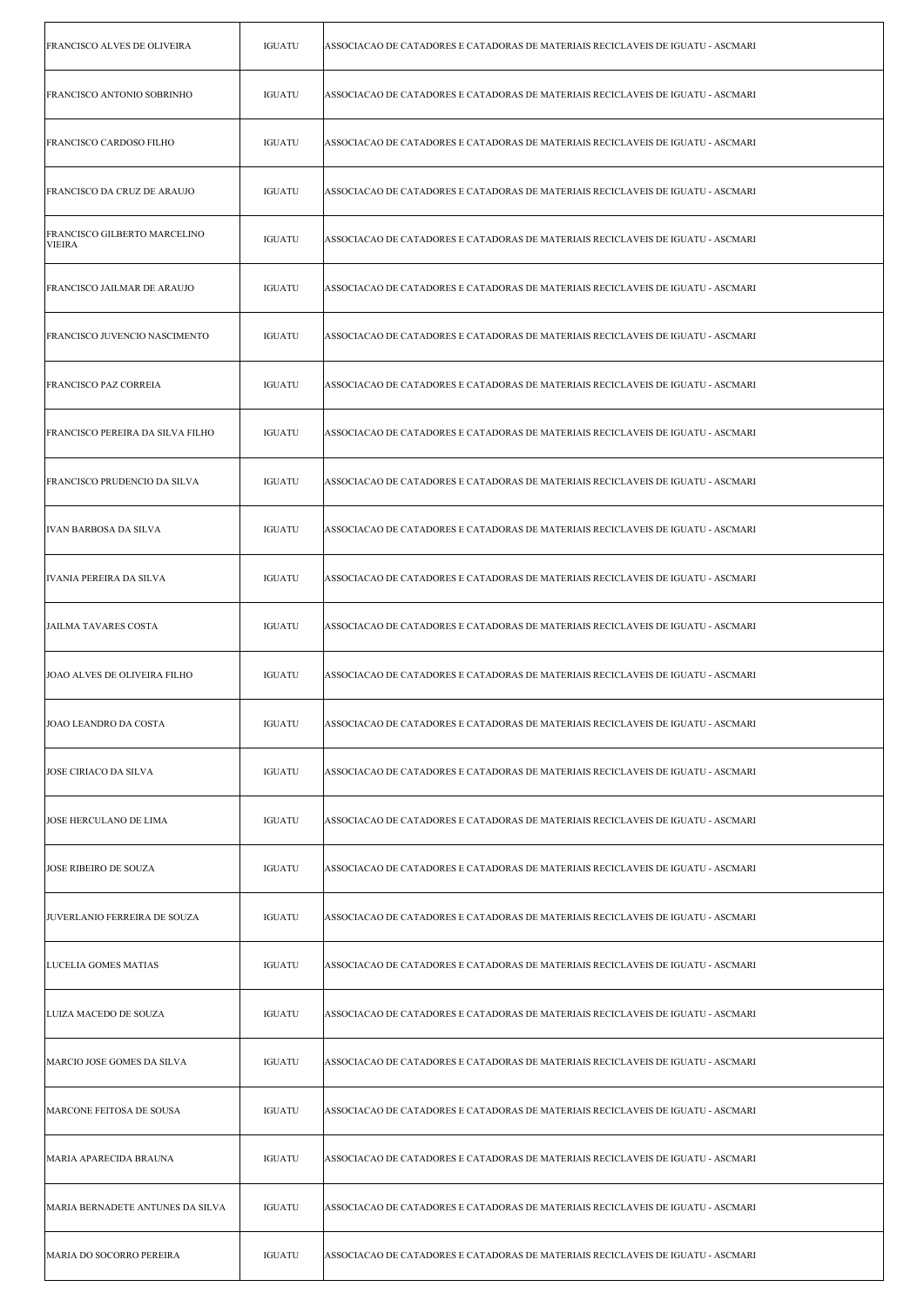| MARIA ESTEVAO DE SANTANA           | <b>IGUATU</b>  | ASSOCIACAO DE CATADORES E CATADORAS DE MATERIAIS RECICLAVEIS DE IGUATU - ASCMARI   |
|------------------------------------|----------------|------------------------------------------------------------------------------------|
| MARIA GORETE PEREIRA PAULINO       | <b>IGUATU</b>  | ASSOCIACAO DE CATADORES E CATADORAS DE MATERIAIS RECICLAVEIS DE IGUATU - ASCMARI   |
| MARIA JUCILEIDE DA SILVA           | <b>IGUATU</b>  | ASSOCIACAO DE CATADORES E CATADORAS DE MATERIAIS RECICLAVEIS DE IGUATU - ASCMARI   |
| MARIA LUCIA FERREIRA LIMA          | <b>IGUATU</b>  | ASSOCIACAO DE CATADORES E CATADORAS DE MATERIAIS RECICLAVEIS DE IGUATU - ASCMARI   |
| MARIA OTACILIA GOUVEIA DE OLIVEIRA | <b>IGUATU</b>  | ASSOCIACAO DE CATADORES E CATADORAS DE MATERIAIS RECICLAVEIS DE IGUATU - ASCMARI   |
| MARIA PEREIRA SOTO                 | <b>IGUATU</b>  | ASSOCIACAO DE CATADORES E CATADORAS DE MATERIAIS RECICLAVEIS DE IGUATU - ASCMARI   |
| MARIA REGINA BARBOSA DA SILVA      | <b>IGUATU</b>  | ASSOCIACAO DE CATADORES E CATADORAS DE MATERIAIS RECICLAVEIS DE IGUATU - ASCMARI   |
| MARIA SOCORRO LIMA                 | <b>IGUATU</b>  | ASSOCIACAO DE CATADORES E CATADORAS DE MATERIAIS RECICLAVEIS DE IGUATU - ASCMARI   |
| MARIA VALDENIA DA SILVA            | <b>IGUATU</b>  | ASSOCIACAO DE CATADORES E CATADORAS DE MATERIAIS RECICLAVEIS DE IGUATU - ASCMARI   |
| RAFAEL MENDES DA SILVA             | <b>IGUATU</b>  | ASSOCIACAO DE CATADORES E CATADORAS DE MATERIAIS RECICLAVEIS DE IGUATU - ASCMARI   |
| RAIMUNDO NONATO RIBEIRO DE SOUZA   | <b>IGUATU</b>  | ASSOCIACAO DE CATADORES E CATADORAS DE MATERIAIS RECICLAVEIS DE IGUATU - ASCMARI   |
| <b>RONES SOUZA BASTOS</b>          | <b>IGUATU</b>  | ASSOCIACAO DE CATADORES E CATADORAS DE MATERIAIS RECICLAVEIS DE IGUATU - ASCMARI   |
| <b>ROSIMEIRE DA SILVA LIMA</b>     | <b>IGUATU</b>  | ASSOCIACAO DE CATADORES E CATADORAS DE MATERIAIS RECICLAVEIS DE IGUATU - ASCMARI   |
| TEREZA COSTA DE OLIVEIRA           | <b>IGUATU</b>  | ASSOCIACAO DE CATADORES E CATADORAS DE MATERIAIS RECICLAVEIS DE IGUATU - ASCMARI   |
| TEREZA DE LIMA PEREIRA             | IGUATU         | ASSOCIACAO DE CATADORES E CATADORAS DE MATERIAIS RECICLAVEIS DE IGUATU - ASCMARI   |
| VANESSA FERREIRA DA SILVA          | <b>IGUATU</b>  | ASSOCIACAO DE CATADORES E CATADORAS DE MATERIAIS RECICLAVEIS DE IGUATU - ASCMARI   |
| WANDERSON PEREIRA BRAZ             | <b>IGUATU</b>  | ASSOCIACAO DE CATADORES E CATADORAS DE MATERIAIS RECICLAVEIS DE IGUATU - ASCMARI   |
| ANTONIA DE FROTA SOUSA             | QUIXERE        | ASSOCIACAO DE CATADORES E CATADORAS DE MATERIAIS RECICLAVEIS DE QUIXERE PAZ E AMOR |
| ANTONIO CARLOS FROTA DE SOUSA      | <b>QUIXERE</b> | ASSOCIACAO DE CATADORES E CATADORAS DE MATERIAIS RECICLAVEIS DE QUIXERE PAZ E AMOR |
| <b>ANTONIO MACIEL DE FREITAS</b>   | <b>QUIXERE</b> | ASSOCIACAO DE CATADORES E CATADORAS DE MATERIAIS RECICLAVEIS DE QUIXERE PAZ E AMOR |
| ANTONIO PEREIRA COSTA              | <b>QUIXERE</b> | ASSOCIACAO DE CATADORES E CATADORAS DE MATERIAIS RECICLAVEIS DE QUIXERE PAZ E AMOR |
| ERIDAM DE LIMA ARAUJO              | QUIXERE        | ASSOCIACAO DE CATADORES E CATADORAS DE MATERIAIS RECICLAVEIS DE QUIXERE PAZ E AMOR |
| <b>FABIOLA PEREIRA DA SILVA</b>    | <b>QUIXERE</b> | ASSOCIACAO DE CATADORES E CATADORAS DE MATERIAIS RECICLAVEIS DE QUIXERE PAZ E AMOR |
| <b>FRACISCO CHAGAS DA SILVA</b>    | <b>QUIXERE</b> | ASSOCIACAO DE CATADORES E CATADORAS DE MATERIAIS RECICLAVEIS DE QUIXERE PAZ E AMOR |
| FRANCISCO DE ASSIS DE JESUS DIAS   | <b>QUIXERE</b> | ASSOCIACAO DE CATADORES E CATADORAS DE MATERIAIS RECICLAVEIS DE QUIXERE PAZ E AMOR |
| FRANCISCO DE SOUSA NASCIMENTO      | <b>QUIXERE</b> | ASSOCIACAO DE CATADORES E CATADORAS DE MATERIAIS RECICLAVEIS DE QUIXERE PAZ E AMOR |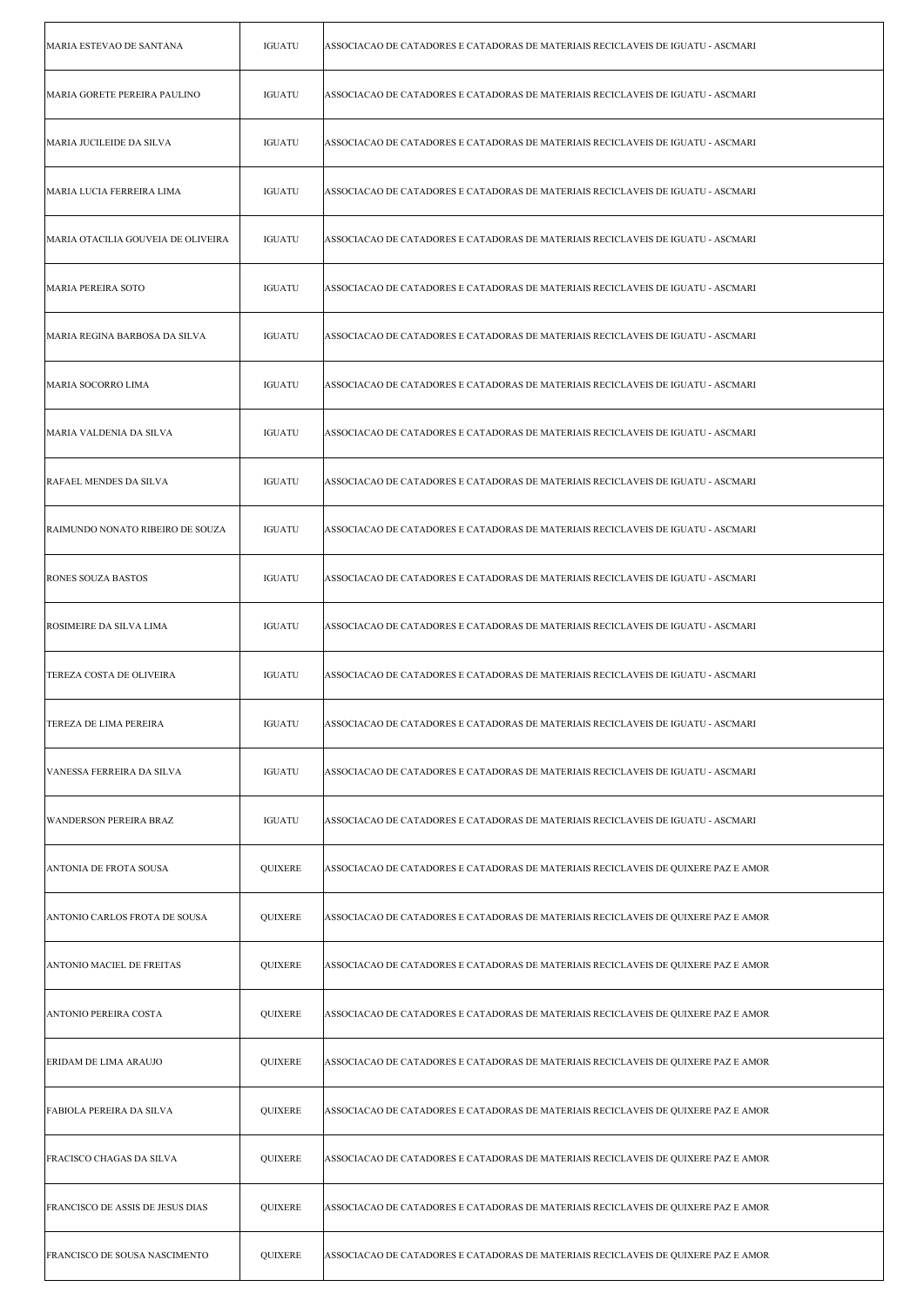| FRANCISCO JOSE ARAUJO MAIA                     | QUIXERE                             | ASSOCIACAO DE CATADORES E CATADORAS DE MATERIAIS RECICLAVEIS DE QUIXERE PAZ E AMOR             |
|------------------------------------------------|-------------------------------------|------------------------------------------------------------------------------------------------|
| <b>FRANCISCO JOSE GOMES RODRIGUES</b>          | QUIXERE                             | ASSOCIACAO DE CATADORES E CATADORAS DE MATERIAIS RECICLAVEIS DE QUIXERE PAZ E AMOR             |
| JOANA DARC DA COSTA RODRIGUES                  | QUIXERE                             | ASSOCIACAO DE CATADORES E CATADORAS DE MATERIAIS RECICLAVEIS DE QUIXERE PAZ E AMOR             |
| JOSE ANCELMO DA SILVA NOGUEIRA                 | <b>LIMOEIRO DO</b><br><b>NORTE</b>  | ASSOCIACAO DE CATADORES E CATADORAS DE MATERIAIS RECICLAVEIS DE QUIXERE PAZ E AMOR             |
| <b>JOSE CARNEIRO DE BRITO</b>                  | QUIXERE                             | ASSOCIACAO DE CATADORES E CATADORAS DE MATERIAIS RECICLAVEIS DE QUIXERE PAZ E AMOR             |
| <b>JOSE EDIVANILDO FERREIRA</b>                | QUIXERE                             | ASSOCIACAO DE CATADORES E CATADORAS DE MATERIAIS RECICLAVEIS DE QUIXERE PAZ E AMOR             |
| JOSE MARIA DA FONSECA                          | <b>QUIXERE</b>                      | ASSOCIACAO DE CATADORES E CATADORAS DE MATERIAIS RECICLAVEIS DE QUIXERE PAZ E AMOR             |
| JOSEFA CLAUDINO DE AGUIAR FREITAS              | QUIXERE                             | ASSOCIACAO DE CATADORES E CATADORAS DE MATERIAIS RECICLAVEIS DE QUIXERE PAZ E AMOR             |
| JOSUE ESTACIO DE SOUSA                         | <b>QUIXERE</b>                      | ASSOCIACAO DE CATADORES E CATADORAS DE MATERIAIS RECICLAVEIS DE QUIXERE PAZ E AMOR             |
| LAURISSA FERREIRA FROTA                        | QUIXERE                             | ASSOCIACAO DE CATADORES E CATADORAS DE MATERIAIS RECICLAVEIS DE QUIXERE PAZ E AMOR             |
| LUZIA MARIA DE LIMA                            | QUIXERE                             | ASSOCIACAO DE CATADORES E CATADORAS DE MATERIAIS RECICLAVEIS DE QUIXERE PAZ E AMOR             |
| MARIA ALVES DE MOURA                           | <b>LIMOEIRO DO</b><br><b>NORTE</b>  | ASSOCIACAO DE CATADORES E CATADORAS DE MATERIAIS RECICLAVEIS DE QUIXERE PAZ E AMOR             |
| <b>MARIA ALVES RIBEIRO</b>                     | QUIXERE                             | ASSOCIACAO DE CATADORES E CATADORAS DE MATERIAIS RECICLAVEIS DE QUIXERE PAZ E AMOR             |
| MARIA ARAGUACI MAIA CHAVES FROTA               | <b>QUIXERE</b>                      | ASSOCIACAO DE CATADORES E CATADORAS DE MATERIAIS RECICLAVEIS DE QUIXERE PAZ E AMOR             |
| MARIA GUDELIA LIMA DA SILVA                    | QUIXERE                             | ASSOCIACAO DE CATADORES E CATADORAS DE MATERIAIS RECICLAVEIS DE QUIXERE PAZ E AMOR             |
| MARIA LUCIA DE SOUSA OLIVEIRA                  | LIMOEIRO DO<br><b>NORTE</b>         | ASSOCIACAO DE CATADORES E CATADORAS DE MATERIAIS RECICLAVEIS DE QUIXERE PAZ E AMOR             |
| MARIA LUIZA DE OLIVEIRA NASCIMENTO             | <b>QUIXERE</b>                      | ASSOCIACAO DE CATADORES E CATADORAS DE MATERIAIS RECICLAVEIS DE QUIXERE PAZ E AMOR             |
| SILVANA RODRIGUES CAVALCANTE                   | <b>QUIXERE</b>                      | ASSOCIACAO DE CATADORES E CATADORAS DE MATERIAIS RECICLAVEIS DE QUIXERE PAZ E AMOR             |
| ANA MARA FERREIRA LIMA PAZ                     | <b>TABULEIRO DO</b><br><b>NORTE</b> | ASSOCIAÇÃO DE CATADORES E CATADORAS DE MATERIAIS RECICLAVEIS DE TABULEIRO DO NORTE – ACABILIXO |
| ANTONIA DE JESUS MARTINS DE<br><b>SANTIAGO</b> | TABULEIRO DO<br><b>NORTE</b>        | ASSOCIAÇÃO DE CATADORES E CATADORAS DE MATERIAIS RECICLAVEIS DE TABULEIRO DO NORTE – ACABILIXO |
| ANTONIO ALEXANDRE DE OLIVEIRA<br><b>FILHO</b>  | <b>TABULEIRO DO</b><br><b>NORTE</b> | ASSOCIAÇÃO DE CATADORES E CATADORAS DE MATERIAIS RECICLAVEIS DE TABULEIRO DO NORTE – ACABILIXO |
| ARISTILDE FERREIRA MACEDO                      | <b>TABULEIRO DO</b><br><b>NORTE</b> | ASSOCIAÇÃO DE CATADORES E CATADORAS DE MATERIAIS RECICLAVEIS DE TABULEIRO DO NORTE – ACABILIXO |
| CARLA BRUNA CARNEIRO DA SILVA                  | TABULEIRO DO<br><b>NORTE</b>        | ASSOCIAÇÃO DE CATADORES E CATADORAS DE MATERIAIS RECICLAVEIS DE TABULEIRO DO NORTE – ACABILIXO |
| CARLOS ANDRE DE OLIVEIRA                       | <b>TABULEIRO DO</b><br><b>NORTE</b> | ASSOCIAÇÃO DE CATADORES E CATADORAS DE MATERIAIS RECICLAVEIS DE TABULEIRO DO NORTE – ACABILIXO |
| ELIZIENIO CASTRO DA COSTA                      | TABULEIRO DO<br><b>NORTE</b>        | ASSOCIAÇÃO DE CATADORES E CATADORAS DE MATERIAIS RECICLAVEIS DE TABULEIRO DO NORTE – ACABILIXO |
| ERINALDA DOS SANTOS DA SILVA                   | TABULEIRO DO<br><b>NORTE</b>        | ASSOCIAÇÃO DE CATADORES E CATADORAS DE MATERIAIS RECICLAVEIS DE TABULEIRO DO NORTE – ACABILIXO |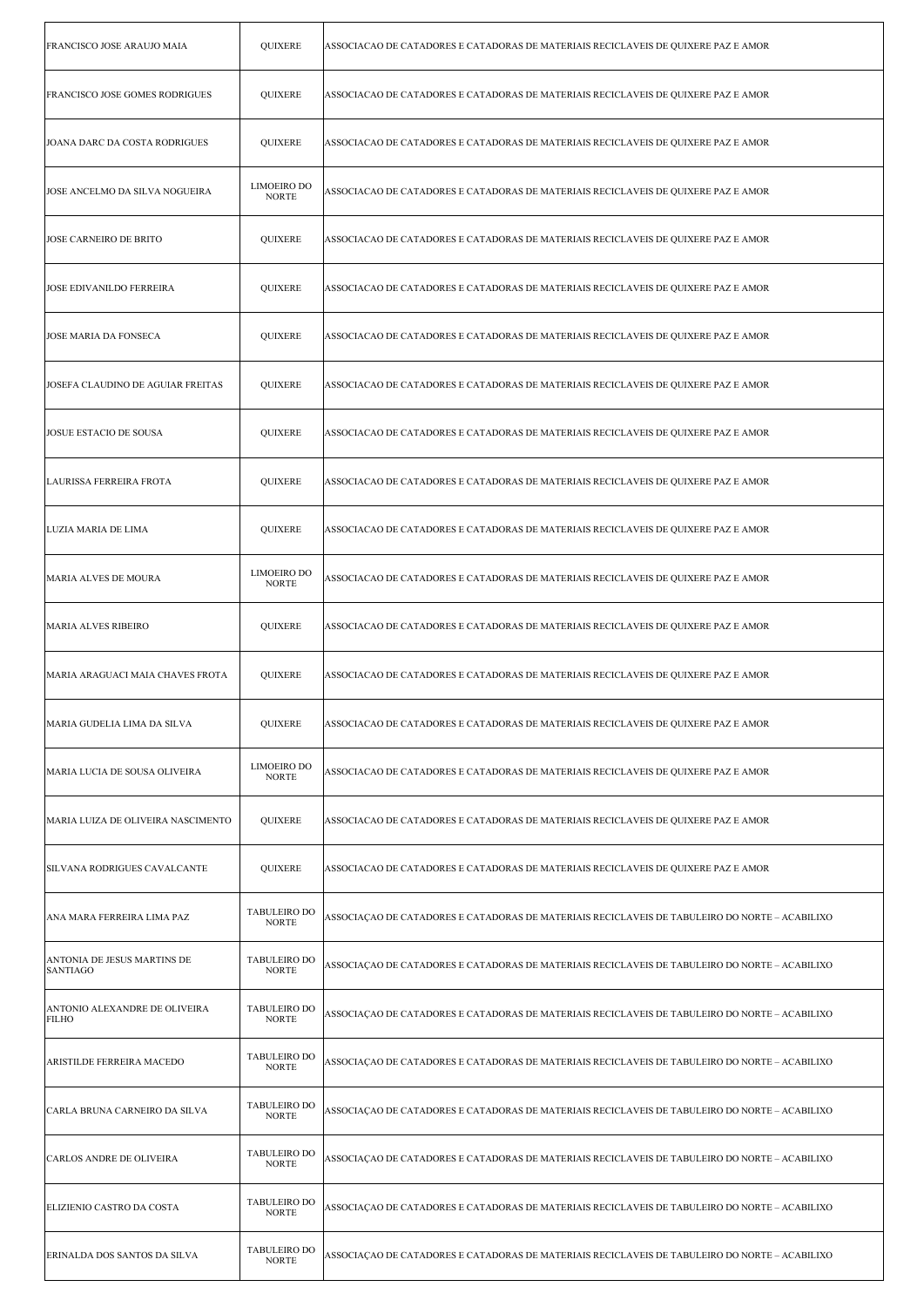| EURIVAN VIANA LIMA                             | TABULEIRO DO<br><b>NORTE</b>        | ASSOCIAÇÃO DE CATADORES E CATADORAS DE MATERIAIS RECICLAVEIS DE TABULEIRO DO NORTE – ACABILIXO |
|------------------------------------------------|-------------------------------------|------------------------------------------------------------------------------------------------|
| <b>FRANCISCO FERNANDES PEREIRA</b>             | <b>TABULEIRO DO</b><br><b>NORTE</b> | ASSOCIAÇÃO DE CATADORES E CATADORAS DE MATERIAIS RECICLAVEIS DE TABULEIRO DO NORTE – ACABILIXO |
| FRANCISCO FIRMINO SOUZA                        | <b>TABULEIRO DO</b><br><b>NORTE</b> | ASSOCIAÇÃO DE CATADORES E CATADORAS DE MATERIAIS RECICLAVEIS DE TABULEIRO DO NORTE – ACABILIXO |
| FRANCISCO JOSE ALEXANDRE DE<br><b>OLIVEIRA</b> | <b>TABULEIRO DO</b><br><b>NORTE</b> | ASSOCIAÇÃO DE CATADORES E CATADORAS DE MATERIAIS RECICLAVEIS DE TABULEIRO DO NORTE – ACABILIXO |
| <b>FRANCISCO TIBURCIO FARIAS</b>               | <b>TABULEIRO DO</b><br><b>NORTE</b> | ASSOCIAÇÃO DE CATADORES E CATADORAS DE MATERIAIS RECICLAVEIS DE TABULEIRO DO NORTE – ACABILIXO |
| <b>GEOVANE SOARES VENTURA</b>                  | <b>TABULEIRO DO</b><br><b>NORTE</b> | ASSOCIAÇÃO DE CATADORES E CATADORAS DE MATERIAIS RECICLAVEIS DE TABULEIRO DO NORTE – ACABILIXO |
| HELENA ALEXANDRE DE OLIVEIRA                   | <b>TABULEIRO DO</b><br><b>NORTE</b> | ASSOCIAÇÃO DE CATADORES E CATADORAS DE MATERIAIS RECICLAVEIS DE TABULEIRO DO NORTE – ACABILIXO |
| JOSE ALEXANDRE DE OLIVEIRA                     | <b>TABULEIRO DO</b><br><b>NORTE</b> | ASSOCIACAO DE CATADORES E CATADORAS DE MATERIAIS RECICLAVEIS DE TABULEIRO DO NORTE – ACABILIXO |
| JOSE ECIESCE SALDANHA                          | <b>TABULEIRO DO</b><br><b>NORTE</b> | ASSOCIAÇÃO DE CATADORES E CATADORAS DE MATERIAIS RECICLAVEIS DE TABULEIRO DO NORTE – ACABILIXO |
| JOSE ERNESTO CASTRO ANDRADE                    | <b>TABULEIRO DO</b><br><b>NORTE</b> | ASSOCIAÇÃO DE CATADORES E CATADORAS DE MATERIAIS RECICLAVEIS DE TABULEIRO DO NORTE – ACABILIXO |
| JOSE JOCELMO DA SILVA                          | <b>TABULEIRO DO</b><br><b>NORTE</b> | ASSOCIAÇÃO DE CATADORES E CATADORAS DE MATERIAIS RECICLAVEIS DE TABULEIRO DO NORTE – ACABILIXO |
| JOSE MARIA FEITOZA MAIA                        | TABULEIRO DO<br><b>NORTE</b>        | ASSOCIAÇÃO DE CATADORES E CATADORAS DE MATERIAIS RECICLAVEIS DE TABULEIRO DO NORTE – ACABILIXO |
| JOSE VALDIENE ALEXANDRE DE MACEDO              | <b>TABULEIRO DO</b><br><b>NORTE</b> | ASSOCIAÇÃO DE CATADORES E CATADORAS DE MATERIAIS RECICLAVEIS DE TABULEIRO DO NORTE – ACABILIXO |
| LEANDRO FERREIRA LIRA                          | <b>TABULEIRO DO</b><br><b>NORTE</b> | ASSOCIACAO DE CATADORES E CATADORAS DE MATERIAIS RECICLAVEIS DE TABULEIRO DO NORTE – ACABILIXO |
| LUIZA DE MARILLAC MARTINS SANTIAGO             | <b>TABULEIRO DO</b><br><b>NORTE</b> | ASSOCIAÇÃO DE CATADORES E CATADORAS DE MATERIAIS RECICLAVEIS DE TABULEIRO DO NORTE – ACABILIXO |
| MARIA APARECIDA DA SILVA SOARES                | <b>TABULEIRO DO</b><br><b>NORTE</b> | ASSOCIAÇÃO DE CATADORES E CATADORAS DE MATERIAIS RECICLAVEIS DE TABULEIRO DO NORTE – ACABILIXO |
| MARIA CARIAS DE OLIVEIRA                       | <b>TABULEIRO DO</b><br><b>NORTE</b> | ASSOCIACAO DE CATADORES E CATADORAS DE MATERIAIS RECICLAVEIS DE TABULEIRO DO NORTE – ACABILIXO |
| MARIA DEUZIENE ALEXANDRE DE<br><b>MACEDO</b>   | <b>TABULEIRO DO</b><br><b>NORTE</b> | ASSOCIAÇÃO DE CATADORES E CATADORAS DE MATERIAIS RECICLAVEIS DE TABULEIRO DO NORTE – ACABILIXO |
| MARIA DO SOCORRO DA SILVA LIMA                 | <b>TABULEIRO DO</b><br><b>NORTE</b> | ASSOCIAÇÃO DE CATADORES E CATADORAS DE MATERIAIS RECICLAVEIS DE TABULEIRO DO NORTE – ACABILIXO |
| MARIA ELINEIDE MOURA SILVA                     | <b>TABULEIRO DO</b><br><b>NORTE</b> | ASSOCIAÇÃO DE CATADORES E CATADORAS DE MATERIAIS RECICLAVEIS DE TABULEIRO DO NORTE – ACABILIXO |
| MARIA LUZIRENE FERREIRA LIMA                   | <b>TABULEIRO DO</b><br><b>NORTE</b> | ASSOCIAÇÃO DE CATADORES E CATADORAS DE MATERIAIS RECICLAVEIS DE TABULEIRO DO NORTE – ACABILIXO |
| MARIA MARLUCE BRAUNA                           | <b>TABULEIRO DO</b><br><b>NORTE</b> | ASSOCIAÇÃO DE CATADORES E CATADORAS DE MATERIAIS RECICLAVEIS DE TABULEIRO DO NORTE – ACABILIXO |
| PEDRO SOBRINHO DE MOURA                        | <b>TABULEIRO DO</b><br><b>NORTE</b> | ASSOCIAÇÃO DE CATADORES E CATADORAS DE MATERIAIS RECICLAVEIS DE TABULEIRO DO NORTE – ACABILIXO |
| RAIMUNDA CASTRO DOS REIS                       | <b>TABULEIRO DO</b><br><b>NORTE</b> | ASSOCIAÇÃO DE CATADORES E CATADORAS DE MATERIAIS RECICLAVEIS DE TABULEIRO DO NORTE – ACABILIXO |
|                                                |                                     |                                                                                                |
| RAIMUNDO NONATO DE FREITAS                     | <b>TABULEIRO DO</b><br><b>NORTE</b> | ASSOCIAÇÃO DE CATADORES E CATADORAS DE MATERIAIS RECICLAVEIS DE TABULEIRO DO NORTE – ACABILIXO |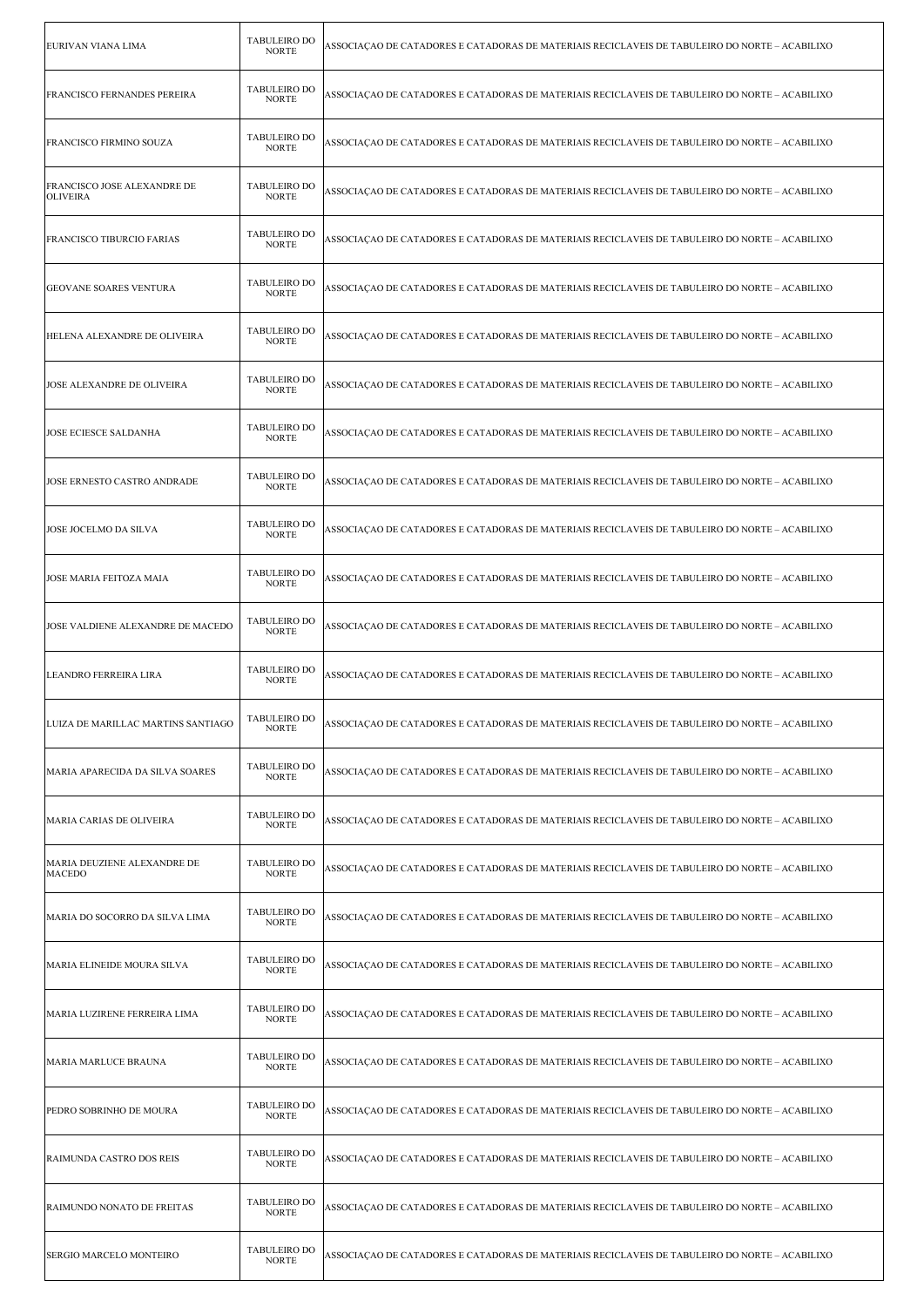| VILMAR OLIVEIRA PINTO                               | <b>TABULEIRO DO</b><br><b>NORTE</b> | ASSOCIAÇÃO DE CATADORES E CATADORAS DE MATERIAIS RECICLAVEIS DE TABULEIRO DO NORTE – ACABILIXO                     |
|-----------------------------------------------------|-------------------------------------|--------------------------------------------------------------------------------------------------------------------|
| ANTONIO AIRTON FERREIRA DA SILVA                    | <b>ALCANTARAS</b>                   | ASSOCIAÇÃO DE CATADORES E CATADORAS DE MATERIAIS RECICLAVEIS DO MUNICIPIO DE ALCANTARAS - CEARA                    |
| <b>DANIEL DA COSTA</b>                              | <b>ALCANTARAS</b>                   | ASSOCIAÇÃO DE CATADORES E CATADORAS DE MATERIAIS RECICLAVEIS DO MUNICIPIO DE ALCANTARAS - CEARA                    |
| FABRICIO MENDES DO NASCIMENTO                       | <b>ALCANTARAS</b>                   | ASSOCIAÇÃO DE CATADORES E CATADORAS DE MATERIAIS RECICLAVEIS DO MUNICIPIO DE ALCANTARAS - CEARA                    |
| FRANCISCA DA COSTA LIMA                             | <b>ALCANTARAS</b>                   | ASSOCIAÇÃO DE CATADORES E CATADORAS DE MATERIAIS RECICLAVEIS DO MUNICIPIO DE ALCANTARAS - CEARA                    |
| FRANCISCO GILSON SILVA EUGENIO                      | <b>ALCANTARAS</b>                   | ASSOCIAÇÃO DE CATADORES E CATADORAS DE MATERIAIS RECICLAVEIS DO MUNICIPIO DE ALCANTARAS - CEARA                    |
| <b>JOSE GERARDO MENDES</b>                          | <b>ALCANTARAS</b>                   | ASSOCIAÇÃO DE CATADORES E CATADORAS DE MATERIAIS RECICLAVEIS DO MUNICIPIO DE ALCANTARAS - CEARA                    |
| JOSIMAR FERREIRA DE ARAUJO                          | <b>ALCANTARAS</b>                   | ASSOCIAÇÃO DE CATADORES E CATADORAS DE MATERIAIS RECICLAVEIS DO MUNICIPIO DE ALCANTARAS - CEARA                    |
| LAILTON MENDES DO NASCIMENTO                        | <b>ALCANTARAS</b>                   | ASSOCIAÇÃO DE CATADORES E CATADORAS DE MATERIAIS RECICLAVEIS DO MUNICIPIO DE ALCANTARAS - CEARA                    |
| ANA CLAUDIA SOUSA SERAFIM                           | <b>FRECHEIRINHA</b>                 | ASSOCIAÇÃO DE CATADORES E CATADORAS DE MATERIAIS RECICLAVEIS DO MUNICIPIO DE FRECHEIRINHA- ASCAFLECHA              |
| CICERO NASCIMENTO LOPES                             | <b>FRECHEIRINHA</b>                 | ASSOCIAÇÃO DE CATADORES E CATADORAS DE MATERIAIS RECICLAVEIS DO MUNICIPIO DE FRECHEIRINHA- ASCAFLECHA              |
| DALVAN COSTA DE MESQUITA                            | <b>FRECHEIRINHA</b>                 | ASSOCIAÇÃO DE CATADORES E CATADORAS DE MATERIAIS RECICLAVEIS DO MUNICIPIO DE FRECHEIRINHA- ASCAFLECHA              |
| <b>ENILDA SOUSA COSTA</b>                           | <b>FRECHEIRINHA</b>                 | ASSOCIAÇÃO DE CATADORES E CATADORAS DE MATERIAIS RECICLAVEIS DO MUNICIPIO DE FRECHEIRINHA- ASCAFLECHA              |
|                                                     |                                     |                                                                                                                    |
| ILSON ALVES DO NASCIMENTO                           | <b>FRECHEIRINHA</b>                 | ASSOCIAÇÃO DE CATADORES E CATADORAS DE MATERIAIS RECICLAVEIS DO MUNICIPIO DE FRECHEIRINHA- ASCAFLECHA              |
| JOSE DOS SANTOS                                     |                                     | FRECHEIRINHA ASSOCIAÇÃO DE CATADORES E CATADORAS DE MATERIAIS RECICLAVEIS DO MUNICIPIO DE FRECHEIRINHA- ASCAFLECHA |
| MARCOS PIMENTEL SERAFIM                             | <b>FRECHEIRINHA</b>                 | ASSOCIAÇÃO DE CATADORES E CATADORAS DE MATERIAIS RECICLAVEIS DO MUNICIPIO DE FRECHEIRINHA- ASCAFLECHA              |
| MARIA ANDREINA DA SILVA                             | <b>FRECHEIRINHA</b>                 | ASSOCIAÇÃO DE CATADORES E CATADORAS DE MATERIAIS RECICLAVEIS DO MUNICIPIO DE FRECHEIRINHA- ASCAFLECHA              |
| ROSANGELA DE LIMA ALVES                             | <b>FRECHEIRINHA</b>                 | ASSOCIAÇÃO DE CATADORES E CATADORAS DE MATERIAIS RECICLAVEIS DO MUNICIPIO DE FRECHEIRINHA- ASCAFLECHA              |
| <b>SEBASTIAO ALVES DOS REIS FILHO</b>               | <b>FRECHEIRINHA</b>                 | ASSOCIAÇÃO DE CATADORES E CATADORAS DE MATERIAIS RECICLAVEIS DO MUNICIPIO DE FRECHEIRINHA- ASCAFLECHA              |
| THALES ELVIS COSTA AGUIAR                           | <b>FRECHEIRINHA</b>                 | ASSOCIAÇÃO DE CATADORES E CATADORAS DE MATERIAIS RECICLAVEIS DO MUNICIPIO DE FRECHEIRINHA- ASCAFLECHA              |
| VICENTE DE PAULO PIMENTEL                           | <b>FRECHEIRINHA</b>                 | ASSOCIAÇÃO DE CATADORES E CATADORAS DE MATERIAIS RECICLAVEIS DO MUNICIPIO DE FRECHEIRINHA- ASCAFLECHA              |
| ANTONIO MARCIANO MONTEIRO                           | <b>SANTANA DO</b><br><b>ACARAU</b>  | ASSOCIAÇÃO DE CATADORES E CATADORAS DE MATERIAIS RECICLÁVEIS DO MUNICÍPIO DE SANTANA DO ACARAÚ – CEARÁ             |
| DAVI HALYSON DE LIMA                                | <b>SANTANA DO</b><br><b>ACARAU</b>  | ASSOCIAÇÃO DE CATADORES E CATADORAS DE MATERIAIS RECICLÁVEIS DO MUNICÍPIO DE SANTANA DO ACARAÚ – CEARÁ             |
| FRANCISCO BRUNE DE SOUZA                            | <b>SANTANA DO</b><br><b>ACARAU</b>  | ASSOCIAÇÃO DE CATADORES E CATADORAS DE MATERIAIS RECICLÁVEIS DO MUNICÍPIO DE SANTANA DO ACARAÚ – CEARÁ             |
| FRANCISCO DAS CHAGAS DE<br><b>VASCONCELOS FILHO</b> | SANTANA DO<br><b>ACARAU</b>         | ASSOCIAÇÃO DE CATADORES E CATADORAS DE MATERIAIS RECICLÁVEIS DO MUNICÍPIO DE SANTANA DO ACARAÚ – CEARÁ             |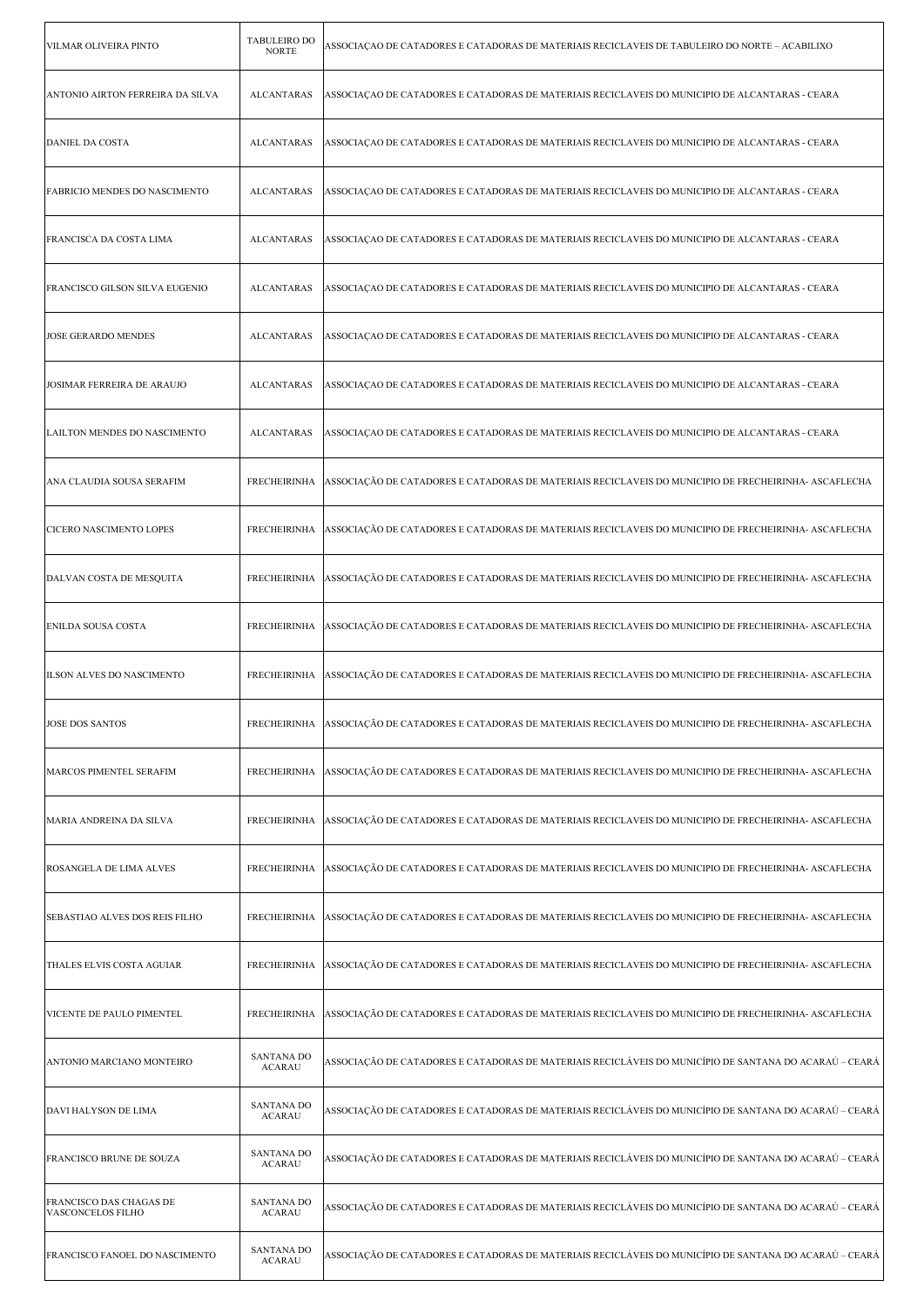| FRANCISCO JOSE VASCONCELOS         | <b>SANTANA DO</b><br><b>ACARAU</b> | ASSOCIAÇÃO DE CATADORES E CATADORAS DE MATERIAIS RECICLÁVEIS DO MUNICÍPIO DE SANTANA DO ACARAÚ – CEARÁ |
|------------------------------------|------------------------------------|--------------------------------------------------------------------------------------------------------|
| FRANCISCO NILTON DE MARIA          | <b>SANTANA DO</b><br><b>ACARAU</b> | ASSOCIAÇÃO DE CATADORES E CATADORAS DE MATERIAIS RECICLÁVEIS DO MUNICÍPIO DE SANTANA DO ACARAÚ – CEARÁ |
| <b>JOSE DANIEL BORGES</b>          | <b>SANTANA DO</b><br><b>ACARAU</b> | ASSOCIAÇÃO DE CATADORES E CATADORAS DE MATERIAIS RECICLÁVEIS DO MUNICÍPIO DE SANTANA DO ACARAÚ – CEARÁ |
| JOSE DEUSIMAR VASCONCELOS FILHO    | <b>SANTANA DO</b><br><b>ACARAU</b> | ASSOCIAÇÃO DE CATADORES E CATADORAS DE MATERIAIS RECICLÁVEIS DO MUNICÍPIO DE SANTANA DO ACARAÚ – CEARÁ |
| JOSE HELDER DE VASCONCELOS         | <b>SANTANA DO</b><br><b>ACARAU</b> | ASSOCIAÇÃO DE CATADORES E CATADORAS DE MATERIAIS RECICLÁVEIS DO MUNICÍPIO DE SANTANA DO ACARAÚ – CEARÁ |
| <b>JULIANA CRISTINA LIRA GOMES</b> | <b>SANTANA DO</b><br><b>ACARAU</b> | ASSOCIAÇÃO DE CATADORES E CATADORAS DE MATERIAIS RECICLÁVEIS DO MUNICÍPIO DE SANTANA DO ACARAÚ – CEARÁ |
| MANUEL CAMILO DE MARIA             | <b>SANTANA DO</b><br><b>ACARAU</b> | ASSOCIAÇÃO DE CATADORES E CATADORAS DE MATERIAIS RECICLÁVEIS DO MUNICÍPIO DE SANTANA DO ACARAÚ – CEARÁ |
| MARIA CARLIANE DE OLIVEIRA         | <b>SANTANA DO</b><br><b>ACARAU</b> | ASSOCIAÇÃO DE CATADORES E CATADORAS DE MATERIAIS RECICLÁVEIS DO MUNICÍPIO DE SANTANA DO ACARAÚ – CEARÁ |
| MARIA DAS DORES DO NASCIMENTO LIMA | <b>SANTANA DO</b><br><b>ACARAU</b> | ASSOCIAÇÃO DE CATADORES E CATADORAS DE MATERIAIS RECICLÁVEIS DO MUNICÍPIO DE SANTANA DO ACARAÚ – CEARÁ |
| PEDRO AUDIZIO DE ANDRADE           | <b>SANTANA DO</b><br><b>ACARAU</b> | ASSOCIAÇÃO DE CATADORES E CATADORAS DE MATERIAIS RECICLÁVEIS DO MUNICÍPIO DE SANTANA DO ACARAÚ – CEARÁ |
| RAIMUNDA ALVES FERREIRA            | <b>SANTANA DO</b><br><b>ACARAU</b> | ASSOCIAÇÃO DE CATADORES E CATADORAS DE MATERIAIS RECICLÁVEIS DO MUNICÍPIO DE SANTANA DO ACARAÚ – CEARÁ |
| AFONSO JUNIOR FONTENELE            | COREAU                             | ASSOCIAÇÃO DE CATADORES E CATADORAS DE MATERIAIS RECICLAVEIS NO MUNICÍPIO DE COREAU CEARA              |
| ANTONIO MACHADO DA COSTA           | COREAU                             | ASSOCIAÇÃO DE CATADORES E CATADORAS DE MATERIAIS RECICLAVEIS NO MUNICÍPIO DE COREAU CEARA              |
|                                    |                                    |                                                                                                        |
| <b>FRANCISCO FERREIRA BASTO</b>    | COREAU                             | ASSOCIAÇÃO DE CATADORES E CATADORAS DE MATERIAIS RECICLAVEIS NO MUNICÍPIO DE COREAU CEARA              |
| MARIA DA PIEDADE MENESES           | COREAU                             | ASSOCIAÇÃO DE CATADORES E CATADORAS DE MATERIAIS RECICLAVEIS NO MUNICÍPIO DE COREAU CEARA              |
| MARIA LUCIA DE SOUZA               | COREAU                             | ASSOCIACAO DE CATADORES E CATADORAS DE MATERIAIS RECICLAVEIS NO MUNICÍPIO DE COREAU CEARA              |
| ANA MARIA CARVALHO DO NASCIMENTO   | <b>TIANGUA</b>                     | ASSOCIACAO DE CATADORES E CATADORAS DE RESIDUOS SOLIDOS DE TIANGUA - ASCARTI                           |
| ANA MARIA DOS SANTOS               | <b>TIANGUA</b>                     | ASSOCIACAO DE CATADORES E CATADORAS DE RESIDUOS SOLIDOS DE TIANGUA - ASCARTI                           |
| ANTONIO ARMANDO DA COSTA           | <b>TIANGUA</b>                     | ASSOCIACAO DE CATADORES E CATADORAS DE RESIDUOS SOLIDOS DE TIANGUA - ASCARTI                           |
| ANTONIO CARLOS FERREIRA SILVA      | <b>TIANGUA</b>                     | ASSOCIACAO DE CATADORES E CATADORAS DE RESIDUOS SOLIDOS DE TIANGUA - ASCARTI                           |
| ANTONIO CARLOS VIEIRA DE MELO      | <b>TIANGUA</b>                     | ASSOCIACAO DE CATADORES E CATADORAS DE RESIDUOS SOLIDOS DE TIANGUA - ASCARTI                           |
| ANTONIO LUCAS VIEIRA DO NASCIMENTO | <b>TIANGUA</b>                     | ASSOCIACAO DE CATADORES E CATADORAS DE RESIDUOS SOLIDOS DE TIANGUA - ASCARTI                           |
| ANTONIO MARCOS FERREIRA SILVA      | <b>TIANGUA</b>                     | ASSOCIACAO DE CATADORES E CATADORAS DE RESIDUOS SOLIDOS DE TIANGUA - ASCARTI                           |
| <b>BENEDITO XIMENES RODRIGUES</b>  | <b>TIANGUA</b>                     | ASSOCIACAO DE CATADORES E CATADORAS DE RESIDUOS SOLIDOS DE TIANGUA - ASCARTI                           |
| CAMILA BARROSO DE MORAIS           | <b>TIANGUA</b>                     | ASSOCIACAO DE CATADORES E CATADORAS DE RESIDUOS SOLIDOS DE TIANGUA - ASCARTI                           |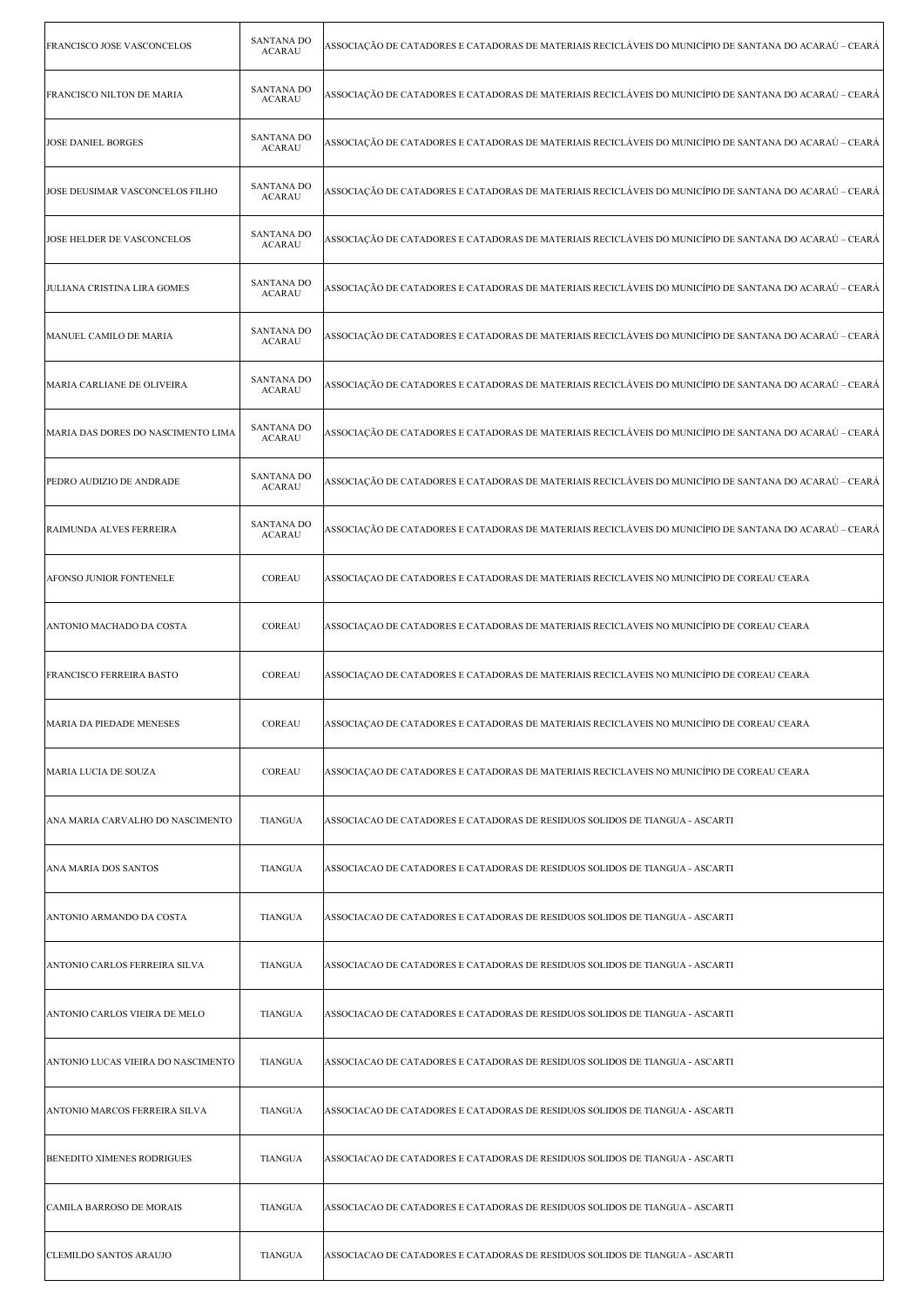| EDINALDO BERNARDO ARRUDA DE<br><b>OLIVEIRA</b>        | <b>TIANGUA</b> | ASSOCIACAO DE CATADORES E CATADORAS DE RESIDUOS SOLIDOS DE TIANGUA - ASCARTI |
|-------------------------------------------------------|----------------|------------------------------------------------------------------------------|
| EDIVAN ARRUDA DE OLIVEIRA                             | TIANGUA        | ASSOCIACAO DE CATADORES E CATADORAS DE RESIDUOS SOLIDOS DE TIANGUA - ASCARTI |
| FRANCISCO ARNOLDO PONRE DE SOUZA                      | <b>TIANGUA</b> | ASSOCIACAO DE CATADORES E CATADORAS DE RESIDUOS SOLIDOS DE TIANGUA - ASCARTI |
| <b>FRANCISCO CORDEIRO ALVES DE</b><br><b>OLIVEIRA</b> | <b>TIANGUA</b> | ASSOCIACAO DE CATADORES E CATADORAS DE RESIDUOS SOLIDOS DE TIANGUA - ASCARTI |
| <b>FRANCISCO DANILO SOUZA LIVINO</b>                  | <b>TIANGUA</b> | ASSOCIACAO DE CATADORES E CATADORAS DE RESIDUOS SOLIDOS DE TIANGUA - ASCARTI |
| FRANCISCO JORLEAN FERNANDES DO<br><b>NASCIMENTO</b>   | <b>TIANGUA</b> | ASSOCIACAO DE CATADORES E CATADORAS DE RESIDUOS SOLIDOS DE TIANGUA - ASCARTI |
| IRACILDO DA CONCEICAO MORAES                          | <b>TIANGUA</b> | ASSOCIACAO DE CATADORES E CATADORAS DE RESIDUOS SOLIDOS DE TIANGUA - ASCARTI |
| IVAN COSTA DA SILVA                                   | <b>TIANGUA</b> | ASSOCIACAO DE CATADORES E CATADORAS DE RESIDUOS SOLIDOS DE TIANGUA - ASCARTI |
| JONATAN ALVES DA SILVA                                | TIANGUA        | ASSOCIACAO DE CATADORES E CATADORAS DE RESIDUOS SOLIDOS DE TIANGUA - ASCARTI |
| JOSE ERISMAR RODRIGUES DA SILVA                       | <b>TIANGUA</b> | ASSOCIACAO DE CATADORES E CATADORAS DE RESIDUOS SOLIDOS DE TIANGUA - ASCARTI |
| JOSEAN LIMA DO NASCIMENTO                             | <b>TIANGUA</b> | ASSOCIACAO DE CATADORES E CATADORAS DE RESIDUOS SOLIDOS DE TIANGUA - ASCARTI |
| JOSUEL DA SILVA BRAGA                                 | <b>TIANGUA</b> | ASSOCIACAO DE CATADORES E CATADORAS DE RESIDUOS SOLIDOS DE TIANGUA - ASCARTI |
| LIDUINA SOUZA BATISTA                                 | TIANGUA        | ASSOCIACAO DE CATADORES E CATADORAS DE RESIDUOS SOLIDOS DE TIANGUA - ASCARTI |
| LUIZ RIBEIRO GOMES                                    | <b>TIANGUA</b> | ASSOCIACAO DE CATADORES E CATADORAS DE RESIDUOS SOLIDOS DE TIANGUA - ASCARTI |
| MARIA ALICE ROCHA DA CONCEICAO                        | <b>TIANGUA</b> | ASSOCIACAO DE CATADORES E CATADORAS DE RESIDUOS SOLIDOS DE TIANGUA - ASCARTI |
| RAIMUNDA ALVES MESQUITA                               | <b>TIANGUA</b> | ASSOCIACAO DE CATADORES E CATADORAS DE RESIDUOS SOLIDOS DE TIANGUA - ASCARTI |
| ROSA RIBEIRO DOS SANTOS                               | <b>TIANGUA</b> | ASSOCIACAO DE CATADORES E CATADORAS DE RESIDUOS SOLIDOS DE TIANGUA - ASCARTI |
| SEBASTIAO JOSE DO NASCIMENTO                          | TIANGUA        | ASSOCIACAO DE CATADORES E CATADORAS DE RESIDUOS SOLIDOS DE TIANGUA - ASCARTI |
| ALOISIO ROQUE DOS SANTOS                              | <b>SOBRAL</b>  | ASSOCIAÇÃO DE CATADORES E CATADORAS FORÇA DE VIDA                            |
| ANTONIO BORIZ DO NASCIMENTO                           | <b>SOBRAL</b>  | ASSOCIAÇÃO DE CATADORES E CATADORAS FORÇA DE VIDA                            |
| FRANCISCA OLIMPIO FARRAPO                             | <b>SOBRAL</b>  | ASSOCIAÇÃO DE CATADORES E CATADORAS FORÇA DE VIDA                            |
| FRANCISCO DAS CHAGAS ARAUJO                           | <b>SOBRAL</b>  | ASSOCIAÇÃO DE CATADORES E CATADORAS FORÇA DE VIDA                            |
| FRANCISCO LENILTON FELIX MARTINS                      | SOBRAL         | ASSOCIAÇÃO DE CATADORES E CATADORAS FORÇA DE VIDA                            |
| FRANCISCO LEONARDO DO NASCIMENTO<br><b>ALVES</b>      | <b>SOBRAL</b>  | ASSOCIAÇÃO DE CATADORES E CATADORAS FORÇA DE VIDA                            |
| FRANCISCO PEREIRA LIMA                                | <b>SOBRAL</b>  | ASSOCIAÇÃO DE CATADORES E CATADORAS FORÇA DE VIDA                            |
| <b>GLEN GEISON FERREIRA</b>                           | <b>SOBRAL</b>  | ASSOCIAÇÃO DE CATADORES E CATADORAS FORÇA DE VIDA                            |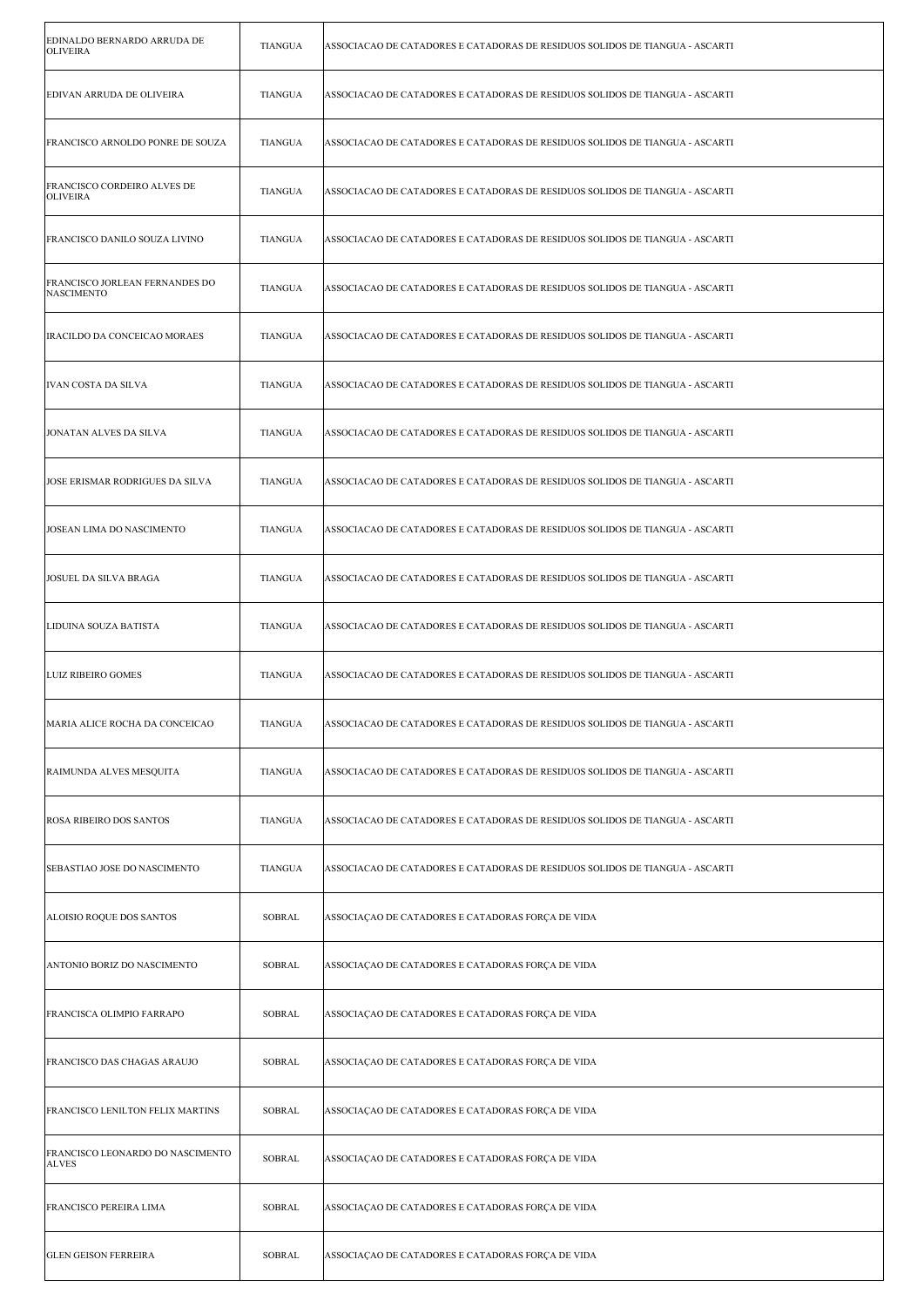| IVONE DO NASCIMENTO ALVES                            | <b>SOBRAL</b> | ASSOCIAÇÃO DE CATADORES E CATADORAS FORÇA DE VIDA                |
|------------------------------------------------------|---------------|------------------------------------------------------------------|
| JOAO LAUDISLAU ANDRADE NETO                          | SOBRAL        | ASSOCIAÇÃO DE CATADORES E CATADORAS FORÇA DE VIDA                |
| MARCELO DO NASCIMENTO SALES                          | SOBRAL        | ASSOCIAÇÃO DE CATADORES E CATADORAS FORÇA DE VIDA                |
| MARIA ELZIANE CARNEIRO DE SOUZA                      | <b>SOBRAL</b> | ASSOCIAÇÃO DE CATADORES E CATADORAS FORÇA DE VIDA                |
| MARIA IIELDINA DE ARAUJO                             | <b>SOBRAL</b> | ASSOCIAÇÃO DE CATADORES E CATADORAS FORÇA DE VIDA                |
| MARIA ISABEL DO NASCIMENTO ALVES                     | SOBRAL        | ASSOCIAÇÃO DE CATADORES E CATADORAS FORÇA DE VIDA                |
| MARIA MARTA DOS SANTOS FERREIRA                      | SOBRAL        | ASSOCIAÇÃO DE CATADORES E CATADORAS FORÇA DE VIDA                |
| MARIA PEREIRA LIMA                                   | SOBRAL        | ASSOCIAÇÃO DE CATADORES E CATADORAS FORÇA DE VIDA                |
| NATALIA INGRID DO NASCIMENTO ALVES                   | <b>SOBRAL</b> | ASSOCIAÇÃO DE CATADORES E CATADORAS FORÇA DE VIDA                |
| RAIMUNDO LOPES NONATO FILHO                          | <b>SOBRAL</b> | ASSOCIAÇÃO DE CATADORES E CATADORAS FORÇA DE VIDA                |
| ADRIANO RODRIGUES DE CARVALHO<br><b>JUNIOR</b>       | GRAÇA         | ASSOCIAÇÃO DE CATADORES E CATADORAS VIDAS SUSTENTÁVEIS - ASCAVIS |
| ANTONIA APARECIDA DE ARAUJO                          | GRAÇA         | ASSOCIAÇÃO DE CATADORES E CATADORAS VIDAS SUSTENTÁVEIS – ASCAVIS |
| ANTONIO ARNALDO SOARES PINTO                         | GRAÇA         | ASSOCIAÇÃO DE CATADORES E CATADORAS VIDAS SUSTENTÁVEIS - ASCAVIS |
| ANTONIO DO NASCIMENTO SOUSA                          | GRAÇA         | ASSOCIAÇÃO DE CATADORES E CATADORAS VIDAS SUSTENTÁVEIS - ASCAVIS |
| CESAR IVO ABREU DA SILVA                             | GRAÇA         | ASSOCIAÇÃO DE CATADORES E CATADORAS VIDAS SUSTENTÁVEIS – ASCAVIS |
| ELZIELITA SIMONE GOMES ARAUJO                        | GRAÇA         | ASSOCIAÇÃO DE CATADORES E CATADORAS VIDAS SUSTENTÁVEIS - ASCAVIS |
| FELIPE DE ABREU SOUSA                                | GRAÇA         | ASSOCIAÇÃO DE CATADORES E CATADORAS VIDAS SUSTENTÁVEIS - ASCAVIS |
| <b>INACIO NARCELIO DE CARVALHO</b><br><b>AZEVEDO</b> | GRAÇA         | ASSOCIAÇÃO DE CATADORES E CATADORAS VIDAS SUSTENTÁVEIS – ASCAVIS |
| JOAQUIM INACIO CARVALHO AZEVEDO                      | GRAÇA         | ASSOCIAÇÃO DE CATADORES E CATADORAS VIDAS SUSTENTÁVEIS - ASCAVIS |
| JOSUE DO NASCIMENTO SILVA                            | GRAÇA         | ASSOCIAÇÃO DE CATADORES E CATADORAS VIDAS SUSTENTÁVEIS - ASCAVIS |
| MARIA APARECIDA DE CARVALHO LOPES                    | GRAÇA         | ASSOCIAÇÃO DE CATADORES E CATADORAS VIDAS SUSTENTÁVEIS - ASCAVIS |
| PAULO FERREIRA DA SILVA                              | GRAÇA         | ASSOCIAÇÃO DE CATADORES E CATADORAS VIDAS SUSTENTÁVEIS - ASCAVIS |
| PEDRO DO NASCIMENTO SILVA                            | GRAÇA         | ASSOCIAÇÃO DE CATADORES E CATADORAS VIDAS SUSTENTÁVEIS - ASCAVIS |
| PEDRO NETO OLIVEIRA                                  | GRAÇA         | ASSOCIAÇÃO DE CATADORES E CATADORAS VIDAS SUSTENTÁVEIS - ASCAVIS |
| RAIMUNDA NONATA PINTO DA SILVA                       | GRAÇA         | ASSOCIAÇÃO DE CATADORES E CATADORAS VIDAS SUSTENTÁVEIS - ASCAVIS |
| RAIMUNDO LUIS ALBUQUERQUE BRITO                      | GRAÇA         | ASSOCIAÇÃO DE CATADORES E CATADORAS VIDAS SUSTENTÁVEIS – ASCAVIS |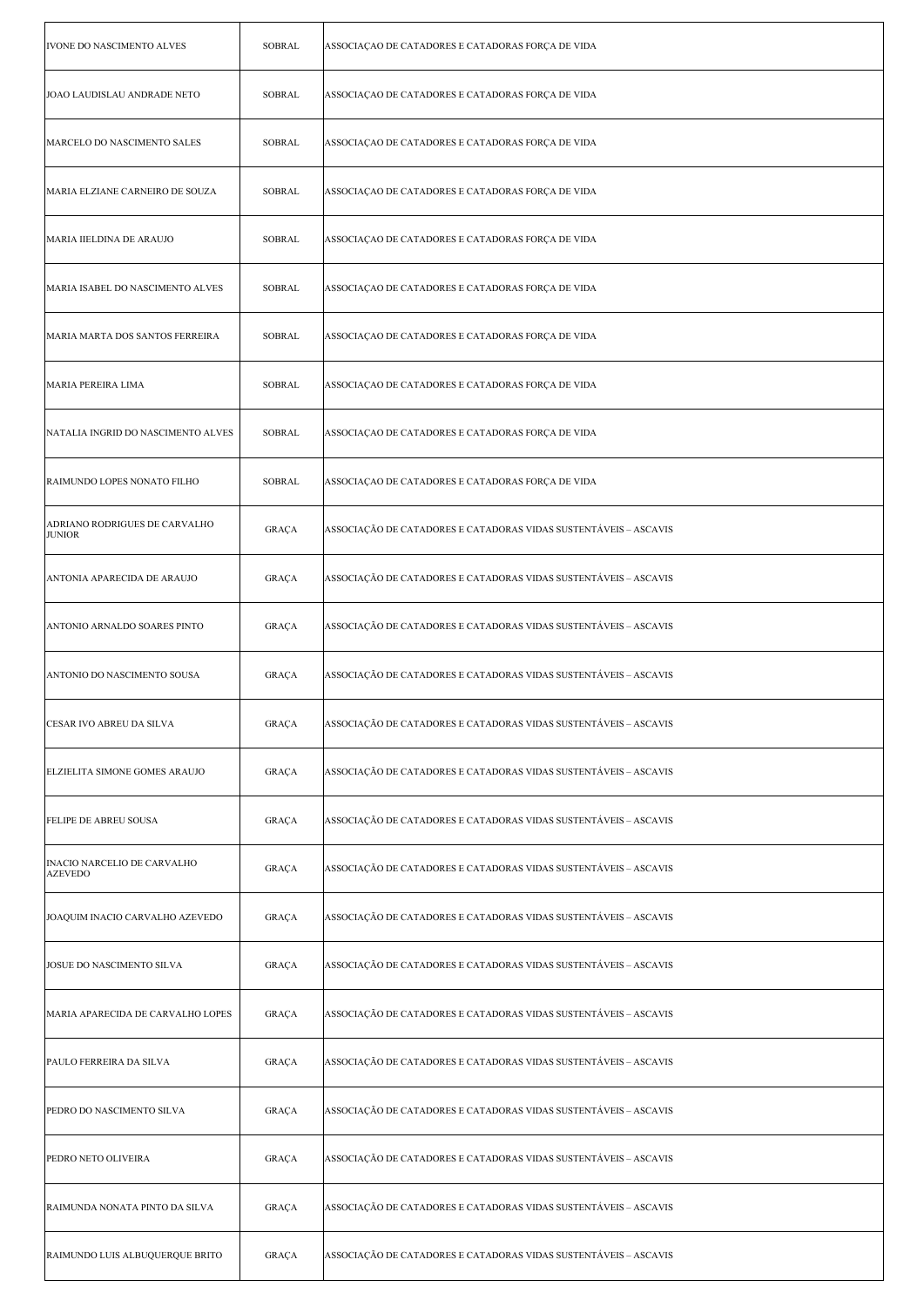| RAIMUNDO OLIVEIRA SOUSA                      | GRAÇA          | ASSOCIAÇÃO DE CATADORES E CATADORAS VIDAS SUSTENTÁVEIS – ASCAVIS |
|----------------------------------------------|----------------|------------------------------------------------------------------|
| TENORIO BERNARDO DE OLIVEIRA                 | GRAÇA          | ASSOCIAÇÃO DE CATADORES E CATADORAS VIDAS SUSTENTÁVEIS – ASCAVIS |
| ALMIR ROGERIO DA SILVA                       | QUIXADA        | ASSOCIAÇÃO DE CATADORES E RECICLADORES DE QUIXADA - ACRQ         |
| ANA PAULA DE BRITO DA SILVA                  | QUIXADA        | ASSOCIAÇÃO DE CATADORES E RECICLADORES DE QUIXADA - ACRQ         |
| ANTONIA VALQUIRIA FREITAS GOIS               | QUIXADA        | ASSOCIAÇAO DE CATADORES E RECICLADORES DE QUIXADA  - ACRQ        |
| ANTONIA VANUZA ALVES DO<br><b>NASCIMENTO</b> | QUIXADA        | ASSOCIAÇÃO DE CATADORES E RECICLADORES DE QUIXADA - ACRQ         |
| ANTONIA WELITA RIBEIRO DA SILVA              | QUIXADA        | ASSOCIAÇÃO DE CATADORES E RECICLADORES DE QUIXADA - ACRQ         |
| ANTONIO ADERLAN DE SOUSA DUTRA               | QUIXADA        | ASSOCIAÇAO DE CATADORES E RECICLADORES DE QUIXADA  - ACRQ        |
| ANTONIO CONRADO DE LEMOS                     | QUIXADA        | ASSOCIAÇÃO DE CATADORES E RECICLADORES DE QUIXADA - ACRQ         |
| ANTONIO FABIO PEREIRA SEBASTIAO              | QUIXADA        | ASSOCIAÇAO DE CATADORES E RECICLADORES DE QUIXADA  - ACRQ        |
| ANTONIO GUIDO DA SILVA                       | QUIXADA        | ASSOCIAÇÃO DE CATADORES E RECICLADORES DE QUIXADA - ACRQ         |
| <b>AURENICE ALVES BARBOSA</b>                | QUIXADA        | ASSOCIAÇAO DE CATADORES E RECICLADORES DE QUIXADA  - ACRQ        |
| ELIZANGELA LOPES DA SILVA                    | QUIXADA        | ASSOCIAÇAO DE CATADORES E RECICLADORES DE QUIXADA  - ACRQ        |
| ERILANIA NOGUEIRA DE SOUSA                   | QUIXADA        | ASSOCIAÇÃO DE CATADORES E RECICLADORES DE QUIXADA - ACRQ         |
| FRANCISCA ELIZABETE BATISTA                  | <b>QUIXADA</b> | ASSOCIAÇÃO DE CATADORES E RECICLADORES DE QUIXADA - ACRQ         |
| <b>FRANCISCO ANTONIO DOS REIS</b>            | QUIXADA        | ASSOCIAÇÃO DE CATADORES E RECICLADORES DE QUIXADA - ACRQ         |
| FRANCISCO CLEBE TEIXEIRA DA SILVA            | QUIXADA        | ASSOCIAÇAO DE CATADORES E RECICLADORES DE QUIXADA  - ACRQ        |
| <b>FRANCISCO CLOVIS FERREIRA</b>             | QUIXADA        | ASSOCIAÇÃO DE CATADORES E RECICLADORES DE QUIXADA - ACRQ         |
| FRANCISCO WILLAMY RAMOS DE<br><b>HOLANDA</b> | QUIXADA        | ASSOCIAÇÃO DE CATADORES E RECICLADORES DE QUIXADA - ACRQ         |
| JOAO PEDRO DA SILVA DE SOUSA                 | QUIXADA        | ASSOCIAÇÃO DE CATADORES E RECICLADORES DE QUIXADA - ACRQ         |
| <b>JOSE ADALTO DOS REIS</b>                  | QUIXADA        | ASSOCIAÇÃO DE CATADORES E RECICLADORES DE QUIXADA - ACRQ         |
| LUCAS KAUAN LIMA FREITAS                     | QUIXADA        | ASSOCIAÇAO DE CATADORES E RECICLADORES DE QUIXADA  - ACRQ        |
| LUCIA GRAZIELA RAMOS DE HOLANDA              | QUIXADA        | ASSOCIAÇÃO DE CATADORES E RECICLADORES DE QUIXADA - ACRQ         |
| MANOEL MANSUETO CORDULINO RIBEIRO            | QUIXADA        | ASSOCIAÇÃO DE CATADORES E RECICLADORES DE QUIXADA - ACRQ         |
| MARIA ANTONIETA RAMOS HOLANDA                | QUIXADA        | ASSOCIAÇÃO DE CATADORES E RECICLADORES DE QUIXADA - ACRQ         |
| MARIA AUZIRA PEREIRA SEBASTIAO               | QUIXADA        | ASSOCIAÇAO DE CATADORES E RECICLADORES DE QUIXADA  - ACRQ        |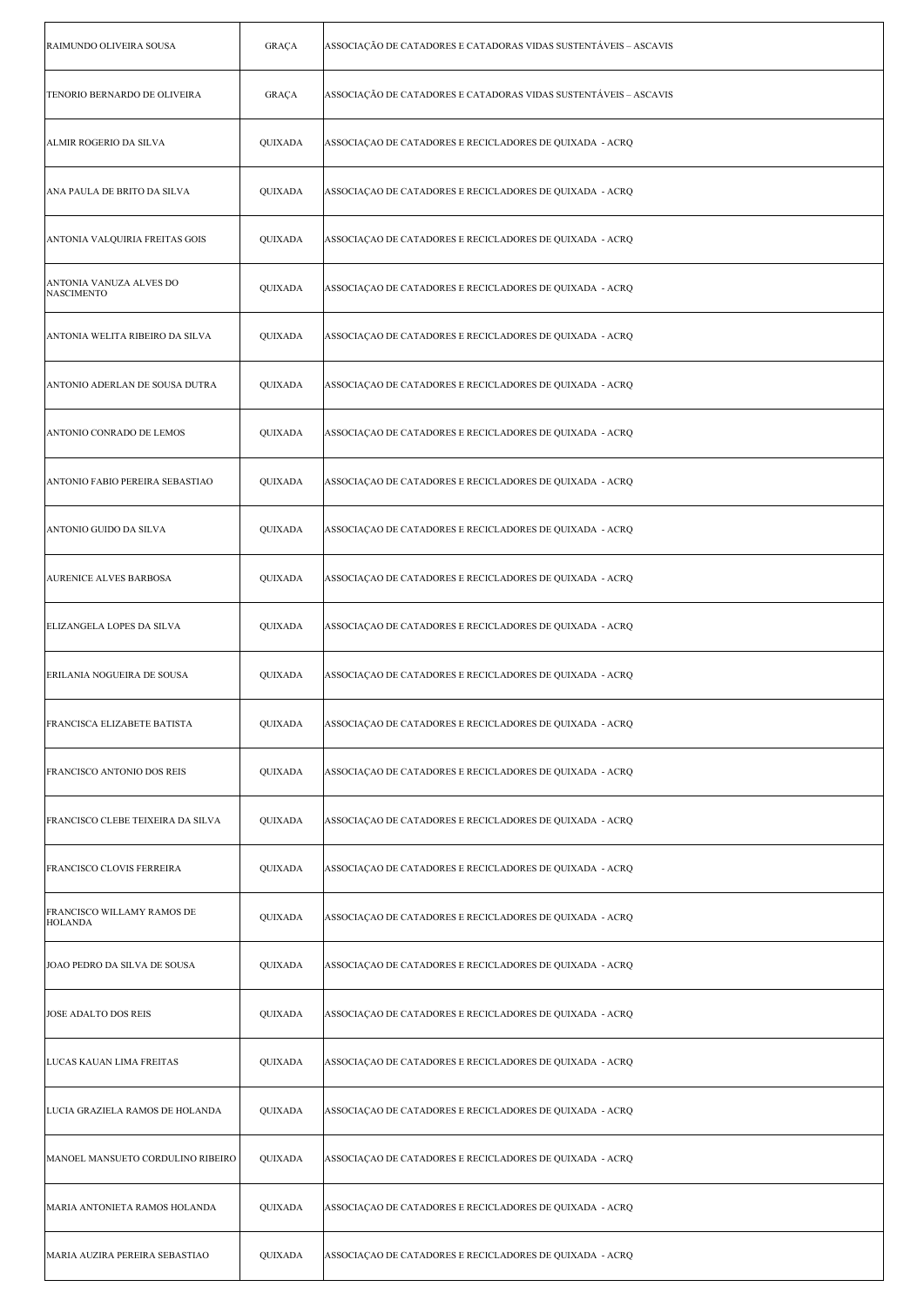| MARIA DAS GRACAS SOUSA SOARES                  | QUIXADA        | ASSOCIAÇÃO DE CATADORES E RECICLADORES DE QUIXADA - ACRQ                |
|------------------------------------------------|----------------|-------------------------------------------------------------------------|
| MARIA INACIO DA SILVA                          | QUIXADA        | ASSOCIAÇÃO DE CATADORES E RECICLADORES DE QUIXADA - ACRQ                |
| ABIGAIL CUNHA MENDES                           | <b>ITAPAJE</b> | ASSOCIACAO DE CATADORES/CATADORAS DE RESIDUOS SOLIDOS DE ITAPAJE - ACMI |
| ANA PAULA DANTAS DUARTE                        | <b>ITAPAJE</b> | ASSOCIACAO DE CATADORES/CATADORAS DE RESIDUOS SOLIDOS DE ITAPAJE - ACMI |
| ANTONIO CLEITON RODRIGUES DE SOUSA             | <b>ITAPAJE</b> | ASSOCIACAO DE CATADORES/CATADORAS DE RESIDUOS SOLIDOS DE ITAPAJE - ACMI |
| BENEDITO DE PAULO SIMEAO DA SILVA              | <b>ITAPAJE</b> | ASSOCIACAO DE CATADORES/CATADORAS DE RESIDUOS SOLIDOS DE ITAPAJE - ACMI |
| <b>BIANOR FEITOSA SOUSA</b>                    | <b>ITAPAJE</b> | ASSOCIACAO DE CATADORES/CATADORAS DE RESIDUOS SOLIDOS DE ITAPAJE - ACMI |
| CARLOS DANIEL DE SOUSA PINHEIRO                | <b>ITAPAJE</b> | ASSOCIACAO DE CATADORES/CATADORAS DE RESIDUOS SOLIDOS DE ITAPAJE - ACMI |
| CICERO BORGES TEIXEIRA FILHO                   | <b>ITAPAJE</b> | ASSOCIACAO DE CATADORES/CATADORAS DE RESIDUOS SOLIDOS DE ITAPAJE - ACMI |
| <b>CLEIDE CUNHA MENDES</b>                     | <b>ITAPAJE</b> | ASSOCIACAO DE CATADORES/CATADORAS DE RESIDUOS SOLIDOS DE ITAPAJE - ACMI |
| FABIANO DE SOUSA FERREIRA                      | <b>ITAPAJE</b> | ASSOCIACAO DE CATADORES/CATADORAS DE RESIDUOS SOLIDOS DE ITAPAJE - ACMI |
| <b>JAILSON FERREIRA DOS SANTONS</b>            | <b>ITAPAJE</b> | ASSOCIACAO DE CATADORES/CATADORAS DE RESIDUOS SOLIDOS DE ITAPAJE - ACMI |
| <b>JESSICA CRUZ RODRIGUES</b>                  | <b>ITAPAJE</b> | ASSOCIACAO DE CATADORES/CATADORAS DE RESIDUOS SOLIDOS DE ITAPAJE - ACMI |
| JOAO DE MESQUITA PINHEIRO                      | <b>ITAPAJE</b> | ASSOCIACAO DE CATADORES/CATADORAS DE RESIDUOS SOLIDOS DE ITAPAJE - ACMI |
| KARLISON TEIXEIRA DE SOUSA                     | <b>ITAPAJE</b> | ASSOCIACAO DE CATADORES/CATADORAS DE RESIDUOS SOLIDOS DE ITAPAJE - ACMI |
| LEANDRO DO NASCIMENTO FERREIRA                 | <b>ITAPAJE</b> | ASSOCIACAO DE CATADORES/CATADORAS DE RESIDUOS SOLIDOS DE ITAPAJE - ACMI |
| MARCOS JOSE DA SILVA                           | <b>ITAPAJE</b> | ASSOCIACAO DE CATADORES/CATADORAS DE RESIDUOS SOLIDOS DE ITAPAJE - ACMI |
| ORLANDO RICARDO DOS SANTONS                    | <b>ITAPAJE</b> | ASSOCIACAO DE CATADORES/CATADORAS DE RESIDUOS SOLIDOS DE ITAPAJE - ACMI |
| <b>RAFAEL DA COSTA</b>                         | <b>ITAPAJE</b> | ASSOCIACAO DE CATADORES/CATADORAS DE RESIDUOS SOLIDOS DE ITAPAJE - ACMI |
| SAMARA BIZERRA DANTAS                          | <b>ITAPAJE</b> | ASSOCIACAO DE CATADORES/CATADORAS DE RESIDUOS SOLIDOS DE ITAPAJE - ACMI |
| SIRLANDIA DANTAS DUARTE                        | <b>ITAPAJE</b> | ASSOCIACAO DE CATADORES/CATADORAS DE RESIDUOS SOLIDOS DE ITAPAJE - ACMI |
| AIRTON DE SOUSA BRANDAO                        | <b>SOBRAL</b>  | ASSOCIAÇÃO DOS AGENTES AMBIENTAIS DA REGIÃO LESTE DE SOBRAL – AGAMSOL   |
| ALLYSSON MELO PIMENTA                          | SOBRAL         | ASSOCIAÇÃO DOS AGENTES AMBIENTAIS DA REGIÃO LESTE DE SOBRAL – AGAMSOL   |
| <b>CARLOS ENRIQUE</b><br>RODRIGUES DE OLIVEIRA | <b>SOBRAL</b>  | ASSOCIAÇÃO DOS AGENTES AMBIENTAIS DA REGIÃO LESTE DE SOBRAL – AGAMSOL   |
| CREUZA RODRIGUES DE OLIVEIRA                   | <b>SOBRAL</b>  | ASSOCIAÇÃO DOS AGENTES AMBIENTAIS DA REGIÃO LESTE DE SOBRAL – AGAMSOL   |
| FRANCISCO DANIEL LIMA DE SOUZA                 | <b>SOBRAL</b>  | ASSOCIAÇÃO DOS AGENTES AMBIENTAIS DA REGIÃO LESTE DE SOBRAL – AGAMSOL   |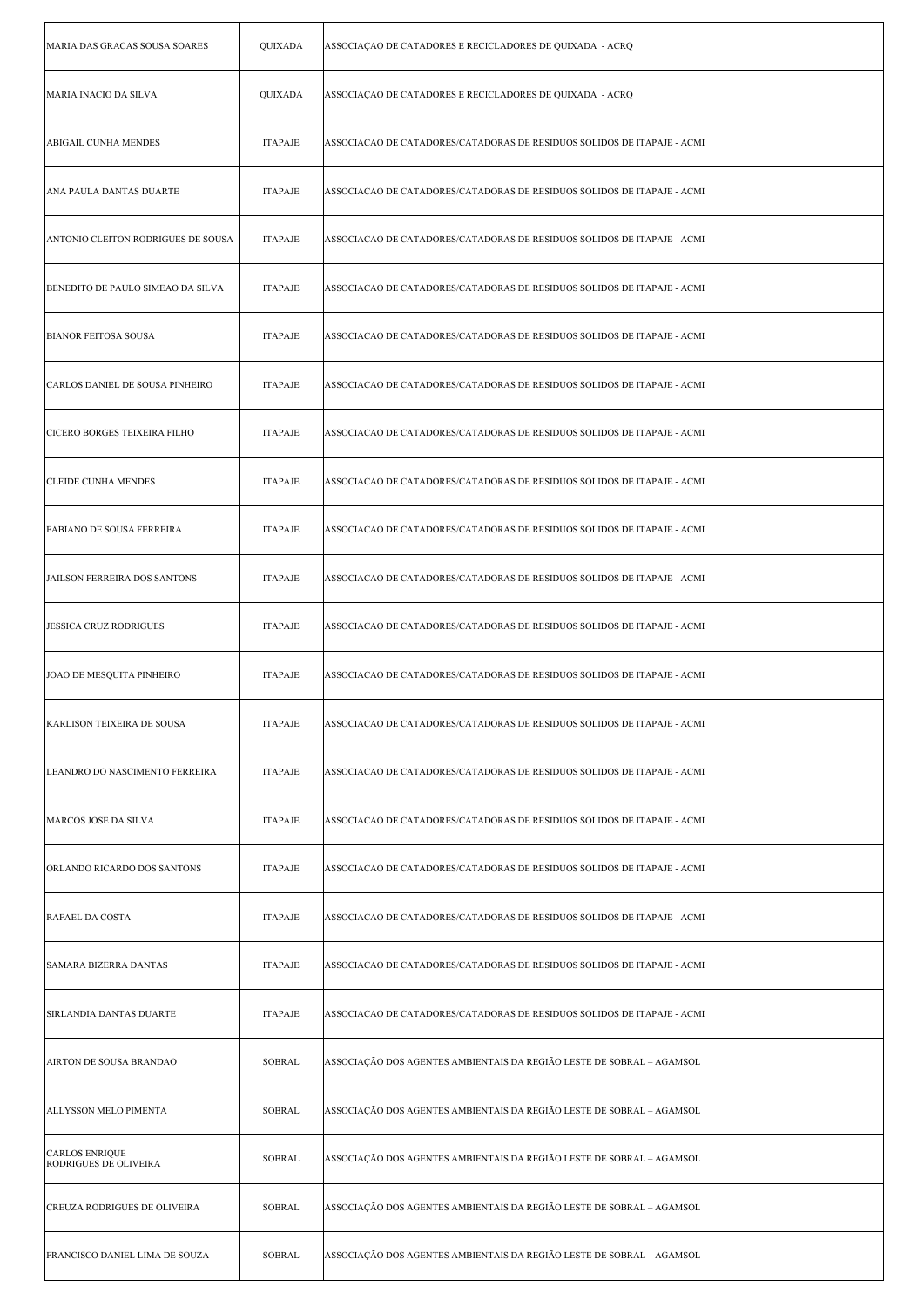| FRANCISCO RAIMUNDO COELHO LIMA      | <b>SOBRAL</b>    | ASSOCIAÇÃO DOS AGENTES AMBIENTAIS DA REGIÃO LESTE DE SOBRAL – AGAMSOL |
|-------------------------------------|------------------|-----------------------------------------------------------------------|
| JOSE ROGERIO GONÇALVES DOS SANTOS   | <b>SOBRAL</b>    | ASSOCIAÇÃO DOS AGENTES AMBIENTAIS DA REGIÃO LESTE DE SOBRAL – AGAMSOL |
| <b>JOSE SIMAO DA SILVA</b>          | SOBRAL           | ASSOCIAÇÃO DOS AGENTES AMBIENTAIS DA REGIÃO LESTE DE SOBRAL - AGAMSOL |
| MANOELITO QUINTO VIEIRA             | SOBRAL           | ASSOCIAÇÃO DOS AGENTES AMBIENTAIS DA REGIÃO LESTE DE SOBRAL - AGAMSOL |
| ADALBERTO DE SOUSA                  | <b>PACATUBA</b>  | ASSOCIACAO DOS AGENTES AMBIENTAIS DE PACATUBA AAMAP                   |
| ANGELA MARIA LEITE MARQUES          | MARACANAU        | ASSOCIACAO DOS AGENTES AMBIENTAIS DE PACATUBA AAMAP                   |
| <b>AURINEIDE SANTOS BARROS</b>      | <b>PACATUBA</b>  | ASSOCIACAO DOS AGENTES AMBIENTAIS DE PACATUBA AAMAP                   |
| FRANCISCA GERUSA HOLANDA ALVES      | PACATUBA         | ASSOCIACAO DOS AGENTES AMBIENTAIS DE PACATUBA AAMAP                   |
| FRANCISCO ANTONIO FERREIRA DA SILVA | PACATUBA         | ASSOCIACAO DOS AGENTES AMBIENTAIS DE PACATUBA AAMAP                   |
| <b>GLEDSON DOS SANTOS FREITAS</b>   | <b>PACATUBA</b>  | ASSOCIACAO DOS AGENTES AMBIENTAIS DE PACATUBA AAMAP                   |
| JOSE ROBERTO GONCALVES DE OLIVEIRA  | <b>PACATUBA</b>  | ASSOCIACAO DOS AGENTES AMBIENTAIS DE PACATUBA AAMAP                   |
| JULIO CESAR CAMELO GONCALVES        | <b>PACATUBA</b>  | ASSOCIACAO DOS AGENTES AMBIENTAIS DE PACATUBA AAMAP                   |
| MARIA CLEICIANE LEITE RODRIGUES     | PACATUBA         | ASSOCIACAO DOS AGENTES AMBIENTAIS DE PACATUBA AAMAP                   |
| MARIA GORETE DE PAULA SOUSA         | <b>FORTALEZA</b> | ASSOCIACAO DOS AGENTES AMBIENTAIS DE PACATUBA AAMAP                   |
| MARIA LUCILENE ALVES DA SILVA       | PACATUBA         | ASSOCIACAO DOS AGENTES AMBIENTAIS DE PACATUBA AAMAP                   |
| MARIA SOLANGE SILVA DE SOUSA        | PACATUBA         | ASSOCIACAO DOS AGENTES AMBIENTAIS DE PACATUBA AAMAP                   |
| MARIZA DOS SANTOS MONTEIRO          | <b>PACATUBA</b>  | ASSOCIACAO DOS AGENTES AMBIENTAIS DE PACATUBA AAMAP                   |
| PATRICIA LEITE RODRIGUES FREITAS    | MARACANAU        | ASSOCIACAO DOS AGENTES AMBIENTAIS DE PACATUBA AAMAP                   |
| PAULO TARSO COSTA DOS SANTOS        | PACATUBA         | ASSOCIACAO DOS AGENTES AMBIENTAIS DE PACATUBA AAMAP                   |
| ROBSON DO NASCIMENTO BASILIO        | PACATUBA         | ASSOCIACAO DOS AGENTES AMBIENTAIS DE PACATUBA AAMAP                   |
| VILSON RODRIGUES SOBRINHO           | PACATUBA         | ASSOCIACAO DOS AGENTES AMBIENTAIS DE PACATUBA AAMAP                   |
| AMELIA VIANA DE SOUSA               | <b>ACOPIARA</b>  | ASSOCIAÇÃO DOS AGENTES RECICLADORES DE ACOPIARA - AARA                |
| ANA MARIA BENTO                     | <b>ACOPIARA</b>  | ASSOCIAÇÃO DOS AGENTES RECICLADORES DE ACOPIARA - AARA                |
| ANA PAULA FERREIRA ALVES RODRIGUES  | <b>ACOPIARA</b>  | ASSOCIAÇÃO DOS AGENTES RECICLADORES DE ACOPIARA - AARA                |
| ANTONIO ARNALDO MARTINS             | <b>ACOPIARA</b>  | ASSOCIAÇÃO DOS AGENTES RECICLADORES DE ACOPIARA – AARA                |
| CICERO PEDRO SOARES                 | <b>ACOPIARA</b>  | ASSOCIAÇÃO DOS AGENTES RECICLADORES DE ACOPIARA – AARA                |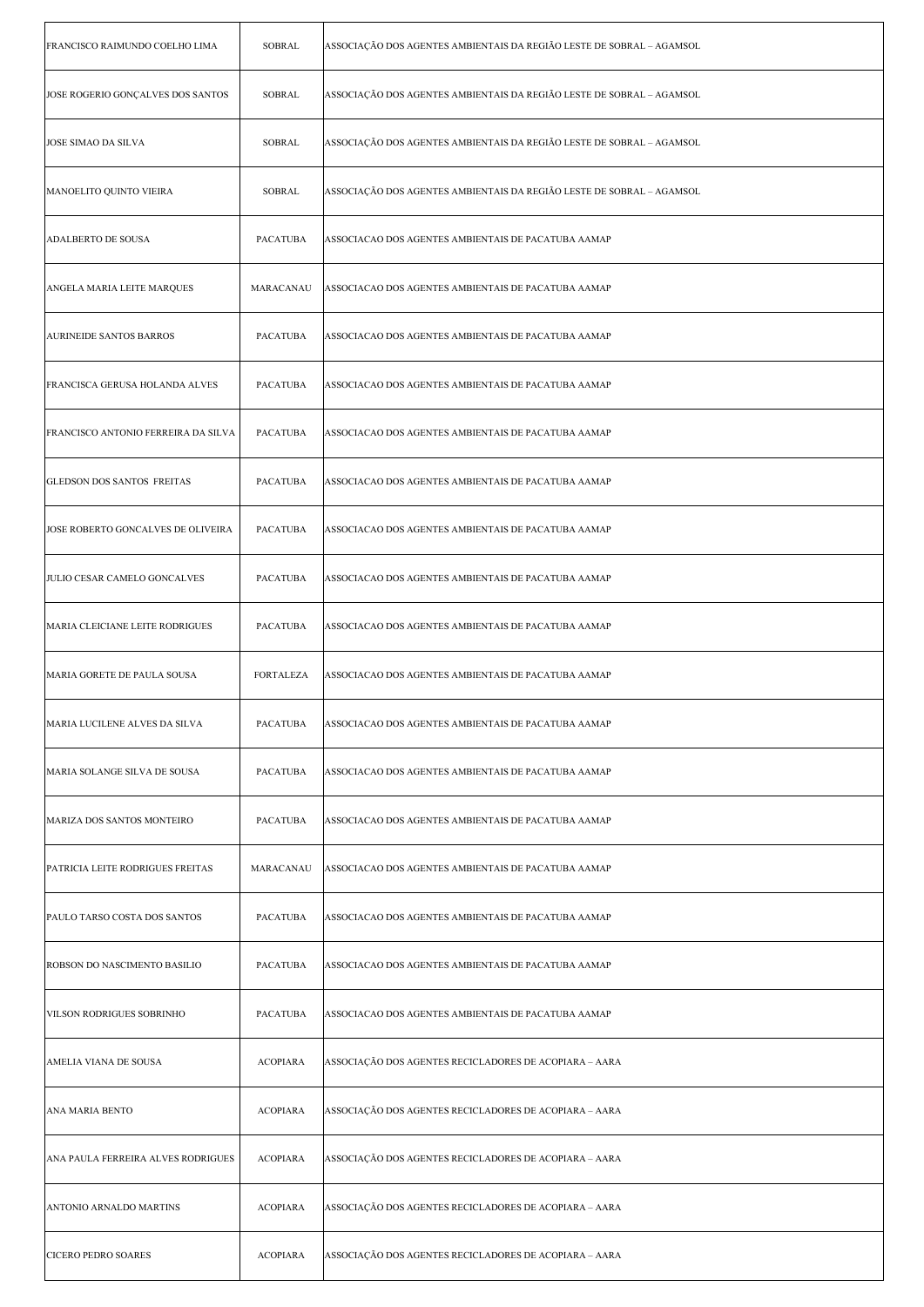| FRANCISCO ALVES DE SOUSA                       | <b>ACOPIARA</b>    | ASSOCIAÇÃO DOS AGENTES RECICLADORES DE ACOPIARA - AARA                    |
|------------------------------------------------|--------------------|---------------------------------------------------------------------------|
| JACQUELINE LIMA DE ALMEIDA                     | <b>ACOPIARA</b>    | ASSOCIAÇÃO DOS AGENTES RECICLADORES DE ACOPIARA - AARA                    |
| JOANA VIANA DA COSTA                           | <b>ACOPIARA</b>    | ASSOCIAÇÃO DOS AGENTES RECICLADORES DE ACOPIARA - AARA                    |
| <b>JOSE MARTINS</b>                            | <b>ACOPIARA</b>    | ASSOCIAÇÃO DOS AGENTES RECICLADORES DE ACOPIARA - AARA                    |
| LUCILIA ALVES DA COSTA                         | <b>ACOPIARA</b>    | ASSOCIAÇÃO DOS AGENTES RECICLADORES DE ACOPIARA - AARA                    |
| LUIZA ALEXANDRE DA SILVA SOUSA                 | <b>ACOPIARA</b>    | ASSOCIAÇÃO DOS AGENTES RECICLADORES DE ACOPIARA - AARA                    |
| ROSALVA DA COSTA VIANA SILVA                   | <b>ACOPIARA</b>    | ASSOCIAÇÃO DOS AGENTES RECICLADORES DE ACOPIARA - AARA                    |
| CARLOS ALBERTO TAVARES FILGUEIRAS              | <b>CRATO</b>       | ASSOCIACAO DOS AGENTES RECICLADORES DE CRATO - AARC                       |
| EMANUEL VIEIRA DE SOUSA                        | <b>CRATO</b>       | ASSOCIACAO DOS AGENTES RECICLADORES DE CRATO - AARC                       |
| <b>FABIO GOMES DE OLIVEIRA</b>                 | <b>CRATO</b>       | ASSOCIACAO DOS AGENTES RECICLADORES DE CRATO - AARC                       |
| IVONE PEREIRA DE ARAUJO                        | <b>CRATO</b>       | ASSOCIACAO DOS AGENTES RECICLADORES DE CRATO - AARC                       |
| JOAQUIM FRANCISCO SILVA DOS SANTOS             | <b>CRATO</b>       | ASSOCIACAO DOS AGENTES RECICLADORES DE CRATO - AARC                       |
| LUCIANA ALEIXO DA SILVA                        | <b>CRATO</b>       | ASSOCIACAO DOS AGENTES RECICLADORES DE CRATO - AARC                       |
| MARIA DE FATIMA RODRIGUES DOS<br><b>SANTOS</b> | <b>CRATO</b>       | ASSOCIACAO DOS AGENTES RECICLADORES DE CRATO - AARC                       |
| MARIA DO SOCORRO VIEIRA DE SOUSA               | CRATO              | ASSOCIACAO DOS AGENTES RECICLADORES DE CRATO - AARC                       |
| <b>ALEX SANDRO BARBOSA SOUSA</b>               | <b>BREJO SANTO</b> | ASSOCIACAO DOS AGENTES RECICLADORES DO MUNICIPIO DE BREJO SANTO - ARBRESA |
| AMADEU ZACARIAS DOS SANTOS                     | <b>BREJO SANTO</b> | ASSOCIACAO DOS AGENTES RECICLADORES DO MUNICIPIO DE BREJO SANTO - ARBRESA |
| ANTONIEL MICENA DA SILVA                       | <b>BREJO SANTO</b> | ASSOCIACAO DOS AGENTES RECICLADORES DO MUNICIPIO DE BREJO SANTO – ARBRESA |
| ANTONIO MICENA RIBEIRO                         | <b>BREJO SANTO</b> | ASSOCIACAO DOS AGENTES RECICLADORES DO MUNICIPIO DE BREJO SANTO – ARBRESA |
| ARNALDO SILVESTRE AMARO                        | <b>BREJO SANTO</b> | ASSOCIACAO DOS AGENTES RECICLADORES DO MUNICIPIO DE BREJO SANTO - ARBRESA |
| CARLA ANDREA DA SILVA OLIVEIRA                 | <b>BREJO SANTO</b> | ASSOCIACAO DOS AGENTES RECICLADORES DO MUNICIPIO DE BREJO SANTO - ARBRESA |
| CICERA DOS SANTOS BEZERRA                      | <b>BREJO SANTO</b> | ASSOCIACAO DOS AGENTES RECICLADORES DO MUNICIPIO DE BREJO SANTO - ARBRESA |
| CICERA MARIA ANDRE                             | <b>BREJO SANTO</b> | ASSOCIACAO DOS AGENTES RECICLADORES DO MUNICIPIO DE BREJO SANTO - ARBRESA |
| <b>CICERO CARLOS MARTINS</b>                   | <b>BREJO SANTO</b> | ASSOCIACAO DOS AGENTES RECICLADORES DO MUNICIPIO DE BREJO SANTO - ARBRESA |
| CICERO JESUS DE OLIVEIRA                       | <b>BREJO SANTO</b> | ASSOCIACAO DOS AGENTES RECICLADORES DO MUNICIPIO DE BREJO SANTO - ARBRESA |
| CICERO SERAFIM DO NASCIMENTO                   | <b>BREJO SANTO</b> | ASSOCIACAO DOS AGENTES RECICLADORES DO MUNICIPIO DE BREJO SANTO - ARBRESA |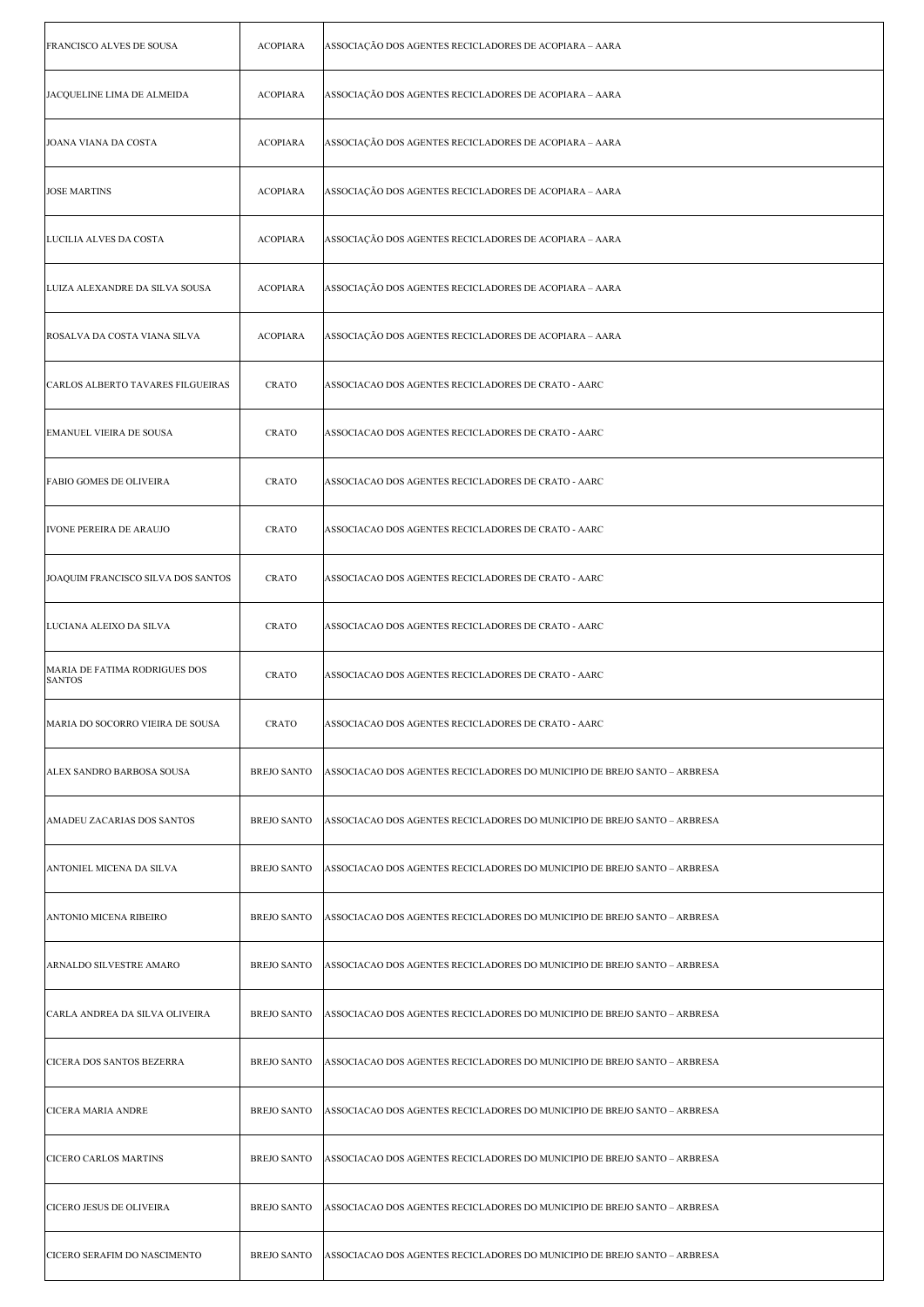| CICERO TRAJANO DA SILVA                       | <b>BREJO SANTO</b> | ASSOCIACAO DOS AGENTES RECICLADORES DO MUNICIPIO DE BREJO SANTO - ARBRESA |
|-----------------------------------------------|--------------------|---------------------------------------------------------------------------|
| <b>CICERO VITORINO ANDRE</b>                  | <b>BREJO SANTO</b> | ASSOCIACAO DOS AGENTES RECICLADORES DO MUNICIPIO DE BREJO SANTO – ARBRESA |
| DAMIANA COELHO DE SOUSA                       | <b>BREJO SANTO</b> | ASSOCIACAO DOS AGENTES RECICLADORES DO MUNICIPIO DE BREJO SANTO - ARBRESA |
| DANIELA MARIA DOS SANTOS                      | <b>BREJO SANTO</b> | ASSOCIACAO DOS AGENTES RECICLADORES DO MUNICIPIO DE BREJO SANTO – ARBRESA |
| <b>DANILO BEZERRA DE OLIVEIRA</b>             | <b>BREJO SANTO</b> | ASSOCIACAO DOS AGENTES RECICLADORES DO MUNICIPIO DE BREJO SANTO - ARBRESA |
| <b>DAVID PEREIRA DE OLIVEIRA</b>              | <b>BREJO SANTO</b> | ASSOCIACAO DOS AGENTES RECICLADORES DO MUNICIPIO DE BREJO SANTO – ARBRESA |
| <b>EDNA MOTA DE MELO</b>                      | <b>BREJO SANTO</b> | ASSOCIACAO DOS AGENTES RECICLADORES DO MUNICIPIO DE BREJO SANTO – ARBRESA |
| <b>ERICA MOTA DE MELO</b>                     | <b>BREJO SANTO</b> | ASSOCIACAO DOS AGENTES RECICLADORES DO MUNICIPIO DE BREJO SANTO - ARBRESA |
| <b>FRANCINILDO FERREIRA DE ARAUJO</b>         | <b>BREJO SANTO</b> | ASSOCIACAO DOS AGENTES RECICLADORES DO MUNICIPIO DE BREJO SANTO - ARBRESA |
| <b>FRANCISCA SILVINO DA SILVA SANSAO</b>      | <b>BREJO SANTO</b> | ASSOCIACAO DOS AGENTES RECICLADORES DO MUNICIPIO DE BREJO SANTO - ARBRESA |
| FRANCISCO ANDRE DOS SANTOS                    | <b>BREJO SANTO</b> | ASSOCIACAO DOS AGENTES RECICLADORES DO MUNICIPIO DE BREJO SANTO – ARBRESA |
| <b>FRANCISCO FERREIRA DE ARAUJO</b>           | <b>BREJO SANTO</b> | ASSOCIACAO DOS AGENTES RECICLADORES DO MUNICIPIO DE BREJO SANTO – ARBRESA |
| <b>FRANCISCO NICOLAU DE ARAUJO</b>            | <b>BREJO SANTO</b> | ASSOCIACAO DOS AGENTES RECICLADORES DO MUNICIPIO DE BREJO SANTO - ARBRESA |
| <b>GEORGE DOS SANTOS ANDRE</b>                | <b>BREJO SANTO</b> | ASSOCIACAO DOS AGENTES RECICLADORES DO MUNICIPIO DE BREJO SANTO - ARBRESA |
| GERACINA LIMA SOUSA FURTADO                   | <b>BREJO SANTO</b> | ASSOCIACAO DOS AGENTES RECICLADORES DO MUNICIPIO DE BREJO SANTO - ARBRESA |
| <b>IVANILDO FARIAS</b>                        | <b>BREJO SANTO</b> | ASSOCIACAO DOS AGENTES RECICLADORES DO MUNICIPIO DE BREJO SANTO – ARBRESA |
| JANAINA MARIA BARBOSA DO<br><b>NASCIMENTO</b> | <b>BREJO SANTO</b> | ASSOCIACAO DOS AGENTES RECICLADORES DO MUNICIPIO DE BREJO SANTO – ARBRESA |
| JOAO DURVAL DA SILVA                          | <b>BREJO SANTO</b> | ASSOCIACAO DOS AGENTES RECICLADORES DO MUNICIPIO DE BREJO SANTO - ARBRESA |
| JOAO SOBREIRA DA SILVA                        | <b>BREJO SANTO</b> | ASSOCIACAO DOS AGENTES RECICLADORES DO MUNICIPIO DE BREJO SANTO – ARBRESA |
| JOAQUIM PEREIRA DA SILVA                      | <b>BREJO SANTO</b> | ASSOCIACAO DOS AGENTES RECICLADORES DO MUNICIPIO DE BREJO SANTO – ARBRESA |
| <b>JOSE ALVES DE SOUSA</b>                    | <b>BREJO SANTO</b> | ASSOCIACAO DOS AGENTES RECICLADORES DO MUNICIPIO DE BREJO SANTO – ARBRESA |
| JOSE MANOEL DA SILVA                          | <b>BREJO SANTO</b> | ASSOCIACAO DOS AGENTES RECICLADORES DO MUNICIPIO DE BREJO SANTO – ARBRESA |
| <b>JOSEFA BEZERRA</b>                         | <b>BREJO SANTO</b> | ASSOCIACAO DOS AGENTES RECICLADORES DO MUNICIPIO DE BREJO SANTO - ARBRESA |
| JUCELI JOSE DOS SANTOS                        | <b>BREJO SANTO</b> | ASSOCIACAO DOS AGENTES RECICLADORES DO MUNICIPIO DE BREJO SANTO - ARBRESA |
| LUCIENE MARIA DOS SANTOS                      | <b>BREJO SANTO</b> | ASSOCIACAO DOS AGENTES RECICLADORES DO MUNICIPIO DE BREJO SANTO – ARBRESA |
| LUIZ JESUS DE OLIVEIRA                        | <b>BREJO SANTO</b> | ASSOCIACAO DOS AGENTES RECICLADORES DO MUNICIPIO DE BREJO SANTO - ARBRESA |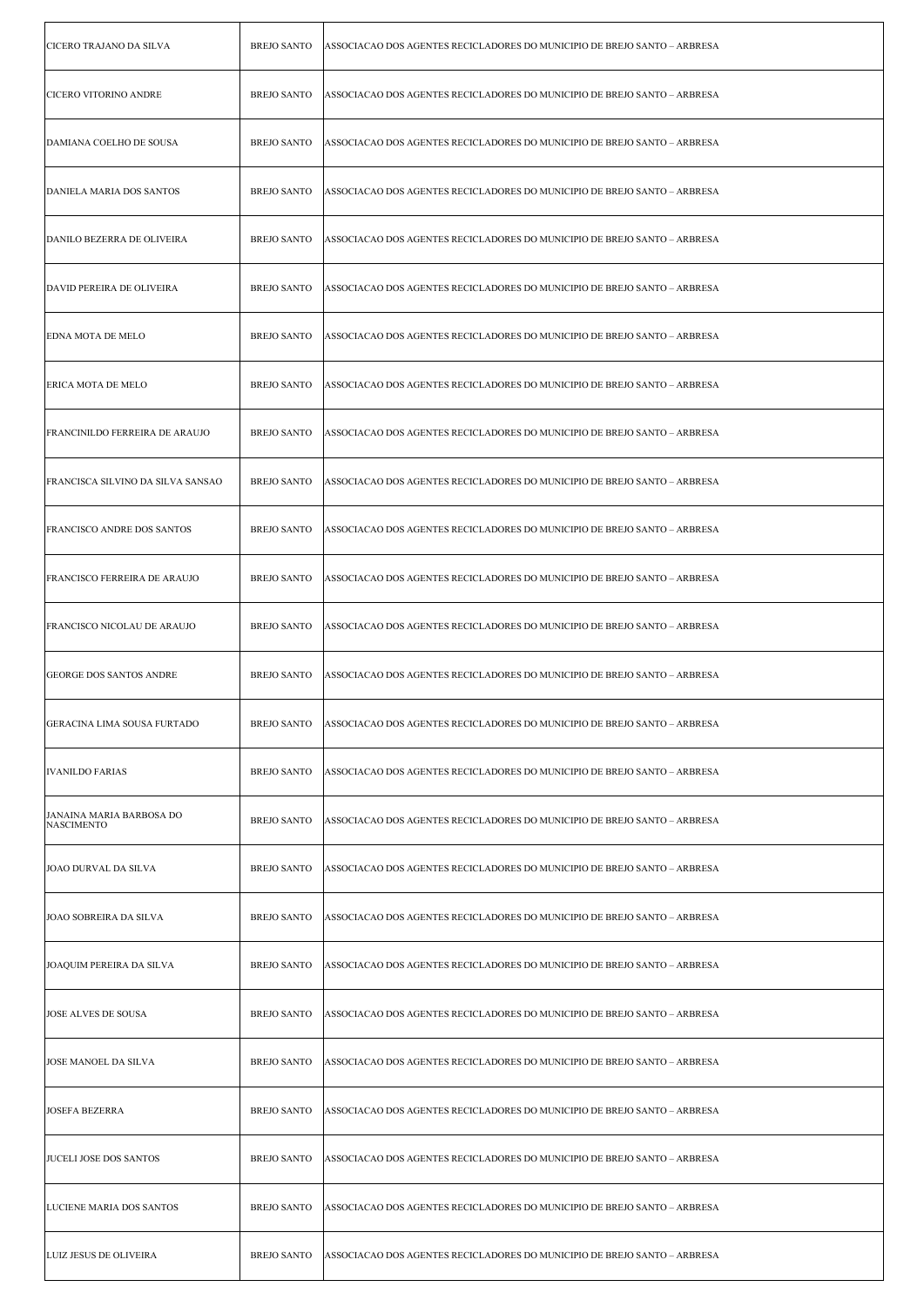| MARIA APARECIDA ALVES BARROS      | <b>BREJO SANTO</b> | ASSOCIACAO DOS AGENTES RECICLADORES DO MUNICIPIO DE BREJO SANTO – ARBRESA |
|-----------------------------------|--------------------|---------------------------------------------------------------------------|
| MARIA BARBOSA DA SILVA            | <b>BREJO SANTO</b> | ASSOCIACAO DOS AGENTES RECICLADORES DO MUNICIPIO DE BREJO SANTO – ARBRESA |
| MARIA BERNADETE SILVA SOUSA       | <b>BREJO SANTO</b> | ASSOCIACAO DOS AGENTES RECICLADORES DO MUNICIPIO DE BREJO SANTO - ARBRESA |
| MARIA DAS DORES DOS SANTOS        | <b>BREJO SANTO</b> | ASSOCIACAO DOS AGENTES RECICLADORES DO MUNICIPIO DE BREJO SANTO – ARBRESA |
| MARIA GORETE JESUS DE OLIVEIRA    | <b>BREJO SANTO</b> | ASSOCIACAO DOS AGENTES RECICLADORES DO MUNICIPIO DE BREJO SANTO - ARBRESA |
| MARIA LUCICLEIDE DA SILVA SANTANA | <b>BREJO SANTO</b> | ASSOCIACAO DOS AGENTES RECICLADORES DO MUNICIPIO DE BREJO SANTO – ARBRESA |
| MARIA LUZINEIDE DA SILVA SANTANA  | <b>BREJO SANTO</b> | ASSOCIACAO DOS AGENTES RECICLADORES DO MUNICIPIO DE BREJO SANTO – ARBRESA |
| MARIA MARGARIDA COELHO DE SOUSA   | <b>BREJO SANTO</b> | ASSOCIACAO DOS AGENTES RECICLADORES DO MUNICIPIO DE BREJO SANTO - ARBRESA |
| MARIA SOUSA BASILIO               | <b>BREJO SANTO</b> | ASSOCIACAO DOS AGENTES RECICLADORES DO MUNICIPIO DE BREJO SANTO - ARBRESA |
| MARIA ZILMA SILVESTRE CUSTODIO    | <b>BREJO SANTO</b> | ASSOCIACAO DOS AGENTES RECICLADORES DO MUNICIPIO DE BREJO SANTO – ARBRESA |
| PAULO SILVESTRE CUSTODIO          | <b>BREJO SANTO</b> | ASSOCIACAO DOS AGENTES RECICLADORES DO MUNICIPIO DE BREJO SANTO - ARBRESA |
| PEDRO SILVESTRE CUSTODIO          | <b>BREJO SANTO</b> | ASSOCIACAO DOS AGENTES RECICLADORES DO MUNICIPIO DE BREJO SANTO – ARBRESA |
| <b>REGINALDO DA SILVA</b>         | <b>BREJO SANTO</b> | ASSOCIACAO DOS AGENTES RECICLADORES DO MUNICIPIO DE BREJO SANTO - ARBRESA |
| <b>TERESA NEUMA NOVAIS</b>        | <b>BREJO SANTO</b> | ASSOCIACAO DOS AGENTES RECICLADORES DO MUNICIPIO DE BREJO SANTO – ARBRESA |
| VALDERI SEVERINO ALEXANDRE        | <b>BREJO SANTO</b> | ASSOCIACAO DOS AGENTES RECICLADORES DO MUNICIPIO DE BREJO SANTO – ARBRESA |
| ANTONIO ISLAN RODRIGUES GOMES     | <b>CRATEUS</b>     | ASSOCIACAO DOS CATADORES DE MATERIAIS RECICLAVEIS DE CRATEUS - RECICRATIU |
| ANTONIO OLIVEIRA RIBEIRO DE SOUSA | <b>CRATEUS</b>     | ASSOCIACAO DOS CATADORES DE MATERIAIS RECICLAVEIS DE CRATEUS - RECICRATIU |
| ANTONIO ROGERIO GERMANO DA SILVA  | <b>CRATEUS</b>     | ASSOCIACAO DOS CATADORES DE MATERIAIS RECICLAVEIS DE CRATEUS - RECICRATIU |
| ANTONIO VAGNER VIEIRA LIMA        | <b>CRATEUS</b>     | ASSOCIACAO DOS CATADORES DE MATERIAIS RECICLAVEIS DE CRATEUS - RECICRATIU |
| BENEDITA EDNA DA SILVA            | <b>CRATEUS</b>     | ASSOCIACAO DOS CATADORES DE MATERIAIS RECICLAVEIS DE CRATEUS - RECICRATIU |
| CLAUDIO MARTINS DE SOUSA          | <b>CRATEUS</b>     | ASSOCIACAO DOS CATADORES DE MATERIAIS RECICLAVEIS DE CRATEUS - RECICRATIU |
| CRISLENO MARTINS DE SOUZA         | <b>CRATEUS</b>     | ASSOCIACAO DOS CATADORES DE MATERIAIS RECICLAVEIS DE CRATEUS - RECICRATIU |
| <b>EDILSON VIEIRA MELO</b>        | <b>CRATEUS</b>     | ASSOCIACAO DOS CATADORES DE MATERIAIS RECICLAVEIS DE CRATEUS - RECICRATIU |
| <b>ERIVAN VIEIRA MELO</b>         | <b>CRATEUS</b>     | ASSOCIACAO DOS CATADORES DE MATERIAIS RECICLAVEIS DE CRATEUS - RECICRATIU |
| EVANIR VIEIRA MELO                | <b>CRATEUS</b>     | ASSOCIACAO DOS CATADORES DE MATERIAIS RECICLAVEIS DE CRATEUS - RECICRATIU |
| FRANCINALDO VIEIRA                | <b>CRATEUS</b>     | ASSOCIACAO DOS CATADORES DE MATERIAIS RECICLAVEIS DE CRATEUS - RECICRATIU |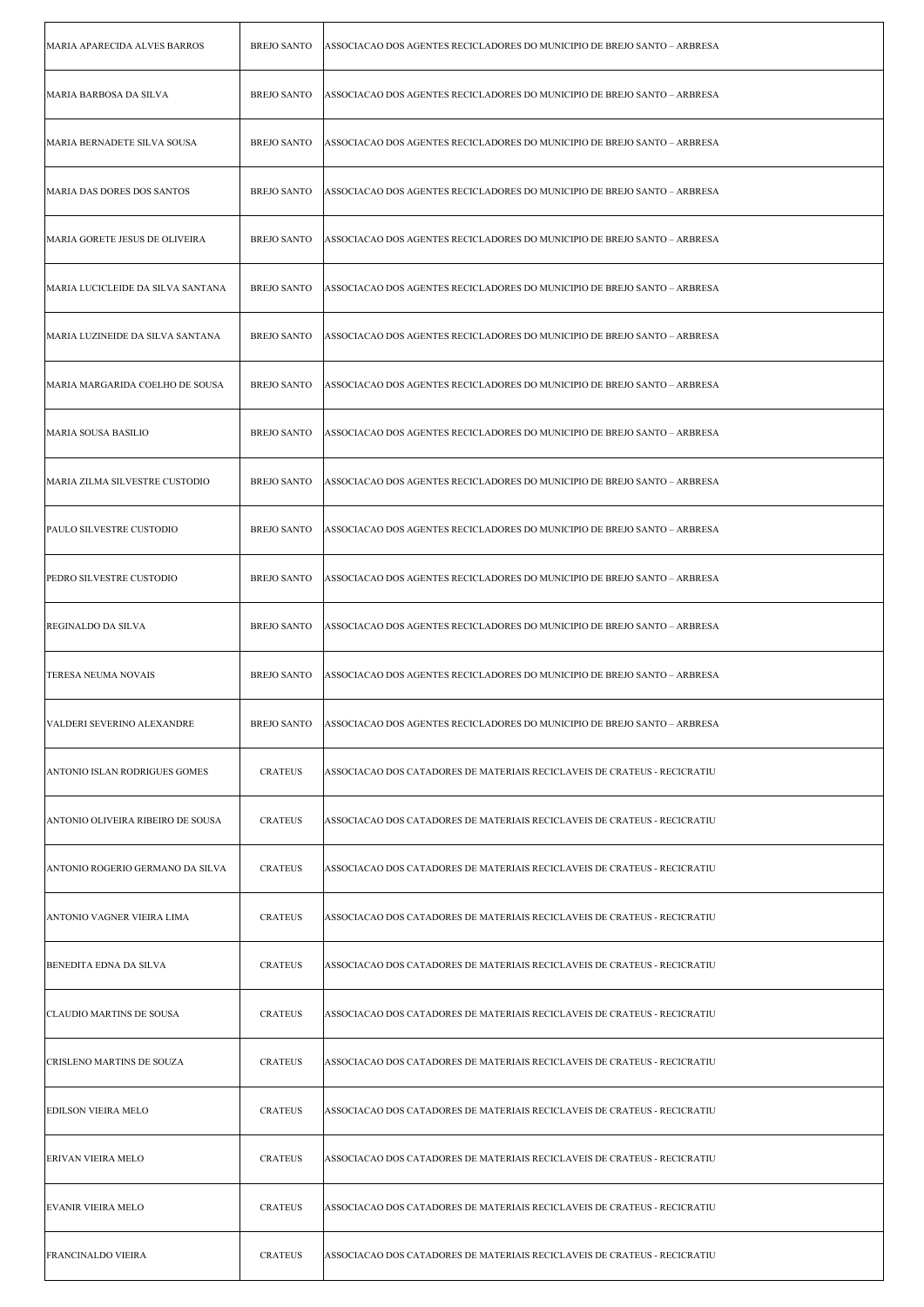| FRANCISCO CLEUDO RODRIGUES DA<br>SILVA          | <b>CRATEUS</b> | ASSOCIACAO DOS CATADORES DE MATERIAIS RECICLAVEIS DE CRATEUS - RECICRATIU      |
|-------------------------------------------------|----------------|--------------------------------------------------------------------------------|
| FRANCISCO DAS CHAGAS DA SILVA                   | <b>CRATEUS</b> | ASSOCIACAO DOS CATADORES DE MATERIAIS RECICLAVEIS DE CRATEUS - RECICRATIU      |
| FRANCISCO EDINALDO DA SILVA<br><b>FERNANDES</b> | <b>CRATEUS</b> | ASSOCIACAO DOS CATADORES DE MATERIAIS RECICLAVEIS DE CRATEUS - RECICRATIU      |
| <b>FRANCISCO LEONARDO ALVES MELO</b>            | <b>CRATEUS</b> | ASSOCIACAO DOS CATADORES DE MATERIAIS RECICLAVEIS DE CRATEUS - RECICRATIU      |
| <b>FRANCISCO ZETE ALVES PORTELA</b>             | <b>CRATEUS</b> | ASSOCIACAO DOS CATADORES DE MATERIAIS RECICLAVEIS DE CRATEUS - RECICRATIU      |
| JOSE ERISVALDO LIMA DA CRUZ                     | <b>CRATEUS</b> | ASSOCIACAO DOS CATADORES DE MATERIAIS RECICLAVEIS DE CRATEUS - RECICRATIU      |
| <b>JOSE MARCOS DE SOUSA</b>                     | <b>CRATEUS</b> | ASSOCIACAO DOS CATADORES DE MATERIAIS RECICLAVEIS DE CRATEUS - RECICRATIU      |
| LUIS ERNANDES CARDOSO                           | <b>CRATEUS</b> | ASSOCIACAO DOS CATADORES DE MATERIAIS RECICLAVEIS DE CRATEUS - RECICRATIU      |
| MANOEL ADINALDO DA SILVA MARTINS                | <b>CRATEUS</b> | ASSOCIACAO DOS CATADORES DE MATERIAIS RECICLAVEIS DE CRATEUS - RECICRATIU      |
| MANOEL SOARES DE ARAUJO                         | <b>CRATEUS</b> | ASSOCIACAO DOS CATADORES DE MATERIAIS RECICLAVEIS DE CRATEUS - RECICRATIU      |
| MARIA APARECIDA MEDEIROS<br><b>FERNANDES</b>    | <b>CRATEUS</b> | ASSOCIACAO DOS CATADORES DE MATERIAIS RECICLAVEIS DE CRATEUS - RECICRATIU      |
| MARIA LUCIA DA SILVA                            | <b>CRATEUS</b> | ASSOCIACAO DOS CATADORES DE MATERIAIS RECICLAVEIS DE CRATEUS - RECICRATIU      |
| RAIMUNDO NONATO VIEIRA LIMA                     | <b>CRATEUS</b> | ASSOCIACAO DOS CATADORES DE MATERIAIS RECICLAVEIS DE CRATEUS - RECICRATIU      |
| RAIMUNDO RODRIGUES MARTINS                      | <b>CRATEUS</b> | ASSOCIACAO DOS CATADORES DE MATERIAIS RECICLAVEIS DE CRATEUS - RECICRATIU      |
| ANA CLAUDENE DA SILVA SOUSA                     | MARANGUAPE     | ASSOCIACAO DOS CATADORES DE MATERIAIS RECICLAVEIS E REUTLIZAVEIS DE MARANGUAPE |
| ANA CRISTINA SOARES DA SILVA                    | MARANGUAPE     | ASSOCIACAO DOS CATADORES DE MATERIAIS RECICLAVEIS E REUTLIZAVEIS DE MARANGUAPE |
| ANTONIA EDINETE CAETANO DE FARIAS               | MARANGUAPE     | ASSOCIACAO DOS CATADORES DE MATERIAIS RECICLAVEIS E REUTLIZAVEIS DE MARANGUAPE |
| ANTONIA ELIANE ARAUJO FREIRES                   | MARANGUAPE     | ASSOCIACAO DOS CATADORES DE MATERIAIS RECICLAVEIS E REUTLIZAVEIS DE MARANGUAPE |
| ANTONIO BEZERRA NETO                            | MARANGUAPE     | ASSOCIACAO DOS CATADORES DE MATERIAIS RECICLAVEIS E REUTLIZAVEIS DE MARANGUAPE |
| CRISTIANO DE ANDRADE SILVA                      | MARANGUAPE     | ASSOCIACAO DOS CATADORES DE MATERIAIS RECICLAVEIS E REUTLIZAVEIS DE MARANGUAPE |
| ELIZIMEIRE DANTAS FERREIRA                      | MARANGUAPE     | ASSOCIACAO DOS CATADORES DE MATERIAIS RECICLAVEIS E REUTLIZAVEIS DE MARANGUAPE |
| FRANCISCA CRISTIANA SOARES DA SILVA             | MARANGUAPE     | ASSOCIACAO DOS CATADORES DE MATERIAIS RECICLAVEIS E REUTLIZAVEIS DE MARANGUAPE |
| FRANCISCO ADRIANO SOARES DO CARMO               | MARANGUAPE     | ASSOCIACAO DOS CATADORES DE MATERIAIS RECICLAVEIS E REUTLIZAVEIS DE MARANGUAPE |
| <b>JOAO ROGERIO DE LIMA</b>                     | MARANGUAPE     | ASSOCIACAO DOS CATADORES DE MATERIAIS RECICLAVEIS E REUTLIZAVEIS DE MARANGUAPE |
| JUBECI ALEX DA SILVA OLIVEIRA                   | MARANGUAPE     | ASSOCIACAO DOS CATADORES DE MATERIAIS RECICLAVEIS E REUTLIZAVEIS DE MARANGUAPE |
| <b>KAMILA ALVES RODRIGUES</b>                   | MARANGUAPE     | ASSOCIACAO DOS CATADORES DE MATERIAIS RECICLAVEIS E REUTLIZAVEIS DE MARANGUAPE |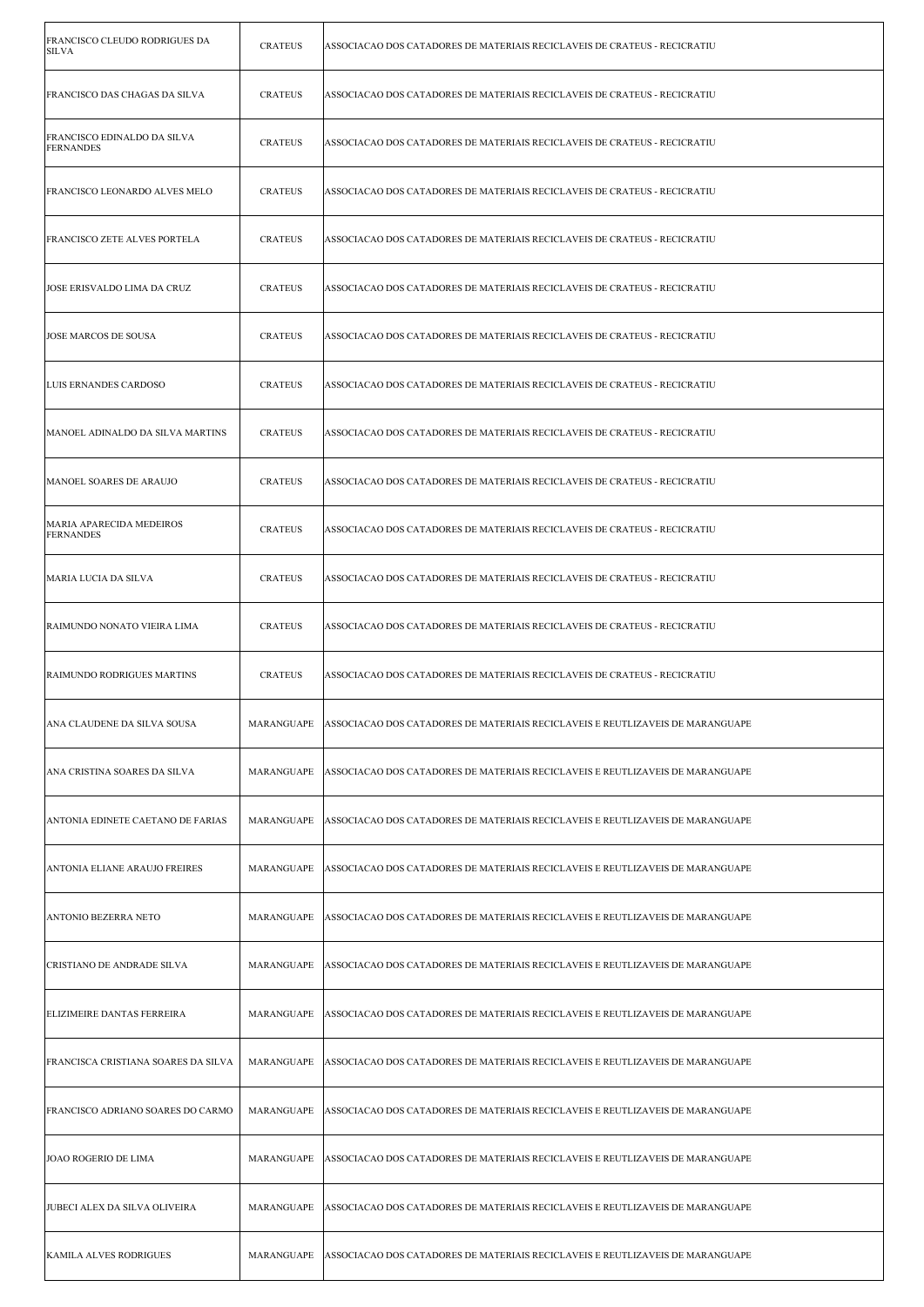| MARIA VALDENICE GERMANO DOS<br><b>SANTOS</b>   | MARANGUAPE      | ASSOCIACAO DOS CATADORES DE MATERIAIS RECICLAVEIS E REUTLIZAVEIS DE MARANGUAPE |
|------------------------------------------------|-----------------|--------------------------------------------------------------------------------|
| RODRIGO DA SILVA TEODOSIO                      | MARANGUAPE      | ASSOCIACAO DOS CATADORES DE MATERIAIS RECICLAVEIS E REUTLIZAVEIS DE MARANGUAPE |
| SILVANIA COSTA DE LIMA                         | MARANGUAPE      | ASSOCIACAO DOS CATADORES DE MATERIAIS RECICLAVEIS E REUTLIZAVEIS DE MARANGUAPE |
| ANTONIA JACQUELINE DE OLIVEIRA<br><b>ALVES</b> | PINDORETAMA     | ASSOCIACAO DOS CATADORES DE MATERIAL RECICLAVEL DE PINDORETAMA/CE - ACP        |
| IRANILDO INACIO DA SILVA                       | PINDORETAMA     | ASSOCIACAO DOS CATADORES DE MATERIAL RECICLAVEL DE PINDORETAMA/CE - ACP        |
| MARIA APARECIDA GONZAGA MACHADO                | PINDORETAMA     | ASSOCIACAO DOS CATADORES DE MATERIAL RECICLAVEL DE PINDORETAMA/CE - ACP        |
| MARIA LIDUINA ROCHA DE CARVALHO                | PINDORETAMA     | ASSOCIACAO DOS CATADORES DE MATERIAL RECICLAVEL DE PINDORETAMA/CE - ACP        |
| ANA PAULA CARDOSO DE LIMA SANTOS               | BARBALHA        | ASSOCIACAO DOS CATADORES DE RECICLAVEIS DE BARBALHA - ACARB                    |
| CICERO JOAQUIM DOS SANTOS                      | <b>BARBALHA</b> | ASSOCIACAO DOS CATADORES DE RECICLAVEIS DE BARBALHA - ACARB                    |
| FRANCISCO RUBISMAR SOUSA DE SALES              | <b>BARBALHA</b> | ASSOCIACAO DOS CATADORES DE RECICLAVEIS DE BARBALHA - ACARB                    |
| <b>GILSON TEIXEIRA DE LIMA</b>                 | <b>BARBALHA</b> | ASSOCIACAO DOS CATADORES DE RECICLAVEIS DE BARBALHA - ACARB                    |
| <b>JOSE CESAR SANTOS</b>                       | <b>BARBALHA</b> | ASSOCIACAO DOS CATADORES DE RECICLAVEIS DE BARBALHA - ACARB                    |
| <b>JOSE JUSTINO DA SILVA</b>                   | <b>BARBALHA</b> | ASSOCIACAO DOS CATADORES DE RECICLAVEIS DE BARBALHA - ACARB                    |
| JOSE NILSON DE MACEDO                          | BARBALHA        | ASSOCIACAO DOS CATADORES DE RECICLAVEIS DE BARBALHA - ACARB                    |
| LUIZ ARI FERNANDES                             | BARBALHA        | ASSOCIACAO DOS CATADORES DE RECICLAVEIS DE BARBALHA - ACARB                    |
| MARCELO HENRIQUE DE BARROS                     | BARBALHA        | ASSOCIACAO DOS CATADORES DE RECICLAVEIS DE BARBALHA - ACARB                    |
| MARIA ANA DA CONCEICAO NASCIMENTO              | BARBALHA        | ASSOCIACAO DOS CATADORES DE RECICLAVEIS DE BARBALHA - ACARB                    |
| <b>MARIA BRAZ CARDOSO</b>                      | <b>BARBALHA</b> | ASSOCIACAO DOS CATADORES DE RECICLAVEIS DE BARBALHA - ACARB                    |
| MARIA ELENA ALVES PAIXAO                       | BARBALHA        | ASSOCIACAO DOS CATADORES DE RECICLAVEIS DE BARBALHA - ACARB                    |
| MARIA LUCIA RICARTE                            | <b>BARBALHA</b> | ASSOCIACAO DOS CATADORES DE RECICLAVEIS DE BARBALHA - ACARB                    |
| MARIA MARLENE ALVES DA SILVA                   | BARBALHA        | ASSOCIACAO DOS CATADORES DE RECICLAVEIS DE BARBALHA - ACARB                    |
| MARIA SILENE DOS SANTOS                        | <b>BARBALHA</b> | ASSOCIACAO DOS CATADORES DE RECICLAVEIS DE BARBALHA - ACARB                    |
| MARIA SUELI GONCALVES                          | BARBALHA        | ASSOCIACAO DOS CATADORES DE RECICLAVEIS DE BARBALHA - ACARB                    |
| NATALIA PEREIRA GONCALVES                      | BARBALHA        | ASSOCIACAO DOS CATADORES DE RECICLAVEIS DE BARBALHA - ACARB                    |
| ROZICLEA MARIA PARENTE DOS ANJOS               | <b>BARBALHA</b> | ASSOCIACAO DOS CATADORES DE RECICLAVEIS DE BARBALHA - ACARB                    |
| SONIA MARIA DOS SANTOS FARIAS                  | BARBALHA        | ASSOCIACAO DOS CATADORES DE RECICLAVEIS DE BARBALHA - ACARB                    |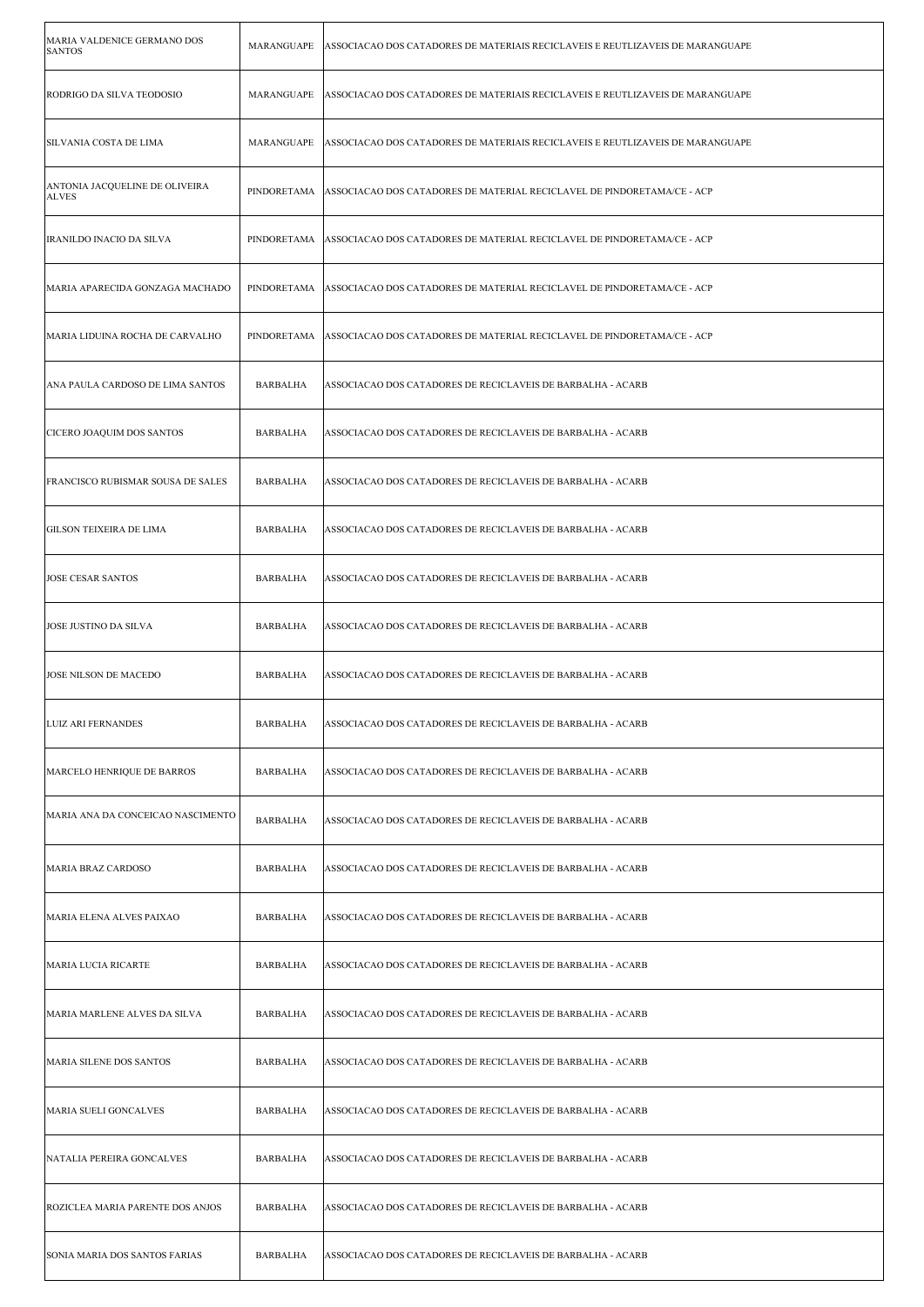| TERESINHA CORDEIRO DOS SANTOS                   | <b>BARBALHA</b>    | ASSOCIACAO DOS CATADORES DE RECICLAVEIS DE BARBALHA - ACARB                 |
|-------------------------------------------------|--------------------|-----------------------------------------------------------------------------|
| <b>ZILDA PEREIRA DA SILVA</b>                   | BARBALHA           | ASSOCIACAO DOS CATADORES DE RECICLAVEIS DE BARBALHA - ACARB                 |
| ANTONIO DO CARMO GOMES                          | NOVA OLINDA        | ASSOCIACAO DOS CATADORES DE RECICLAVEIS DE NOVA OLINDA - ACRNO              |
| <b>ANTONIO FERREIRA DOS SANTOS</b>              | NOVA OLINDA        | ASSOCIACAO DOS CATADORES DE RECICLAVEIS DE NOVA OLINDA - ACRNO              |
| ANTONIO MAURICIO DOS SANTOS                     | NOVA OLINDA        | ASSOCIACAO DOS CATADORES DE RECICLAVEIS DE NOVA OLINDA - ACRNO              |
| ANTONIO PEREIRA DOS SANTOS                      | NOVA OLINDA        | ASSOCIACAO DOS CATADORES DE RECICLAVEIS DE NOVA OLINDA - ACRNO              |
| CICERO HERLANDIO TORRES DA SILVA                | NOVA OLINDA        | ASSOCIACAO DOS CATADORES DE RECICLAVEIS DE NOVA OLINDA - ACRNO              |
| DAMIANA DO CARMO GOMES                          | NOVA OLINDA        | ASSOCIACAO DOS CATADORES DE RECICLAVEIS DE NOVA OLINDA - ACRNO              |
| <b>ESPEDITO DO CARMO GOMES</b>                  | NOVA OLINDA        | ASSOCIACAO DOS CATADORES DE RECICLAVEIS DE NOVA OLINDA - ACRNO              |
| <b>FABIO PEREIRA BARBOSA</b>                    | NOVA OLINDA        | ASSOCIACAO DOS CATADORES DE RECICLAVEIS DE NOVA OLINDA - ACRNO              |
| <b>FELIPE JOSE DE LIMA</b>                      | NOVA OLINDA        | ASSOCIACAO DOS CATADORES DE RECICLAVEIS DE NOVA OLINDA - ACRNO              |
| FRANCISCO DO CARMO GOMES FILHO                  | NOVA OLINDA        | ASSOCIACAO DOS CATADORES DE RECICLAVEIS DE NOVA OLINDA - ACRNO              |
| HELIO BERNARDO DA SILVA                         | NOVA OLINDA        | ASSOCIACAO DOS CATADORES DE RECICLAVEIS DE NOVA OLINDA - ACRNO              |
| HOSANA PEREIRA DA SILVA                         | NOVA OLINDA        | ASSOCIACAO DOS CATADORES DE RECICLAVEIS DE NOVA OLINDA - ACRNO              |
| JOAO PAULO DO CARMO GOMES                       | NOVA OLINDA        | ASSOCIACAO DOS CATADORES DE RECICLAVEIS DE NOVA OLINDA - ACRNO              |
| <b>JOSE DUARTE NETO</b>                         | NOVA OLINDA        | ASSOCIACAO DOS CATADORES DE RECICLAVEIS DE NOVA OLINDA - ACRNO              |
| JOSE GOMES DO CARMO JUNIOR                      | <b>NOVA OLINDA</b> | ASSOCIACAO DOS CATADORES DE RECICLAVEIS DE NOVA OLINDA - ACRNO              |
| KELIANE DOS SANTOS XAVIER                       | NOVA OLINDA        | ASSOCIACAO DOS CATADORES DE RECICLAVEIS DE NOVA OLINDA - ACRNO              |
| LUIS FERNANDO BARBOSA DOS SANTOS                | NOVA OLINDA        | ASSOCIACAO DOS CATADORES DE RECICLAVEIS DE NOVA OLINDA - ACRNO              |
| MARCIANA LUIZ DA SILVA PEREIRA                  | NOVA OLINDA        | ASSOCIACAO DOS CATADORES DE RECICLAVEIS DE NOVA OLINDA - ACRNO              |
| MARIA DO SOCORRO DOS SANTOS<br><b>FERNANDES</b> | NOVA OLINDA        | ASSOCIACAO DOS CATADORES DE RECICLAVEIS DE NOVA OLINDA - ACRNO              |
| MARIA LUCIA DOS SANTOS SOUSA                    | NOVA OLINDA        | ASSOCIACAO DOS CATADORES DE RECICLAVEIS DE NOVA OLINDA - ACRNO              |
| ROBERTO PEREIRA BARBOSA                         | NOVA OLINDA        | ASSOCIACAO DOS CATADORES DE RECICLAVEIS DE NOVA OLINDA - ACRNO              |
| SEBASTIAO MOREIRA DE MACEDO                     | NOVA OLINDA        | ASSOCIACAO DOS CATADORES DE RECICLAVEIS DE NOVA OLINDA - ACRNO              |
| THONES LAURINDO DOS SANTOS                      | NOVA OLINDA        | ASSOCIACAO DOS CATADORES DE RECICLAVEIS DE NOVA OLINDA - ACRNO              |
| ANA LUCIA DO NASCIMENTO DA SILVA                |                    | MORADA NOVA ASSOCIACAO DOS CATADORES DE RESIDUOS RECICLAVEIS DE MORADA NOVA |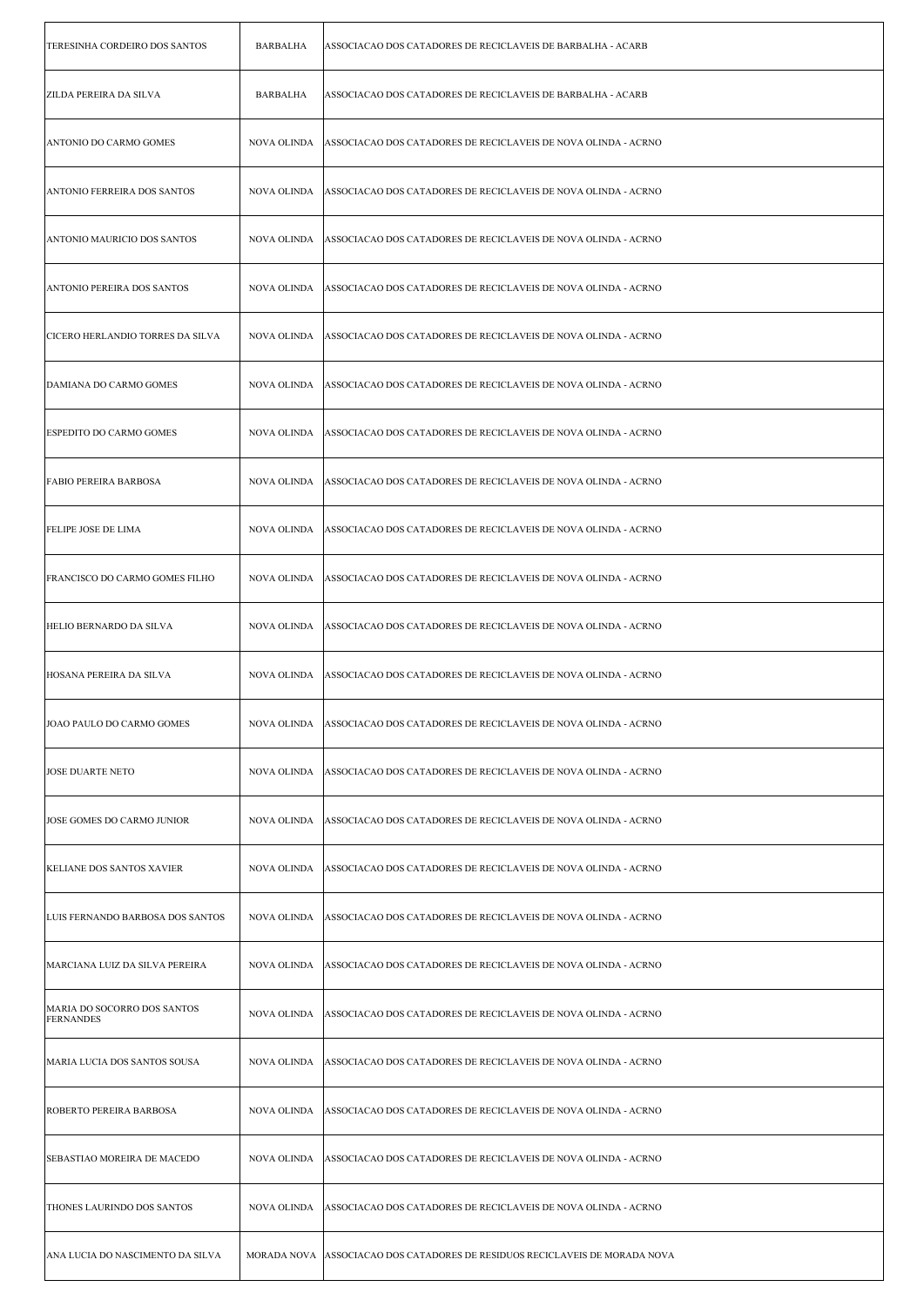| ANGELICA NARA DE BRITO                                |                    | MORADA NOVA ASSOCIACAO DOS CATADORES DE RESIDUOS RECICLAVEIS DE MORADA NOVA   |
|-------------------------------------------------------|--------------------|-------------------------------------------------------------------------------|
| ANTONIA LUCILENE FERREIRA BATISTA<br>DA SILVA         |                    | MORADA NOVA ASSOCIACAO DOS CATADORES DE RESIDUOS RECICLAVEIS DE MORADA NOVA   |
| ANTONIO GLAUBER SILVA DE LIMA                         |                    | MORADA NOVA ASSOCIACAO DOS CATADORES DE RESIDUOS RECICLAVEIS DE MORADA NOVA   |
| ANTONIO SIRILO SOBRINHO                               |                    | MORADA NOVA   ASSOCIACAO DOS CATADORES DE RESIDUOS RECICLAVEIS DE MORADA NOVA |
| CARLOS DANIEL DA SILVA                                |                    | MORADA NOVA ASSOCIACAO DOS CATADORES DE RESIDUOS RECICLAVEIS DE MORADA NOVA   |
| <b>DEODATO DE SOUSA RABELO</b>                        |                    | MORADA NOVA ASSOCIACAO DOS CATADORES DE RESIDUOS RECICLAVEIS DE MORADA NOVA   |
| EDNAR DA SILVA SANTOS ARAUJO                          |                    | MORADA NOVA ASSOCIACAO DOS CATADORES DE RESIDUOS RECICLAVEIS DE MORADA NOVA   |
| <b>ELIENE SILVA DOS SANTOS</b>                        |                    | MORADA NOVA ASSOCIACAO DOS CATADORES DE RESIDUOS RECICLAVEIS DE MORADA NOVA   |
| ERIVANE MARTINS DA SILVA                              |                    | MORADA NOVA   ASSOCIACAO DOS CATADORES DE RESIDUOS RECICLAVEIS DE MORADA NOVA |
| EURIAS OLIVEIRA DA CUNHA                              |                    | MORADA NOVA   ASSOCIACAO DOS CATADORES DE RESIDUOS RECICLAVEIS DE MORADA NOVA |
| <b>EVALDO LEMOS SAMPAIO</b>                           |                    | MORADA NOVA ASSOCIACAO DOS CATADORES DE RESIDUOS RECICLAVEIS DE MORADA NOVA   |
| <b>FLAVIO JOSE DA SILVA</b>                           |                    | MORADA NOVA ASSOCIACAO DOS CATADORES DE RESIDUOS RECICLAVEIS DE MORADA NOVA   |
| <b>FRANCIENE GOMES</b>                                |                    | MORADA NOVA ASSOCIACAO DOS CATADORES DE RESIDUOS RECICLAVEIS DE MORADA NOVA   |
| FRANCISCA ANGELA DA SILVA                             |                    | MORADA NOVA ASSOCIACAO DOS CATADORES DE RESIDUOS RECICLAVEIS DE MORADA NOVA   |
| FRANCISCA OZELINA DA SILVA                            | MORADA NOVA        | ASSOCIACAO DOS CATADORES DE RESIDUOS RECICLAVEIS DE MORADA NOVA               |
| <b>FRANCISCA ROSINEIDE DE ARAUJO</b>                  |                    | MORADA NOVA ASSOCIACAO DOS CATADORES DE RESIDUOS RECICLAVEIS DE MORADA NOVA   |
| <b>FRANCISCO CARLOS SAMPAIO DE</b><br><b>OLIVEIRA</b> |                    | MORADA NOVA ASSOCIACAO DOS CATADORES DE RESIDUOS RECICLAVEIS DE MORADA NOVA   |
| FRANCISCO ERIVALDO MAURICIO DE<br><b>ANDRADE</b>      |                    | MORADA NOVA   ASSOCIACAO DOS CATADORES DE RESIDUOS RECICLAVEIS DE MORADA NOVA |
| FRANCISCO ERNANE DE ALMEIDA FILHO                     | <b>MORADA NOVA</b> | ASSOCIACAO DOS CATADORES DE RESIDUOS RECICLAVEIS DE MORADA NOVA               |
| <b>FRANCISCO IPUAN ANDRE</b>                          |                    | MORADA NOVA ASSOCIACAO DOS CATADORES DE RESIDUOS RECICLAVEIS DE MORADA NOVA   |
| FRANCISCO JEFFERSON FERREIRA LIMA                     |                    | MORADA NOVA ASSOCIACAO DOS CATADORES DE RESIDUOS RECICLAVEIS DE MORADA NOVA   |
| FRANCISCO LUIZ DOS SANTOS DE<br><b>MENEZES</b>        | <b>MORADA NOVA</b> | ASSOCIACAO DOS CATADORES DE RESIDUOS RECICLAVEIS DE MORADA NOVA               |
| FRANCISCO PAULO MARQUES DA SILVA                      | <b>MORADA NOVA</b> | ASSOCIACAO DOS CATADORES DE RESIDUOS RECICLAVEIS DE MORADA NOVA               |
| FRANCISCO RICARDO DA SILVA                            | MORADA NOVA        | ASSOCIACAO DOS CATADORES DE RESIDUOS RECICLAVEIS DE MORADA NOVA               |
| <b>FRANCISCO RODRIGUES DE LIMA</b>                    |                    | MORADA NOVA ASSOCIACAO DOS CATADORES DE RESIDUOS RECICLAVEIS DE MORADA NOVA   |
| FRANCISCO WALYSON DA SILVA PESSOA                     |                    | MORADA NOVA ASSOCIACAO DOS CATADORES DE RESIDUOS RECICLAVEIS DE MORADA NOVA   |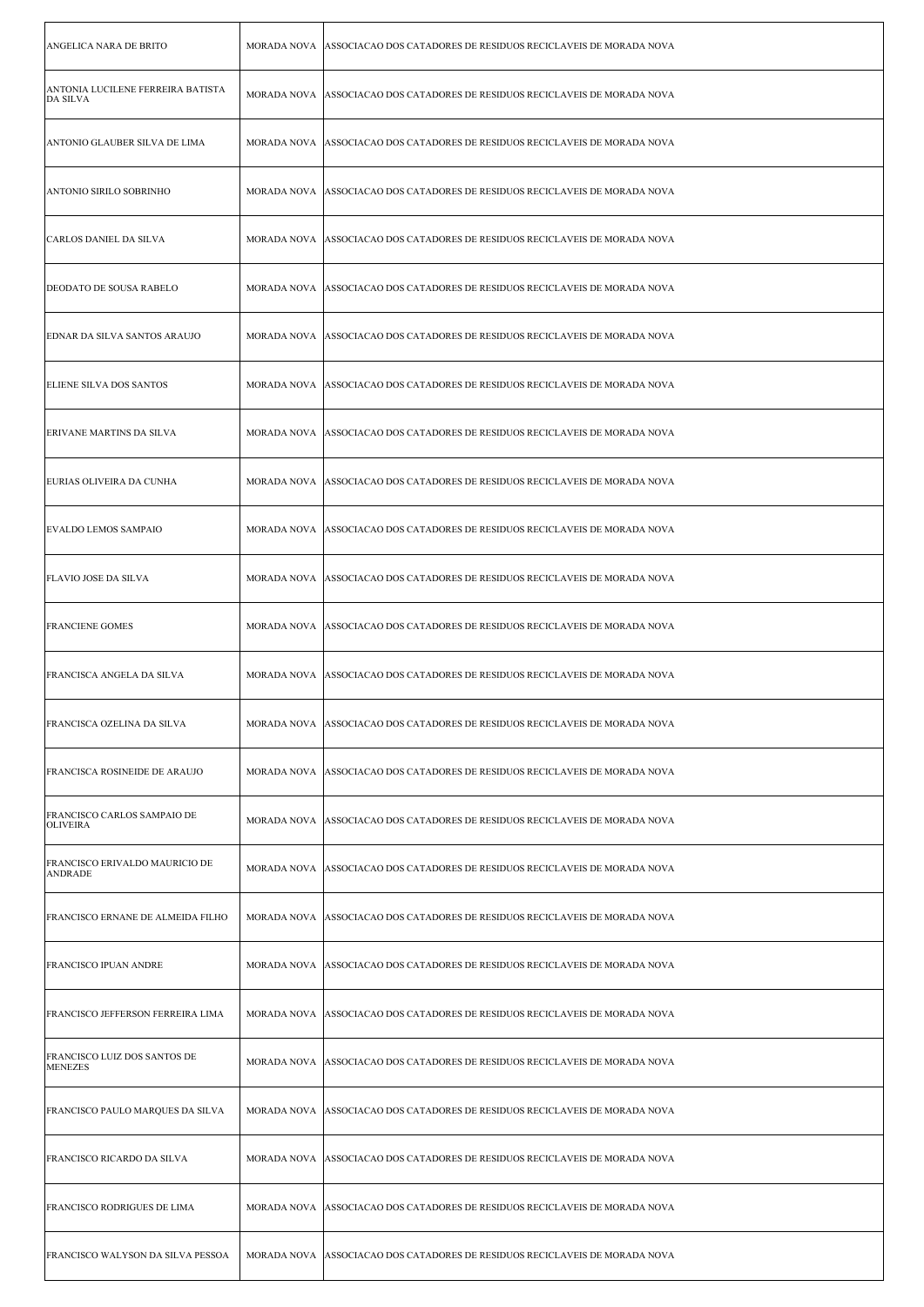| FRANCISCO WESLEY AGUIAR DOS SANTOS | MORADA NOVA ASSOCIACAO DOS CATADORES DE RESIDUOS RECICLAVEIS DE MORADA NOVA   |
|------------------------------------|-------------------------------------------------------------------------------|
| <b>GENIVAL GUEDES DE LIMA</b>      | MORADA NOVA ASSOCIACAO DOS CATADORES DE RESIDUOS RECICLAVEIS DE MORADA NOVA   |
| <b>GETULIO RODRIGUES DA SILVA</b>  | MORADA NOVA ASSOCIACAO DOS CATADORES DE RESIDUOS RECICLAVEIS DE MORADA NOVA   |
| <b>IRACEMA FERREIRA LIMA</b>       | MORADA NOVA ASSOCIACAO DOS CATADORES DE RESIDUOS RECICLAVEIS DE MORADA NOVA   |
| ITAMAR DE ALMEIDA FELICIANO        | MORADA NOVA   ASSOCIACAO DOS CATADORES DE RESIDUOS RECICLAVEIS DE MORADA NOVA |
| JOCIVANIA ZACARIAS FERREIRA        | MORADA NOVA ASSOCIACAO DOS CATADORES DE RESIDUOS RECICLAVEIS DE MORADA NOVA   |
| JONAS GOMES DA SILVA               | MORADA NOVA ASSOCIACAO DOS CATADORES DE RESIDUOS RECICLAVEIS DE MORADA NOVA   |
| JOSE ARGAMENON CARNEIRO            | MORADA NOVA ASSOCIACAO DOS CATADORES DE RESIDUOS RECICLAVEIS DE MORADA NOVA   |
| JOSE BENEDITO DE FREITAS ALMEIDA   | MORADA NOVA ASSOCIACAO DOS CATADORES DE RESIDUOS RECICLAVEIS DE MORADA NOVA   |
| JOSE CAVALCANTE DE ALMEIDA         | MORADA NOVA   ASSOCIACAO DOS CATADORES DE RESIDUOS RECICLAVEIS DE MORADA NOVA |
| <b>JOSE DIVINO SILVA GIRAO</b>     | MORADA NOVA ASSOCIACAO DOS CATADORES DE RESIDUOS RECICLAVEIS DE MORADA NOVA   |
| JOSE DOMINGOS RODRIGUES            | MORADA NOVA ASSOCIACAO DOS CATADORES DE RESIDUOS RECICLAVEIS DE MORADA NOVA   |
| <b>JOSE HAROLDO GOMES</b>          | MORADA NOVA ASSOCIACAO DOS CATADORES DE RESIDUOS RECICLAVEIS DE MORADA NOVA   |
| JOSE JARDEL DE ARAUJO OLIVEIRA     | MORADA NOVA ASSOCIACAO DOS CATADORES DE RESIDUOS RECICLAVEIS DE MORADA NOVA   |
| JOSE MILTON DA SILVA               | MORADA NOVA   ASSOCIACAO DOS CATADORES DE RESIDUOS RECICLAVEIS DE MORADA NOVA |
| <b>JOSE NILTON BEZERRA</b>         | MORADA NOVA ASSOCIACAO DOS CATADORES DE RESIDUOS RECICLAVEIS DE MORADA NOVA   |
| <b>JOSE VALDECI BRAGA</b>          | MORADA NOVA ASSOCIACAO DOS CATADORES DE RESIDUOS RECICLAVEIS DE MORADA NOVA   |
| <b>JOSE VALDERI DA SILVA</b>       | MORADA NOVA ASSOCIACAO DOS CATADORES DE RESIDUOS RECICLAVEIS DE MORADA NOVA   |
| JOSE VITOR DE ANDRADE SILVA        | MORADA NOVA ASSOCIACAO DOS CATADORES DE RESIDUOS RECICLAVEIS DE MORADA NOVA   |
| JOSE VITORIANO NETO                | MORADA NOVA ASSOCIACAO DOS CATADORES DE RESIDUOS RECICLAVEIS DE MORADA NOVA   |
| JOSEFA VALDECI DA SILVA            | MORADA NOVA ASSOCIACAO DOS CATADORES DE RESIDUOS RECICLAVEIS DE MORADA NOVA   |
| JULIANA CARNEIRO DO NASCIMENTO     | MORADA NOVA ASSOCIACAO DOS CATADORES DE RESIDUOS RECICLAVEIS DE MORADA NOVA   |
| <b>JULIETA SILVA OLIVEIRA</b>      | MORADA NOVA ASSOCIACAO DOS CATADORES DE RESIDUOS RECICLAVEIS DE MORADA NOVA   |
| KAYELANIA SALES MARCIANO           | MORADA NOVA ASSOCIACAO DOS CATADORES DE RESIDUOS RECICLAVEIS DE MORADA NOVA   |
| LUIZ ZITO RODRIGUES NOGUEIRA       | MORADA NOVA ASSOCIACAO DOS CATADORES DE RESIDUOS RECICLAVEIS DE MORADA NOVA   |
| LUZIA FERREIRA FRANCA GIRAO        | MORADA NOVA ASSOCIACAO DOS CATADORES DE RESIDUOS RECICLAVEIS DE MORADA NOVA   |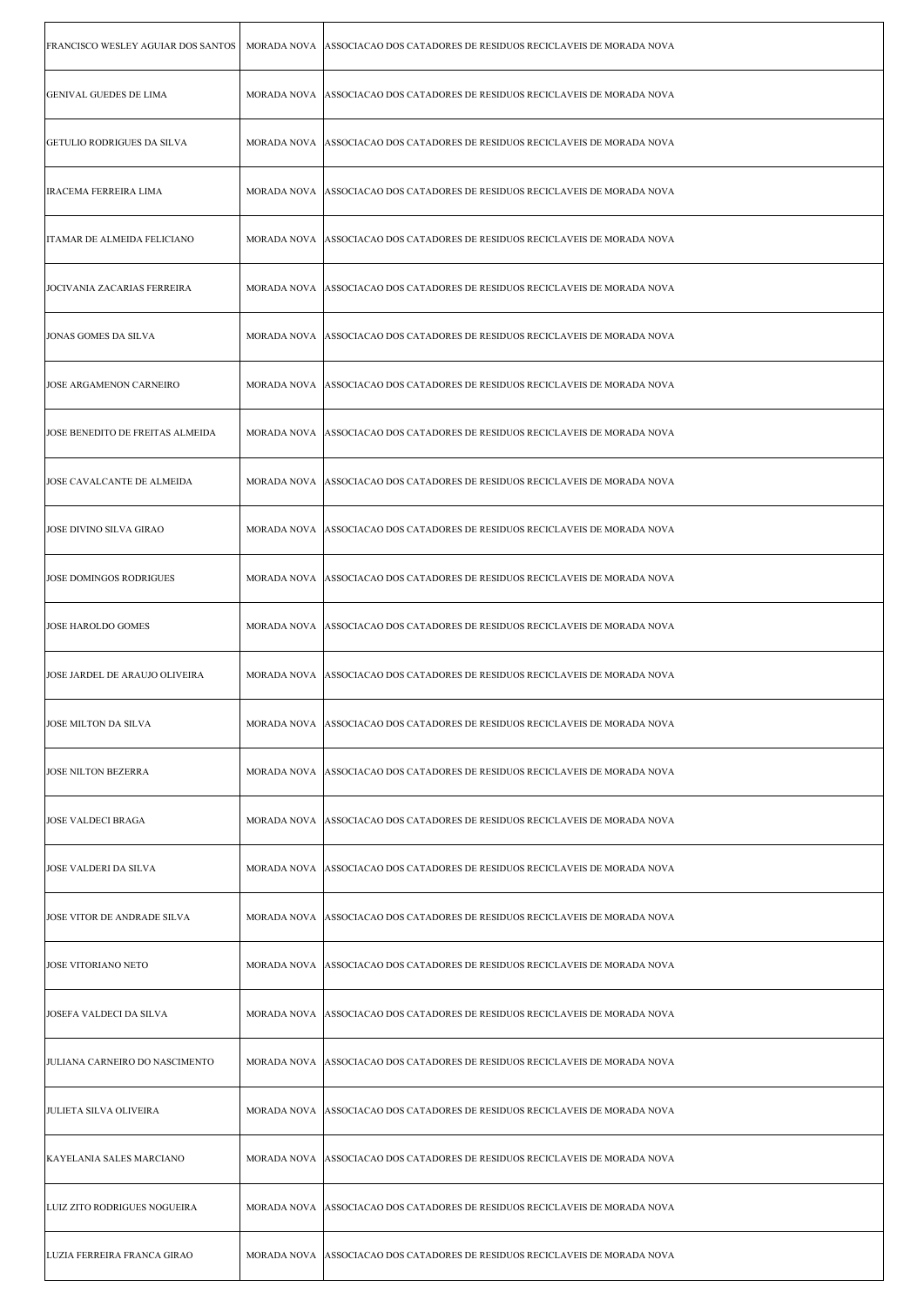| LUZIA LUSIMAR ALVES                             |                    | MORADA NOVA ASSOCIACAO DOS CATADORES DE RESIDUOS RECICLAVEIS DE MORADA NOVA   |
|-------------------------------------------------|--------------------|-------------------------------------------------------------------------------|
| MANOEL VIEIRA COSTA                             |                    | MORADA NOVA   ASSOCIACAO DOS CATADORES DE RESIDUOS RECICLAVEIS DE MORADA NOVA |
| MARIA ALBERIZA DE OLIVEIRA DA SILVA             |                    | MORADA NOVA ASSOCIACAO DOS CATADORES DE RESIDUOS RECICLAVEIS DE MORADA NOVA   |
| MARIA DA CONCEICAO GOMES                        |                    | MORADA NOVA ASSOCIACAO DOS CATADORES DE RESIDUOS RECICLAVEIS DE MORADA NOVA   |
| MARIA DEUSIRENE CLAVARES                        |                    | MORADA NOVA   ASSOCIACAO DOS CATADORES DE RESIDUOS RECICLAVEIS DE MORADA NOVA |
| MARIA DIANA ALVES                               | MORADA NOVA        | ASSOCIACAO DOS CATADORES DE RESIDUOS RECICLAVEIS DE MORADA NOVA               |
| MARIA DUCILENE DE OLIVEIRA MATOS                |                    | MORADA NOVA ASSOCIACAO DOS CATADORES DE RESIDUOS RECICLAVEIS DE MORADA NOVA   |
| MARIA EUCILENE AMORIN DE LIMA                   |                    | MORADA NOVA ASSOCIACAO DOS CATADORES DE RESIDUOS RECICLAVEIS DE MORADA NOVA   |
| MARIA FRANCUEIDE GARCIA DA SILVA                |                    | MORADA NOVA ASSOCIACAO DOS CATADORES DE RESIDUOS RECICLAVEIS DE MORADA NOVA   |
| MARIA GARDENIA DE DE BRITO                      |                    | MORADA NOVA   ASSOCIACAO DOS CATADORES DE RESIDUOS RECICLAVEIS DE MORADA NOVA |
| MARIA ILDANETE GOMES                            | MORADA NOVA        | ASSOCIACAO DOS CATADORES DE RESIDUOS RECICLAVEIS DE MORADA NOVA               |
| <b>MARIA ILZA NOBRE</b>                         |                    | MORADA NOVA ASSOCIACAO DOS CATADORES DE RESIDUOS RECICLAVEIS DE MORADA NOVA   |
| MARIA IRENE DA SILVA                            |                    | MORADA NOVA ASSOCIACAO DOS CATADORES DE RESIDUOS RECICLAVEIS DE MORADA NOVA   |
| MARIA JOSE DA SILVA FERNANDES                   |                    | MORADA NOVA ASSOCIACAO DOS CATADORES DE RESIDUOS RECICLAVEIS DE MORADA NOVA   |
| MARIA JOSE DE OLIVEIRA BESERRA                  |                    | MORADA NOVA   ASSOCIACAO DOS CATADORES DE RESIDUOS RECICLAVEIS DE MORADA NOVA |
| MARIA JOSE LOURENCO DE SOUSA<br><b>NOGUEIRA</b> | MORADA NOVA        | ASSOCIACAO DOS CATADORES DE RESIDUOS RECICLAVEIS DE MORADA NOVA               |
| MARIA LEIDIANE DA SILVA LIMA                    | MORADA NOVA        | ASSOCIACAO DOS CATADORES DE RESIDUOS RECICLAVEIS DE MORADA NOVA               |
| MARIA LUCILENE DA SILVA SOUSA                   |                    | MORADA NOVA ASSOCIACAO DOS CATADORES DE RESIDUOS RECICLAVEIS DE MORADA NOVA   |
| MARIANO CERREIA MAIA                            |                    | MORADA NOVA ASSOCIACAO DOS CATADORES DE RESIDUOS RECICLAVEIS DE MORADA NOVA   |
| MARTA MARIA VIEIRA                              |                    |                                                                               |
|                                                 | MORADA NOVA        | ASSOCIACAO DOS CATADORES DE RESIDUOS RECICLAVEIS DE MORADA NOVA               |
| MATHEUS FERREIRA DA SILVA                       | MORADA NOVA        | ASSOCIACAO DOS CATADORES DE RESIDUOS RECICLAVEIS DE MORADA NOVA               |
| MIGUEL LUCIO DA SILVA                           | <b>MORADA NOVA</b> | ASSOCIACAO DOS CATADORES DE RESIDUOS RECICLAVEIS DE MORADA NOVA               |
| NATALIA DA SILVA                                |                    | MORADA NOVA ASSOCIACAO DOS CATADORES DE RESIDUOS RECICLAVEIS DE MORADA NOVA   |
| ROBERTO CARLOS BEZERRA DE OLIVEIRA              | MORADA NOVA        | ASSOCIACAO DOS CATADORES DE RESIDUOS RECICLAVEIS DE MORADA NOVA               |
| SEBASTIANA VERONILCE DE ARAUJO                  | <b>MORADA NOVA</b> | ASSOCIACAO DOS CATADORES DE RESIDUOS RECICLAVEIS DE MORADA NOVA               |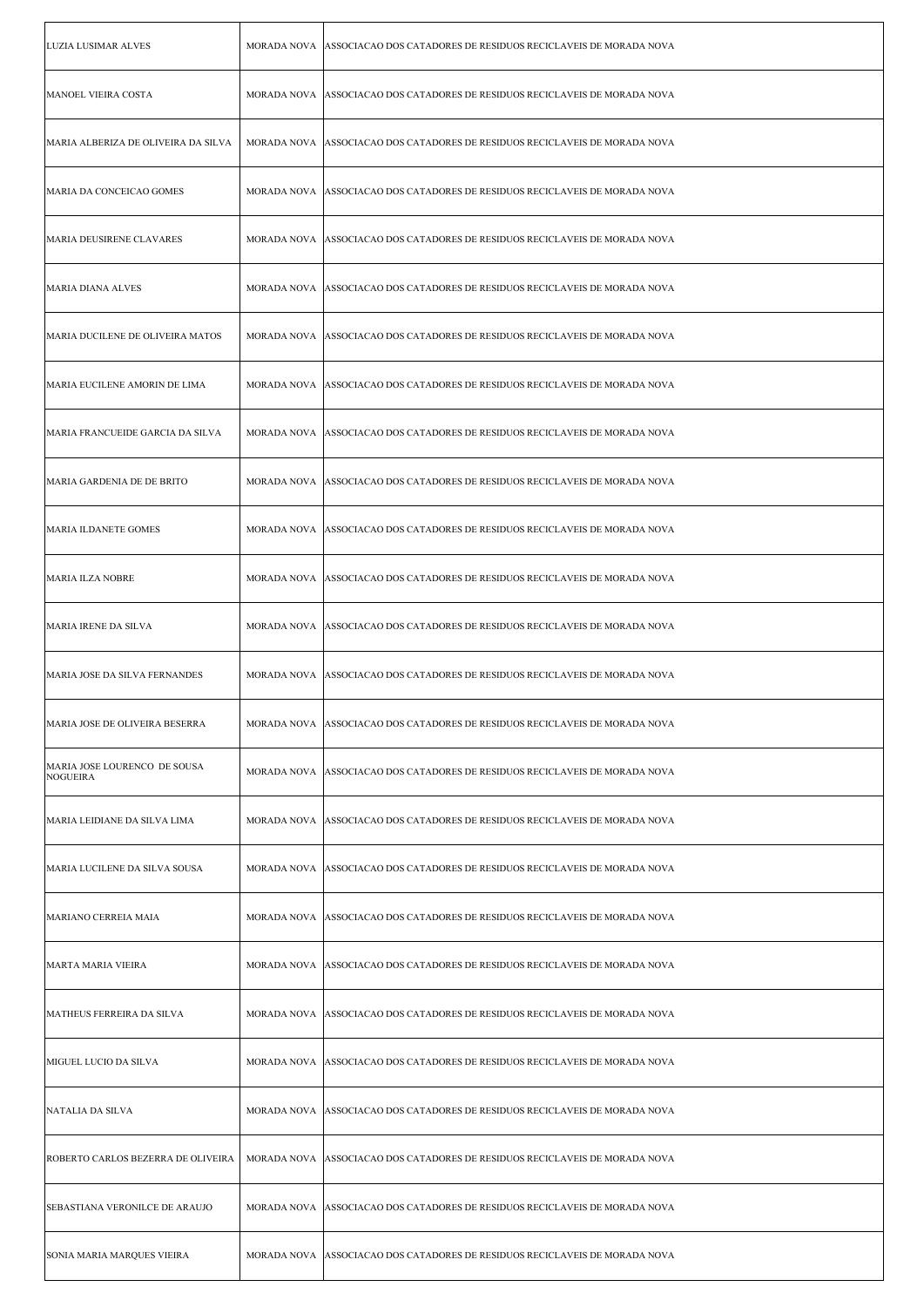| TEREZINHA GERALDA DA SILVA                           |                   | MORADA NOVA   ASSOCIACAO DOS CATADORES DE RESIDUOS RECICLAVEIS DE MORADA NOVA         |
|------------------------------------------------------|-------------------|---------------------------------------------------------------------------------------|
| VALMIR FERREIRA LUMA                                 |                   | MORADA NOVA ASSOCIACAO DOS CATADORES DE RESIDUOS RECICLAVEIS DE MORADA NOVA           |
| VITORIA NASCIMENTO PEREIRA                           |                   | MORADA NOVA ASSOCIACAO DOS CATADORES DE RESIDUOS RECICLAVEIS DE MORADA NOVA           |
| WALCELIO MARTINS DO NASCIMENTO                       |                   | MORADA NOVA ASSOCIACAO DOS CATADORES DE RESIDUOS RECICLAVEIS DE MORADA NOVA           |
| WANDERSON GUEDES DE LIMA                             |                   | MORADA NOVA   ASSOCIACAO DOS CATADORES DE RESIDUOS RECICLAVEIS DE MORADA NOVA         |
| ANTONIO ALBECI PEREIRA LIRA                          | <b>PENTECOSTE</b> | ASSOCIACAO DOS CATADORES E CATADORAS DE MATERIAIS RECICAVEIS DE PENTECOSTE - ACCAPE   |
| ANTONIO SALES DE SOUSA                               | <b>PENTECOSTE</b> | ASSOCIACAO DOS CATADORES E CATADORAS DE MATERIAIS RECICAVEIS DE PENTECOSTE - ACCAPE   |
| ANTONIO SILVA DE LIMA                                | PENTECOSTE        | ASSOCIACAO DOS CATADORES E CATADORAS DE MATERIAIS RECICAVEIS DE PENTECOSTE - ACCAPE   |
| CLAUDIANA DE SOUSA VERAS                             | PENTECOSTE        | ASSOCIACAO DOS CATADORES E CATADORAS DE MATERIAIS RECICAVEIS DE PENTECOSTE - ACCAPE   |
| DAVI DOS SANTOS DE ALMEIDA                           | <b>PENTECOSTE</b> | ASSOCIACAO DOS CATADORES E CATADORAS DE MATERIAIS RECICAVEIS DE PENTECOSTE - ACCAPE   |
| FRANCISCA GOMES DE SOUSA                             | PENTECOSTE        | ASSOCIACAO DOS CATADORES E CATADORAS DE MATERIAIS RECICAVEIS DE PENTECOSTE - ACCAPE   |
| FRANCISCO DOUGLAS SILVA TABOZA                       | PENTECOSTE        | ASSOCIACAO DOS CATADORES E CATADORAS DE MATERIAIS RECICAVEIS DE PENTECOSTE - ACCAPE   |
| FRANCISCO ELIANO ROSA DE OLIVEIRA                    | PENTECOSTE        | ASSOCIACAO DOS CATADORES E CATADORAS DE MATERIAIS RECICAVEIS DE PENTECOSTE - ACCAPE   |
| FRANCISCO MARCIANO BARBOSA<br><b>SIMPLICIO PINTO</b> | PENTECOSTE        | ASSOCIACAO DOS CATADORES E CATADORAS DE MATERIAIS RECICAVEIS DE PENTECOSTE - ACCAPE   |
| JOSE XAVIER SOUSA DE LIMA                            | PENTECOSTE        | ASSOCIACAO DOS CATADORES E CATADORAS DE MATERIAIS RECICAVEIS DE PENTECOSTE - ACCAPE   |
| LUIS GONZAGA DA SILVA CUNHA                          | PENTECOSTE        | ASSOCIACAO DOS CATADORES E CATADORAS DE MATERIAIS RECICAVEIS DE PENTECOSTE - ACCAPE   |
| MARIA CLAUDETE DE MOURA SOUSA                        | PENTECOSTE        | ASSOCIACAO DOS CATADORES E CATADORAS DE MATERIAIS RECICAVEIS DE PENTECOSTE - ACCAPE   |
| MARIA DA CONCEIÇAO DA SILVA FARIAS                   | PENTECOSTE        | ASSOCIACAO DOS CATADORES E CATADORAS DE MATERIAIS RECICAVEIS DE PENTECOSTE - ACCAPE   |
| MARIA HELENA DE MOURA SOUSA                          | <b>PENTECOSTE</b> | ASSOCIACAO DOS CATADORES E CATADORAS DE MATERIAIS RECICAVEIS DE PENTECOSTE - ACCAPE   |
| MARIA HOSANA PEREIRA LIRA                            | <b>PENTECOSTE</b> | ASSOCIACAO DOS CATADORES E CATADORAS DE MATERIAIS RECICAVEIS DE PENTECOSTE - ACCAPE   |
| MARIA MOTA DE SOUSA                                  | PENTECOSTE        | ASSOCIACAO DOS CATADORES E CATADORAS DE MATERIAIS RECICAVEIS DE PENTECOSTE - ACCAPE   |
| ANA LUCIA RODRIGUES DE SOUZA<br><b>OLIVEIRA</b>      | MORAUJO           | ASSOCIAÇÃO DOS CATADORES E CATADORAS DE MATERIAIS RECICLAVEIS DE MORAUJO- RECICLAVILA |
| BENEDITA MARIA DE ALMEIDA                            | MORAUJO           | ASSOCIAÇÃO DOS CATADORES E CATADORAS DE MATERIAIS RECICLAVEIS DE MORAUJO- RECICLAVILA |
| FRANCISCO DAS CHAGAS OLIVEIRA                        | <b>MORAUJO</b>    | ASSOCIAÇÃO DOS CATADORES E CATADORAS DE MATERIAIS RECICLAVEIS DE MORAUJO- RECICLAVILA |
| FRANCISCO ELIEZIO DO NASCIMENTO DA<br>CONCEIÇAO      | <b>MORAUJO</b>    | ASSOCIAÇÃO DOS CATADORES E CATADORAS DE MATERIAIS RECICLAVEIS DE MORAUJO- RECICLAVILA |
| JOAO VIEIRA DA COSTA                                 | <b>MORAUJO</b>    | ASSOCIAÇÃO DOS CATADORES E CATADORAS DE MATERIAIS RECICLAVEIS DE MORAUJO- RECICLAVILA |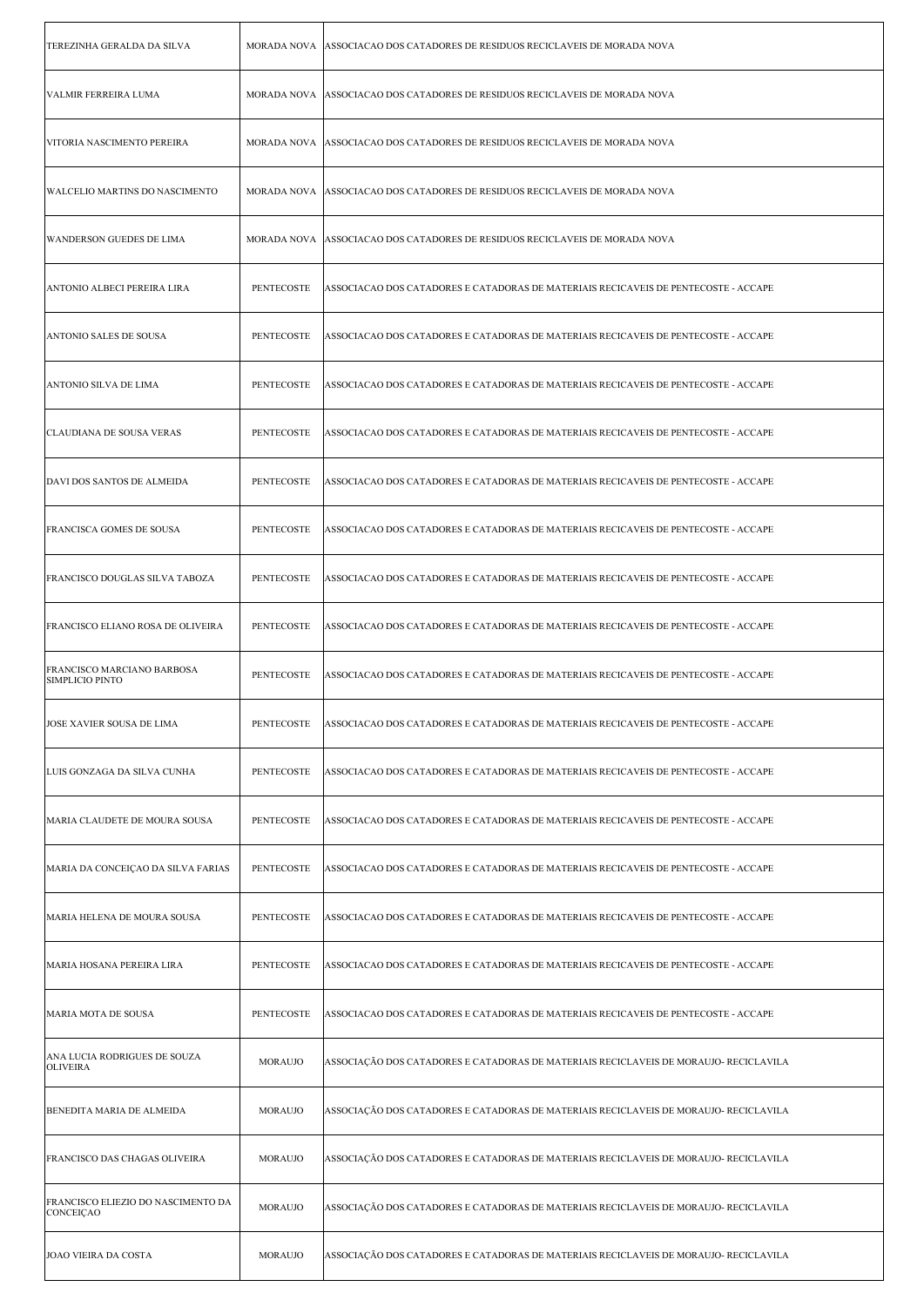| <b>JOSE IREUDO DE OLIVEIRA</b>                     | MORAUJO           | ASSOCIAÇÃO DOS CATADORES E CATADORAS DE MATERIAIS RECICLAVEIS DE MORAUJO- RECICLAVILA            |
|----------------------------------------------------|-------------------|--------------------------------------------------------------------------------------------------|
| MARIA APARECIDA PEREIRA                            | MORAUJO           | ASSOCIAÇÃO DOS CATADORES E CATADORAS DE MATERIAIS RECICLAVEIS DE MORAUJO- RECICLAVILA            |
| MARIA DA CONCEIÇAO VIANA DOS<br><b>SANTOS</b>      | <b>MORAUJO</b>    | ASSOCIAÇÃO DOS CATADORES E CATADORAS DE MATERIAIS RECICLAVEIS DE MORAUJO- RECICLAVILA            |
| MARIA DO CARMO DE SOUSA                            | <b>MORAUJO</b>    | ASSOCIAÇÃO DOS CATADORES E CATADORAS DE MATERIAIS RECICLAVEIS DE MORAUJO- RECICLAVILA            |
| MARIA NIZIANE VIANA DOS SANTOS<br><b>SILVA</b>     | MORAUJO           | ASSOCIAÇÃO DOS CATADORES E CATADORAS DE MATERIAIS RECICLAVEIS DE MORAUJO- RECICLAVILA            |
| PAULO HENRIQUE DA SILVA                            | <b>MORAUJO</b>    | ASSOCIAÇÃO DOS CATADORES E CATADORAS DE MATERIAIS RECICLAVEIS DE MORAUJO- RECICLAVILA            |
| ROSA PAIXAO ALMEIDA                                | <b>MORAUJO</b>    | ASSOCIAÇÃO DOS CATADORES E CATADORAS DE MATERIAIS RECICLAVEIS DE MORAUJO- RECICLAVILA            |
| SILVIA HELENA XAVIER LOPES                         | <b>MORAUJO</b>    | ASSOCIAÇÃO DOS CATADORES E CATADORAS DE MATERIAIS RECICLAVEIS DE MORAUJO- RECICLAVILA            |
| ADGEANE DOS SANTOS DE OLIVEIRA                     | <b>SENADOR SA</b> | ASSOCIAÇÃO DOS CATADORES E CATADORAS DE MATERIAIS RECICLAVEIS DE SENADOR SA                      |
| ALDA SOUSA DOS SANTOS                              | <b>SENADOR SA</b> | ASSOCIAÇÃO DOS CATADORES E CATADORAS DE MATERIAIS RECICLAVEIS DE SENADOR SA                      |
| ANTONIO COSTA DE MORAIS                            | <b>SENADOR SA</b> | ASSOCIAÇÃO DOS CATADORES E CATADORAS DE MATERIAIS RECICLAVEIS DE SENADOR SA                      |
| CARLOS BARBOSA DE OLIVEIRA                         | <b>SENADOR SA</b> | ASSOCIAÇÃO DOS CATADORES E CATADORAS DE MATERIAIS RECICLAVEIS DE SENADOR SA                      |
| FRANCISCO HERINELTON SILVA DO<br><b>NASCIMENTO</b> | <b>SENADOR SA</b> | ASSOCIAÇÃO DOS CATADORES E CATADORAS DE MATERIAIS RECICLAVEIS DE SENADOR SA                      |
| FRANCISCO LEVY LOPES ESTEVAO                       | <b>SENADOR SA</b> | ASSOCIAÇÃO DOS CATADORES E CATADORAS DE MATERIAIS RECICLAVEIS DE SENADOR SA                      |
| <b>JOSE PRAZERES ROCHA</b>                         |                   | SENADOR SA   ASSOCIAÇÃO DOS CATADORES E CATADORAS DE MATERIAIS RECICLAVEIS DE SENADOR SA         |
| MARIA DE JESUS MACIEL GOMES                        | <b>SENADOR SA</b> | ASSOCIAÇÃO DOS CATADORES E CATADORAS DE MATERIAIS RECICLAVEIS DE SENADOR SA                      |
| MARIA EDUANA SOUZA DOS SANTOS                      | <b>SENADOR SA</b> | ASSOCIAÇÃO DOS CATADORES E CATADORAS DE MATERIAIS RECICLAVEIS DE SENADOR SA                      |
| MARIA JOSE DA SILVA                                | <b>SENADOR SA</b> | ASSOCIAÇÃO DOS CATADORES E CATADORAS DE MATERIAIS RECICLAVEIS DE SENADOR SA                      |
| RAFAEL OLIVEIRA BARBOSA                            | <b>SENADOR SA</b> | ASSOCIAÇÃO DOS CATADORES E CATADORAS DE MATERIAIS RECICLAVEIS DE SENADOR SA                      |
| ANTONIO ALEXANDRE MATOS DE LIMA                    | <b>GROAIRAS</b>   | ASSOCIAÇÃO DOS CATADORES E CATADORAS DE MATERIAIS RECICLAVEIS DO MUNICIPIO DE GROAIRAS           |
| ARISTOTELES DE SOUSA SILVA                         | <b>GROAIRAS</b>   | ASSOCIAÇÃO DOS CATADORES E CATADORAS DE MATERIAIS RECICLAVEIS DO MUNICIPIO DE GROAIRAS           |
| FRANCISCO REGIS FERREIRA DE SOUSA                  | <b>GROAIRAS</b>   | ASSOCIAÇÃO DOS CATADORES E CATADORAS DE MATERIAIS RECICLAVEIS DO MUNICIPIO DE GROAIRAS           |
| MARCOS VENICIOS FARIAS DOS SANTOS                  | <b>GROAIRAS</b>   | ASSOCIAÇÃO DOS CATADORES E CATADORAS DE MATERIAIS RECICLAVEIS DO MUNICIPIO DE GROAIRAS           |
| RAIMUNDO NONATO DE LIMA                            | <b>GROAIRAS</b>   | ASSOCIAÇÃO DOS CATADORES E CATADORAS DE MATERIAIS RECICLAVEIS DO MUNICIPIO DE GROAIRAS           |
| ANGELINA MESQUITA SOUSA SILVA                      | MASSAPE           | ASSOCIAÇÃO DOS CATADORES E CATADORAS DE MATERIAIS RECICLAVEIS DO MUNICIPIO DE MASSAPE- ACATAMASS |
| ANTONIO FARLY DO CARMO DE SOUSA                    | MASSAPE           | ASSOCIAÇÃO DOS CATADORES E CATADORAS DE MATERIAIS RECICLAVEIS DO MUNICIPIO DE MASSAPE- ACATAMASS |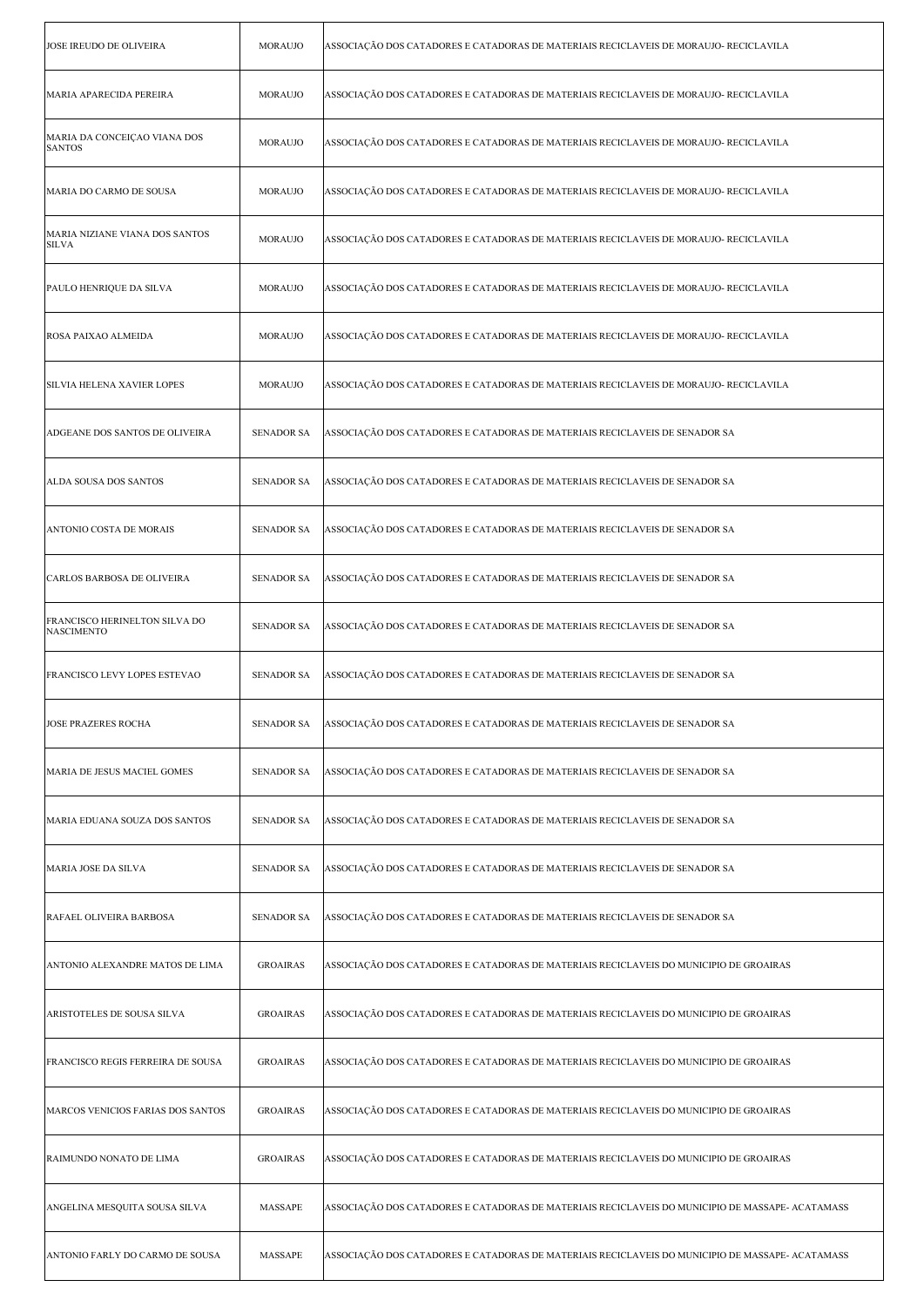| ANTONIO OCELIO ALVES DE SOUSA                       | <b>MASSAPE</b> | ASSOCIAÇÃO DOS CATADORES E CATADORAS DE MATERIAIS RECICLAVEIS DO MUNICIPIO DE MASSAPE- ACATAMASS |
|-----------------------------------------------------|----------------|--------------------------------------------------------------------------------------------------|
| ANTONIO VALMI DA SILVA FILHO                        | MASSAPE        | ASSOCIAÇÃO DOS CATADORES E CATADORAS DE MATERIAIS RECICLAVEIS DO MUNICIPIO DE MASSAPE- ACATAMASS |
| FABIANA ABREU RODRIGUES                             | <b>MASSAPE</b> | ASSOCIAÇÃO DOS CATADORES E CATADORAS DE MATERIAIS RECICLAVEIS DO MUNICIPIO DE MASSAPE- ACATAMASS |
| <b>FERNANDA CARAUBA</b>                             | MASSAPE        | ASSOCIAÇÃO DOS CATADORES E CATADORAS DE MATERIAIS RECICLAVEIS DO MUNICIPIO DE MASSAPE- ACATAMASS |
| FRANCISCA ANTONIA DA SILVA<br><b>ALEXANDRINO</b>    | <b>MASSAPE</b> | ASSOCIAÇÃO DOS CATADORES E CATADORAS DE MATERIAIS RECICLAVEIS DO MUNICIPIO DE MASSAPE- ACATAMASS |
| FRANCISCA FRANCINETE DE SOUZA                       | MASSAPE        | ASSOCIAÇÃO DOS CATADORES E CATADORAS DE MATERIAIS RECICLAVEIS DO MUNICIPIO DE MASSAPE- ACATAMASS |
| FRANCISCO ANTONIO DA SILVA<br><b>ALEXANDRINO</b>    | <b>MASSAPE</b> | ASSOCIAÇÃO DOS CATADORES E CATADORAS DE MATERIAIS RECICLAVEIS DO MUNICIPIO DE MASSAPE- ACATAMASS |
| FRANCISCO FLAVIO DO CARMO DE SOUSA                  | <b>MASSAPE</b> | ASSOCIAÇÃO DOS CATADORES E CATADORAS DE MATERIAIS RECICLAVEIS DO MUNICIPIO DE MASSAPE- ACATAMASS |
| FRANCISCO JOSE PASCOA SILVA                         | MASSAPE        | ASSOCIAÇÃO DOS CATADORES E CATADORAS DE MATERIAIS RECICLAVEIS DO MUNICIPIO DE MASSAPE- ACATAMASS |
| FRANCISCO LUDILSON DO NASCIMENTO<br><b>LIMA</b>     | MASSAPE        | ASSOCIAÇÃO DOS CATADORES E CATADORAS DE MATERIAIS RECICLAVEIS DO MUNICIPIO DE MASSAPE- ACATAMASS |
| FRANCISCO MARCOLINO GADELHA DE<br><b>SOUSA</b>      | MASSAPE        | ASSOCIAÇÃO DOS CATADORES E CATADORAS DE MATERIAIS RECICLAVEIS DO MUNICIPIO DE MASSAPE- ACATAMASS |
| FRANCISCO ROSENTILIO LINHARES<br><b>MARREIRA</b>    | <b>MASSAPE</b> | ASSOCIAÇÃO DOS CATADORES E CATADORAS DE MATERIAIS RECICLAVEIS DO MUNICIPIO DE MASSAPE- ACATAMASS |
| FRANCISCO TIAGO BRANDAO BARBOSA                     | MASSAPE        | ASSOCIAÇÃO DOS CATADORES E CATADORAS DE MATERIAIS RECICLAVEIS DO MUNICIPIO DE MASSAPE- ACATAMASS |
| <b>GABRIEL MARREIRA DE PAULO MATIAS</b>             | MASSAPE        | ASSOCIAÇÃO DOS CATADORES E CATADORAS DE MATERIAIS RECICLAVEIS DO MUNICIPIO DE MASSAPE- ACATAMASS |
| ISMAEL DE SOUZA ROCHA                               | MASSAPE        | ASSOCIAÇÃO DOS CATADORES E CATADORAS DE MATERIAIS RECICLAVEIS DO MUNICIPIO DE MASSAPE- ACATAMASS |
| JOSE CARLOS DANIEL SILVA FLORENCIO                  | MASSAPE        | ASSOCIAÇÃO DOS CATADORES E CATADORAS DE MATERIAIS RECICLAVEIS DO MUNICIPIO DE MASSAPE- ACATAMASS |
| JOSE CARLOS PEREIRA SILVA                           | MASSAPE        | ASSOCIAÇÃO DOS CATADORES E CATADORAS DE MATERIAIS RECICLAVEIS DO MUNICIPIO DE MASSAPE- ACATAMASS |
| JOSE LEONARDO TEIXEIRA TOME                         | MASSAPE        | ASSOCIAÇÃO DOS CATADORES E CATADORAS DE MATERIAIS RECICLAVEIS DO MUNICIPIO DE MASSAPE- ACATAMASS |
| JOSE MARIA MARQUES DA SILVA                         | MASSAPE        | ASSOCIAÇÃO DOS CATADORES E CATADORAS DE MATERIAIS RECICLAVEIS DO MUNICIPIO DE MASSAPE- ACATAMASS |
| JOSE VALDIR NASCIMENTO ZEFERINO                     | MASSAPE        | ASSOCIAÇÃO DOS CATADORES E CATADORAS DE MATERIAIS RECICLAVEIS DO MUNICIPIO DE MASSAPE- ACATAMASS |
| LUILSON BRAZ DO NASCIMENTO                          | MASSAPE        | ASSOCIAÇÃO DOS CATADORES E CATADORAS DE MATERIAIS RECICLAVEIS DO MUNICIPIO DE MASSAPE- ACATAMASS |
| MANOEL MESSIAS CLEMENTE                             | MASSAPE        | ASSOCIAÇÃO DOS CATADORES E CATADORAS DE MATERIAIS RECICLAVEIS DO MUNICIPIO DE MASSAPE- ACATAMASS |
| MANOEL PEDRO OLIVEIRA DE MARIA                      | MASSAPE        | ASSOCIAÇÃO DOS CATADORES E CATADORAS DE MATERIAIS RECICLAVEIS DO MUNICIPIO DE MASSAPE- ACATAMASS |
| MANOEL TUMPINAMBA DE SOUZA                          | MASSAPE        | ASSOCIAÇÃO DOS CATADORES E CATADORAS DE MATERIAIS RECICLAVEIS DO MUNICIPIO DE MASSAPE- ACATAMASS |
| MARIA CINEUDA DOS SANTOS                            | MASSAPE        | ASSOCIAÇÃO DOS CATADORES E CATADORAS DE MATERIAIS RECICLAVEIS DO MUNICIPIO DE MASSAPE- ACATAMASS |
| MARIA DA CONCEIÇAO DO NASCIMENTO<br><b>OLIVEIRA</b> | MASSAPE        | ASSOCIAÇÃO DOS CATADORES E CATADORAS DE MATERIAIS RECICLAVEIS DO MUNICIPIO DE MASSAPE- ACATAMASS |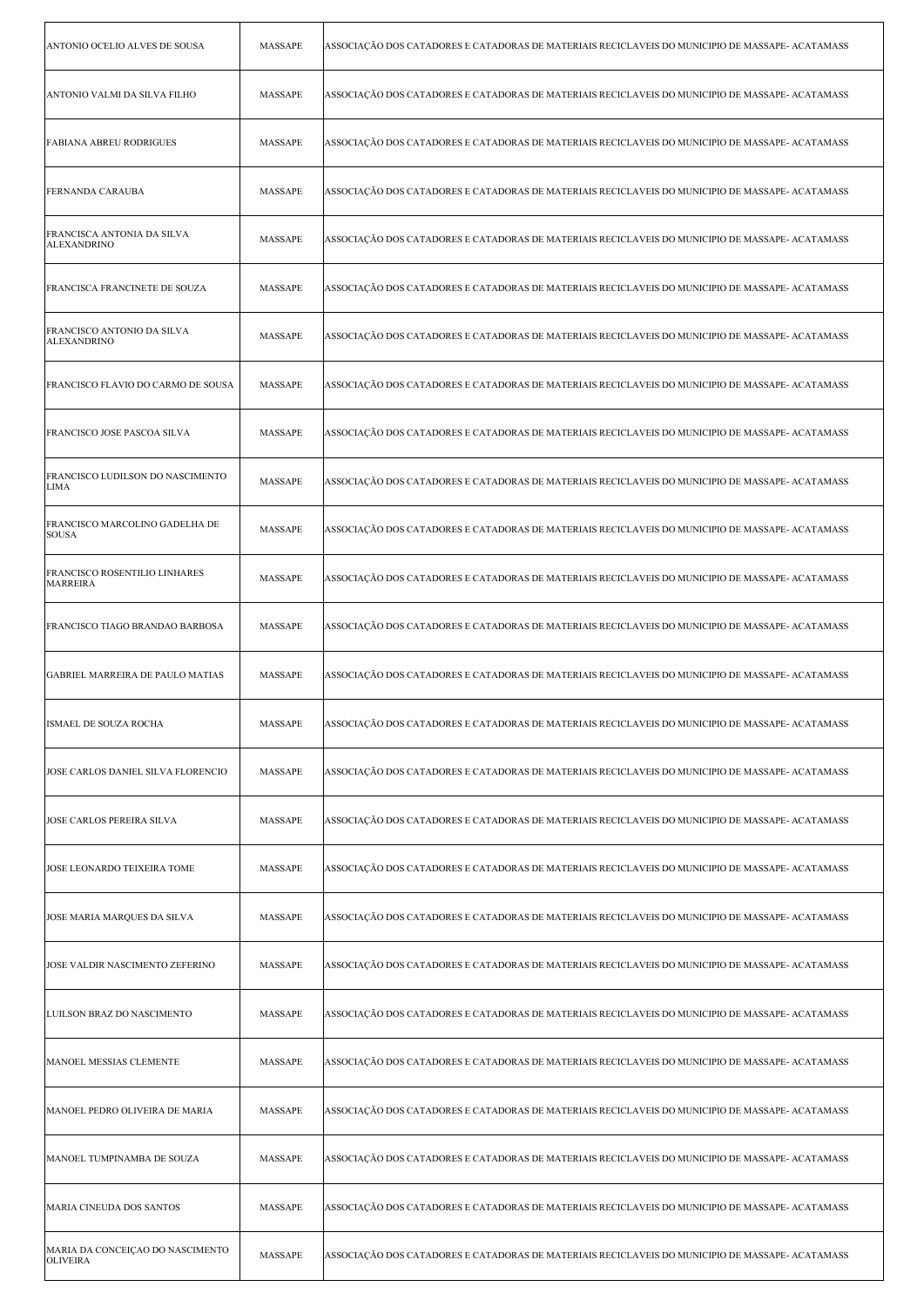| MARIA DAS GRAÇAS DA SILVA                      | MASSAPE          | ASSOCIAÇÃO DOS CATADORES E CATADORAS DE MATERIAIS RECICLAVEIS DO MUNICIPIO DE MASSAPE- ACATAMASS |
|------------------------------------------------|------------------|--------------------------------------------------------------------------------------------------|
| MARIA FRANCELIANE DE SOUZA                     | MASSAPE          | ASSOCIAÇÃO DOS CATADORES E CATADORAS DE MATERIAIS RECICLAVEIS DO MUNICIPIO DE MASSAPE- ACATAMASS |
| MARIA FRANCILENE DE SOUZA                      | MASSAPE          | ASSOCIAÇÃO DOS CATADORES E CATADORAS DE MATERIAIS RECICLAVEIS DO MUNICIPIO DE MASSAPE- ACATAMASS |
| MARIA IVANI DE OLIVEIRA MARTINS                | MASSAPE          | ASSOCIAÇÃO DOS CATADORES E CATADORAS DE MATERIAIS RECICLAVEIS DO MUNICIPIO DE MASSAPE- ACATAMASS |
| MARIA LUZANIRA LINHARES MARREIRA               | MASSAPE          | ASSOCIAÇÃO DOS CATADORES E CATADORAS DE MATERIAIS RECICLAVEIS DO MUNICIPIO DE MASSAPE- ACATAMASS |
| MARIA VALDENEZA LINHARES MARREIRA              | MASSAPE          | ASSOCIAÇÃO DOS CATADORES E CATADORAS DE MATERIAIS RECICLAVEIS DO MUNICIPIO DE MASSAPE- ACATAMASS |
| NADINA DEMAISE LINO CORDEIRO                   | MASSAPE          | ASSOCIAÇÃO DOS CATADORES E CATADORAS DE MATERIAIS RECICLAVEIS DO MUNICIPIO DE MASSAPE- ACATAMASS |
| PATRICIA MARIA MESQUITA SOUSA                  | MASSAPE          | ASSOCIAÇÃO DOS CATADORES E CATADORAS DE MATERIAIS RECICLAVEIS DO MUNICIPIO DE MASSAPE- ACATAMASS |
| PAULO MOISES DE SOUZA ROCHA                    | MASSAPE          | ASSOCIAÇÃO DOS CATADORES E CATADORAS DE MATERIAIS RECICLAVEIS DO MUNICIPIO DE MASSAPE- ACATAMASS |
| RICARDO EDUARDO FARIAS CASSIMIRO               | MASSAPE          | ASSOCIAÇÃO DOS CATADORES E CATADORAS DE MATERIAIS RECICLAVEIS DO MUNICIPIO DE MASSAPE- ACATAMASS |
| RITA MARIA GONÇALVES                           | MASSAPE          | ASSOCIAÇÃO DOS CATADORES E CATADORAS DE MATERIAIS RECICLAVEIS DO MUNICIPIO DE MASSAPE- ACATAMASS |
| ROSA MARIA FERREIRA SILVA                      | MASSAPE          | ASSOCIAÇÃO DOS CATADORES E CATADORAS DE MATERIAIS RECICLAVEIS DO MUNICIPIO DE MASSAPE- ACATAMASS |
| ANTONIO MAGNO DE AZEVEDO DA SILVA              | <b>PACUJA</b>    | ASSOCIAÇÃO DOS CATADORES E CATADORAS DE MATERIAIS RECICLAVEIS DO MUNICIPIO DE PACUJA             |
| ELIVALDO BRITO DA SILVA                        | PACUJA           | ASSOCIAÇÃO DOS CATADORES E CATADORAS DE MATERIAIS RECICLAVEIS DO MUNICIPIO DE PACUJA             |
| FRANCISCO GEOVANE AZEVEDO DE BRITO             | <b>PACUJA</b>    | ASSOCIAÇÃO DOS CATADORES E CATADORAS DE MATERIAIS RECICLAVEIS DO MUNICIPIO DE PACUJA             |
| JOAO AURICELIO BEZERRA                         | <b>PACUJA</b>    | ASSOCIAÇÃO DOS CATADORES E CATADORAS DE MATERIAIS RECICLAVEIS DO MUNICIPIO DE PACUJA             |
| JOAO BATISTA DE OLIVEIRA                       | <b>PACUJA</b>    | ASSOCIAÇÃO DOS CATADORES E CATADORAS DE MATERIAIS RECICLAVEIS DO MUNICIPIO DE PACUJA             |
| MONICA CARVALHO DAS FLORES                     | <b>PACUJA</b>    | ASSOCIAÇÃO DOS CATADORES E CATADORAS DE MATERIAIS RECICLAVEIS DO MUNICIPIO DE PACUJA             |
| PEDRO VAGNER GONÇALVES DO<br><b>NASCIMENTO</b> | <b>PACUJA</b>    | ASSOCIAÇÃO DOS CATADORES E CATADORAS DE MATERIAIS RECICLAVEIS DO MUNICIPIO DE PACUJA             |
| ADILIA MARIA CUNHA                             | <b>RERIUTABA</b> | ASSOCIAÇÃO DOS CATADORES E CATADORAS DE MATERIAIS RECICLAVEIS DO MUNICIPIO DE RERIUTABA          |
| ANTONIA MICHELE ALVES DE OLIVEIRA              | <b>RERIUTABA</b> | ASSOCIAÇÃO DOS CATADORES E CATADORAS DE MATERIAIS RECICLAVEIS DO MUNICIPIO DE RERIUTABA          |
| ANTONIO IRANILDO DA SILVA FERNANDES            | <b>RERIUTABA</b> | ASSOCIAÇÃO DOS CATADORES E CATADORAS DE MATERIAIS RECICLAVEIS DO MUNICIPIO DE RERIUTABA          |
| FRANCISCO CARDOSO LOPES                        | <b>RERIUTABA</b> | ASSOCIAÇÃO DOS CATADORES E CATADORAS DE MATERIAIS RECICLAVEIS DO MUNICIPIO DE RERIUTABA          |
| FRANCISCO DE ASSIS SILVA FERNANDES             | <b>RERIUTABA</b> | ASSOCIAÇÃO DOS CATADORES E CATADORAS DE MATERIAIS RECICLAVEIS DO MUNICIPIO DE RERIUTABA          |
| JOAQUINA VIEIRA DO NASCIMENTO<br><b>BARROS</b> | <b>RERIUTABA</b> | ASSOCIAÇÃO DOS CATADORES E CATADORAS DE MATERIAIS RECICLAVEIS DO MUNICIPIO DE RERIUTABA          |
| ANA PAULA DE SOUZA                             | <b>VARJOTA</b>   | ASSOCIAÇÃO DOS CATADORES E CATADORAS DE MATERIAIS RECICLAVEIS DO MUNICIPIO DE VARJOTA            |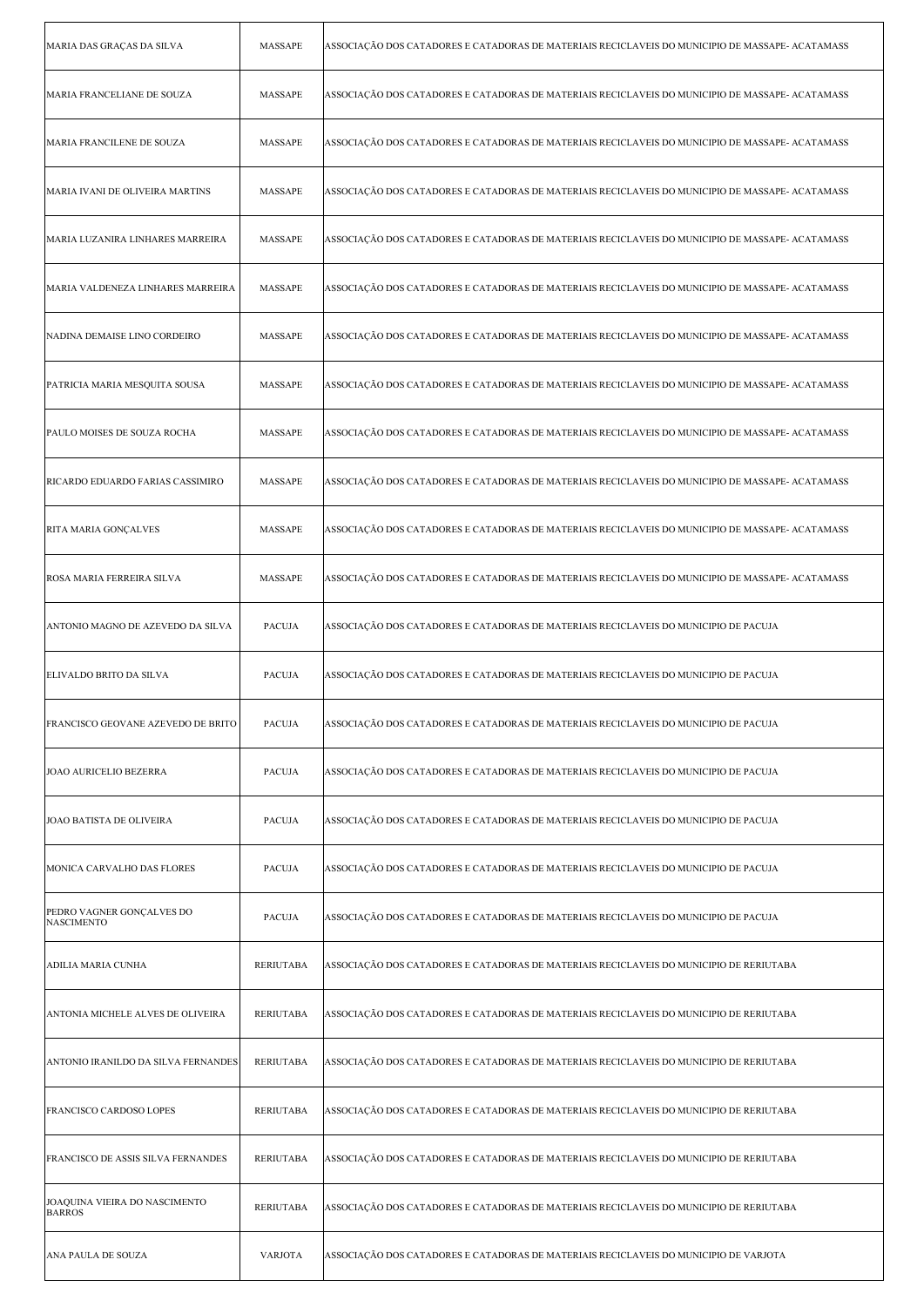| ANTONIO CARLOS DE SOUZA                           | <b>VARJOTA</b> | ASSOCIAÇÃO DOS CATADORES E CATADORAS DE MATERIAIS RECICLAVEIS DO MUNICIPIO DE VARJOTA               |
|---------------------------------------------------|----------------|-----------------------------------------------------------------------------------------------------|
| CICERO PEREIRA DA SILVA                           | <b>VARJOTA</b> | ASSOCIAÇÃO DOS CATADORES E CATADORAS DE MATERIAIS RECICLAVEIS DO MUNICIPIO DE VARJOTA               |
| DANIEL RODRIGUES GOMES                            | <b>VARJOTA</b> | ASSOCIAÇÃO DOS CATADORES E CATADORAS DE MATERIAIS RECICLAVEIS DO MUNICIPIO DE VARJOTA               |
| <b>FLAVIA PEREIRA MENDES</b>                      | <b>VARJOTA</b> | ASSOCIAÇÃO DOS CATADORES E CATADORAS DE MATERIAIS RECICLAVEIS DO MUNICIPIO DE VARJOTA               |
| FRANCISCO ANTONIO NASCIMENTO DOS<br><b>SANTOS</b> | <b>VARJOTA</b> | ASSOCIAÇÃO DOS CATADORES E CATADORAS DE MATERIAIS RECICLAVEIS DO MUNICIPIO DE VARJOTA               |
| FRANCISCO DAS CHAGAS SALES                        | <b>VARJOTA</b> | ASSOCIAÇÃO DOS CATADORES E CATADORAS DE MATERIAIS RECICLAVEIS DO MUNICIPIO DE VARJOTA               |
| JOSE FLAVIO LOPES DE SENA                         | <b>VARJOTA</b> | ASSOCIAÇÃO DOS CATADORES E CATADORAS DE MATERIAIS RECICLAVEIS DO MUNICIPIO DE VARJOTA               |
| MANOEL GOMES DE PAIVA                             | <b>VARJOTA</b> | ASSOCIAÇÃO DOS CATADORES E CATADORAS DE MATERIAIS RECICLAVEIS DO MUNICIPIO DE VARJOTA               |
| MARCOLINA ARAUJO                                  | <b>VARJOTA</b> | ASSOCIAÇÃO DOS CATADORES E CATADORAS DE MATERIAIS RECICLAVEIS DO MUNICIPIO DE VARJOTA               |
| RAIMUNDO NONATO DE SOUZA ARAUJO                   | <b>VARJOTA</b> | ASSOCIAÇÃO DOS CATADORES E CATADORAS DE MATERIAIS RECICLAVEIS DO MUNICIPIO DE VARJOTA               |
| ROSANA ANDRADE DE SOUSA                           | <b>VARJOTA</b> | ASSOCIAÇÃO DOS CATADORES E CATADORAS DE MATERIAIS RECICLAVEIS DO MUNICIPIO DE VARJOTA               |
| THAINARA COSTA DE OLIVEIRA                        | <b>VARJOTA</b> | ASSOCIAÇÃO DOS CATADORES E CATADORAS DE MATERIAIS RECICLAVEIS DO MUNICIPIO DE VARJOTA               |
| ALISON ALVES MARCIEL MENDONÇA                     | <b>MERUOCA</b> | ASSOCIAÇÃO DOS CATADORES E CATADORAS DE MATÉRIAS RECICLÁVEIS DE MERUOCA CEARÁ                       |
| ANTONIO ALVES DA SILVA                            | <b>MERUOCA</b> | ASSOCIAÇÃO DOS CATADORES E CATADORAS DE MATÉRIAS RECICLÁVEIS DE MERUOCA CEARÁ                       |
| FRANCISCO DA SILVA SOARES                         | MERUOCA        | ASSOCIAÇÃO DOS CATADORES E CATADORAS DE MATÉRIAS RECICLÁVEIS DE MERUOCA CEARÁ                       |
| JOAO PAULO LAURETINO NASCIMENTO                   | <b>MERUOCA</b> | ASSOCIAÇÃO DOS CATADORES E CATADORAS DE MATÉRIAS RECICLÁVEIS DE MERUOCA CEARÁ                       |
| JOSE VENANCIO DA SILVA                            | <b>MERUOCA</b> | ASSOCIAÇÃO DOS CATADORES E CATADORAS DE MATÉRIAS RECICLÁVEIS DE MERUOCA CEARÁ                       |
| <b>MARIA ELIANE LOPES</b>                         | <b>MERUOCA</b> | ASSOCIAÇÃO DOS CATADORES E CATADORAS DE MATÉRIAS RECICLÁVEIS DE MERUOCA CEARÁ                       |
| RITA MARIA BEZERRA                                | <b>MERUOCA</b> | ASSOCIAÇÃO DOS CATADORES E CATADORAS DE MATÉRIAS RECICLÁVEIS DE MERUOCA CEARÁ                       |
| WILSON MOTA SALDANHA                              | <b>MERUOCA</b> | ASSOCIAÇÃO DOS CATADORES E CATADORAS DE MATÉRIAS RECICLÁVEIS DE MERUOCA CEARÁ                       |
| ADRIANO SANTIAGO DE LIRA                          | <b>RUSSAS</b>  | ASSOCIAÇÃO DOS CATADORES E CATADORES E CATADORAS DE MATERIAIS RECICLÁVEIS DE RUSSAS- CE - ASCAMARRU |
| ALDACI CONCEIÇAO DA SILVA                         | <b>RUSSAS</b>  | ASSOCIAÇÃO DOS CATADORES E CATADORES E CATADORAS DE MATERIAIS RECICLÁVEIS DE RUSSAS- CE – ASCAMARRU |
| <b>ALDEMIR OLIVEIRA DOS SANTOS</b>                | <b>RUSSAS</b>  | ASSOCIAÇÃO DOS CATADORES E CATADORES E CATADORAS DE MATERIAIS RECICLÁVEIS DE RUSSAS- CE - ASCAMARRU |
| ALEXANDRE NOBREGA ALVES                           | <b>RUSSAS</b>  | ASSOCIAÇÃO DOS CATADORES E CATADORES E CATADORAS DE MATERIAIS RECICLÁVEIS DE RUSSAS- CE - ASCAMARRU |
| ANA MARIA PEREIRA DE ALMEIDA                      | <b>RUSSAS</b>  | ASSOCIAÇÃO DOS CATADORES E CATADORES E CATADORAS DE MATERIAIS RECICLÁVEIS DE RUSSAS- CE – ASCAMARRU |
| ANDERSON DA SILVA LIRA                            | <b>RUSSAS</b>  | ASSOCIAÇÃO DOS CATADORES E CATADORES E CATADORAS DE MATERIAIS RECICLÁVEIS DE RUSSAS- CE - ASCAMARRU |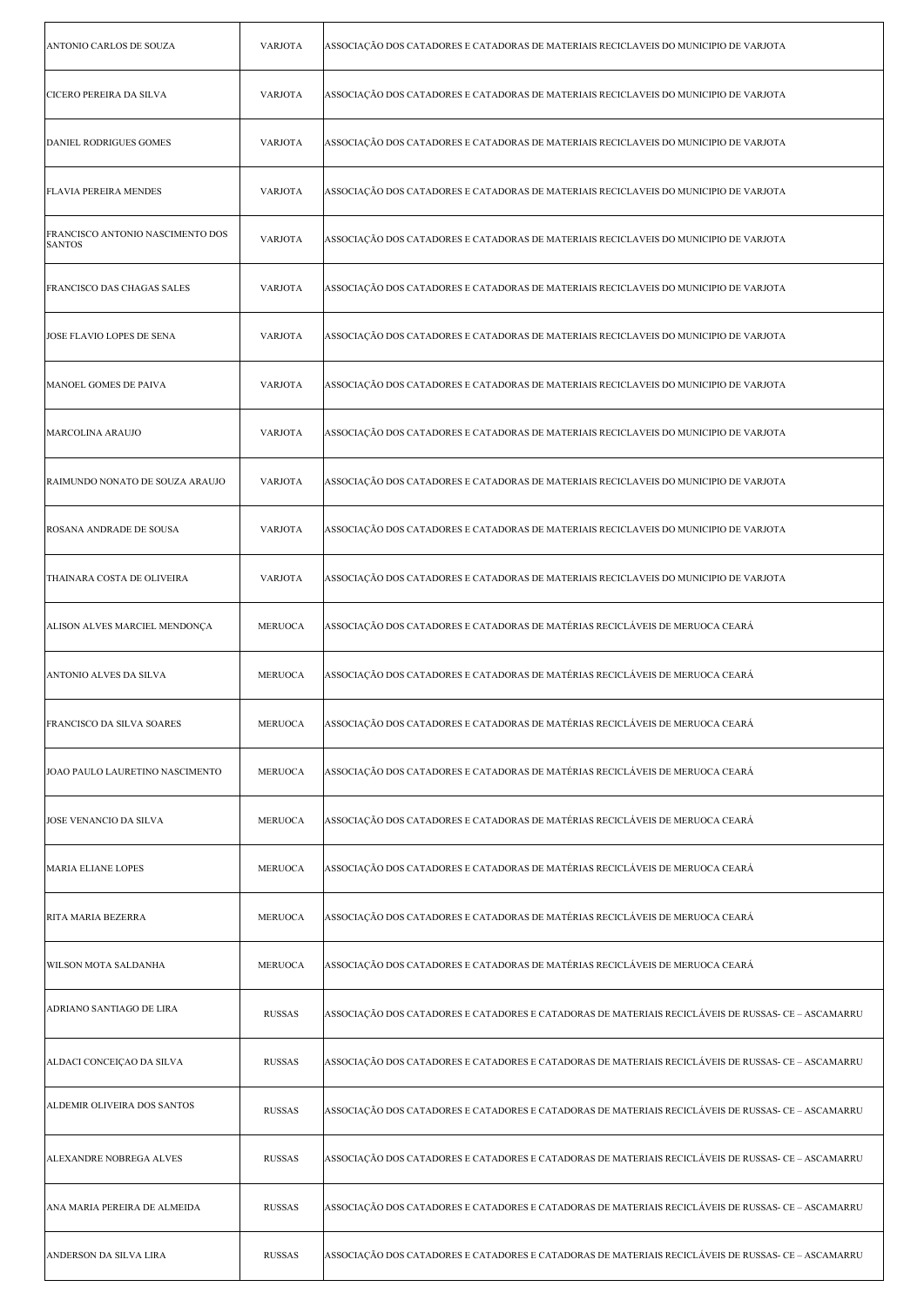| <b>ANTONIA MACENA RAMOS</b>                          | <b>RUSSAS</b> | ASSOCIAÇÃO DOS CATADORES E CATADORES E CATADORAS DE MATERIAIS RECICLÁVEIS DE RUSSAS- CE – ASCAMARRU |
|------------------------------------------------------|---------------|-----------------------------------------------------------------------------------------------------|
| ANTONIO CLEMENTINO DA SILVA NETO                     | <b>RUSSAS</b> | ASSOCIAÇÃO DOS CATADORES E CATADORES E CATADORAS DE MATERIAIS RECICLÁVEIS DE RUSSAS- CE – ASCAMARRU |
| ARNILDO ARGEMIRO DE OLIVEIRA                         | <b>RUSSAS</b> | ASSOCIAÇÃO DOS CATADORES E CATADORES E CATADORAS DE MATERIAIS RECICLÁVEIS DE RUSSAS- CE – ASCAMARRU |
| <b>AURELINA XAVIER DOS SANTOS</b>                    | <b>RUSSAS</b> | ASSOCIAÇÃO DOS CATADORES E CATADORES E CATADORAS DE MATERIAIS RECICLÁVEIS DE RUSSAS- CE – ASCAMARRU |
| <b>AURILENE DOS SANTOS SILVA</b>                     | <b>RUSSAS</b> | ASSOCIAÇÃO DOS CATADORES E CATADORES E CATADORAS DE MATERIAIS RECICLÁVEIS DE RUSSAS- CE - ASCAMARRU |
| BELTIZELDA MARIA DAS CHAGAS                          | <b>RUSSAS</b> | ASSOCIAÇÃO DOS CATADORES E CATADORES E CATADORAS DE MATERIAIS RECICLÁVEIS DE RUSSAS- CE – ASCAMARRU |
| CICERA MAYARA PEREIRA DE SOUSA                       | <b>RUSSAS</b> | ASSOCIAÇÃO DOS CATADORES E CATADORES E CATADORAS DE MATERIAIS RECICLÁVEIS DE RUSSAS- CE – ASCAMARRU |
| <b>CLAUDEMIR XAVIER DOS SANTOS</b>                   | <b>RUSSAS</b> | ASSOCIAÇÃO DOS CATADORES E CATADORES E CATADORAS DE MATERIAIS RECICLÁVEIS DE RUSSAS- CE – ASCAMARRU |
| DANIEL VITOR QUEIROZ                                 | <b>RUSSAS</b> | ASSOCIAÇÃO DOS CATADORES E CATADORES E CATADORAS DE MATERIAIS RECICLÁVEIS DE RUSSAS- CE – ASCAMARRU |
| DEUSIVANIA CONCEIÇAO DA SILVA                        | <b>RUSSAS</b> | ASSOCIAÇÃO DOS CATADORES E CATADORES E CATADORAS DE MATERIAIS RECICLÁVEIS DE RUSSAS- CE – ASCAMARRU |
| <b>EDILEUDO DE OLIVEIRA</b>                          | <b>RUSSAS</b> | ASSOCIAÇÃO DOS CATADORES E CATADORES E CATADORAS DE MATERIAIS RECICLÁVEIS DE RUSSAS- CE – ASCAMARRU |
| FABRICIO FERREIRA DE MOURA                           | <b>RUSSAS</b> | ASSOCIAÇÃO DOS CATADORES E CATADORES E CATADORAS DE MATERIAIS RECICLÁVEIS DE RUSSAS- CE – ASCAMARRU |
| FERNANDO DOS SANTOS                                  | <b>RUSSAS</b> | ASSOCIAÇÃO DOS CATADORES E CATADORES E CATADORAS DE MATERIAIS RECICLÁVEIS DE RUSSAS- CE – ASCAMARRU |
| FRANCELI DA SILVA SANTOS                             | <b>RUSSAS</b> | ASSOCIAÇÃO DOS CATADORES E CATADORES E CATADORAS DE MATERIAIS RECICLÁVEIS DE RUSSAS- CE – ASCAMARRU |
| FRANCIELE ALMEIDA DOS SANTOS                         | RUSSAS        | ASSOCIAÇÃO DOS CATADORES E CATADORES E CATADORAS DE MATERIAIS RECICLÁVEIS DE RUSSAS- CE – ASCAMARRU |
| FRANCIKELLY LIRA DE ALMEIDA                          | <b>RUSSAS</b> | ASSOCIAÇÃO DOS CATADORES E CATADORES E CATADORAS DE MATERIAIS RECICLÁVEIS DE RUSSAS- CE – ASCAMARRU |
| FRANCIMEIRE DOS SANTOS PEREIRA                       | <b>RUSSAS</b> | ASSOCIAÇÃO DOS CATADORES E CATADORES E CATADORAS DE MATERIAIS RECICLÁVEIS DE RUSSAS- CE – ASCAMARRU |
| FRANCINEIDE ALMEIDA DOS SANTOS                       | <b>RUSSAS</b> | ASSOCIAÇÃO DOS CATADORES E CATADORES E CATADORAS DE MATERIAIS RECICLÁVEIS DE RUSSAS- CE - ASCAMARRU |
| FRANCISCA DA SILVA SOARES                            | <b>RUSSAS</b> | ASSOCIAÇÃO DOS CATADORES E CATADORES E CATADORAS DE MATERIAIS RECICLÁVEIS DE RUSSAS- CE – ASCAMARRU |
| FRANCISCA MIRDES DO NASCIMENTO DE<br><b>OLIVEIRA</b> | <b>RUSSAS</b> | ASSOCIAÇÃO DOS CATADORES E CATADORES E CATADORAS DE MATERIAIS RECICLÁVEIS DE RUSSAS- CE – ASCAMARRU |
| FRANCISCA NATALI DA SILVA FERREIRA                   | <b>RUSSAS</b> | ASSOCIAÇÃO DOS CATADORES E CATADORES E CATADORAS DE MATERIAIS RECICLÁVEIS DE RUSSAS- CE – ASCAMARRU |
| FRANCISCA VALSEMIRTE DE OLIVEIRA                     | <b>RUSSAS</b> | ASSOCIAÇÃO DOS CATADORES E CATADORES E CATADORAS DE MATERIAIS RECICLÁVEIS DE RUSSAS- CE – ASCAMARRU |
| FRANCISCO DE ASSIS RODRIGUES                         | <b>RUSSAS</b> | ASSOCIAÇÃO DOS CATADORES E CATADORES E CATADORAS DE MATERIAIS RECICLÁVEIS DE RUSSAS- CE - ASCAMARRU |
| FRANCISCO DOS SANTOS LIRA                            | <b>RUSSAS</b> | ASSOCIAÇÃO DOS CATADORES E CATADORES E CATADORAS DE MATERIAIS RECICLÁVEIS DE RUSSAS- CE – ASCAMARRU |
| FRANCISCO GERARDO DA SILVA                           | <b>RUSSAS</b> | ASSOCIAÇÃO DOS CATADORES E CATADORES E CATADORAS DE MATERIAIS RECICLÁVEIS DE RUSSAS- CE – ASCAMARRU |
| FRANCISCO JOCELIO DE ALMEIDA                         | <b>RUSSAS</b> | ASSOCIAÇÃO DOS CATADORES E CATADORES E CATADORAS DE MATERIAIS RECICLÁVEIS DE RUSSAS- CE – ASCAMARRU |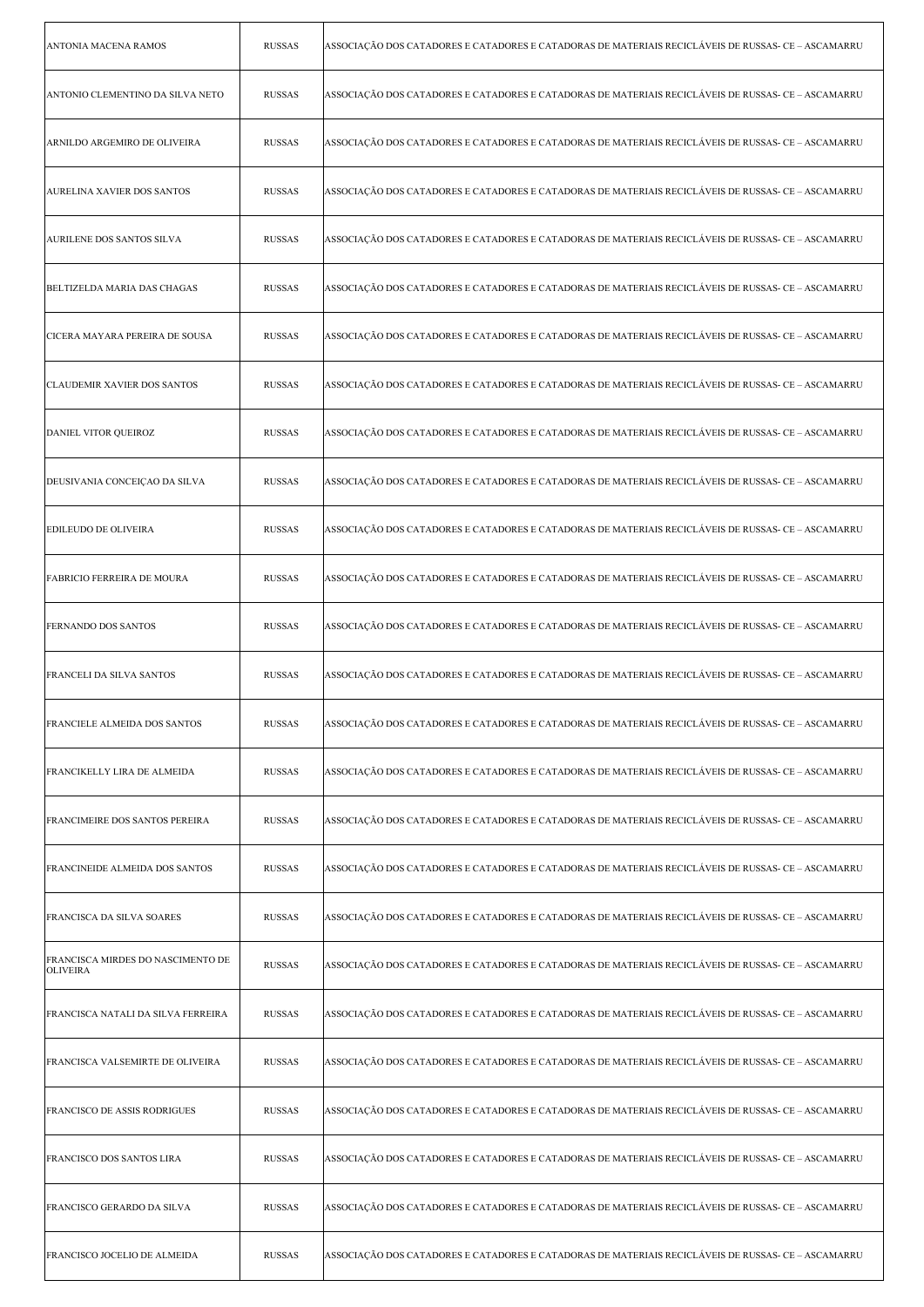| <b>FRANCISCO JOSE DA SILVA</b>     | <b>RUSSAS</b> | ASSOCIAÇÃO DOS CATADORES E CATADORES E CATADORAS DE MATERIAIS RECICLÁVEIS DE RUSSAS- CE - ASCAMARRU |
|------------------------------------|---------------|-----------------------------------------------------------------------------------------------------|
| <b>FRANCISCO JOSE DOS SANTOS</b>   | <b>RUSSAS</b> | ASSOCIAÇÃO DOS CATADORES E CATADORES E CATADORAS DE MATERIAIS RECICLÁVEIS DE RUSSAS- CE – ASCAMARRU |
| FRANCISCO PEREIRA DE ALMEIDA FILHO | <b>RUSSAS</b> | ASSOCIAÇÃO DOS CATADORES E CATADORES E CATADORAS DE MATERIAIS RECICLÁVEIS DE RUSSAS- CE - ASCAMARRU |
| <b>FRANCISCO RENAN DOS SANTOS</b>  | <b>RUSSAS</b> | ASSOCIAÇÃO DOS CATADORES E CATADORES E CATADORAS DE MATERIAIS RECICLÁVEIS DE RUSSAS- CE - ASCAMARRU |
| FRANCISCO WALCEMILSON DE OLIVEIRA  | <b>RUSSAS</b> | ASSOCIAÇÃO DOS CATADORES E CATADORES E CATADORAS DE MATERIAIS RECICLÁVEIS DE RUSSAS- CE - ASCAMARRU |
| <b>GERONIMO WILSON RODRIGUES</b>   | <b>RUSSAS</b> | ASSOCIAÇÃO DOS CATADORES E CATADORES E CATADORAS DE MATERIAIS RECICLÁVEIS DE RUSSAS- CE – ASCAMARRU |
| GRAÇA ARGEMIRO DA SILVA            | <b>RUSSAS</b> | ASSOCIAÇÃO DOS CATADORES E CATADORES E CATADORAS DE MATERIAIS RECICLÁVEIS DE RUSSAS- CE – ASCAMARRU |
| <b>IOLANDA FERREIRA</b>            | <b>RUSSAS</b> | ASSOCIAÇÃO DOS CATADORES E CATADORES E CATADORAS DE MATERIAIS RECICLÁVEIS DE RUSSAS- CE - ASCAMARRU |
| ISABEL CRISTINA DE OLIVEIRA        | <b>RUSSAS</b> | ASSOCIAÇÃO DOS CATADORES E CATADORES E CATADORAS DE MATERIAIS RECICLÁVEIS DE RUSSAS- CE - ASCAMARRU |
| JEFERSON ALMEIDA DA SILVA          | <b>RUSSAS</b> | ASSOCIAÇÃO DOS CATADORES E CATADORES E CATADORAS DE MATERIAIS RECICLÁVEIS DE RUSSAS- CE - ASCAMARRU |
| JHON LENNON DIAS TRINDADE          | <b>RUSSAS</b> | ASSOCIAÇÃO DOS CATADORES E CATADORES E CATADORAS DE MATERIAIS RECICLÁVEIS DE RUSSAS- CE – ASCAMARRU |
| <b>JOAO SAMPAIO SILVA</b>          | <b>RUSSAS</b> | ASSOCIAÇÃO DOS CATADORES E CATADORES E CATADORAS DE MATERIAIS RECICLÁVEIS DE RUSSAS- CE – ASCAMARRU |
| JOAO VICTOR DE SOUSA BRAS          | <b>RUSSAS</b> | ASSOCIAÇÃO DOS CATADORES E CATADORES E CATADORAS DE MATERIAIS RECICLÁVEIS DE RUSSAS- CE - ASCAMARRU |
| JOSE ANDRE DOS SANTOS              | <b>RUSSAS</b> | ASSOCIAÇÃO DOS CATADORES E CATADORES E CATADORAS DE MATERIAIS RECICLÁVEIS DE RUSSAS- CE - ASCAMARRU |
| JOSE COLARES LEAO                  | RUSSAS        | ASSOCIAÇÃO DOS CATADORES E CATADORES E CATADORAS DE MATERIAIS RECICLÁVEIS DE RUSSAS- CE – ASCAMARRU |
| JOSE LINDEMAZE DA SILVA            | <b>RUSSAS</b> | ASSOCIAÇÃO DOS CATADORES E CATADORES E CATADORAS DE MATERIAIS RECICLÁVEIS DE RUSSAS- CE - ASCAMARRU |
| JOSE MENEZES DO NASCIMENTO         | <b>RUSSAS</b> | ASSOCIAÇÃO DOS CATADORES E CATADORES E CATADORAS DE MATERIAIS RECICLÁVEIS DE RUSSAS- CE - ASCAMARRU |
| <b>JOSE WELDON SOARES</b>          | <b>RUSSAS</b> | ASSOCIAÇÃO DOS CATADORES E CATADORES E CATADORAS DE MATERIAIS RECICLÁVEIS DE RUSSAS- CE - ASCAMARRU |
| <b>JOSIANA LINO FERREIRA</b>       | <b>RUSSAS</b> | ASSOCIAÇÃO DOS CATADORES E CATADORES E CATADORAS DE MATERIAIS RECICLÁVEIS DE RUSSAS- CE - ASCAMARRU |
| JOSIANE MARIA OLIVEIRA DO CARMO    | <b>RUSSAS</b> | ASSOCIAÇÃO DOS CATADORES E CATADORES E CATADORAS DE MATERIAIS RECICLÁVEIS DE RUSSAS- CE – ASCAMARRU |
| JOSINEUDO OLIVEIRA DO CARMO        | <b>RUSSAS</b> | ASSOCIAÇÃO DOS CATADORES E CATADORES E CATADORAS DE MATERIAIS RECICLÁVEIS DE RUSSAS- CE - ASCAMARRU |
| JOSIVANIA DO CARMO OLIVEIRA        | <b>RUSSAS</b> | ASSOCIAÇÃO DOS CATADORES E CATADORES E CATADORAS DE MATERIAIS RECICLÁVEIS DE RUSSAS- CE - ASCAMARRU |
| JUCIVANDRO DA PAZ SOARES           | <b>RUSSAS</b> | ASSOCIAÇÃO DOS CATADORES E CATADORES E CATADORAS DE MATERIAIS RECICLÁVEIS DE RUSSAS- CE - ASCAMARRU |
| JUSIVAM DA PAZ SOARES              | <b>RUSSAS</b> | ASSOCIAÇÃO DOS CATADORES E CATADORES E CATADORAS DE MATERIAIS RECICLÁVEIS DE RUSSAS- CE - ASCAMARRU |
| <b>KELBE NOBREGA ALVES</b>         | <b>RUSSAS</b> | ASSOCIAÇÃO DOS CATADORES E CATADORES E CATADORAS DE MATERIAIS RECICLÁVEIS DE RUSSAS- CE - ASCAMARRU |
| KELLITON FRANCISCO DA SILVA        | <b>RUSSAS</b> | ASSOCIAÇÃO DOS CATADORES E CATADORES E CATADORAS DE MATERIAIS RECICLÁVEIS DE RUSSAS- CE – ASCAMARRU |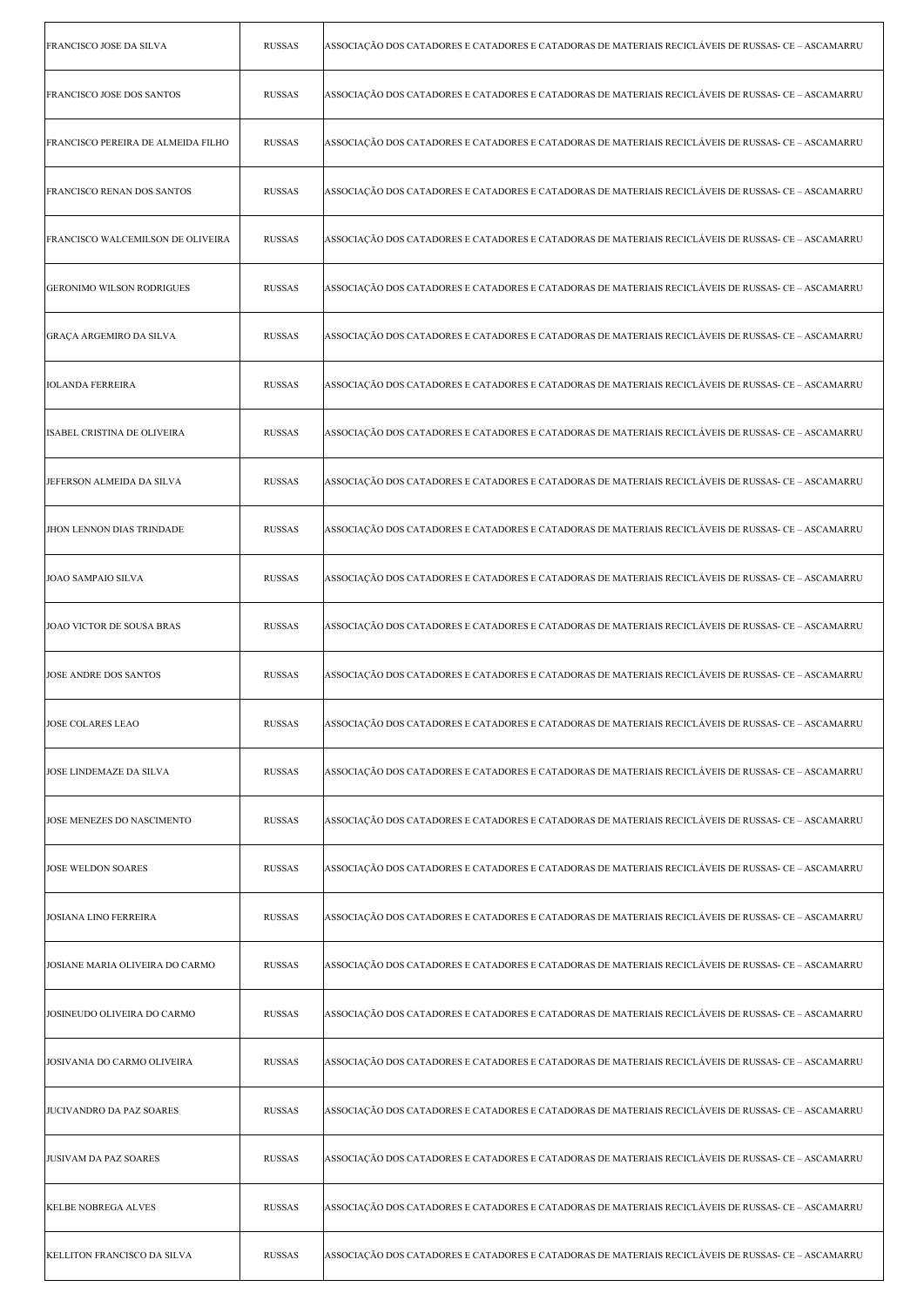| <b>KELLY CRISTIANE DOS SANTOS</b>             | <b>RUSSAS</b> | ASSOCIAÇÃO DOS CATADORES E CATADORES E CATADORAS DE MATERIAIS RECICLÁVEIS DE RUSSAS- CE - ASCAMARRU |
|-----------------------------------------------|---------------|-----------------------------------------------------------------------------------------------------|
| LILIANA DO CARMO SILVA                        | <b>RUSSAS</b> | ASSOCIAÇÃO DOS CATADORES E CATADORES E CATADORAS DE MATERIAIS RECICLÁVEIS DE RUSSAS- CE – ASCAMARRU |
| <b>LIOMAR GOMES DE LIMA</b>                   | <b>RUSSAS</b> | ASSOCIAÇÃO DOS CATADORES E CATADORES E CATADORAS DE MATERIAIS RECICLÁVEIS DE RUSSAS- CE – ASCAMARRU |
| LUISA LILIA LIMA SILVA                        | <b>RUSSAS</b> | ASSOCIAÇÃO DOS CATADORES E CATADORES E CATADORAS DE MATERIAIS RECICLÁVEIS DE RUSSAS- CE - ASCAMARRU |
| LUIZA CRISTINA DE ALMEIDA                     | <b>RUSSAS</b> | ASSOCIAÇÃO DOS CATADORES E CATADORES E CATADORAS DE MATERIAIS RECICLÁVEIS DE RUSSAS- CE - ASCAMARRU |
| LUZIA PEREIRA DE ALMEIDA                      | <b>RUSSAS</b> | ASSOCIAÇÃO DOS CATADORES E CATADORES E CATADORAS DE MATERIAIS RECICLÁVEIS DE RUSSAS- CE – ASCAMARRU |
| MARCELO CRISTIANO DOS SANTOS SILVA            | <b>RUSSAS</b> | ASSOCIAÇÃO DOS CATADORES E CATADORES E CATADORAS DE MATERIAIS RECICLÁVEIS DE RUSSAS- CE - ASCAMARRU |
| MARCO ANTONIO DOS SANTOS                      | <b>RUSSAS</b> | ASSOCIAÇÃO DOS CATADORES E CATADORES E CATADORAS DE MATERIAIS RECICLÁVEIS DE RUSSAS- CE - ASCAMARRU |
| MARCOS ANDRE OLIVEIRA LIMA                    | <b>RUSSAS</b> | ASSOCIAÇÃO DOS CATADORES E CATADORES E CATADORAS DE MATERIAIS RECICLÁVEIS DE RUSSAS- CE - ASCAMARRU |
| MARCOS EDI DE JESUS                           | <b>RUSSAS</b> | ASSOCIAÇÃO DOS CATADORES E CATADORES E CATADORAS DE MATERIAIS RECICLÁVEIS DE RUSSAS- CE - ASCAMARRU |
| MARCOS JOSE DOS SANTOS                        | <b>RUSSAS</b> | ASSOCIAÇÃO DOS CATADORES E CATADORES E CATADORAS DE MATERIAIS RECICLÁVEIS DE RUSSAS- CE – ASCAMARRU |
| MARIA CARLA DOS SANTOS                        | <b>RUSSAS</b> | ASSOCIAÇÃO DOS CATADORES E CATADORES E CATADORAS DE MATERIAIS RECICLÁVEIS DE RUSSAS- CE - ASCAMARRU |
| MARIA DAS GRAÇAS RODRIGUES<br><b>OLIVEIRA</b> | <b>RUSSAS</b> | ASSOCIAÇÃO DOS CATADORES E CATADORES E CATADORAS DE MATERIAIS RECICLÁVEIS DE RUSSAS- CE - ASCAMARRU |
| MARIA DE FATIMA DA SILVA MACENA               | <b>RUSSAS</b> | ASSOCIAÇÃO DOS CATADORES E CATADORES E CATADORAS DE MATERIAIS RECICLÁVEIS DE RUSSAS- CE - ASCAMARRU |
| MARIA DE FATIMA DOS SANTOS                    | RUSSAS        | ASSOCIAÇÃO DOS CATADORES E CATADORES E CATADORAS DE MATERIAIS RECICLÁVEIS DE RUSSAS- CE – ASCAMARRU |
| MARIA DE FATIMA PEREIRA                       | <b>RUSSAS</b> | ASSOCIAÇÃO DOS CATADORES E CATADORES E CATADORAS DE MATERIAIS RECICLÁVEIS DE RUSSAS- CE - ASCAMARRU |
| MARIA IDELVANIA DE OLIVEIRA                   | <b>RUSSAS</b> | ASSOCIAÇÃO DOS CATADORES E CATADORES E CATADORAS DE MATERIAIS RECICLÁVEIS DE RUSSAS- CE – ASCAMARRU |
| MARIA ILDERLANDIA DA COSTA LIMA               | <b>RUSSAS</b> | ASSOCIAÇÃO DOS CATADORES E CATADORES E CATADORAS DE MATERIAIS RECICLÁVEIS DE RUSSAS- CE – ASCAMARRU |
| <b>MARIA JOSE DA SILVA</b>                    | <b>RUSSAS</b> | ASSOCIAÇÃO DOS CATADORES E CATADORES E CATADORAS DE MATERIAIS RECICLÁVEIS DE RUSSAS- CE - ASCAMARRU |
| MARIA JOSE DOS SANTOS LIRA                    | <b>RUSSAS</b> | ASSOCIAÇÃO DOS CATADORES E CATADORES E CATADORAS DE MATERIAIS RECICLÁVEIS DE RUSSAS- CE - ASCAMARRU |
| MARIA JOSILENE OLIVEIRA DO CARMO              | <b>RUSSAS</b> | ASSOCIAÇÃO DOS CATADORES E CATADORES E CATADORAS DE MATERIAIS RECICLÁVEIS DE RUSSAS- CE - ASCAMARRU |
| MARIA LUCIA RODRIGUES DE LIMA                 | <b>RUSSAS</b> | ASSOCIAÇÃO DOS CATADORES E CATADORES E CATADORAS DE MATERIAIS RECICLÁVEIS DE RUSSAS- CE - ASCAMARRU |
| MARIA LUCINEIDE DA PAZ SOARES                 | <b>RUSSAS</b> | ASSOCIAÇÃO DOS CATADORES E CATADORES E CATADORAS DE MATERIAIS RECICLÁVEIS DE RUSSAS- CE – ASCAMARRU |
| MARIA MADALENA FIDELES DOS SANTOS             | <b>RUSSAS</b> | ASSOCIAÇÃO DOS CATADORES E CATADORES E CATADORAS DE MATERIAIS RECICLÁVEIS DE RUSSAS- CE - ASCAMARRU |
| MARLEIDE MARIA DA SILVA                       | <b>RUSSAS</b> | ASSOCIAÇÃO DOS CATADORES E CATADORES E CATADORAS DE MATERIAIS RECICLÁVEIS DE RUSSAS- CE - ASCAMARRU |
| MARLENE LOURENÇO ALMEIDA                      | <b>RUSSAS</b> | ASSOCIAÇÃO DOS CATADORES E CATADORES E CATADORAS DE MATERIAIS RECICLÁVEIS DE RUSSAS- CE – ASCAMARRU |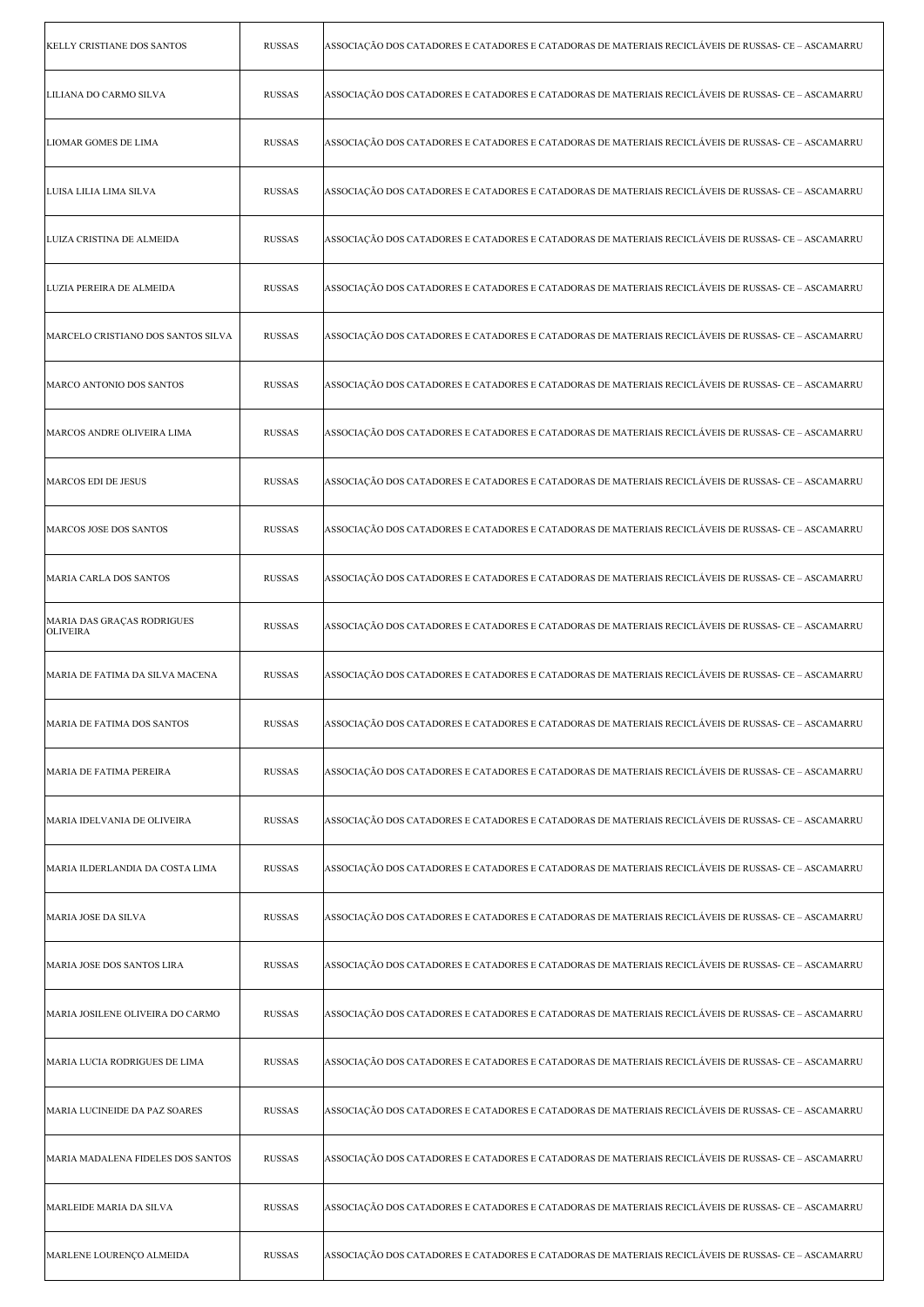| NIKELY CRISTINA DOS SANTOS SILVA  | <b>RUSSAS</b> | ASSOCIAÇÃO DOS CATADORES E CATADORES E CATADORAS DE MATERIAIS RECICLÁVEIS DE RUSSAS- CE – ASCAMARRU |
|-----------------------------------|---------------|-----------------------------------------------------------------------------------------------------|
| NILDELENA MARIA DA SILVA          | <b>RUSSAS</b> | ASSOCIAÇÃO DOS CATADORES E CATADORES E CATADORAS DE MATERIAIS RECICLÁVEIS DE RUSSAS- CE – ASCAMARRU |
| NILDO ARGEMIRO DE OLIVEIRA        | <b>RUSSAS</b> | ASSOCIAÇÃO DOS CATADORES E CATADORES E CATADORAS DE MATERIAIS RECICLÁVEIS DE RUSSAS- CE - ASCAMARRU |
| PATRICIA CARTAXO DE LIMA          | <b>RUSSAS</b> | ASSOCIAÇÃO DOS CATADORES E CATADORES E CATADORAS DE MATERIAIS RECICLÁVEIS DE RUSSAS- CE - ASCAMARRU |
| PATRICIA LIMA RIBEIRO             | <b>RUSSAS</b> | ASSOCIAÇÃO DOS CATADORES E CATADORES E CATADORAS DE MATERIAIS RECICLÁVEIS DE RUSSAS- CE – ASCAMARRU |
| PEDRO ARGEMIRO DE OLIVEIRA NETO   | <b>RUSSAS</b> | ASSOCIAÇÃO DOS CATADORES E CATADORES E CATADORAS DE MATERIAIS RECICLÁVEIS DE RUSSAS- CE – ASCAMARRU |
| RAIMUNDO NONATO DOS SANTOS        | <b>RUSSAS</b> | ASSOCIAÇÃO DOS CATADORES E CATADORES E CATADORAS DE MATERIAIS RECICLÁVEIS DE RUSSAS- CE - ASCAMARRU |
| RAIMUNDO NONATO PAULINO RAMOS     | <b>RUSSAS</b> | ASSOCIAÇÃO DOS CATADORES E CATADORES E CATADORAS DE MATERIAIS RECICLÁVEIS DE RUSSAS- CE - ASCAMARRU |
| <b>RICARDO BARBOSA DOS SANTOS</b> | <b>RUSSAS</b> | ASSOCIAÇÃO DOS CATADORES E CATADORES E CATADORAS DE MATERIAIS RECICLÁVEIS DE RUSSAS- CE – ASCAMARRU |
| VALKIRIA CANDIDA DE JESUS         | <b>RUSSAS</b> | ASSOCIAÇÃO DOS CATADORES E CATADORES E CATADORAS DE MATERIAIS RECICLÁVEIS DE RUSSAS- CE – ASCAMARRU |
| VERIDIANA DA SILVA                | <b>RUSSAS</b> | ASSOCIAÇÃO DOS CATADORES E CATADORES E CATADORAS DE MATERIAIS RECICLÁVEIS DE RUSSAS- CE – ASCAMARRU |
| <b>ZILMA ARGEMIRO DE OLIVEIRA</b> | <b>RUSSAS</b> | ASSOCIAÇÃO DOS CATADORES E CATADORES E CATADORAS DE MATERIAIS RECICLÁVEIS DE RUSSAS- CE - ASCAMARRU |
| ANTONIO VALDIMIRO DE SOUSA FILHO  | <b>TAUA</b>   | ASSOCIACAO DOS CATADORES RECICLAVEIS DE TAUA - CE                                                   |
| DAMIAO GONCALVES ALVES NUNES      | <b>TAUA</b>   | ASSOCIACAO DOS CATADORES RECICLAVEIS DE TAUA - CE                                                   |
| FRANCISCO ANTONIO SOUSA OLIVEIRA  | <b>TAUA</b>   | ASSOCIACAO DOS CATADORES RECICLAVEIS DE TAUA - CE                                                   |
| <b>JOSE FERNANDES FERREIRA</b>    | <b>TAUA</b>   | ASSOCIACAO DOS CATADORES RECICLAVEIS DE TAUA - CE                                                   |
| ANTONIO MARCOS SALES DE SOUSA     | <b>TRAIRI</b> | ASSOCIACAO DOS CATADORES/AS DE RESIDUOS SOLIDOS E RECICLAVEIS DO TRAIRI                             |
| ANTONIO PAULINO ALVES             | <b>TRAIRI</b> | ASSOCIACAO DOS CATADORES/AS DE RESIDUOS SOLIDOS E RECICLAVEIS DO TRAIRI                             |
| FRANCISCA JURLENIA DA SILVA       | <b>TRAIRI</b> | ASSOCIACAO DOS CATADORES/AS DE RESIDUOS SOLIDOS E RECICLAVEIS DO TRAIRI                             |
| FRANCISCO EVILASIO SILVA DA ROCHA | <b>TRAIRI</b> | ASSOCIACAO DOS CATADORES/AS DE RESIDUOS SOLIDOS E RECICLAVEIS DO TRAIRI                             |
| FRANCISCO MOREIRA DE SOUSA FILHO  | <b>TRAIRI</b> | ASSOCIACAO DOS CATADORES/AS DE RESIDUOS SOLIDOS E RECICLAVEIS DO TRAIRI                             |
| FRANCISCO RONES OLIVEIRA NUNES    | <b>TRAIRI</b> | ASSOCIACAO DOS CATADORES/AS DE RESIDUOS SOLIDOS E RECICLAVEIS DO TRAIRI                             |
| <b>GERSON SOARES BRAGA</b>        | <b>TRAIRI</b> | ASSOCIACAO DOS CATADORES/AS DE RESIDUOS SOLIDOS E RECICLAVEIS DO TRAIRI                             |
| IZABEL CRISTINA DA SILVA MOREIRA  | TRAIRI        | ASSOCIACAO DOS CATADORES/AS DE RESIDUOS SOLIDOS E RECICLAVEIS DO TRAIRI                             |
| JOSE CARLOS RODRIGUES DOS SANTOS  | <b>TRAIRI</b> | ASSOCIACAO DOS CATADORES/AS DE RESIDUOS SOLIDOS E RECICLAVEIS DO TRAIRI                             |
| MAURO LUCIO NASCIMENTO DOS SANTOS | <b>TRAIRI</b> | ASSOCIACAO DOS CATADORES/AS DE RESIDUOS SOLIDOS E RECICLAVEIS DO TRAIRI                             |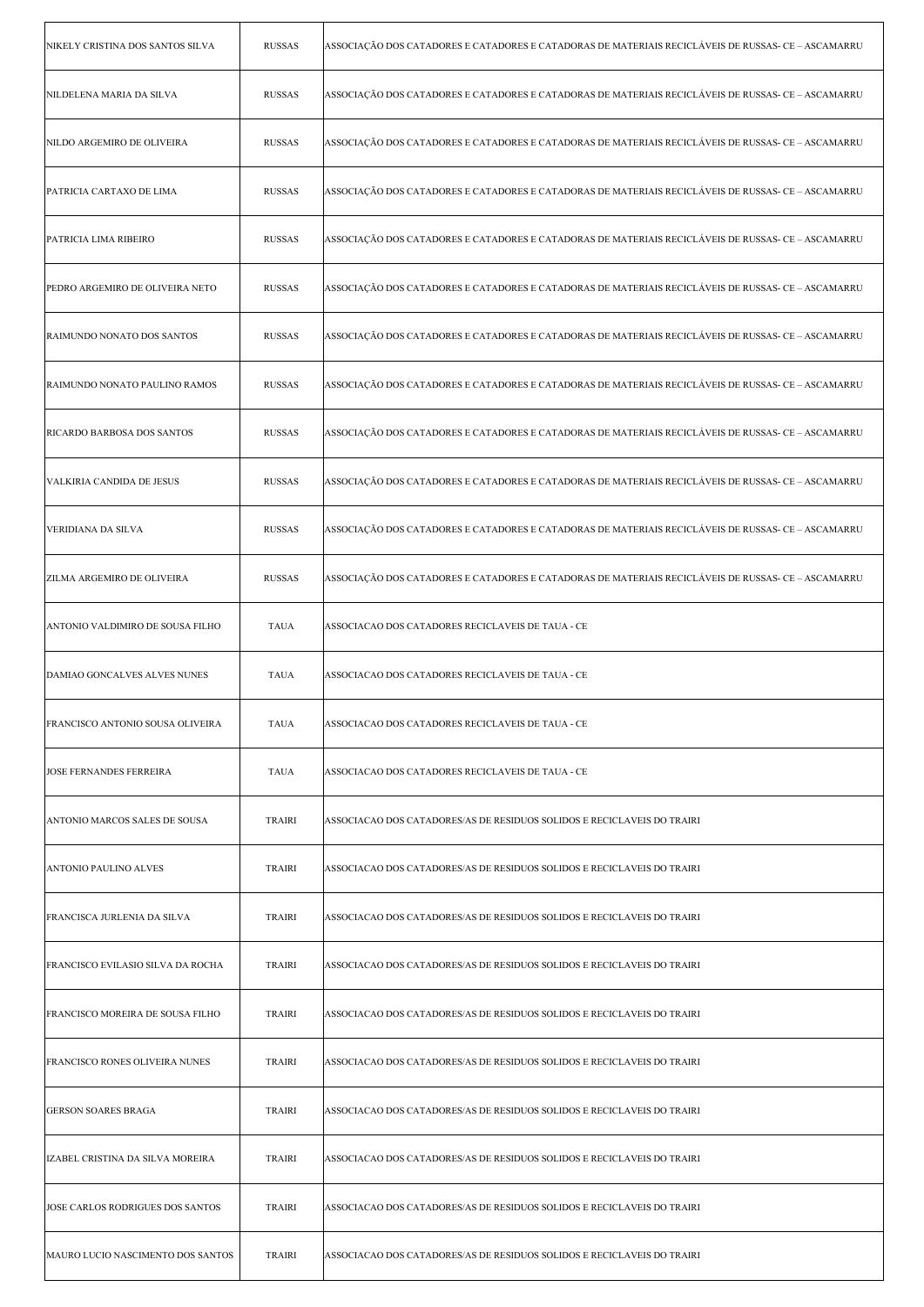| PAULO INACIO RODRIGUES NETO         | <b>TRAIRI</b>     | ASSOCIACAO DOS CATADORES/AS DE RESIDUOS SOLIDOS E RECICLAVEIS DO TRAIRI          |
|-------------------------------------|-------------------|----------------------------------------------------------------------------------|
| ALVINA DA SILVA BESSA               | <b>FORTALEZA</b>  | ASSOCIACAO DOS RECICLADORES AMIGOS DA NATUREZA                                   |
| ANTONIA CARLIANI SOUSA DE ARAUJO    | <b>FORTALEZA</b>  | ASSOCIACAO DOS RECICLADORES AMIGOS DA NATUREZA                                   |
| FRANCISCA LEILA DE OLIVEIRA LIMA    | <b>PENTECOSTE</b> | ASSOCIACAO DOS RECICLADORES AMIGOS DA NATUREZA                                   |
| FRANCISCO EMANUEL SILVA DE SOUSA    | FORTALEZA         | ASSOCIACAO DOS RECICLADORES AMIGOS DA NATUREZA                                   |
| FRANCISCO EMERSON SILVA DE SOUSA    | <b>FORTALEZA</b>  | ASSOCIACAO DOS RECICLADORES AMIGOS DA NATUREZA                                   |
| FRANCISCO HELIO SILVA DO NASCIMENTO | <b>FORTALEZA</b>  | ASSOCIACAO DOS RECICLADORES AMIGOS DA NATUREZA                                   |
| JOSE EDSON SILVA DE SOUSA           | <b>FORTALEZA</b>  | ASSOCIACAO DOS RECICLADORES AMIGOS DA NATUREZA                                   |
| JOSE ESTEVAO SOUSA COSTA            | <b>FORTALEZA</b>  | ASSOCIACAO DOS RECICLADORES AMIGOS DA NATUREZA                                   |
| JOSE LUCIO DOS SANTOS               | FORTALEZA         | ASSOCIACAO DOS RECICLADORES AMIGOS DA NATUREZA                                   |
| LEDA FERREIRA DA SILVA              | <b>FORTALEZA</b>  | ASSOCIACAO DOS RECICLADORES AMIGOS DA NATUREZA                                   |
| LUCELITA GARCIA BEZERRA             | <b>FORTALEZA</b>  | ASSOCIACAO DOS RECICLADORES AMIGOS DA NATUREZA                                   |
| LUCIANO RODRIGUES DE MATOS          | <b>FORTALEZA</b>  | ASSOCIACAO DOS RECICLADORES AMIGOS DA NATUREZA                                   |
| MARIA DA CONCEICAO DA SILVA SOUSA   | <b>FORTALEZA</b>  | ASSOCIACAO DOS RECICLADORES AMIGOS DA NATUREZA                                   |
| MARIA DE FATIMA SANTOS DA SILVA     | FORTALEZA         | ASSOCIACAO DOS RECICLADORES AMIGOS DA NATUREZA                                   |
| MARIA EDNA SILVA DO NASCIMENTO      | <b>FORTALEZA</b>  | ASSOCIACAO DOS RECICLADORES AMIGOS DA NATUREZA                                   |
| MARIA LEIDIVANIA LEMOS MATTOS       | <b>FORTALEZA</b>  | ASSOCIACAO DOS RECICLADORES AMIGOS DA NATUREZA                                   |
| MARIA NUBIA DE SOUZA                | <b>FORTALEZA</b>  | ASSOCIACAO DOS RECICLADORES AMIGOS DA NATUREZA                                   |
| MARIA SILVANIA SILVA DE LEMOS       | FORTALEZA         | ASSOCIACAO DOS RECICLADORES AMIGOS DA NATUREZA                                   |
| MIRIAN LIMA DA COSTA                | <b>FORTALEZA</b>  | ASSOCIACAO DOS RECICLADORES AMIGOS DA NATUREZA                                   |
| ROSEMERY DA SILVA COELHO            | <b>FORTALEZA</b>  | ASSOCIACAO DOS RECICLADORES AMIGOS DA NATUREZA                                   |
| TEREZA PAULA DA SILVA               | <b>FORTALEZA</b>  | ASSOCIACAO DOS RECICLADORES AMIGOS DA NATUREZA                                   |
| VANIA MARIA DA SILVA COELHO         | <b>FORTALEZA</b>  | ASSOCIACAO DOS RECICLADORES AMIGOS DA NATUREZA                                   |
| WEANE BEZERRA DA SILVA              | <b>FORTALEZA</b>  | ASSOCIACAO DOS RECICLADORES AMIGOS DA NATUREZA                                   |
| ALEXANDRA RIBEIRO DE MOURA          | <b>CANINDE</b>    | ASSOCIAÇÃO DOS RECICLADORES DE RESIDUOS SOLIDOS DO BAIRRO DAS CAMPINAS - CANINDE |
| <b>ALEXANDRE MOURA</b>              | <b>CANINDE</b>    | ASSOCIAÇÃO DOS RECICLADORES DE RESIDUOS SOLIDOS DO BAIRRO DAS CAMPINAS - CANINDE |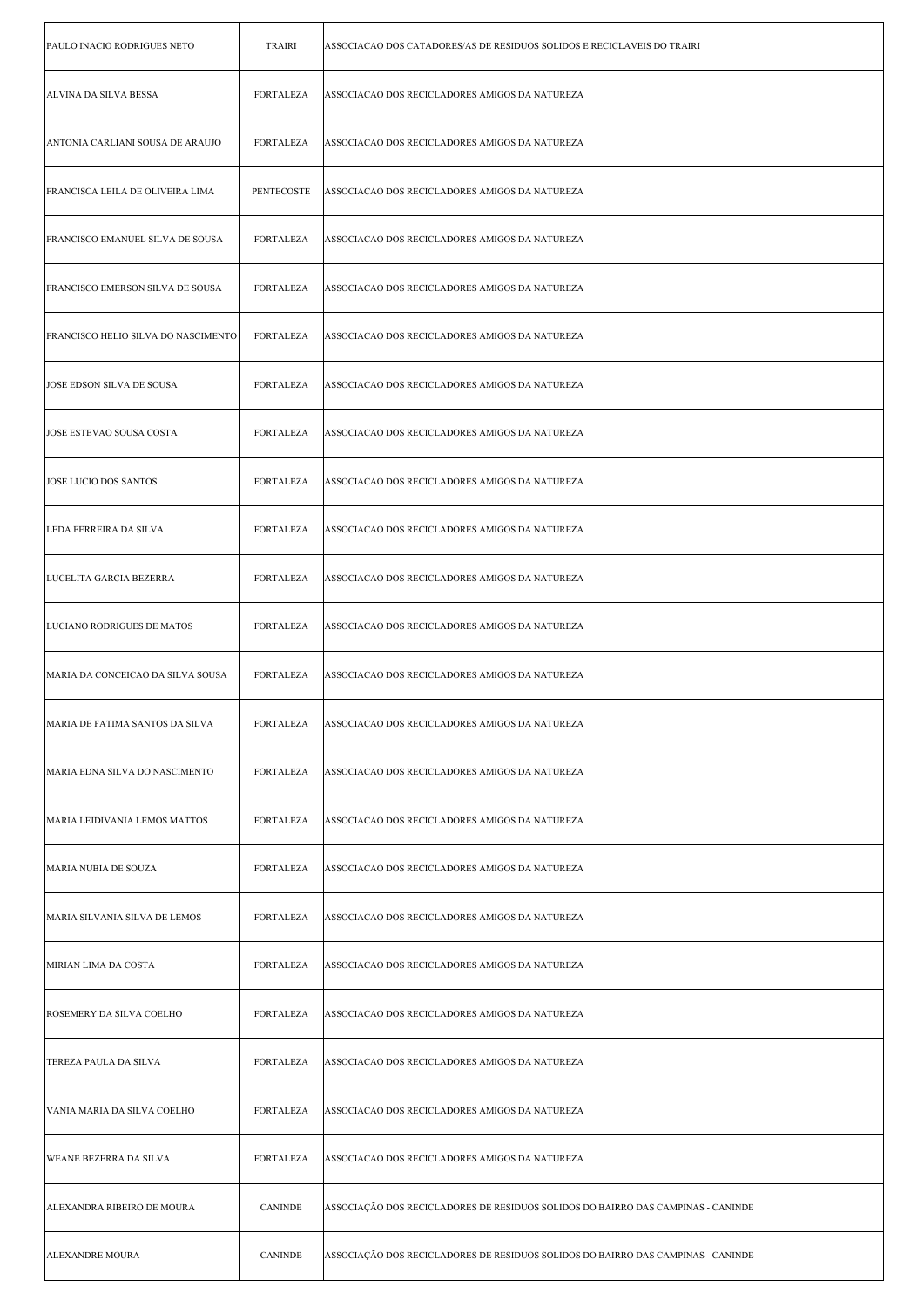| ANA CASSIA RODRIGUES DE LIMA                    | <b>CANINDE</b> | ASSOCIAÇÃO DOS RECICLADORES DE RESIDUOS SOLIDOS DO BAIRRO DAS CAMPINAS - CANINDE |
|-------------------------------------------------|----------------|----------------------------------------------------------------------------------|
| ANGELA MARIA SOUSA SANTOS                       | <b>CANINDE</b> | ASSOCIAÇÃO DOS RECICLADORES DE RESIDUOS SOLIDOS DO BAIRRO DAS CAMPINAS - CANINDE |
| ANNORINA PEREIRA DE ARAUJO                      | <b>CANINDE</b> | ASSOCIAÇÃO DOS RECICLADORES DE RESIDUOS SOLIDOS DO BAIRRO DAS CAMPINAS - CANINDE |
| ANTONIA EDILENE MACEDO SILVA                    | <b>CANINDE</b> | ASSOCIAÇÃO DOS RECICLADORES DE RESIDUOS SOLIDOS DO BAIRRO DAS CAMPINAS - CANINDE |
| ANTONIA GECILENI LOUBESSA DA SILVA              | <b>CANINDE</b> | ASSOCIAÇÃO DOS RECICLADORES DE RESIDUOS SOLIDOS DO BAIRRO DAS CAMPINAS - CANINDE |
| ANTONIA JOSELE SIVA BARBOSA SIMAO               | <b>CANINDE</b> | ASSOCIAÇÃO DOS RECICLADORES DE RESIDUOS SOLIDOS DO BAIRRO DAS CAMPINAS - CANINDE |
| ANTONIA KALINE MARTINS GOMES COSTA              | <b>CANINDE</b> | ASSOCIAÇÃO DOS RECICLADORES DE RESIDUOS SOLIDOS DO BAIRRO DAS CAMPINAS - CANINDE |
| ANTONIA SONIA CRUZ NASCIMENTO                   | <b>CANINDE</b> | ASSOCIAÇÃO DOS RECICLADORES DE RESIDUOS SOLIDOS DO BAIRRO DAS CAMPINAS - CANINDE |
| ANTONIO BARROSO DE ALMEIDA                      | <b>CANINDE</b> | ASSOCIAÇÃO DOS RECICLADORES DE RESIDUOS SOLIDOS DO BAIRRO DAS CAMPINAS - CANINDE |
| ANTONIO IRANILDO DE ARAUJO<br><b>NASCIMENTO</b> | <b>CANINDE</b> | ASSOCIAÇÃO DOS RECICLADORES DE RESIDUOS SOLIDOS DO BAIRRO DAS CAMPINAS - CANINDE |
| ANTONIO JOVALDO ALVES DA SILVA                  | <b>CANINDE</b> | ASSOCIAÇÃO DOS RECICLADORES DE RESIDUOS SOLIDOS DO BAIRRO DAS CAMPINAS - CANINDE |
| ANTONIO RIBEIRO ALMEIDA                         | <b>CANINDE</b> | ASSOCIAÇÃO DOS RECICLADORES DE RESIDUOS SOLIDOS DO BAIRRO DAS CAMPINAS - CANINDE |
| ANTONIO RONALDO FERREIRA BEZERRA                | <b>CANINDE</b> | ASSOCIAÇÃO DOS RECICLADORES DE RESIDUOS SOLIDOS DO BAIRRO DAS CAMPINAS - CANINDE |
| ANTONIO TAVARES LOIOLA                          | <b>CANINDE</b> | ASSOCIAÇÃO DOS RECICLADORES DE RESIDUOS SOLIDOS DO BAIRRO DAS CAMPINAS - CANINDE |
| <b>BRUNO LIMA SOARES</b>                        | CANINDE        | ASSOCIAÇÃO DOS RECICLADORES DE RESIDUOS SOLIDOS DO BAIRRO DAS CAMPINAS - CANINDE |
| CAMILA DA SILVA RODRIGUES                       | <b>CANINDE</b> | ASSOCIAÇÃO DOS RECICLADORES DE RESIDUOS SOLIDOS DO BAIRRO DAS CAMPINAS - CANINDE |
| CATARINA DOS SANTOS DA CRUZ                     | <b>CANINDE</b> | ASSOCIAÇÃO DOS RECICLADORES DE RESIDUOS SOLIDOS DO BAIRRO DAS CAMPINAS - CANINDE |
| CLAUDIANA ALVES FERREIRA                        | <b>CANINDE</b> | ASSOCIAÇÃO DOS RECICLADORES DE RESIDUOS SOLIDOS DO BAIRRO DAS CAMPINAS - CANINDE |
| CLECIA MARIA DE CASTRO GOMES                    | <b>CANINDE</b> | ASSOCIAÇÃO DOS RECICLADORES DE RESIDUOS SOLIDOS DO BAIRRO DAS CAMPINAS - CANINDE |
| <b>CLEOMAR FERREIRA BEZERRA</b>                 | <b>CANINDE</b> | ASSOCIAÇÃO DOS RECICLADORES DE RESIDUOS SOLIDOS DO BAIRRO DAS CAMPINAS - CANINDE |
| CRISTIANA MOURA DE SOUSA                        | <b>CANINDE</b> | ASSOCIAÇÃO DOS RECICLADORES DE RESIDUOS SOLIDOS DO BAIRRO DAS CAMPINAS - CANINDE |
| DAYANA RIBEIRO DE MOURA                         | <b>CANINDE</b> | ASSOCIAÇÃO DOS RECICLADORES DE RESIDUOS SOLIDOS DO BAIRRO DAS CAMPINAS - CANINDE |
| ELIANE ALVES DE FREITAS                         | <b>CANINDE</b> | ASSOCIAÇÃO DOS RECICLADORES DE RESIDUOS SOLIDOS DO BAIRRO DAS CAMPINAS - CANINDE |
| FRANCISCA ALZENIR CORDEIRO LUZIA                | <b>CANINDE</b> | ASSOCIAÇÃO DOS RECICLADORES DE RESIDUOS SOLIDOS DO BAIRRO DAS CAMPINAS - CANINDE |
| <b>FRANCISCA DENISE PEREIRA ALVES</b>           | <b>CANINDE</b> | ASSOCIAÇÃO DOS RECICLADORES DE RESIDUOS SOLIDOS DO BAIRRO DAS CAMPINAS - CANINDE |
| FRANCISCA ROBERTA PEREIRA ALVES<br>ABREU        | <b>CANINDE</b> | ASSOCIAÇÃO DOS RECICLADORES DE RESIDUOS SOLIDOS DO BAIRRO DAS CAMPINAS - CANINDE |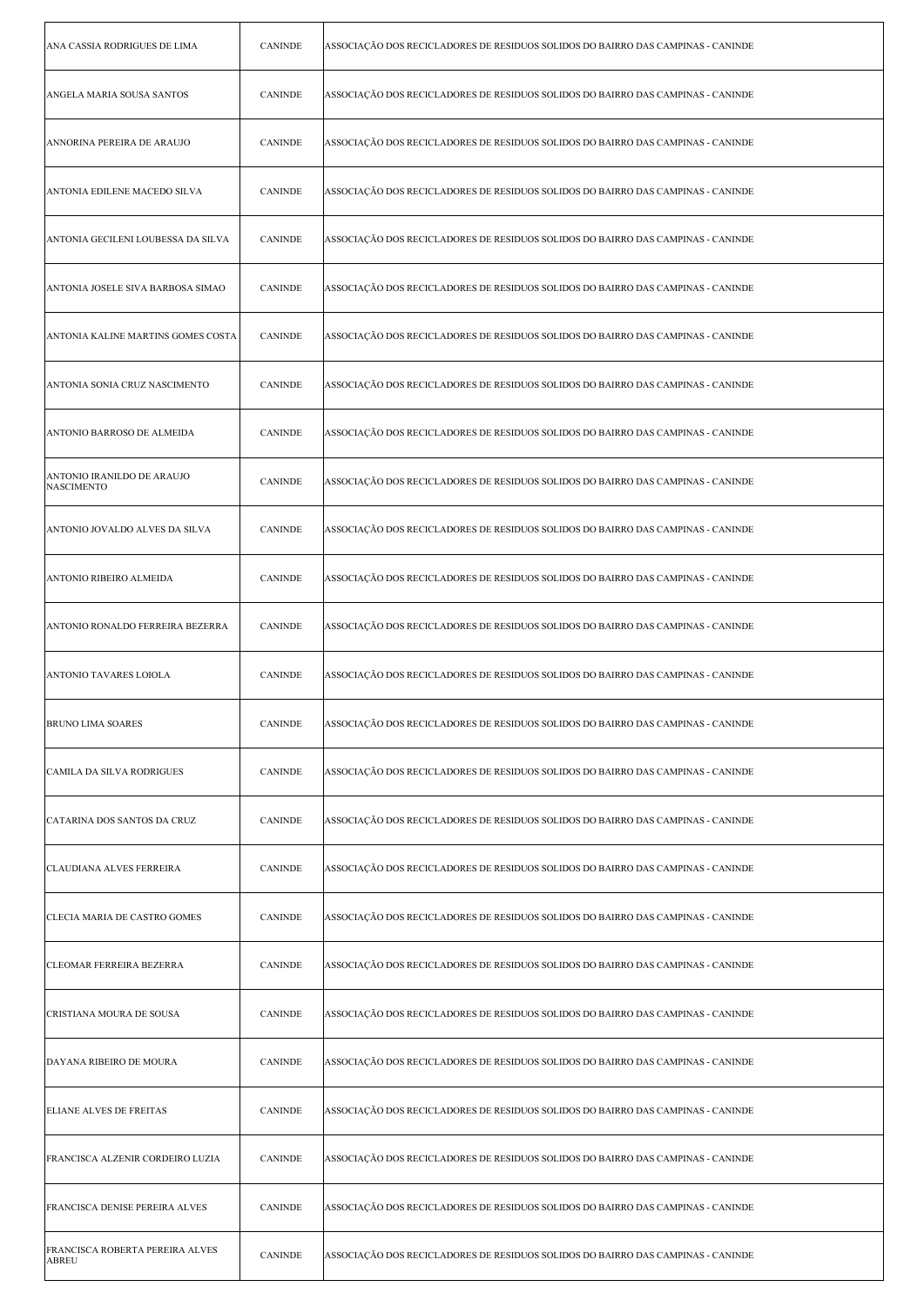| FRANCISCA VALDIANE PEREIRA ALVES<br><b>ABREU</b> | <b>CANINDE</b> | ASSOCIAÇÃO DOS RECICLADORES DE RESIDUOS SOLIDOS DO BAIRRO DAS CAMPINAS - CANINDE |
|--------------------------------------------------|----------------|----------------------------------------------------------------------------------|
| FRANCISCA VALDILENE PEREIRA ALVES<br>ABREU       | <b>CANINDE</b> | ASSOCIAÇÃO DOS RECICLADORES DE RESIDUOS SOLIDOS DO BAIRRO DAS CAMPINAS - CANINDE |
| FRANCISCO ADAIL LIMA                             | <b>CANINDE</b> | ASSOCIAÇÃO DOS RECICLADORES DE RESIDUOS SOLIDOS DO BAIRRO DAS CAMPINAS - CANINDE |
| FRANCISCO CARLOS PEREIRA ALVES<br>ABREU          | <b>CANINDE</b> | ASSOCIAÇÃO DOS RECICLADORES DE RESIDUOS SOLIDOS DO BAIRRO DAS CAMPINAS - CANINDE |
| FRANCISCO DE ASSIS PEREIRA GOMES                 | <b>CANINDE</b> | ASSOCIAÇÃO DOS RECICLADORES DE RESIDUOS SOLIDOS DO BAIRRO DAS CAMPINAS - CANINDE |
| FRANCISCO GENILSON SILVA DE CASTRO               | <b>CANINDE</b> | ASSOCIAÇÃO DOS RECICLADORES DE RESIDUOS SOLIDOS DO BAIRRO DAS CAMPINAS - CANINDE |
| FRANCISCO ITALO PINTO DE CASTRO                  | <b>CANINDE</b> | ASSOCIAÇÃO DOS RECICLADORES DE RESIDUOS SOLIDOS DO BAIRRO DAS CAMPINAS - CANINDE |
| FRANCISCO LUCILANE SOUZA SILVA                   | <b>CANINDE</b> | ASSOCIAÇÃO DOS RECICLADORES DE RESIDUOS SOLIDOS DO BAIRRO DAS CAMPINAS - CANINDE |
| FRANCISCO RICARDO DE PAULA                       | <b>CANINDE</b> | ASSOCIAÇÃO DOS RECICLADORES DE RESIDUOS SOLIDOS DO BAIRRO DAS CAMPINAS - CANINDE |
| FRANCISCO TEODOSA UCHOA                          | <b>CANINDE</b> | ASSOCIAÇÃO DOS RECICLADORES DE RESIDUOS SOLIDOS DO BAIRRO DAS CAMPINAS - CANINDE |
| FRANCISCO WALTER SILVA PEREIRA                   | <b>CANINDE</b> | ASSOCIAÇÃO DOS RECICLADORES DE RESIDUOS SOLIDOS DO BAIRRO DAS CAMPINAS - CANINDE |
| HELENA MOURA RIBEIRO                             | <b>CANINDE</b> | ASSOCIAÇÃO DOS RECICLADORES DE RESIDUOS SOLIDOS DO BAIRRO DAS CAMPINAS - CANINDE |
| ITALO VASCONCELOS DE ABREU                       | <b>CANINDE</b> | ASSOCIAÇÃO DOS RECICLADORES DE RESIDUOS SOLIDOS DO BAIRRO DAS CAMPINAS - CANINDE |
| IVANILDO ALVES DE SOUZA                          | <b>CANINDE</b> | ASSOCIAÇÃO DOS RECICLADORES DE RESIDUOS SOLIDOS DO BAIRRO DAS CAMPINAS - CANINDE |
| JESSICA CAROLINA LIMA SOARES                     | CANINDE        | ASSOCIAÇÃO DOS RECICLADORES DE RESIDUOS SOLIDOS DO BAIRRO DAS CAMPINAS - CANINDE |
| JOAO VITOR VIEIRA DE MENEZES                     | <b>CANINDE</b> | ASSOCIAÇÃO DOS RECICLADORES DE RESIDUOS SOLIDOS DO BAIRRO DAS CAMPINAS - CANINDE |
| JOAQUIM DA SILVA FREITAS                         | <b>CANINDE</b> | ASSOCIAÇÃO DOS RECICLADORES DE RESIDUOS SOLIDOS DO BAIRRO DAS CAMPINAS - CANINDE |
| JOSE ADAUTO DOS SANTOS NASCIMENTO                | <b>CANINDE</b> | ASSOCIAÇÃO DOS RECICLADORES DE RESIDUOS SOLIDOS DO BAIRRO DAS CAMPINAS - CANINDE |
| JOSE ALMIR RODRIGUES DA SIVA                     | <b>CANINDE</b> | ASSOCIAÇÃO DOS RECICLADORES DE RESIDUOS SOLIDOS DO BAIRRO DAS CAMPINAS - CANINDE |
| JOSE ANILDO DA SILVA FREITAS                     | <b>CANINDE</b> | ASSOCIAÇÃO DOS RECICLADORES DE RESIDUOS SOLIDOS DO BAIRRO DAS CAMPINAS - CANINDE |
| JOSE ANTONIO GOMES RODRIGUES                     | <b>CANINDE</b> | ASSOCIAÇÃO DOS RECICLADORES DE RESIDUOS SOLIDOS DO BAIRRO DAS CAMPINAS - CANINDE |
| JOSE IVAN MOREIRA DA SILVA                       | <b>CANINDE</b> | ASSOCIAÇÃO DOS RECICLADORES DE RESIDUOS SOLIDOS DO BAIRRO DAS CAMPINAS - CANINDE |
| JOSE IVANILDO SANTOS MARREIRO                    | <b>CANINDE</b> | ASSOCIAÇÃO DOS RECICLADORES DE RESIDUOS SOLIDOS DO BAIRRO DAS CAMPINAS - CANINDE |
| JOSE NILSON DA SILVA FREITAS                     | <b>CANINDE</b> | ASSOCIAÇÃO DOS RECICLADORES DE RESIDUOS SOLIDOS DO BAIRRO DAS CAMPINAS - CANINDE |
| <b>JULIANE DA CRUZ RIBEIRO</b>                   | <b>CANINDE</b> | ASSOCIAÇÃO DOS RECICLADORES DE RESIDUOS SOLIDOS DO BAIRRO DAS CAMPINAS - CANINDE |
| <b>LAILSON SANTOS FORTE</b>                      | <b>CANINDE</b> | ASSOCIAÇÃO DOS RECICLADORES DE RESIDUOS SOLIDOS DO BAIRRO DAS CAMPINAS - CANINDE |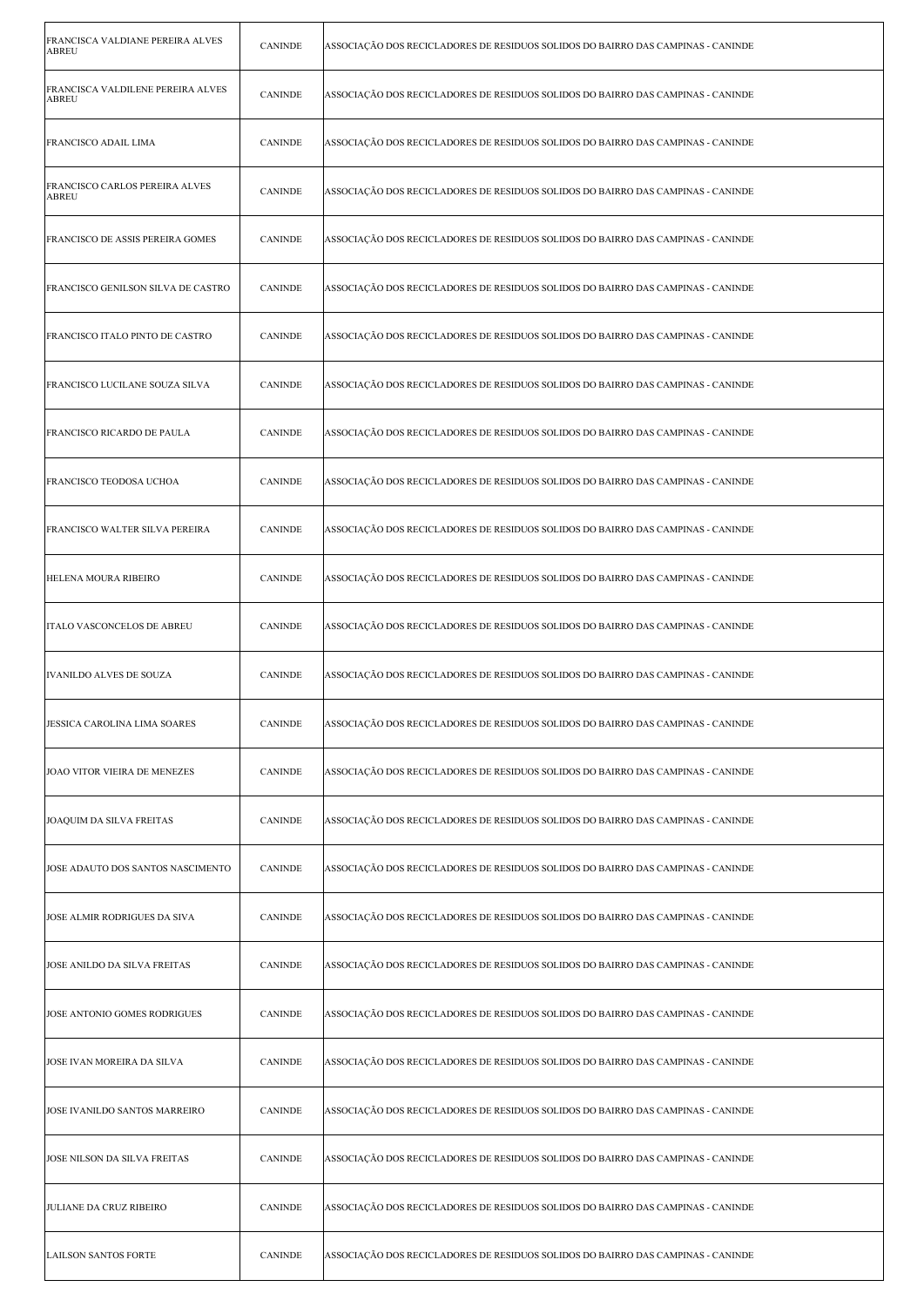| LUCIO CANDIDO DA CRUZ                         | <b>CANINDE</b> | ASSOCIAÇÃO DOS RECICLADORES DE RESIDUOS SOLIDOS DO BAIRRO DAS CAMPINAS - CANINDE |
|-----------------------------------------------|----------------|----------------------------------------------------------------------------------|
| LUIS EVANILDO DE ARAUJO NASCIMENTO            | <b>CANINDE</b> | ASSOCIAÇÃO DOS RECICLADORES DE RESIDUOS SOLIDOS DO BAIRRO DAS CAMPINAS - CANINDE |
| LUIZ GONZAGA DO NASCIMENTO                    | <b>CANINDE</b> | ASSOCIAÇÃO DOS RECICLADORES DE RESIDUOS SOLIDOS DO BAIRRO DAS CAMPINAS - CANINDE |
| MANOEL LOPES DA SILVA                         | <b>CANINDE</b> | ASSOCIAÇÃO DOS RECICLADORES DE RESIDUOS SOLIDOS DO BAIRRO DAS CAMPINAS - CANINDE |
| MARIA ADRIANA LOPES MARTINS                   | <b>CANINDE</b> | ASSOCIAÇÃO DOS RECICLADORES DE RESIDUOS SOLIDOS DO BAIRRO DAS CAMPINAS - CANINDE |
| MARIA ALINE MARTINS GOMES                     | <b>CANINDE</b> | ASSOCIAÇÃO DOS RECICLADORES DE RESIDUOS SOLIDOS DO BAIRRO DAS CAMPINAS - CANINDE |
| MARIA ANITA ARAUJO NASCIMENTO                 | <b>CANINDE</b> | ASSOCIAÇÃO DOS RECICLADORES DE RESIDUOS SOLIDOS DO BAIRRO DAS CAMPINAS - CANINDE |
| MARIA AURINETE ARAUJO NASCIMENTO              | <b>CANINDE</b> | ASSOCIAÇÃO DOS RECICLADORES DE RESIDUOS SOLIDOS DO BAIRRO DAS CAMPINAS - CANINDE |
| MARIA CLAUDIANE RODRIGUES DA SILVA            | <b>CANINDE</b> | ASSOCIAÇÃO DOS RECICLADORES DE RESIDUOS SOLIDOS DO BAIRRO DAS CAMPINAS - CANINDE |
| MARIA DAS DORES MOURA                         | <b>CANINDE</b> | ASSOCIAÇÃO DOS RECICLADORES DE RESIDUOS SOLIDOS DO BAIRRO DAS CAMPINAS - CANINDE |
| MARIA DE FATIMA DANTAS DA SILVA               | <b>CANINDE</b> | ASSOCIAÇÃO DOS RECICLADORES DE RESIDUOS SOLIDOS DO BAIRRO DAS CAMPINAS - CANINDE |
| MARIA DE LOURDES DA SILVA FREITAS             | <b>CANINDE</b> | ASSOCIAÇÃO DOS RECICLADORES DE RESIDUOS SOLIDOS DO BAIRRO DAS CAMPINAS - CANINDE |
| MARIA DO CEU RODRIGUES DA SILVA               | <b>CANINDE</b> | ASSOCIAÇÃO DOS RECICLADORES DE RESIDUOS SOLIDOS DO BAIRRO DAS CAMPINAS - CANINDE |
| MARIA DO SOCORRO ALVES DA SILVA               | <b>CANINDE</b> | ASSOCIAÇÃO DOS RECICLADORES DE RESIDUOS SOLIDOS DO BAIRRO DAS CAMPINAS - CANINDE |
| MARIA DOS PRAZERES DA SILVA                   | CANINDE        | ASSOCIAÇÃO DOS RECICLADORES DE RESIDUOS SOLIDOS DO BAIRRO DAS CAMPINAS - CANINDE |
| MARIA EDILEUZA DE ARAUJO<br><b>NASCIMENTO</b> | <b>CANINDE</b> | ASSOCIAÇÃO DOS RECICLADORES DE RESIDUOS SOLIDOS DO BAIRRO DAS CAMPINAS - CANINDE |
| MARIA EDINUZA DA SILVA HOLANDA                | <b>CANINDE</b> | ASSOCIAÇÃO DOS RECICLADORES DE RESIDUOS SOLIDOS DO BAIRRO DAS CAMPINAS - CANINDE |
| MARIA ELIVANE DE SOUSA                        | <b>CANINDE</b> | ASSOCIAÇÃO DOS RECICLADORES DE RESIDUOS SOLIDOS DO BAIRRO DAS CAMPINAS - CANINDE |
| MARIA EVANILDA DO CARMO LIMA<br><b>SOARES</b> | <b>CANINDE</b> | ASSOCIAÇÃO DOS RECICLADORES DE RESIDUOS SOLIDOS DO BAIRRO DAS CAMPINAS - CANINDE |
| MARIA GORETE ABREU SANTOS                     | <b>CANINDE</b> | ASSOCIAÇÃO DOS RECICLADORES DE RESIDUOS SOLIDOS DO BAIRRO DAS CAMPINAS - CANINDE |
| MARIA JOSE DE ARAUJO NASCIMENTO               | <b>CANINDE</b> | ASSOCIAÇÃO DOS RECICLADORES DE RESIDUOS SOLIDOS DO BAIRRO DAS CAMPINAS - CANINDE |
| MARIA LEILANY DE SOUSA FREITAS                | <b>CANINDE</b> | ASSOCIAÇÃO DOS RECICLADORES DE RESIDUOS SOLIDOS DO BAIRRO DAS CAMPINAS - CANINDE |
| MARIA LUCIENE RODRIGUES DE LIMA               | <b>CANINDE</b> | ASSOCIAÇÃO DOS RECICLADORES DE RESIDUOS SOLIDOS DO BAIRRO DAS CAMPINAS - CANINDE |
| MARIA LUCINETE DAMIAO NASCIMENTO              | <b>CANINDE</b> | ASSOCIAÇÃO DOS RECICLADORES DE RESIDUOS SOLIDOS DO BAIRRO DAS CAMPINAS - CANINDE |
| MARIA MIRELHA FREITAS RODRIGUES               | <b>CANINDE</b> | ASSOCIAÇÃO DOS RECICLADORES DE RESIDUOS SOLIDOS DO BAIRRO DAS CAMPINAS - CANINDE |
| MARIA NAZARE ARAUJO SILVA                     | <b>CANINDE</b> | ASSOCIAÇÃO DOS RECICLADORES DE RESIDUOS SOLIDOS DO BAIRRO DAS CAMPINAS - CANINDE |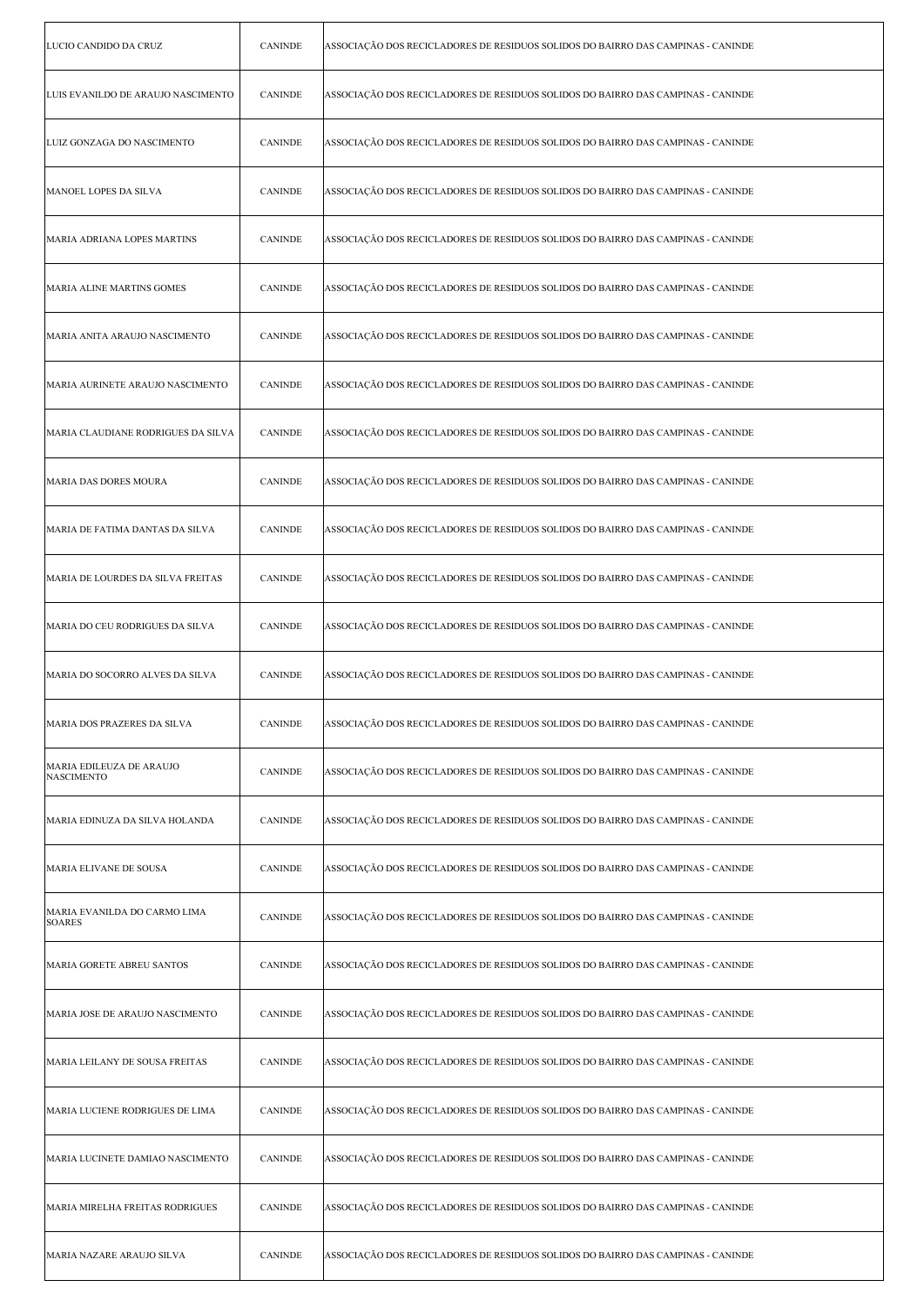| MARIA OLINDINA DA SILVA FREITAS     | <b>CANINDE</b> | ASSOCIAÇÃO DOS RECICLADORES DE RESIDUOS SOLIDOS DO BAIRRO DAS CAMPINAS - CANINDE |
|-------------------------------------|----------------|----------------------------------------------------------------------------------|
| MARIA RODRIGUES DA SILVA RODRIGUES  | <b>CANINDE</b> | ASSOCIAÇÃO DOS RECICLADORES DE RESIDUOS SOLIDOS DO BAIRRO DAS CAMPINAS - CANINDE |
| MARILENE ALMEIDA                    | <b>CANINDE</b> | ASSOCIAÇÃO DOS RECICLADORES DE RESIDUOS SOLIDOS DO BAIRRO DAS CAMPINAS - CANINDE |
| PAULO CESAR DA SILVA FREITAS        | <b>CANINDE</b> | ASSOCIAÇÃO DOS RECICLADORES DE RESIDUOS SOLIDOS DO BAIRRO DAS CAMPINAS - CANINDE |
| PEDRO FELIX MACIEL                  | <b>CANINDE</b> | ASSOCIAÇÃO DOS RECICLADORES DE RESIDUOS SOLIDOS DO BAIRRO DAS CAMPINAS - CANINDE |
| PEDRO RICARDO PINTO DE CASTRO       | <b>CANINDE</b> | ASSOCIAÇÃO DOS RECICLADORES DE RESIDUOS SOLIDOS DO BAIRRO DAS CAMPINAS - CANINDE |
| PEDRO SILVA SANTOS                  | <b>CANINDE</b> | ASSOCIAÇÃO DOS RECICLADORES DE RESIDUOS SOLIDOS DO BAIRRO DAS CAMPINAS - CANINDE |
| RAIMUNDO CELSO SILVA PEREIRA        | <b>CANINDE</b> | ASSOCIAÇÃO DOS RECICLADORES DE RESIDUOS SOLIDOS DO BAIRRO DAS CAMPINAS - CANINDE |
| RAIMUNDO NONATO SILVA SOUSA         | <b>CANINDE</b> | ASSOCIAÇÃO DOS RECICLADORES DE RESIDUOS SOLIDOS DO BAIRRO DAS CAMPINAS - CANINDE |
| ROBERTO CARLOS SANTOS ABREU         | <b>CANINDE</b> | ASSOCIAÇÃO DOS RECICLADORES DE RESIDUOS SOLIDOS DO BAIRRO DAS CAMPINAS - CANINDE |
| TERESA RIBEIRO DE MOURA             | <b>CANINDE</b> | ASSOCIAÇÃO DOS RECICLADORES DE RESIDUOS SOLIDOS DO BAIRRO DAS CAMPINAS - CANINDE |
| TERESINHA MORAIS MACEDO             | <b>CANINDE</b> | ASSOCIAÇÃO DOS RECICLADORES DE RESIDUOS SOLIDOS DO BAIRRO DAS CAMPINAS - CANINDE |
| VALDENIA PEREIRA ALVES              | <b>CANINDE</b> | ASSOCIAÇÃO DOS RECICLADORES DE RESIDUOS SOLIDOS DO BAIRRO DAS CAMPINAS - CANINDE |
| VICENTE RIBEIRO DE MOURA            | <b>CANINDE</b> | ASSOCIAÇÃO DOS RECICLADORES DE RESIDUOS SOLIDOS DO BAIRRO DAS CAMPINAS - CANINDE |
| CICERO GOMES DA SILVA               | ARARIPE        | ASSOCIACAO DOS RECICLADORES NOSSA SENHORA APARECIDA DE ARARIPE                   |
| EXPEDITA PEREIRA DA SILVA           | ARARIPE        | ASSOCIACAO DOS RECICLADORES NOSSA SENHORA APARECIDA DE ARARIPE                   |
| FRANCISCA RODRIGUES DE ANDRADE      | ARARIPE        | ASSOCIACAO DOS RECICLADORES NOSSA SENHORA APARECIDA DE ARARIPE                   |
| FRANCISCO ACIOLI DA SILVA           | ARARIPE        | ASSOCIACAO DOS RECICLADORES NOSSA SENHORA APARECIDA DE ARARIPE                   |
| <b>JOAO BOSCO DA SILVA</b>          | <b>ARARIPE</b> | ASSOCIACAO DOS RECICLADORES NOSSA SENHORA APARECIDA DE ARARIPE                   |
| JUCERLANIO FELINTO DA SILVA         | ARARIPE        | ASSOCIACAO DOS RECICLADORES NOSSA SENHORA APARECIDA DE ARARIPE                   |
| LIOLANDA FELINTO DA SILVA           | ARARIPE        | ASSOCIACAO DOS RECICLADORES NOSSA SENHORA APARECIDA DE ARARIPE                   |
| LUCINEIDE CANDIDO FERREIRA DA SILVA | ARARIPE        | ASSOCIACAO DOS RECICLADORES NOSSA SENHORA APARECIDA DE ARARIPE                   |
| LUIZA CARDOSO DA COSTA              | ARARIPE        | ASSOCIACAO DOS RECICLADORES NOSSA SENHORA APARECIDA DE ARARIPE                   |
| MARIA EDIMARIA LEANDRO SILVA        | <b>ARARIPE</b> | ASSOCIACAO DOS RECICLADORES NOSSA SENHORA APARECIDA DE ARARIPE                   |
| OSWALDO FELINTO DA SILVA            | ARARIPE        | ASSOCIACAO DOS RECICLADORES NOSSA SENHORA APARECIDA DE ARARIPE                   |
| VALDEMIR LEANDRO SILVA              | ARARIPE        | ASSOCIACAO DOS RECICLADORES NOSSA SENHORA APARECIDA DE ARARIPE                   |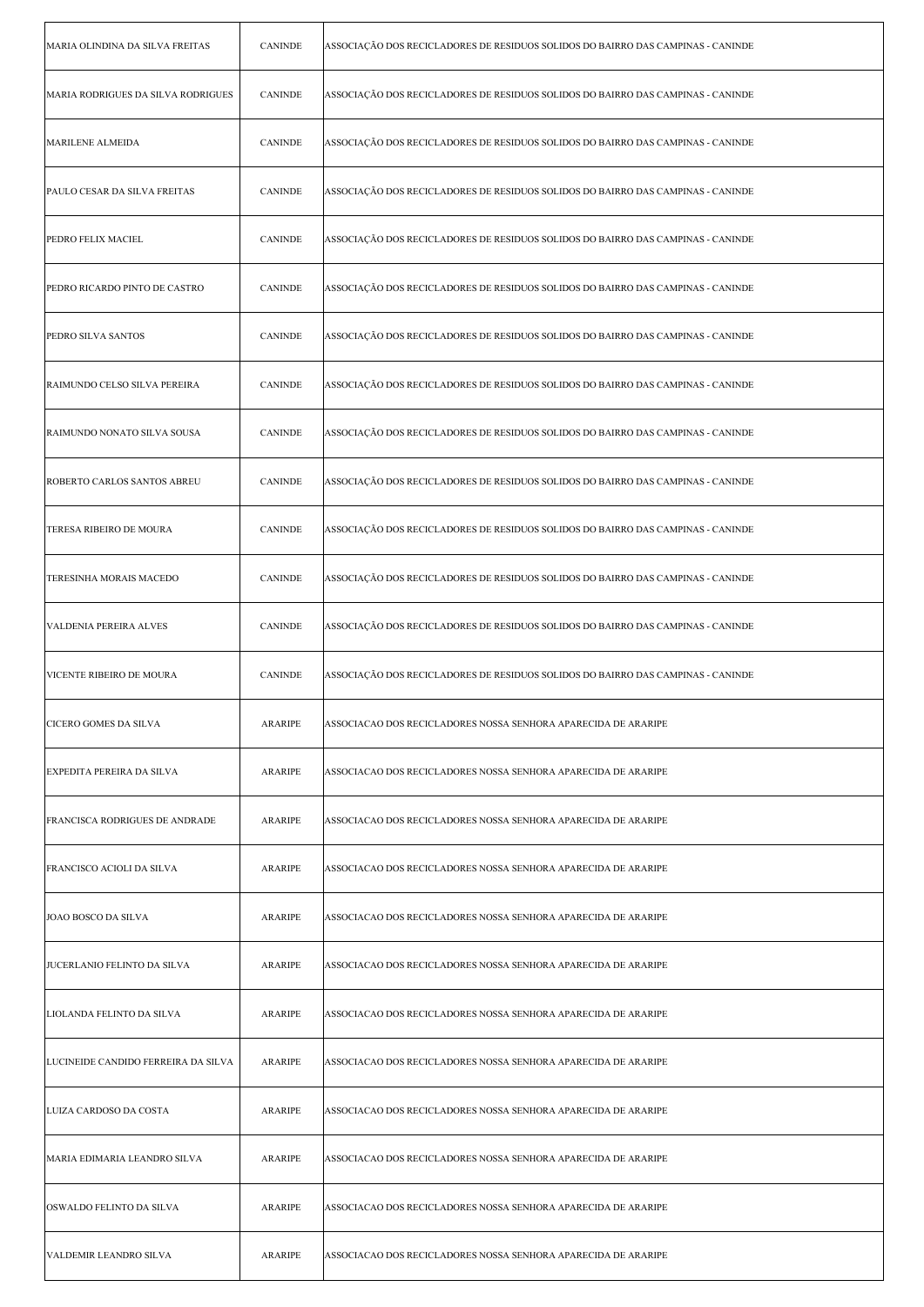| ADALGISA JOSE DOS SANTOS           | <b>JUAZEIRO DO</b><br><b>NORTE</b> | ASSOCIACAO ENGENHO DO LIXO |
|------------------------------------|------------------------------------|----------------------------|
| ALTEMISSIA SOARES LIMA             | <b>JUAZEIRO DO</b><br><b>NORTE</b> | ASSOCIACAO ENGENHO DO LIXO |
| ANTONIA FERNANDES DE ALCANTARA     | JUAZEIRO DO<br><b>NORTE</b>        | ASSOCIACAO ENGENHO DO LIXO |
| <b>BENEDITA DA SILVA SANTOS</b>    | <b>JUAZEIRO DO</b><br><b>NORTE</b> | ASSOCIACAO ENGENHO DO LIXO |
| CICERA CORREIA DA SILVA BRITO      | <b>JUAZEIRO DO</b><br><b>NORTE</b> | ASSOCIACAO ENGENHO DO LIXO |
| CICERO ROMAO DOS SANTOS            | <b>JUAZEIRO DO</b><br><b>NORTE</b> | ASSOCIACAO ENGENHO DO LIXO |
| <b>CICERO RUBENS FERNANDES</b>     | <b>JUAZEIRO DO</b><br><b>NORTE</b> | ASSOCIACAO ENGENHO DO LIXO |
| <b>CICERO SANTANA SILVA</b>        | <b>JUAZEIRO DO</b><br><b>NORTE</b> | ASSOCIACAO ENGENHO DO LIXO |
| DAMIANA MOREIRA DOS SANTOS         | <b>JUAZEIRO DO</b><br><b>NORTE</b> | ASSOCIACAO ENGENHO DO LIXO |
| <b>EGIDIO RAMOS DE BARROS</b>      | <b>JUAZEIRO DO</b><br><b>NORTE</b> | ASSOCIACAO ENGENHO DO LIXO |
| <b>ELIANE GOMES DO NASCIMENTO</b>  | <b>JUAZEIRO DO</b><br><b>NORTE</b> | ASSOCIACAO ENGENHO DO LIXO |
| <b>FABIANA DA SILVA</b>            | <b>JUAZEIRO DO</b><br><b>NORTE</b> | ASSOCIACAO ENGENHO DO LIXO |
| <b>FERNANDA DANIEL NUNES</b>       | <b>JUAZEIRO DO</b><br><b>NORTE</b> | ASSOCIACAO ENGENHO DO LIXO |
| FERNANDO RIBEIRO DA SILVA          | <b>JUAZEIRO DO</b><br><b>NORTE</b> | ASSOCIACAO ENGENHO DO LIXO |
| FLAVIA DA SILVA                    | JUAZEIRO DO<br><b>NORTE</b>        | ASSOCIACAO ENGENHO DO LIXO |
| <b>FRANCINALDO SANTOS SILVA</b>    | <b>JUAZEIRO DO</b><br><b>NORTE</b> | ASSOCIACAO ENGENHO DO LIXO |
| FRANCISCO FERREIRA DE FRANCA       | <b>JUAZEIRO DO</b><br><b>NORTE</b> | ASSOCIACAO ENGENHO DO LIXO |
| <b>FRANCISCO RAIMUNDO DA SILVA</b> | <b>JUAZEIRO DO</b><br><b>NORTE</b> | ASSOCIACAO ENGENHO DO LIXO |
| FRANCIVALDO SILVA DOS SANTOS       | <b>JUAZEIRO DO</b><br><b>NORTE</b> | ASSOCIACAO ENGENHO DO LIXO |
| JOANA DARC BARBOSA DA SILVA        | <b>JUAZEIRO DO</b><br><b>NORTE</b> | ASSOCIACAO ENGENHO DO LIXO |
| <b>JOSE AMARO DA SILVA</b>         | <b>JUAZEIRO DO</b><br><b>NORTE</b> | ASSOCIACAO ENGENHO DO LIXO |
| JOSE EVANDRO DOS SANTOS SILVA      | <b>JUAZEIRO DO</b><br><b>NORTE</b> | ASSOCIACAO ENGENHO DO LIXO |
| JOSE LUIZ DO NASCIMENTO            | <b>JUAZEIRO DO</b><br><b>NORTE</b> | ASSOCIACAO ENGENHO DO LIXO |
| JOSE ROMARIO DOS SANTOS            | <b>JUAZEIRO DO</b><br><b>NORTE</b> | ASSOCIACAO ENGENHO DO LIXO |
| <b>JOSE SOBREIRA DA SILVA</b>      | <b>JUAZEIRO DO</b><br><b>NORTE</b> | ASSOCIACAO ENGENHO DO LIXO |
| JOSEFA ROMAO DOS SANTOS            | <b>JUAZEIRO DO</b><br><b>NORTE</b> | ASSOCIACAO ENGENHO DO LIXO |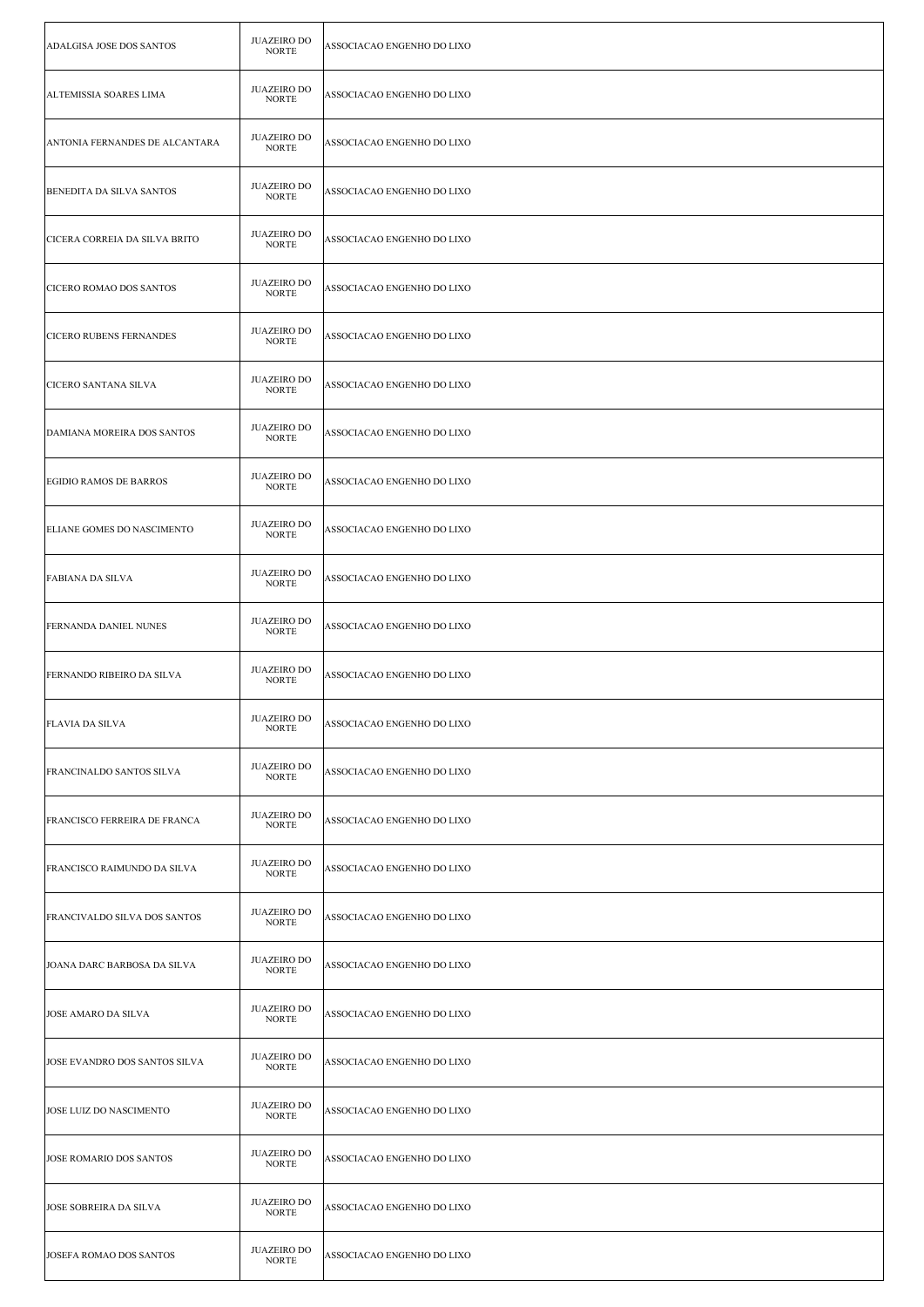| JUCILENE BESERRA DO NASCIMENTO                 | <b>JUAZEIRO DO</b><br><b>NORTE</b> | ASSOCIACAO ENGENHO DO LIXO |
|------------------------------------------------|------------------------------------|----------------------------|
| LUSANIRA DE GOIS FERREIRA                      | <b>JUAZEIRO DO</b><br><b>NORTE</b> | ASSOCIACAO ENGENHO DO LIXO |
| LUZIA DA SILVA                                 | <b>JUAZEIRO DO</b><br><b>NORTE</b> | ASSOCIACAO ENGENHO DO LIXO |
| MARCILIO MAGALHAES                             | <b>JUAZEIRO DO</b><br><b>NORTE</b> | ASSOCIACAO ENGENHO DO LIXO |
| MARCOS OLIVEIRA DO NASCIMENTO                  | <b>JUAZEIRO DO</b><br><b>NORTE</b> | ASSOCIACAO ENGENHO DO LIXO |
| MARIA ADELMA ALVES DOS SANTOS                  | <b>JUAZEIRO DO</b><br><b>NORTE</b> | ASSOCIACAO ENGENHO DO LIXO |
| MARIA AMELIA ALVES PEREIRA                     | <b>JUAZEIRO DO</b><br><b>NORTE</b> | ASSOCIACAO ENGENHO DO LIXO |
| MARIA ANA PAULA NUNES DA SILVA                 | <b>JUAZEIRO DO</b><br><b>NORTE</b> | ASSOCIACAO ENGENHO DO LIXO |
| MARIA APARECIDA SOUZA DA SILVA                 | <b>JUAZEIRO DO</b><br><b>NORTE</b> | ASSOCIACAO ENGENHO DO LIXO |
| MARIA CICERA CARNEIRO DA SILVA                 | <b>JUAZEIRO DO</b><br><b>NORTE</b> | ASSOCIACAO ENGENHO DO LIXO |
| MARIA DE FATIMA ALVES GERMANO                  | <b>JUAZEIRO DO</b><br><b>NORTE</b> | ASSOCIACAO ENGENHO DO LIXO |
| MARIA DE LOURDES FERREIRA DA SILVA             | <b>JUAZEIRO DO</b><br><b>NORTE</b> | ASSOCIACAO ENGENHO DO LIXO |
| MARIA DO SOCORRO FERREIRA                      | <b>JUAZEIRO DO</b><br><b>NORTE</b> | ASSOCIACAO ENGENHO DO LIXO |
| MARIA FABIANA DOS SANTOS                       | <b>JUAZEIRO DO</b><br><b>NORTE</b> | ASSOCIACAO ENGENHO DO LIXO |
| MARIA GABRIEL DE SOUSA                         | JUAZEIRO DO<br><b>NORTE</b>        | ASSOCIACAO ENGENHO DO LIXO |
| MARIA GALDINO DA SILVA                         | <b>JUAZEIRO DO</b><br><b>NORTE</b> | ASSOCIACAO ENGENHO DO LIXO |
| MARIA GORETE DA SILVA                          | <b>JUAZEIRO DO</b><br><b>NORTE</b> | ASSOCIACAO ENGENHO DO LIXO |
| MARIA GORETE NASCIMENTO DA SILVA               | <b>JUAZEIRO DO</b><br><b>NORTE</b> | ASSOCIACAO ENGENHO DO LIXO |
| MARIA LUCIANA LOPES DOS SANTOS<br><b>GOMES</b> | <b>JUAZEIRO DO</b><br><b>NORTE</b> | ASSOCIACAO ENGENHO DO LIXO |
| MARIA LUISA DE SOUSA                           | <b>JUAZEIRO DO</b><br><b>NORTE</b> | ASSOCIACAO ENGENHO DO LIXO |
| MARIA NEUZA BARBOSA DA SILVA                   | <b>JUAZEIRO DO</b><br><b>NORTE</b> | ASSOCIACAO ENGENHO DO LIXO |
| MARIA ROSANIA SILVA GOMES                      | <b>JUAZEIRO DO</b><br><b>NORTE</b> | ASSOCIACAO ENGENHO DO LIXO |
| MARIA SIMONE DA SILVA ALVES                    | <b>JUAZEIRO DO</b><br><b>NORTE</b> | ASSOCIACAO ENGENHO DO LIXO |
| MARIA SUZANA AMARO DA SILVA                    | <b>JUAZEIRO DO</b><br><b>NORTE</b> | ASSOCIACAO ENGENHO DO LIXO |
| MARIA ZILMA DA SILVA FERNANDES                 | <b>JUAZEIRO DO</b><br><b>NORTE</b> | ASSOCIACAO ENGENHO DO LIXO |
| MAURO DE SOUSA                                 | <b>JUAZEIRO DO</b><br><b>NORTE</b> | ASSOCIACAO ENGENHO DO LIXO |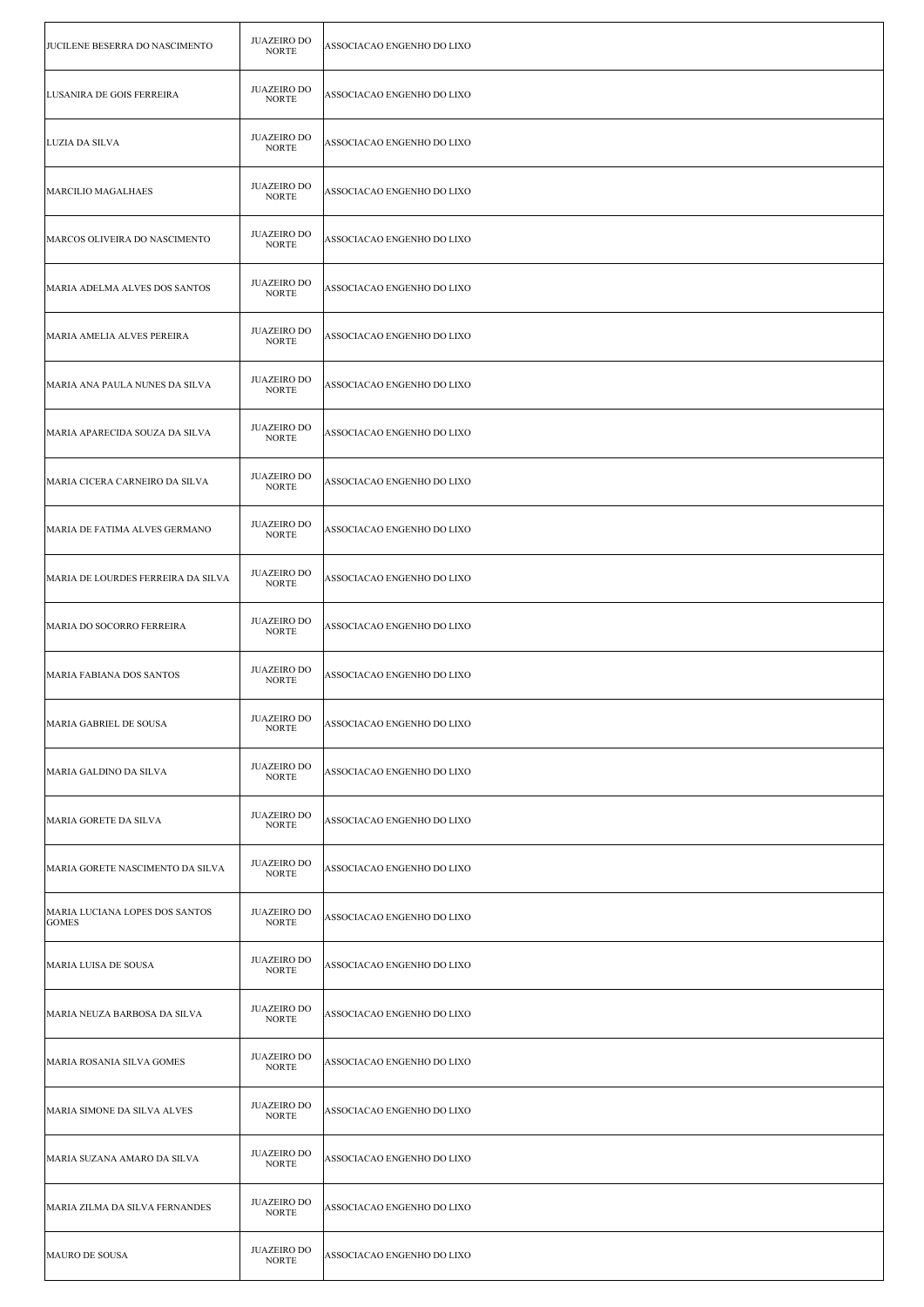| NILBERTO AGUIAR SILVA                        | <b>JUAZEIRO DO</b><br><b>NORTE</b> | ASSOCIACAO ENGENHO DO LIXO                                                        |
|----------------------------------------------|------------------------------------|-----------------------------------------------------------------------------------|
| PEDRO VIEIRA DE FRANCA                       | <b>JUAZEIRO DO</b><br><b>NORTE</b> | ASSOCIACAO ENGENHO DO LIXO                                                        |
| REGINALDO DA SILVA SAMPAIO                   | <b>JUAZEIRO DO</b><br><b>NORTE</b> | ASSOCIACAO ENGENHO DO LIXO                                                        |
| <b>SANDRA DE MOURA SILVA</b>                 | <b>JUAZEIRO DO</b><br><b>NORTE</b> | ASSOCIACAO ENGENHO DO LIXO                                                        |
| VAGMAR VIEIRA DE LIMA                        | <b>JUAZEIRO DO</b><br><b>NORTE</b> | ASSOCIACAO ENGENHO DO LIXO                                                        |
| VICENTE BEZERRA DE SOUSA                     | <b>JUAZEIRO DO</b><br><b>NORTE</b> | ASSOCIACAO ENGENHO DO LIXO                                                        |
| VILANEIDE DIAS DE ALMEIDA                    | <b>JUAZEIRO DO</b><br><b>NORTE</b> | ASSOCIACAO ENGENHO DO LIXO                                                        |
| ADRIANA MARTINS DE MOURA                     | <b>ARACATI</b>                     | ASSOCIAOÇÃO DE CATADORES(AS) RECICLADORES(AS) DOS BAIRROS PEDREGRAL PEDRA REDONDA |
| ANGELA MARIA GOMES DOS SANTOS                | <b>ARACATI</b>                     | ASSOCIAOÇÃO DE CATADORES(AS) RECICLADORES(AS) DOS BAIRROS PEDREGRAL PEDRA REDONDA |
| ANTONIA LUCIVANIA SOUSA                      | <b>ARACATI</b>                     | ASSOCIAOÇÃO DE CATADORES(AS) RECICLADORES(AS) DOS BAIRROS PEDREGRAL PEDRA REDONDA |
| CLEUZILENE MORAES DOS SANTOS                 | <b>ARACATI</b>                     | ASSOCIAOÇAO DE CATADORES(AS) RECICLADORES(AS) DOS BAIRROS PEDREGRAL PEDRA REDONDA |
| DANIELLE GOMES                               | <b>ARACATI</b>                     | ASSOCIAOÇAO DE CATADORES(AS) RECICLADORES(AS) DOS BAIRROS PEDREGRAL PEDRA REDONDA |
| EMANUELLE DA SILVA LIMA                      | <b>ARACATI</b>                     | ASSOCIAOÇÃO DE CATADORES(AS) RECICLADORES(AS) DOS BAIRROS PEDREGRAL PEDRA REDONDA |
| ERISVANIA PEREIRA FREITAS                    | <b>ARACATI</b>                     | ASSOCIAOÇÃO DE CATADORES(AS) RECICLADORES(AS) DOS BAIRROS PEDREGRAL PEDRA REDONDA |
| ERIVANIA GOMES DA COSTA                      | ARACATI                            | ASSOCIAOÇAO DE CATADORES(AS) RECICLADORES(AS) DOS BAIRROS PEDREGRAL PEDRA REDONDA |
| FRANCISCA AUCIONE DOS SANTOS                 | <b>ARACATI</b>                     | ASSOCIAOCAO DE CATADORES(AS) RECICLADORES(AS) DOS BAIRROS PEDREGRAL PEDRA REDONDA |
| FRANCISCA CLEIDE MARTINS DE ALMEIDA          | <b>ARACATI</b>                     | ASSOCIAOÇÃO DE CATADORES(AS) RECICLADORES(AS) DOS BAIRROS PEDREGRAL PEDRA REDONDA |
| FRANCISCA EDNA OLIVEIRA DA SILVA DA<br>COSTA | <b>ARACATI</b>                     | ASSOCIAOÇÃO DE CATADORES(AS) RECICLADORES(AS) DOS BAIRROS PEDREGRAL PEDRA REDONDA |
| FRANCISCA MARIA SILVA SOUSA                  | <b>ARACATI</b>                     | ASSOCIAOÇÃO DE CATADORES(AS) RECICLADORES(AS) DOS BAIRROS PEDREGRAL PEDRA REDONDA |
| FRANCISCO CHARLIER DOS SANTOS                | <b>ARACATI</b>                     | ASSOCIAOÇÃO DE CATADORES(AS) RECICLADORES(AS) DOS BAIRROS PEDREGRAL PEDRA REDONDA |
| FRANCISCO FILHO GOMES PIMENTA                | <b>ARACATI</b>                     | ASSOCIAOÇÃO DE CATADORES(AS) RECICLADORES(AS) DOS BAIRROS PEDREGRAL PEDRA REDONDA |
| FRANCISCO IVAN CHAGAS DOS SANTOS             | <b>ARACATI</b>                     | ASSOCIAOÇÃO DE CATADORES(AS) RECICLADORES(AS) DOS BAIRROS PEDREGRAL PEDRA REDONDA |
| FRANCISCO REGINALDO DA SILVA COSTA           | <b>ARACATI</b>                     | ASSOCIAOÇÃO DE CATADORES(AS) RECICLADORES(AS) DOS BAIRROS PEDREGRAL PEDRA REDONDA |
| FRANSCISCO CORREIA DE SOUSA                  | <b>ARACATI</b>                     | ASSOCIAOÇÃO DE CATADORES(AS) RECICLADORES(AS) DOS BAIRROS PEDREGRAL PEDRA REDONDA |
| ISABEL MARIA DA SILVA ALVES                  | <b>ARACATI</b>                     | ASSOCIAOÇÃO DE CATADORES(AS) RECICLADORES(AS) DOS BAIRROS PEDREGRAL PEDRA REDONDA |
| JESSIKA GOMES DE SOUZA                       | <b>ARACATI</b>                     | ASSOCIAOÇÃO DE CATADORES(AS) RECICLADORES(AS) DOS BAIRROS PEDREGRAL PEDRA REDONDA |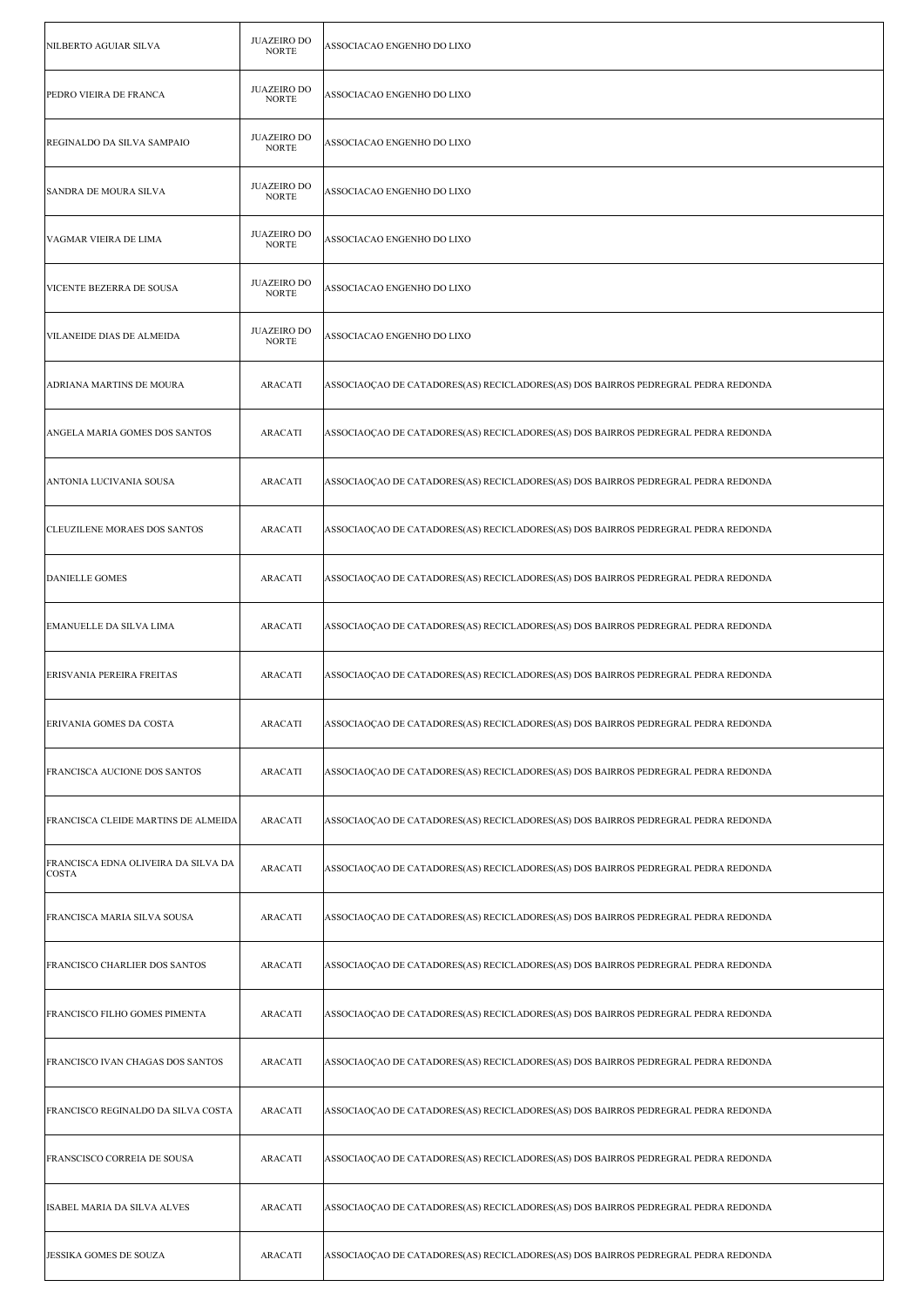| LUCILENE GOMES DA SILVA           | <b>ARACATI</b>   | ASSOCIAOÇÃO DE CATADORES(AS) RECICLADORES(AS) DOS BAIRROS PEDREGRAL PEDRA REDONDA           |
|-----------------------------------|------------------|---------------------------------------------------------------------------------------------|
| MAGARIDA FERREIRA DE SOUZA        | <b>ARACATI</b>   | ASSOCIAOÇÃO DE CATADORES(AS) RECICLADORES(AS) DOS BAIRROS PEDREGRAL PEDRA REDONDA           |
| MARIA APARECIDA RAMIRO DE MOURA   | <b>ARACATI</b>   | ASSOCIAOÇÃO DE CATADORES(AS) RECICLADORES(AS) DOS BAIRROS PEDREGRAL PEDRA REDONDA           |
| MARIA GARDENIA BARBOSA RODRIGUES  | <b>ARACATI</b>   | ASSOCIAOÇÃO DE CATADORES(AS) RECICLADORES(AS) DOS BAIRROS PEDREGRAL PEDRA REDONDA           |
| REGISCLER COSTA DA SILVA          | <b>ARACATI</b>   | ASSOCIAOÇÃO DE CATADORES(AS) RECICLADORES(AS) DOS BAIRROS PEDREGRAL PEDRA REDONDA           |
| SILVELENE MARTINS DE SOUZA        | <b>ARACATI</b>   | ASSOCIAOÇÃO DE CATADORES(AS) RECICLADORES(AS) DOS BAIRROS PEDREGRAL PEDRA REDONDA           |
| <b>ZILDA DOS SANTOS RODRIGUES</b> | <b>ARACATI</b>   | ASSOCIAOÇÃO DE CATADORES(AS) RECICLADORES(AS) DOS BAIRROS PEDREGRAL PEDRA REDONDA           |
| ADRIANA VIEIRA DA SILVA           |                  | VARZEA ALEGRE  ASSOCIÇÃO DE CATADORES DE MATERIAIS RECICLÁVEIS DE VARZEA ALEGRE – ASCAMARVA |
| ALAN JORGE SOUSA COSTA            |                  | VARZEA ALEGRE  ASSOCIÇÃO DE CATADORES DE MATERIAIS RECICLÁVEIS DE VARZEA ALEGRE – ASCAMARVA |
| ARTUR BARBOSA FELIX               |                  | VARZEA ALEGRE  ASSOCIÇÃO DE CATADORES DE MATERIAIS RECICLÁVEIS DE VARZEA ALEGRE – ASCAMARVA |
| <b>CELIO ALVES FREITAS</b>        |                  | VARZEA ALEGRE ASSOCIÇÃO DE CATADORES DE MATERIAIS RECICLÁVEIS DE VARZEA ALEGRE – ASCAMARVA  |
| CICERO EVANGELISTA DA SILVA       |                  | VARZEA ALEGRE  ASSOCIÇÃO DE CATADORES DE MATERIAIS RECICLÁVEIS DE VARZEA ALEGRE – ASCAMARVA |
| CICERO MONTE DA SILVA             |                  | VARZEA ALEGRE  ASSOCIÇÃO DE CATADORES DE MATERIAIS RECICLÁVEIS DE VARZEA ALEGRE – ASCAMARVA |
| CRISTINA VENTURA DE LIMA          |                  | VARZEA ALEGRE  ASSOCIÇÃO DE CATADORES DE MATERIAIS RECICLÁVEIS DE VARZEA ALEGRE – ASCAMARVA |
| DIASSIS TAVARES DA SILVA          |                  | VARZEA ALEGRE  ASSOCIÇÃO DE CATADORES DE MATERIAIS RECICLÁVEIS DE VARZEA ALEGRE – ASCAMARVA |
| <b>FRANCISCO DE ASSIS PIRES</b>   |                  | VARZEA ALEGRE  ASSOCIÇÃO DE CATADORES DE MATERIAIS RECICLÁVEIS DE VARZEA ALEGRE – ASCAMARVA |
| FRANCISCO MONTE DA SILVA          |                  | VARZEA ALEGRE ASSOCIÇÃO DE CATADORES DE MATERIAIS RECICLÁVEIS DE VARZEA ALEGRE – ASCAMARVA  |
| <b>GRASIELA BATISTA BEZERRA</b>   |                  | VARZEA ALEGRE  ASSOCIÇÃO DE CATADORES DE MATERIAIS RECICLÁVEIS DE VARZEA ALEGRE – ASCAMARVA |
| JOSE FELIX DO NASCIMENTO          |                  | VARZEA ALEGRE  ASSOCIÇÃO DE CATADORES DE MATERIAIS RECICLÁVEIS DE VARZEA ALEGRE – ASCAMARVA |
| JOSE SEVERINO DE CARVALHO         |                  | VARZEA ALEGRE  ASSOCIÇÃO DE CATADORES DE MATERIAIS RECICLÁVEIS DE VARZEA ALEGRE – ASCAMARVA |
| MARCIANA ROSA DA SILVA            |                  | VARZEA ALEGRE  ASSOCIÇÃO DE CATADORES DE MATERIAIS RECICLÁVEIS DE VARZEA ALEGRE – ASCAMARVA |
| MARIA DAS DORES ALVES DE SOUSA    |                  | VARZEA ALEGRE ASSOCIÇÃO DE CATADORES DE MATERIAIS RECICLÁVEIS DE VARZEA ALEGRE – ASCAMARVA  |
| RAIMUNDO BORGES DE OLIVEIRA       |                  | VARZEA ALEGRE  ASSOCIÇÃO DE CATADORES DE MATERIAIS RECICLÁVEIS DE VARZEA ALEGRE – ASCAMARVA |
| REGINALDO RAIMUNDO DE SOUSA       |                  | VARZEA ALEGRE  ASSOCIÇÃO DE CATADORES DE MATERIAIS RECICLÁVEIS DE VARZEA ALEGRE – ASCAMARVA |
| ANTONIA HELENA SOUSA CHAVES       | <b>FORQUILHA</b> | COOPERATIVA DE CATADORES, RECICLAGEM, MUDAS E REFLORESTAMENTO DE FORQUILHA E REGIÃO         |
| ANTONIA MARIA BEZERRA SOARES      | FORQUILHA        | COOPERATIVA DE CATADORES, RECICLAGEM, MUDAS E REFLORESTAMENTO DE FORQUILHA E REGIÃO         |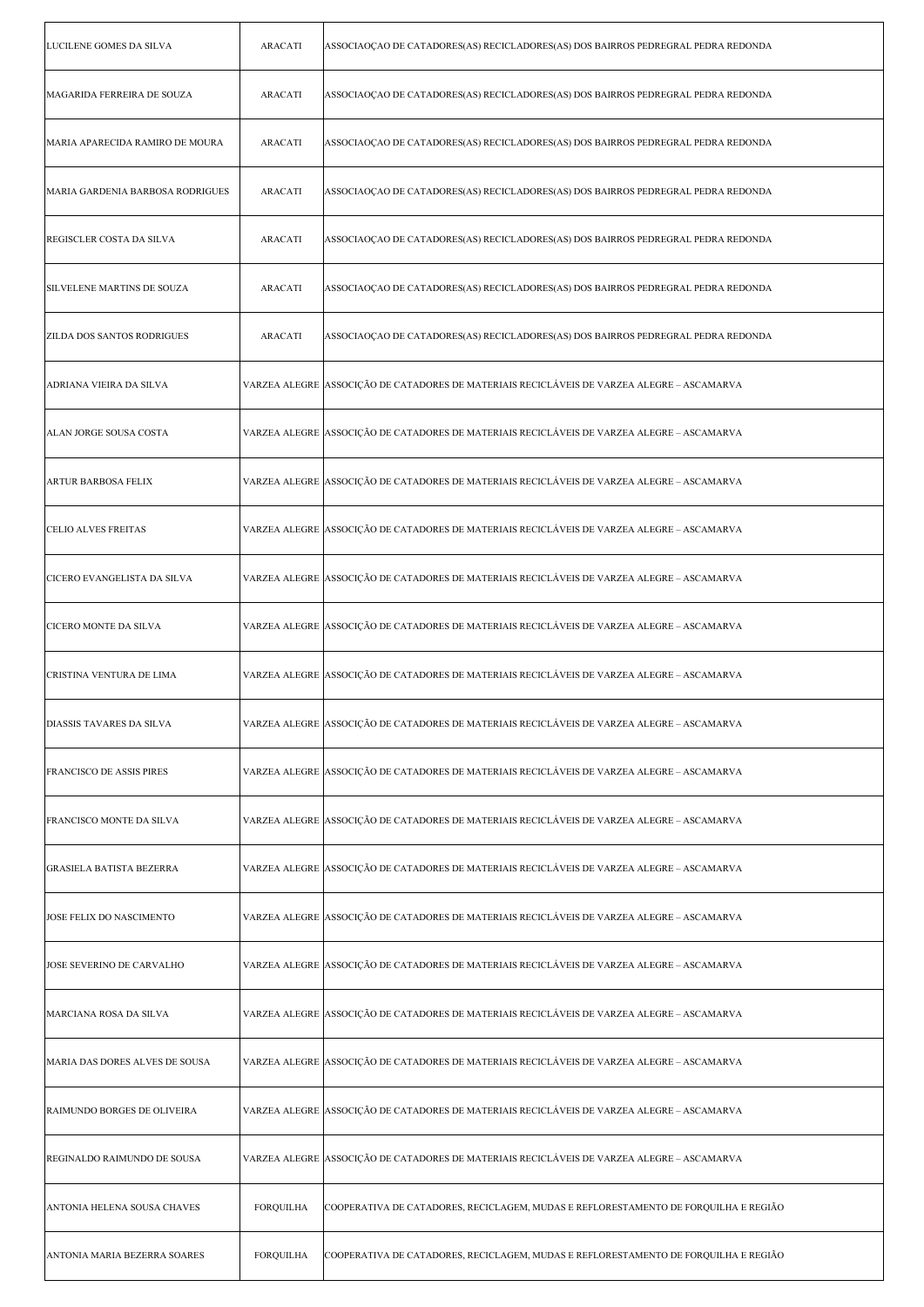| ANTONIO HERALDO DA SILVA GOMES      | <b>FORQUILHA</b>                  | COOPERATIVA DE CATADORES, RECICLAGEM, MUDAS E REFLORESTAMENTO DE FORQUILHA E REGIÃO |
|-------------------------------------|-----------------------------------|-------------------------------------------------------------------------------------|
| ANTONIO JOSE ALVES DA SILVA         | <b>FORQUILHA</b>                  | COOPERATIVA DE CATADORES, RECICLAGEM, MUDAS E REFLORESTAMENTO DE FORQUILHA E REGIÃO |
| <b>BARBIANE BEZERRA SOARES</b>      | <b>FORQUILHA</b>                  | COOPERATIVA DE CATADORES, RECICLAGEM, MUDAS E REFLORESTAMENTO DE FORQUILHA E REGIÃO |
| CLEIDIANE RODRIGUES DE SOUSA        | <b>FORQUILHA</b>                  | COOPERATIVA DE CATADORES, RECICLAGEM, MUDAS E REFLORESTAMENTO DE FORQUILHA E REGIÃO |
| DANIELE DE FREITAS MADEIRO          | <b>FORQUILHA</b>                  | COOPERATIVA DE CATADORES, RECICLAGEM, MUDAS E REFLORESTAMENTO DE FORQUILHA E REGIÃO |
| <b>EDVANE ARAUJO</b>                | <b>FORQUILHA</b>                  | COOPERATIVA DE CATADORES, RECICLAGEM, MUDAS E REFLORESTAMENTO DE FORQUILHA E REGIÃO |
| ERIVELDO MOREIRA SAMPAIO            | <b>FORQUILHA</b>                  | COOPERATIVA DE CATADORES, RECICLAGEM, MUDAS E REFLORESTAMENTO DE FORQUILHA E REGIÃO |
| FRANCISCA BEZERRA DAS DORES PEREIRA | <b>FORQUILHA</b>                  | COOPERATIVA DE CATADORES, RECICLAGEM, MUDAS E REFLORESTAMENTO DE FORQUILHA E REGIÃO |
| FRANCISCO GENECIT OZORIO CRUZ       | <b>FORQUILHA</b>                  | COOPERATIVA DE CATADORES, RECICLAGEM, MUDAS E REFLORESTAMENTO DE FORQUILHA E REGIÃO |
| FRANCISCO JANIO GOMES CAVALCANTE    | <b>FORQUILHA</b>                  | COOPERATIVA DE CATADORES, RECICLAGEM, MUDAS E REFLORESTAMENTO DE FORQUILHA E REGIÃO |
| JOAO BATISTA AVELINO CAVALCANTE     | <b>FORQUILHA</b>                  | COOPERATIVA DE CATADORES, RECICLAGEM, MUDAS E REFLORESTAMENTO DE FORQUILHA E REGIÃO |
| <b>JOAO LENES SOUSA CHAVES</b>      | <b>FORQUILHA</b>                  | COOPERATIVA DE CATADORES, RECICLAGEM, MUDAS E REFLORESTAMENTO DE FORQUILHA E REGIÃO |
| LUIS CARLOS BEZERRA SOUSA           | <b>FORQUILHA</b>                  | COOPERATIVA DE CATADORES, RECICLAGEM, MUDAS E REFLORESTAMENTO DE FORQUILHA E REGIÃO |
| <b>LUIS SOARES DE SOUSA</b>         | <b>FORQUILHA</b>                  | COOPERATIVA DE CATADORES, RECICLAGEM, MUDAS E REFLORESTAMENTO DE FORQUILHA E REGIÃO |
| MARIA ALDENORA ARAUJO DE SOUSA      | FORQUILHA                         | COOPERATIVA DE CATADORES, RECICLAGEM, MUDAS E REFLORESTAMENTO DE FORQUILHA E REGIÃO |
| RAIMUNDO HELENO SOUSA CHAVES        | <b>FORQUILHA</b>                  | COOPERATIVA DE CATADORES, RECICLAGEM, MUDAS E REFLORESTAMENTO DE FORQUILHA E REGIÃO |
| TATIANE BEZERRA SOARES              | <b>FORQUILHA</b>                  | COOPERATIVA DE CATADORES, RECICLAGEM, MUDAS E REFLORESTAMENTO DE FORQUILHA E REGIÃO |
| VALDERENE SOUSA CHAVES              | <b>FORQUILHA</b>                  | COOPERATIVA DE CATADORES, RECICLAGEM, MUDAS E REFLORESTAMENTO DE FORQUILHA E REGIÃO |
| AILA MARIA PEREIRA DA SILVA         | SAO GONÇALO<br>DO AMARANTE        | COOPERATIVA DE RECICLADORES DE SAO GONÇALO DO AMARANTE – COORESGA                   |
| ANA MARIA BRITO BARBOSA             | SAO GONÇALO<br>DO AMARANTE        | COOPERATIVA DE RECICLADORES DE SAO GONÇALO DO AMARANTE – COORESGA                   |
| ANDRE SEVERO DO NASCIMENTO          | SAO GONÇALO<br>DO AMARANTE        | COOPERATIVA DE RECICLADORES DE SAO GONÇALO DO AMARANTE – COORESGA                   |
| ANTONIA ADRIANA PAULINO             | <b>SAO GONÇALO</b><br>DO AMARANTE | COOPERATIVA DE RECICLADORES DE SAO GONÇALO DO AMARANTE – COORESGA                   |
| ANTONIA CELIA SILVA BEZERRA         | SAO GONÇALO<br>DO AMARANTE        | COOPERATIVA DE RECICLADORES DE SAO GONÇALO DO AMARANTE – COORESGA                   |
| ANTONIA LUCIA DA SILVA DE ANDRADE   | SAO GONÇALO<br>DO AMARANTE        | COOPERATIVA DE RECICLADORES DE SAO GONÇALO DO AMARANTE – COORESGA                   |
| ANTONIO ALEX DE MENEZES             | SAO GONÇALO<br>DO AMARANTE        | COOPERATIVA DE RECICLADORES DE SAO GONÇALO DO AMARANTE – COORESGA                   |
| ANTONIO JOSE DOS SANTOS             | SAO GONÇALO<br>DO AMARANTE        | COOPERATIVA DE RECICLADORES DE SAO GONÇALO DO AMARANTE – COORESGA                   |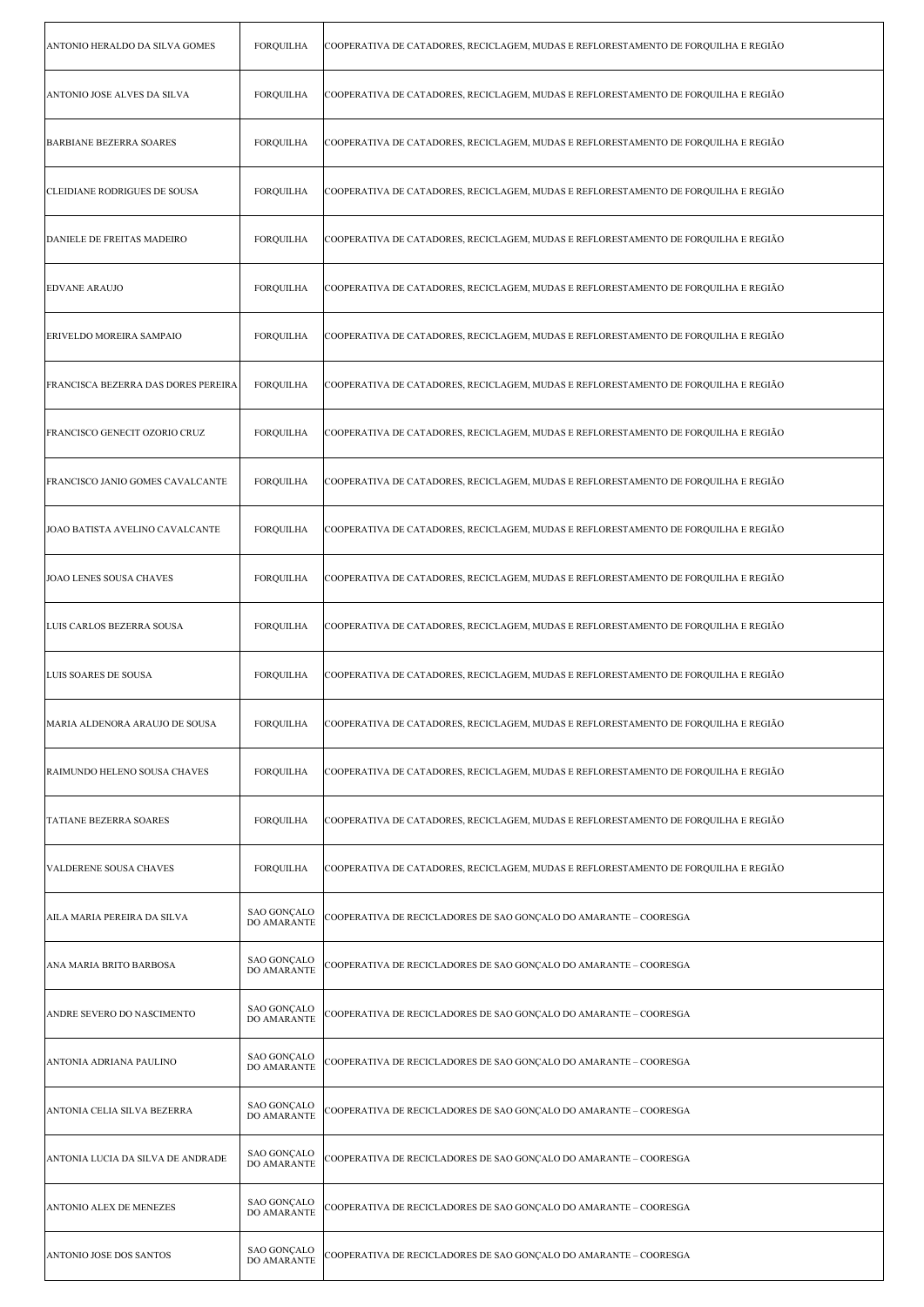| ANTONIO MARCOS SILVA MENDONÇA                     | SAO GONÇALO<br><b>DO AMARANTE</b>        | COOPERATIVA DE RECICLADORES DE SAO GONÇALO DO AMARANTE – COORESGA |
|---------------------------------------------------|------------------------------------------|-------------------------------------------------------------------|
| BENEDITA LIDUINA SILVA MENDONÇA                   | SAO GONÇALO<br>DO AMARANTE               | COOPERATIVA DE RECICLADORES DE SAO GONÇALO DO AMARANTE – COORESGA |
| CLAUDIA REGINA COSTA DE OLIVEIRA<br><b>SANTOS</b> | <b>SAO GONÇALO</b><br>DO AMARANTE        | COOPERATIVA DE RECICLADORES DE SAO GONÇALO DO AMARANTE – COORESGA |
| CRISTINA CLAUDINO                                 | <b>SAO GONÇALO</b><br>DO AMARANTE        | COOPERATIVA DE RECICLADORES DE SAO GONÇALO DO AMARANTE – COORESGA |
| EUCLIDES LEVI DE CASTRO                           | <b>SAO GONÇALO</b><br>DO AMARANTE        | COOPERATIVA DE RECICLADORES DE SAO GONÇALO DO AMARANTE – COORESGA |
| FERNANDO ANTONIO GONÇALVES<br><b>TEIXEIRA</b>     | <b>SAO GONÇALO</b><br>DO AMARANTE        | COOPERATIVA DE RECICLADORES DE SAO GONÇALO DO AMARANTE – COORESGA |
| FERNANDO LUIZ DO NASCIMENTO                       | SAO GONÇALO<br>DO AMARANTE               | COOPERATIVA DE RECICLADORES DE SAO GONÇALO DO AMARANTE – COORESGA |
| FRANCISCO ADEVALDO MORAIS DA SILVA                | <b>SAO GONÇALO</b><br>DO AMARANTE        | COOPERATIVA DE RECICLADORES DE SAO GONÇALO DO AMARANTE – COORESGA |
| FRANCISCO DIAS DO NASCIMENTO                      | <b>SAO GONCALO</b><br><b>DO AMARANTE</b> | COOPERATIVA DE RECICLADORES DE SAO GONCALO DO AMARANTE – COORESGA |
| FRANCISCO ERNANES ALVES BEZERRA                   | SAO GONÇALO<br>DO AMARANTE               | COOPERATIVA DE RECICLADORES DE SAO GONÇALO DO AMARANTE – COORESGA |
| FRANCISCO JOCELIO MORAIS DA SILVA                 | SAO GONÇALO<br>DO AMARANTE               | COOPERATIVA DE RECICLADORES DE SAO GONÇALO DO AMARANTE – COORESGA |
| FRANCISCO MARCELINO DE MORAIS                     | <b>SAO GONÇALO</b><br>DO AMARANTE        | COOPERATIVA DE RECICLADORES DE SAO GONÇALO DO AMARANTE – COORESGA |
| FRANCISCO NOBRE LIMA                              | <b>SAO GONÇALO</b><br>DO AMARANTE        | COOPERATIVA DE RECICLADORES DE SAO GONÇALO DO AMARANTE – COORESGA |
| FRANCISCO RAFAEL SILVA OLIVEIRA                   | <b>SAO GONCALO</b><br>DO AMARANTE        | COOPERATIVA DE RECICLADORES DE SAO GONÇALO DO AMARANTE – COORESGA |
| GABRIEL MENDONÇA DE MOURA                         | <b>SAO GONÇALO</b><br>DO AMARANTE        | COOPERATIVA DE RECICLADORES DE SAO GONÇALO DO AMARANTE – COORESGA |
| GRACIANO PEREIRA DE OLIVEIRA                      | <b>SAO GONÇALO</b><br>DO AMARANTE        | COOPERATIVA DE RECICLADORES DE SAO GONÇALO DO AMARANTE – COORESGA |
| LUCICLEIDE RODRIGUES TEIXEIRA                     | SAO GONÇALO<br>DO AMARANTE               | COOPERATIVA DE RECICLADORES DE SAO GONÇALO DO AMARANTE - COORESGA |
| MANUEL LUCAS SEVERO DO NASCIMENTO                 | SAO GONÇALO<br>DO AMARANTE               | COOPERATIVA DE RECICLADORES DE SAO GONCALO DO AMARANTE – COORESGA |
| MARCELO DA SILVA CARNEIRO                         | SAO GONÇALO<br>DO AMARANTE               | COOPERATIVA DE RECICLADORES DE SAO GONÇALO DO AMARANTE – COORESGA |
| MARCELO MIRANDA DA PAZ                            | SAO GONÇALO<br>DO AMARANTE               | COOPERATIVA DE RECICLADORES DE SAO GONÇALO DO AMARANTE – COORESGA |
| MARIA DE FATIMA DOS SANTOS                        | SAO GONÇALO<br>DO AMARANTE               | COOPERATIVA DE RECICLADORES DE SAO GONÇALO DO AMARANTE – COORESGA |
| MARIA DE LOURDES MIRANDA DA SILVA                 | SAO GONÇALO<br>DO AMARANTE               | COOPERATIVA DE RECICLADORES DE SAO GONÇALO DO AMARANTE – COORESGA |
| MARIA DO SOCORRO DA SILVA FERREIRA                | SAO GONÇALO<br>DO AMARANTE               | COOPERATIVA DE RECICLADORES DE SAO GONÇALO DO AMARANTE - COORESGA |
| MARIA GECILEIDE CARDOSO DUARTE                    | SAO GONÇALO<br>DO AMARANTE               | COOPERATIVA DE RECICLADORES DE SAO GONÇALO DO AMARANTE – COORESGA |
| MARIA IRENE DA SILVA NASCIMENTO                   | SAO GONÇALO<br>DO AMARANTE               | COOPERATIVA DE RECICLADORES DE SAO GONÇALO DO AMARANTE – COORESGA |
| MARIA KATIANA SILVA AZEVEDO                       | SAO GONÇALO<br>DO AMARANTE               | COOPERATIVA DE RECICLADORES DE SAO GONÇALO DO AMARANTE – COORESGA |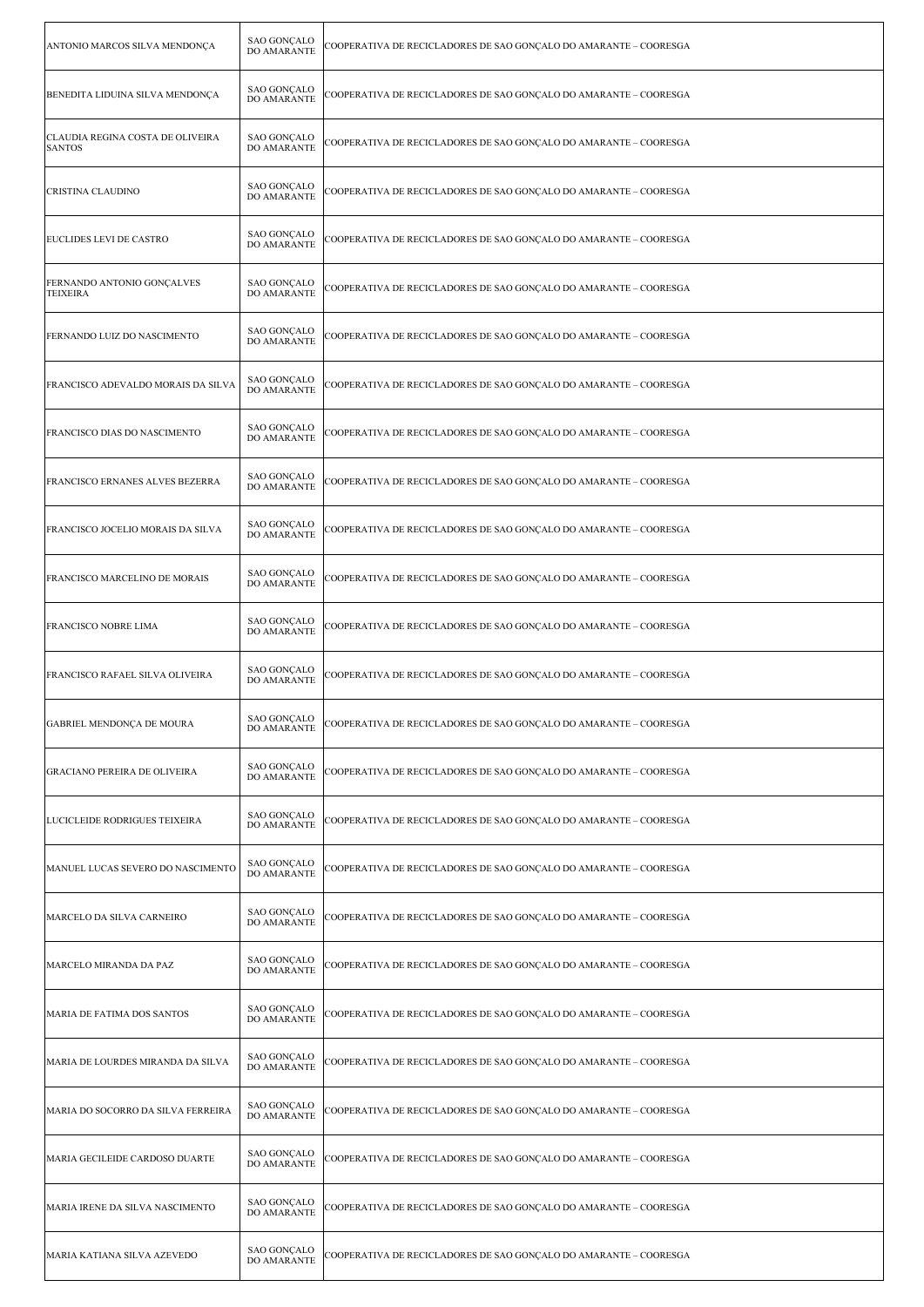| MARIA LETICIA DE ALBUQUERQUE<br><b>ARAUJO</b> | <b>SAO GONÇALO</b><br>DO AMARANTE        | COOPERATIVA DE RECICLADORES DE SAO GONÇALO DO AMARANTE – COORESGA                                 |
|-----------------------------------------------|------------------------------------------|---------------------------------------------------------------------------------------------------|
| MARLUCIA XAVIER DE SOUSA                      | <b>SAO GONÇALO</b><br>DO AMARANTE        | COOPERATIVA DE RECICLADORES DE SAO GONÇALO DO AMARANTE - COORESGA                                 |
| NICASSIO BARBOSA SANTANA                      | <b>SAO GONÇALO</b><br>DO AMARANTE        | COOPERATIVA DE RECICLADORES DE SAO GONÇALO DO AMARANTE – COORESGA                                 |
| PATRICIA HERCULANO NOGUEIRA<br><b>MARTINS</b> | <b>SAO GONÇALO</b><br>DO AMARANTE        | COOPERATIVA DE RECICLADORES DE SAO GONÇALO DO AMARANTE – COORESGA                                 |
| PEDRO LUCAS DUARTE DA SILVA                   | <b>SAO GONÇALO</b><br>DO AMARANTE        | COOPERATIVA DE RECICLADORES DE SAO GONCALO DO AMARANTE – COORESGA                                 |
| PRISCILA MARIA SOUSA OLIVEIRA                 | <b>SAO GONÇALO</b><br><b>DO AMARANTE</b> | COOPERATIVA DE RECICLADORES DE SAO GONÇALO DO AMARANTE – COORESGA                                 |
| RAFAELA DE ALBUQUERQUE GOMES                  | <b>SAO GONÇALO</b><br><b>DO AMARANTE</b> | COOPERATIVA DE RECICLADORES DE SAO GONÇALO DO AMARANTE – COORESGA                                 |
| RAIMUNDA SEVERO DO NASCIMENTO                 | <b>SAO GONÇALO</b><br>DO AMARANTE        | COOPERATIVA DE RECICLADORES DE SAO GONÇALO DO AMARANTE – COORESGA                                 |
| RAIMUNDO FRANCISCO GONÇALVEZ                  | <b>SAO GONÇALO</b><br><b>DO AMARANTE</b> | COOPERATIVA DE RECICLADORES DE SAO GONÇALO DO AMARANTE – COORESGA                                 |
| RENATA RODRIGUES DE SOUSA                     | <b>SAO GONÇALO</b><br>DO AMARANTE        | COOPERATIVA DE RECICLADORES DE SAO GONÇALO DO AMARANTE – COORESGA                                 |
| ROGERIO OLIVEIRA DE ALBUQUERQUE               | <b>SAO GONÇALO</b><br>DO AMARANTE        | COOPERATIVA DE RECICLADORES DE SAO GONÇALO DO AMARANTE – COORESGA                                 |
| ROSANGELA OLIVEIRA DE ALBUQUERQUE             | SAO GONÇALO<br><b>DO AMARANTE</b>        | COOPERATIVA DE RECICLADORES DE SAO GONÇALO DO AMARANTE – COORESGA                                 |
| SANDRA MARA ALVES DA SILVA                    | SAO GONÇALO<br><b>DO AMARANTE</b>        | COOPERATIVA DE RECICLADORES DE SAO GONÇALO DO AMARANTE – COORESGA                                 |
| SILVANIA DA SILVA DE ANDRADE                  | <b>SAO GONÇALO</b><br>DO AMARANTE        | COOPERATIVA DE RECICLADORES DE SAO GONCALO DO AMARANTE – COORESGA                                 |
| ALDENI MELO MARTINS                           | <b>MONSENHOR</b><br><b>TABOSA</b>        | COOPERATIVA DE TRABALHO DE COLETORES DE MATERIAIS RECICLAVEIS E REUTILIZAVEIS - COOCICLAR         |
| ANTONIO CARLOS BENTO DO<br>NASCIMENTO         | <b>MONSENHOR</b><br><b>TABOSA</b>        | COOPERATIVA DE TRABALHO DE COLETORES DE MATERIAIS RECICLAVEIS E REUTILIZAVEIS - COOCICLAR         |
| ERINALVA NASCIMENTO DOS SANTOS                | <b>MONSENHOR</b><br><b>TABOSA</b>        | COOPERATIVA DE TRABALHO DE COLETORES DE MATERIAIS RECICLAVEIS E REUTILIZAVEIS - COOCICLAR         |
| FRANCISCO RYAN FERREIRA BARROS                | <b>MONSENHOR</b><br><b>TABOSA</b>        | COOPERATIVA DE TRABALHO DE COLETORES DE MATERIAIS RECICLAVEIS E REUTILIZAVEIS - COOCICLAR         |
| LEONARDO NASCIMENTO DOS SANTOS                | <b>MONSENHOR</b><br><b>TABOSA</b>        | COOPERATIVA DE TRABALHO DE COLETORES DE MATERIAIS RECICLAVEIS E REUTILIZAVEIS - COOCICLAR         |
| LUCAS GOMES DA SILVA                          | <b>MONSENHOR</b><br><b>TABOSA</b>        | COOPERATIVA DE TRABALHO DE COLETORES DE MATERIAIS RECICLAVEIS E REUTILIZAVEIS - COOCICLAR         |
| MARIA APARECIDA ALVES CAVALCANTI              | <b>MONSENHOR</b><br><b>TABOSA</b>        | COOPERATIVA DE TRABALHO DE COLETORES DE MATERIAIS RECICLAVEIS E REUTILIZAVEIS - COOCICLAR         |
| PAULO PEREIRA DOS SANTOS JUNIOR               | <b>MONSENHOR</b><br><b>TABOSA</b>        | COOPERATIVA DE TRABALHO DE COLETORES DE MATERIAIS RECICLAVEIS E REUTILIZAVEIS - COOCICLAR         |
| <b>EDICARLOS DE ARAUJO</b>                    | JIJOCA DE<br><b>JERICOACOARA</b>         | COOPERATIVA DE TRABALHO DOS CATADORES DE MATERIAIS RECICLAVEIS DE JIJOCA DE JERICOACOARA - CCMRJJ |
| EMANUEL CARLOS QUEIROZ DA CRUZ                | <b>JIJOCA DE</b><br><b>JERICOACOARA</b>  | COOPERATIVA DE TRABALHO DOS CATADORES DE MATERIAIS RECICLAVEIS DE JIJOCA DE JERICOACOARA - CCMRJJ |
| FRANCISCO DAS CHAGAS CARVALHO                 | <b>JIJOCA DE</b><br><b>JERICOACOARA</b>  | COOPERATIVA DE TRABALHO DOS CATADORES DE MATERIAIS RECICLAVEIS DE JIJOCA DE JERICOACOARA - CCMRJJ |
| FRANCISCO PABLIO SOUSA DE MATOS               | <b>JIJOCA DE</b><br><b>JERICOACOARA</b>  | COOPERATIVA DE TRABALHO DOS CATADORES DE MATERIAIS RECICLAVEIS DE JIJOCA DE JERICOACOARA - CCMRJJ |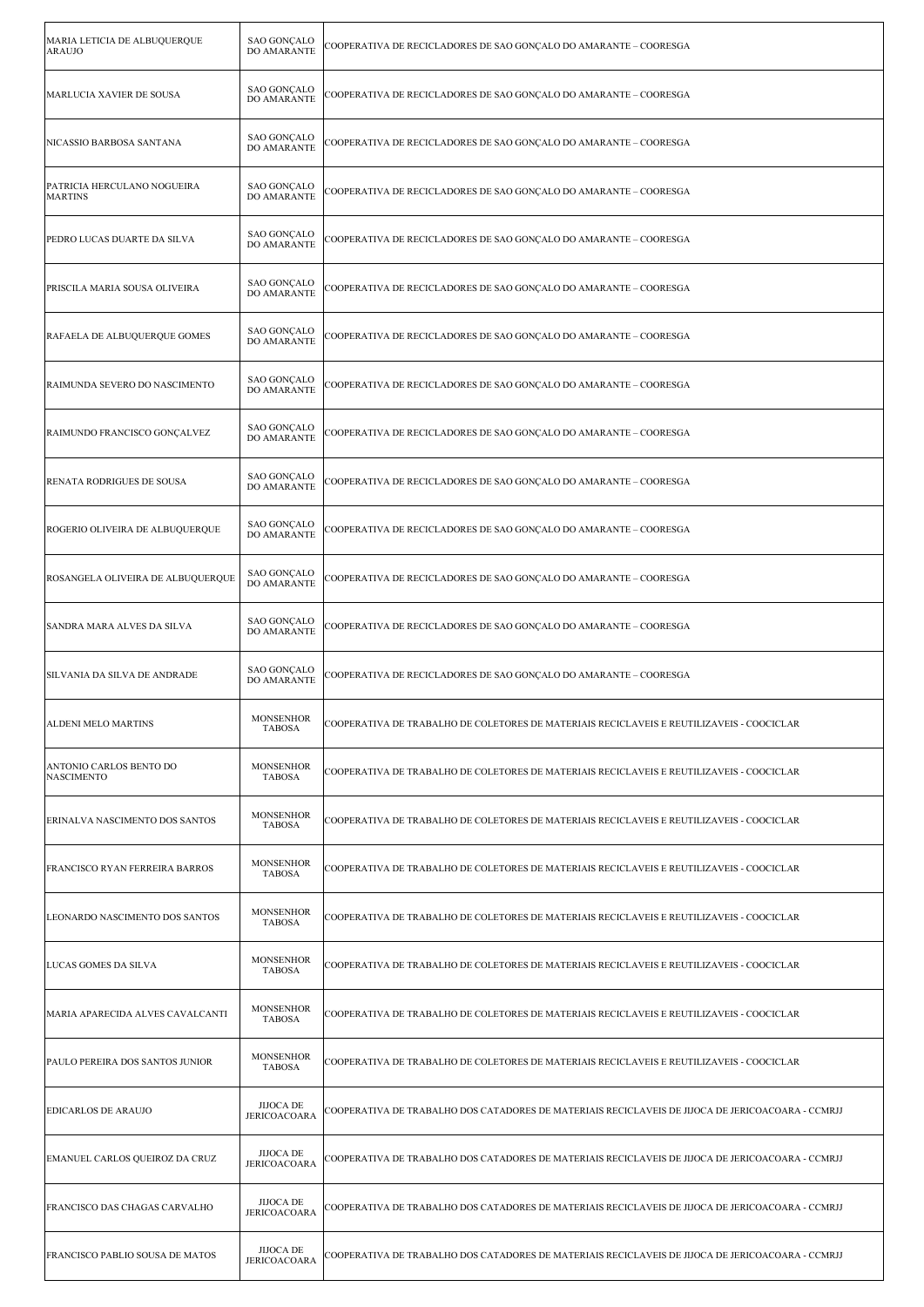| FRANCISCO ROBERIO DE VASCONCELOS                 | <b>CAMOCIM</b>                          | COOPERATIVA DE TRABALHO DOS CATADORES DE MATERIAIS RECICLAVEIS DE JIJOCA DE JERICOACOARA - CCMRJJ                            |
|--------------------------------------------------|-----------------------------------------|------------------------------------------------------------------------------------------------------------------------------|
| <b>JOSE ALDENIR FILHO</b>                        | <b>JIJOCA DE</b><br>JERICOACOARA        | COOPERATIVA DE TRABALHO DOS CATADORES DE MATERIAIS RECICLAVEIS DE JIJOCA DE JERICOACOARA - CCMRJJ                            |
| JOSE IRAMAR DE MATOS OLIVEIRA                    | <b>JIJOCA DE</b><br><b>JERICOACOARA</b> | COOPERATIVA DE TRABALHO DOS CATADORES DE MATERIAIS RECICLAVEIS DE JIJOCA DE JERICOACOARA - CCMRJJ                            |
| MARIA APARECIDA CARVALHO NETO                    | <b>JIJOCA DE</b><br><b>JERICOACOARA</b> | COOPERATIVA DE TRABALHO DOS CATADORES DE MATERIAIS RECICLAVEIS DE JIJOCA DE JERICOACOARA - CCMRJJ                            |
| <b>MARIA DENISE DOS SANTOS</b>                   | <b>JIJOCA DE</b><br><b>JERICOACOARA</b> | COOPERATIVA DE TRABALHO DOS CATADORES DE MATERIAIS RECICLAVEIS DE JIJOCA DE JERICOACOARA - CCMRJJ                            |
| MARIA DO LIVRAMENTO MARCELINO DE<br><b>SOUSA</b> | <b>CAMOCIM</b>                          | COOPERATIVA DE TRABALHO DOS CATADORES DE MATERIAIS RECICLAVEIS DE JIJOCA DE JERICOACOARA - CCMRJJ                            |
| MARIA SETUBAL LOURENCO<br><b>VASCONCELOS</b>     | <b>CAMOCIM</b>                          | COOPERATIVA DE TRABALHO DOS CATADORES DE MATERIAIS RECICLAVEIS DE JIJOCA DE JERICOACOARA - CCMRJJ                            |
| OSVALDO DAMIAO DE SANTANA                        | <b>JIJOCA DE</b><br><b>JERICOACOARA</b> | COOPERATIVA DE TRABALHO DOS CATADORES DE MATERIAIS RECICLAVEIS DE JIJOCA DE JERICOACOARA - CCMRJJ                            |
| REGILSON CARLOS DUTRA                            | <b>JIJOCA DE</b><br><b>JERICOACOARA</b> | COOPERATIVA DE TRABALHO DOS CATADORES DE MATERIAIS RECICLAVEIS DE JIJOCA DE JERICOACOARA - CCMRJJ                            |
| ALEX SANDRA MEDONÇA OLIVEIRA                     | <b>BANABUIU</b>                         | COOPERATIVA FENIX AGAPE - COOPERATIVA DE TRABALHO, PRODUÇAO, RECICLAGEM E COMERCIALIZAÇÃO DE<br>MATERIAIS RECICLAVEIS        |
| ANA CLAUDIA DE OLIVEIRA RABELO                   | <b>BANABUIU</b>                         | COOPERATIVA FENIX AGAPE - COOPERATIVA DE TRABALHO, PRODUÇÃO, RECICLAGEM E COMERCIALIZAÇÃO DE<br><b>MATERIAIS RECICLAVEIS</b> |
| ANTONIA KELYS DA SILVA ALMEIDA                   | <b>BANABUIU</b>                         | COOPERATIVA FENIX AGAPE - COOPERATIVA DE TRABALHO, PRODUÇÃO, RECICLAGEM E COMERCIALIZAÇÃO DE<br><b>MATERIAIS RECICLAVEIS</b> |
| ANTONIA ROSILANIA DE OLIVEIRA                    | <b>BANABUIU</b>                         | COOPERATIVA FENIX AGAPE - COOPERATIVA DE TRABALHO, PRODUÇÃO, RECICLAGEM E COMERCIALIZAÇÃO DE<br><b>MATERIAIS RECICLAVEIS</b> |
| ANTONIO EDNEUDO QUEIROZ DA SILVA                 | <b>BANABUIU</b>                         | COOPERATIVA FENIX AGAPE - COOPERATIVA DE TRABALHO, PRODUÇAO, RECICLAGEM E COMERCIALIZAÇÃO DE<br><b>MATERIAIS RECICLAVEIS</b> |
| ANTONIO HERDESON GOMES SOUSA                     | <b>BANABUIU</b>                         | COOPERATIVA FENIX AGAPE - COOPERATIVA DE TRABALHO, PRODUCAO, RECICLAGEM E COMERCIALIZACAO DE<br><b>MATERIAIS RECICLAVEIS</b> |
| ANTONY PADUA LOPES OLIVEIRA                      | <b>BANABUIU</b>                         | COOPERATIVA FENIX AGAPE - COOPERATIVA DE TRABALHO, PRODUÇAO, RECICLAGEM E COMERCIALIZAÇÃO DE<br><b>MATERIAIS RECICLAVEIS</b> |
| CARLOS EDUARDO DE OLIVEIRA RABELO                | <b>BANABUIU</b>                         | COOPERATIVA FENIX AGAPE - COOPERATIVA DE TRABALHO, PRODUÇÃO, RECICLAGEM E COMERCIALIZAÇÃO DE<br><b>MATERIAIS RECICLAVEIS</b> |
| COSMINA DE LIMA                                  | <b>BANABUIU</b>                         | COOPERATIVA FENIX AGAPE - COOPERATIVA DE TRABALHO, PRODUÇAO, RECICLAGEM E COMERCIALIZAÇÃO DE<br><b>MATERIAIS RECICLAVEIS</b> |
| DAMICHERLE GOMES DA SILVA                        | <b>BANABUIU</b>                         | COOPERATIVA FENIX AGAPE - COOPERATIVA DE TRABALHO, PRODUÇÃO, RECICLAGEM E COMERCIALIZAÇÃO DE<br><b>MATERIAIS RECICLAVEIS</b> |
| EDVANIA GOMES DE OLIVEIRA                        | <b>BANABUIU</b>                         | COOPERATIVA FENIX AGAPE - COOPERATIVA DE TRABALHO, PRODUÇAO, RECICLAGEM E COMERCIALIZAÇÃO DE<br><b>MATERIAIS RECICLAVEIS</b> |
| EMANOEL MOREIRA MORAIS                           | <b>BANABUIU</b>                         | COOPERATIVA FENIX AGAPE - COOPERATIVA DE TRABALHO, PRODUÇAO, RECICLAGEM E COMERCIALIZAÇÃO DE<br><b>MATERIAIS RECICLAVEIS</b> |
| FRANCILENE GOMES RABELO                          | <b>BANABUIU</b>                         | COOPERATIVA FENIX AGAPE - COOPERATIVA DE TRABALHO, PRODUÇÃO, RECICLAGEM E COMERCIALIZAÇÃO DE<br><b>MATERIAIS RECICLAVEIS</b> |
| FRANCISCA DAMIANA GOMES DE<br><b>OLIVEIRA</b>    | <b>BANABUIU</b>                         | COOPERATIVA FENIX AGAPE - COOPERATIVA DE TRABALHO, PRODUÇAO, RECICLAGEM E COMERCIALIZAÇÃO DE<br>MATERIAIS RECICLAVEIS        |
| FRANCISCA EDINEUMA HOLANDA DA<br><b>SILVA</b>    | <b>BANABUIU</b>                         | COOPERATIVA FENIX AGAPE - COOPERATIVA DE TRABALHO, PRODUÇÃO, RECICLAGEM E COMERCIALIZAÇÃO DE<br><b>MATERIAIS RECICLAVEIS</b> |
| FRANCISCA EUDILENE GOMES RABELO                  | <b>BANABUIU</b>                         | COOPERATIVA FENIX AGAPE - COOPERATIVA DE TRABALHO, PRODUÇÃO, RECICLAGEM E COMERCIALIZAÇÃO DE<br><b>MATERIAIS RECICLAVEIS</b> |
| <b>JANIA DA SILVA</b>                            | <b>BANABUIU</b>                         | COOPERATIVA FENIX AGAPE - COOPERATIVA DE TRABALHO, PRODUÇAO, RECICLAGEM E COMERCIALIZAÇÃO DE<br><b>MATERIAIS RECICLAVEIS</b> |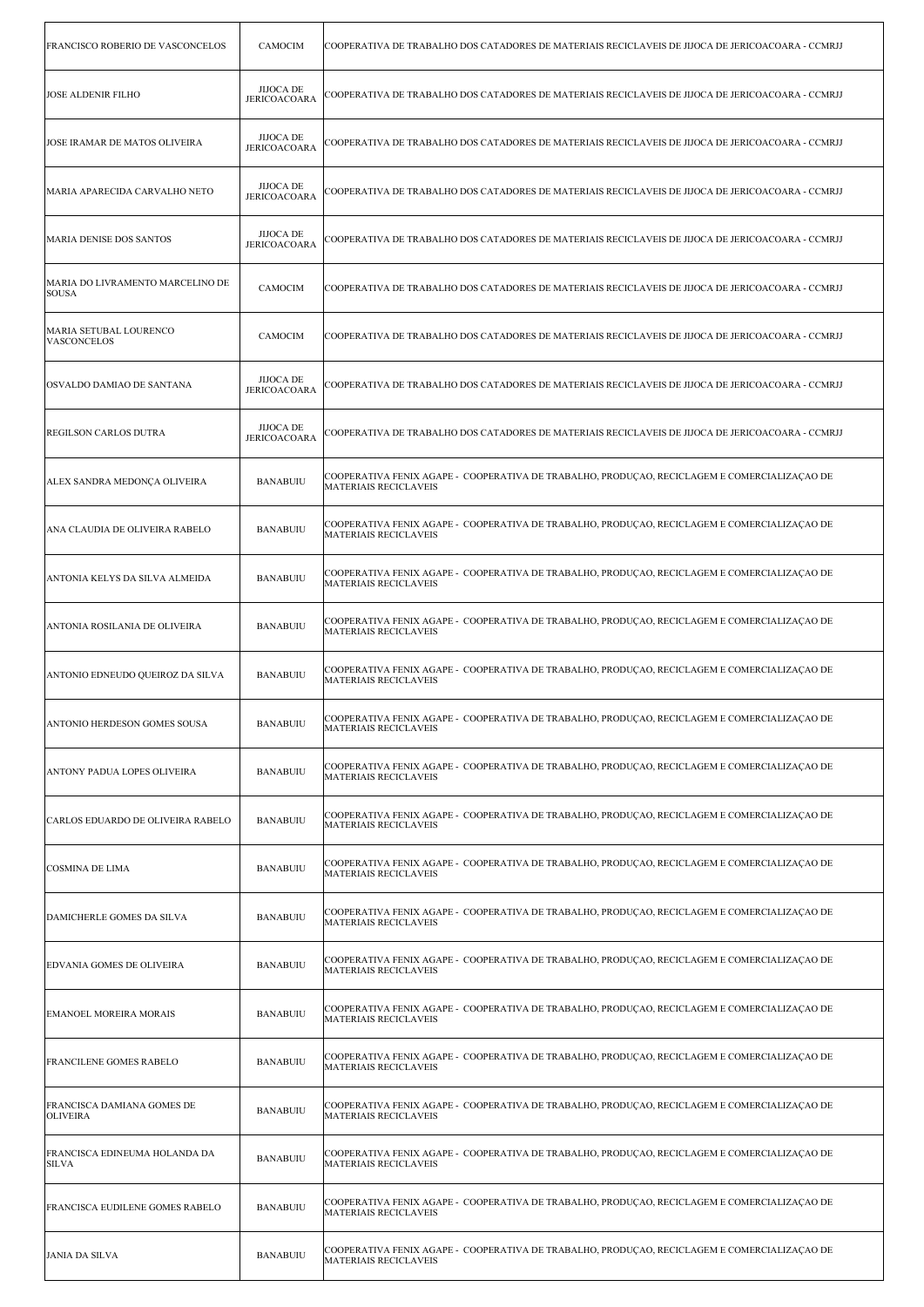| JANNIELE GOMES DA SILVA                       | <b>BANABUIU</b> | COOPERATIVA FENIX AGAPE -  COOPERATIVA DE TRABALHO, PRODUÇAO, RECICLAGEM E COMERCIALIZAÇAO DE<br><b>MATERIAIS RECICLAVEIS</b> |
|-----------------------------------------------|-----------------|-------------------------------------------------------------------------------------------------------------------------------|
| JOSE CLAUDIO DA SILVA                         | <b>BANABUIU</b> | COOPERATIVA FENIX AGAPE - COOPERATIVA DE TRABALHO, PRODUÇAO, RECICLAGEM E COMERCIALIZAÇÃO DE<br><b>MATERIAIS RECICLAVEIS</b>  |
| JOSE NEILSON GOMES RABELO                     | <b>BANABUIU</b> | COOPERATIVA FENIX AGAPE - COOPERATIVA DE TRABALHO, PRODUÇAO, RECICLAGEM E COMERCIALIZAÇÃO DE<br><b>MATERIAIS RECICLAVEIS</b>  |
| JOSE NUNES FRREIRA DA SILVA FILHO             | <b>BANABUIU</b> | COOPERATIVA FENIX AGAPE - COOPERATIVA DE TRABALHO, PRODUÇAO, RECICLAGEM E COMERCIALIZAÇÃO DE<br><b>MATERIAIS RECICLAVEIS</b>  |
| <b>JUSTINA MALIA LOPES</b>                    | <b>BANABUIU</b> | COOPERATIVA FENIX AGAPE - COOPERATIVA DE TRABALHO, PRODUÇAO, RECICLAGEM E COMERCIALIZAÇÃO DE<br><b>MATERIAIS RECICLAVEIS</b>  |
| KATIA MARIA LIMA OLIVEIRA                     | <b>BANABUIU</b> | COOPERATIVA FENIX AGAPE - COOPERATIVA DE TRABALHO, PRODUÇÃO, RECICLAGEM E COMERCIALIZAÇÃO DE<br><b>MATERIAIS RECICLAVEIS</b>  |
| LUCAS ALVES DO NASCIMENTO                     | <b>BANABUIU</b> | COOPERATIVA FENIX AGAPE - COOPERATIVA DE TRABALHO, PRODUÇAO, RECICLAGEM E COMERCIALIZAÇÃO DE<br><b>MATERIAIS RECICLAVEIS</b>  |
| MARIA ANA LUCIA RIBEIRO NUNES                 | <b>BANABUIU</b> | COOPERATIVA FENIX AGAPE - COOPERATIVA DE TRABALHO, PRODUÇAO, RECICLAGEM E COMERCIALIZAÇÃO DE<br><b>MATERIAIS RECICLAVEIS</b>  |
| MARIA APARECIDA DE SILVA LIMA                 | <b>BANABUIU</b> | COOPERATIVA FENIX AGAPE - COOPERATIVA DE TRABALHO, PRODUÇAO, RECICLAGEM E COMERCIALIZAÇÃO DE<br><b>MATERIAIS RECICLAVEIS</b>  |
| MARIA CLEISIANE PEREIRA LIMA                  | <b>BANABUIU</b> | COOPERATIVA FENIX AGAPE - COOPERATIVA DE TRABALHO, PRODUÇAO, RECICLAGEM E COMERCIALIZAÇÃO DE<br><b>MATERIAIS RECICLAVEIS</b>  |
| MARIA IZABEL DOS SANTOS DA SILVA              | <b>BANABUIU</b> | COOPERATIVA FENIX AGAPE - COOPERATIVA DE TRABALHO, PRODUÇÃO, RECICLAGEM E COMERCIALIZAÇÃO DE<br><b>MATERIAIS RECICLAVEIS</b>  |
| MARILENE GOMES DA SILVA                       | <b>BANABUIU</b> | COOPERATIVA FENIX AGAPE - COOPERATIVA DE TRABALHO, PRODUÇAO, RECICLAGEM E COMERCIALIZAÇÃO DE<br><b>MATERIAIS RECICLAVEIS</b>  |
| NILZA NAYARA CARNEIRO DA SILVA                | <b>BANABUIU</b> | COOPERATIVA FENIX AGAPE - COOPERATIVA DE TRABALHO, PRODUÇAO, RECICLAGEM E COMERCIALIZAÇÃO DE<br><b>MATERIAIS RECICLAVEIS</b>  |
| RAIMUNDA MOREIRA MORAIS                       | <b>BANABUIU</b> | COOPERATIVA FENIX AGAPE - COOPERATIVA DE TRABALHO, PRODUÇAO, RECICLAGEM E COMERCIALIZAÇÃO DE<br><b>MATERIAIS RECICLAVEIS</b>  |
| RAIMUNDO NONATO DE OLIVEIRA<br>PEREIRA        | <b>BANABUIU</b> | COOPERATIVA FENIX AGAPE - COOPERATIVA DE TRABALHO, PRODUÇAO, RECICLAGEM E COMERCIALIZAÇÃO DE<br><b>MATERIAIS RECICLAVEIS</b>  |
| RAUMUNDO NONATO GOMES RABELO                  | <b>BANABUIU</b> | COOPERATIVA FENIX AGAPE - COOPERATIVA DE TRABALHO, PRODUÇÃO, RECICLAGEM E COMERCIALIZAÇÃO DE<br><b>MATERIAIS RECICLAVEIS</b>  |
| REGINA CLAUDIA DE LIMA FEITOSA                | <b>BANABUIU</b> | COOPERATIVA FENIX AGAPE - COOPERATIVA DE TRABALHO, PRODUÇÃO, RECICLAGEM E COMERCIALIZAÇÃO DE<br><b>MATERIAIS RECICLAVEIS</b>  |
| ROSANA FERREIRA DE MATOS                      | <b>BANABUIU</b> | COOPERATIVA FENIX AGAPE - COOPERATIVA DE TRABALHO, PRODUÇAO, RECICLAGEM E COMERCIALIZAÇÃO DE<br><b>MATERIAIS RECICLAVEIS</b>  |
| ROSIANE BARRETO DE OLIVEIRA RABELO            | <b>BANABUIU</b> | COOPERATIVA FENIX AGAPE - COOPERATIVA DE TRABALHO, PRODUÇÃO, RECICLAGEM E COMERCIALIZAÇÃO DE<br><b>MATERIAIS RECICLAVEIS</b>  |
| VALDELICE CARNEIRO DE SOUSA                   | <b>BANABUIU</b> | COOPERATIVA FENIX AGAPE - COOPERATIVA DE TRABALHO, PRODUÇAO, RECICLAGEM E COMERCIALIZAÇÃO DE<br><b>MATERIAIS RECICLAVEIS</b>  |
| VEANY HELLEN DA SILVA BARRETO                 | <b>BANABUIU</b> | COOPERATIVA FENIX AGAPE - COOPERATIVA DE TRABALHO, PRODUÇÃO, RECICLAGEM E COMERCIALIZAÇÃO DE<br><b>MATERIAIS RECICLAVEIS</b>  |
| YARA CARNEIRO SILVA                           | <b>BANABUIU</b> | COOPERATIVA FENIX AGAPE - COOPERATIVA DE TRABALHO, PRODUÇAO, RECICLAGEM E COMERCIALIZAÇÃO DE<br><b>MATERIAIS RECICLAVEIS</b>  |
| ANA CRISTINA VENTURA DE LIMA                  | MARACANAU       | COOPERATIVA NORDESTINA DE CATADORES DE RESIDUOS - COOMVIDA                                                                    |
| ANDREIA ARAUJO LOPES DA SILVA                 | MARACANAU       | COOPERATIVA NORDESTINA DE CATADORES DE RESIDUOS - COOMVIDA                                                                    |
| ANTONIO RODRIGO DO NASCIMENTO<br><b>GOMES</b> | MARACANAU       | COOPERATIVA NORDESTINA DE CATADORES DE RESIDUOS - COOMVIDA                                                                    |
| DEUSIMAR SILVA DE BRITO                       | MARACANAU       | COOPERATIVA NORDESTINA DE CATADORES DE RESIDUOS - COOMVIDA                                                                    |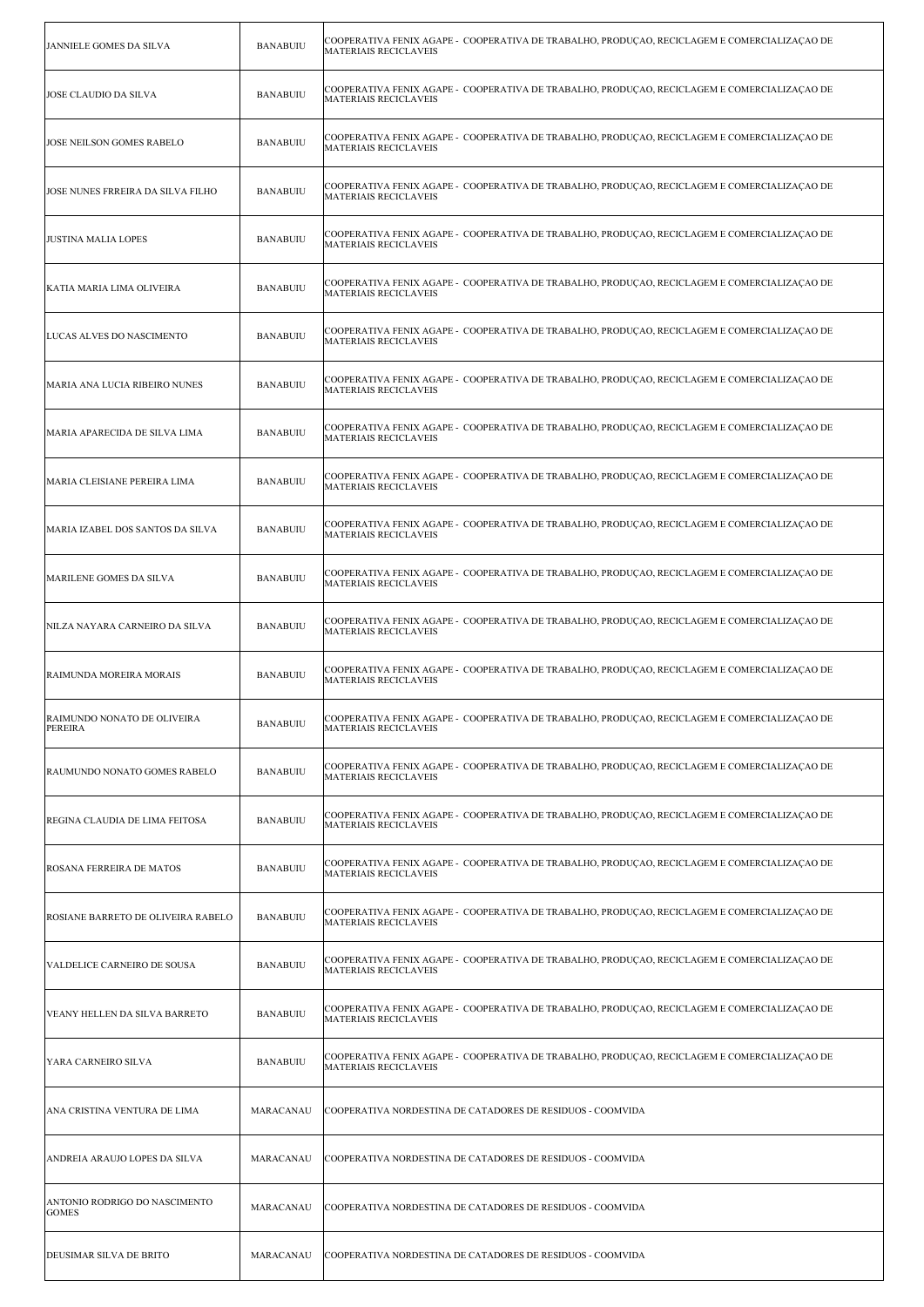| <b>FRANCISCA EDINEIDE BATISTA ROCHA</b>        | MARACANAU        | COOPERATIVA NORDESTINA DE CATADORES DE RESIDUOS - COOMVIDA                           |
|------------------------------------------------|------------------|--------------------------------------------------------------------------------------|
| FRANCISCO WELLINGTON SANTOS DA<br><b>SILVA</b> | MARACANAU        | COOPERATIVA NORDESTINA DE CATADORES DE RESIDUOS - COOMVIDA                           |
| GLEIDISON BELIZARIO DA SILVA                   | MARACANAU        | COOPERATIVA NORDESTINA DE CATADORES DE RESIDUOS - COOMVIDA                           |
| JOAO BATISTA ROSA DA SILVA                     | MARACANAU        | COOPERATIVA NORDESTINA DE CATADORES DE RESIDUOS - COOMVIDA                           |
| JOCELIO DE ARAUJO SILVA FILHO                  | MARACANAU        | COOPERATIVA NORDESTINA DE CATADORES DE RESIDUOS - COOMVIDA                           |
| JOSE MARCOS ROSA DA SILVA                      | MARACANAU        | COOPERATIVA NORDESTINA DE CATADORES DE RESIDUOS - COOMVIDA                           |
| JOSUELDO DE OLIVEIRA ARAUJO                    | MARACANAU        | COOPERATIVA NORDESTINA DE CATADORES DE RESIDUOS - COOMVIDA                           |
| JOZENILDO FERREIRA DE ARAUJO                   | MARACANAU        | COOPERATIVA NORDESTINA DE CATADORES DE RESIDUOS - COOMVIDA                           |
| LUIS CARLOS MARREIRO DE SOUZA                  | MARACANAU        | COOPERATIVA NORDESTINA DE CATADORES DE RESIDUOS - COOMVIDA                           |
| MARIA ZUILA DA SILVA ALVES                     | MARACANAU        | COOPERATIVA NORDESTINA DE CATADORES DE RESIDUOS - COOMVIDA                           |
| MOISES DA SILVA                                | MARACANAU        | COOPERATIVA NORDESTINA DE CATADORES DE RESIDUOS - COOMVIDA                           |
| RAIMUNDO DOMINGOS BARROS DA SILVA<br>FILHO     | <b>GUAIUBA</b>   | COOPERATIVA NORDESTINA DE CATADORES DE RESIDUOS - COOMVIDA                           |
| ALEXANDRE VICENTE DA COSTA                     | <b>HORIZONTE</b> | COOPERHO - COOPERATIVA DE TRIAGEM E RECICLAGEM DE RESIDUOS SOLIDOS DE HORIZONTE LTDA |
| ALEXANDRO LIMEIRA DOS SANTOS                   | <b>HORIZONTE</b> | COOPERHO - COOPERATIVA DE TRIAGEM E RECICLAGEM DE RESIDUOS SOLIDOS DE HORIZONTE LTDA |
| ALEXSANDRO SARAIVA DE FREITAS                  | HORIZONTE        | COOPERHO - COOPERATIVA DE TRIAGEM E RECICLAGEM DE RESIDUOS SOLIDOS DE HORIZONTE LTDA |
| CARLOS ANTONIO SOBRINHO                        | <b>HORIZONTE</b> | COOPERHO - COOPERATIVA DE TRIAGEM E RECICLAGEM DE RESIDUOS SOLIDOS DE HORIZONTE LTDA |
| <b>EDVANDRO SANTOS FERREIRA</b>                | <b>HORIZONTE</b> | COOPERHO - COOPERATIVA DE TRIAGEM E RECICLAGEM DE RESIDUOS SOLIDOS DE HORIZONTE LTDA |
| <b>GILSON SARAIVA FREITAS</b>                  | <b>HORIZONTE</b> | COOPERHO - COOPERATIVA DE TRIAGEM E RECICLAGEM DE RESIDUOS SOLIDOS DE HORIZONTE LTDA |
| <b>JOSE ERIVELTON NOGUEIRA</b>                 | <b>HORIZONTE</b> | COOPERHO - COOPERATIVA DE TRIAGEM E RECICLAGEM DE RESIDUOS SOLIDOS DE HORIZONTE LTDA |
| JOSE LUCIANO DA SILVA DE FREITAS               | <b>HORIZONTE</b> | COOPERHO - COOPERATIVA DE TRIAGEM E RECICLAGEM DE RESIDUOS SOLIDOS DE HORIZONTE LTDA |
| JOSE SIDINELSON ALVES PRUDENCIO                | <b>HORIZONTE</b> | COOPERHO - COOPERATIVA DE TRIAGEM E RECICLAGEM DE RESIDUOS SOLIDOS DE HORIZONTE LTDA |
| LUIZ GONZAGA ALVES FEITOSA                     | <b>HORIZONTE</b> | COOPERHO - COOPERATIVA DE TRIAGEM E RECICLAGEM DE RESIDUOS SOLIDOS DE HORIZONTE LTDA |
| NERIDIANO REIS DA SILVA PEREIRA                | <b>HORIZONTE</b> | COOPERHO - COOPERATIVA DE TRIAGEM E RECICLAGEM DE RESIDUOS SOLIDOS DE HORIZONTE LTDA |
| PEDRO NASCIMENTO PRUDENCIO                     | <b>HORIZONTE</b> | COOPERHO - COOPERATIVA DE TRIAGEM E RECICLAGEM DE RESIDUOS SOLIDOS DE HORIZONTE LTDA |
| RAIMUNDO COSTA NETO                            | <b>HORIZONTE</b> | COOPERHO - COOPERATIVA DE TRIAGEM E RECICLAGEM DE RESIDUOS SOLIDOS DE HORIZONTE LTDA |
| SERGIO EVANILDO SAMPAIO DE SOUSA               | <b>HORIZONTE</b> | COOPERHO - COOPERATIVA DE TRIAGEM E RECICLAGEM DE RESIDUOS SOLIDOS DE HORIZONTE LTDA |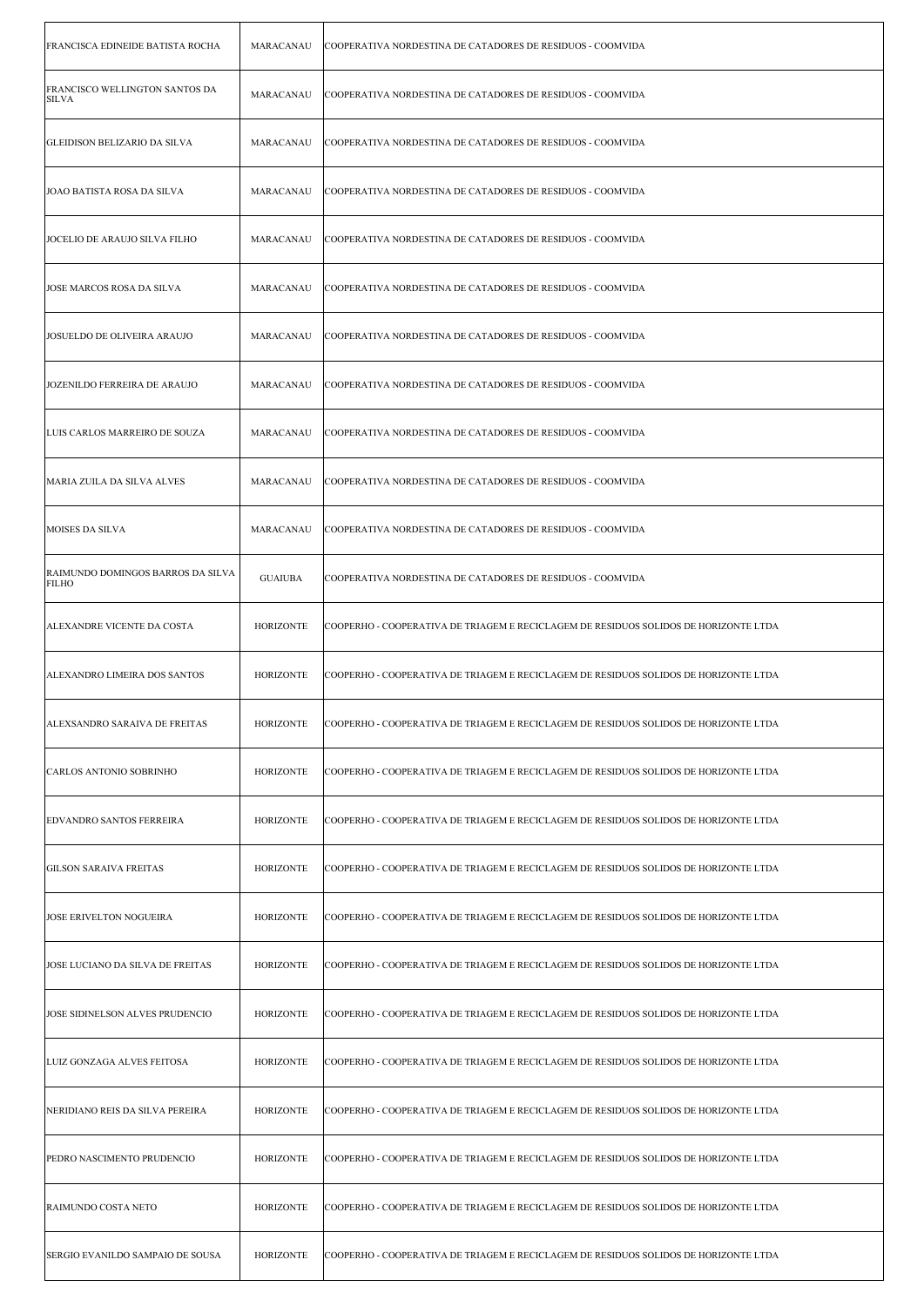| WEVERTON SARAIVA DA COSTA                     | HORIZONTE        | COOPERHO - COOPERATIVA DE TRIAGEM E RECICLAGEM DE RESIDUOS SOLIDOS DE HORIZONTE LTDA |
|-----------------------------------------------|------------------|--------------------------------------------------------------------------------------|
| ANTONIO GERSON DE OLIVEIRA                    | <b>AMONTADA</b>  | FEDERACAO DAS ORGANIZACOES NAO GOVERNAMENTAIS DO MUNICIPIO DE AMONTADA               |
| CRISTIANA GOMES MARTINS                       | <b>AMONTADA</b>  | FEDERACAO DAS ORGANIZACOES NAO GOVERNAMENTAIS DO MUNICIPIO DE AMONTADA               |
| <b>ESTEFANO PINTO DOS SANTOS</b>              | <b>AMONTADA</b>  | FEDERACAO DAS ORGANIZACOES NAO GOVERNAMENTAIS DO MUNICIPIO DE AMONTADA               |
| <b>FRANCISCA FROTA GOMES</b>                  | AMONTADA         | FEDERACAO DAS ORGANIZACOES NAO GOVERNAMENTAIS DO MUNICIPIO DE AMONTADA               |
| <b>FRANCISCO CLEBER SALES</b>                 | <b>AMONTADA</b>  | FEDERACAO DAS ORGANIZACOES NAO GOVERNAMENTAIS DO MUNICIPIO DE AMONTADA               |
| JOSE DOS CAMPOS MARTINS                       | <b>AMONTADA</b>  | FEDERACAO DAS ORGANIZACOES NAO GOVERNAMENTAIS DO MUNICIPIO DE AMONTADA               |
| LUCAS EUFRASIO DE SOUSA                       | <b>AMONTADA</b>  | FEDERACAO DAS ORGANIZACOES NAO GOVERNAMENTAIS DO MUNICIPIO DE AMONTADA               |
| MARIA JOCIANA HOLANDA                         | <b>AMONTADA</b>  | FEDERACAO DAS ORGANIZACOES NAO GOVERNAMENTAIS DO MUNICIPIO DE AMONTADA               |
| MARIA JOSE ORLANDA DOS SANTOS                 | <b>AMONTADA</b>  | FEDERACAO DAS ORGANIZACOES NAO GOVERNAMENTAIS DO MUNICIPIO DE AMONTADA               |
| ROGERIO FROTA GOMES                           | <b>AMONTADA</b>  | FEDERACAO DAS ORGANIZACOES NAO GOVERNAMENTAIS DO MUNICIPIO DE AMONTADA               |
| ROSA MIRA DO NASCIMENTO                       | <b>AMONTADA</b>  | FEDERACAO DAS ORGANIZACOES NAO GOVERNAMENTAIS DO MUNICIPIO DE AMONTADA               |
| ADRIANA SILVA DE ABREU                        | <b>FORTALEZA</b> | REDE DOS CATADORES (AS) DE RESÍDUOS SÓLIDOS RECICLÁVEIS DO ESTADO DO CEARÁ           |
| ADRIANE DO SOCORRO RODRIGUES<br><b>MACIEL</b> | <b>FORTALEZA</b> | REDE DOS CATADORES (AS) DE RESÍDUOS SÓLIDOS RECICLÁVEIS DO ESTADO DO CEARÁ           |
| ALDERNIA OLIVEIRA DA SILVA                    | FORTALEZA        | REDE DOS CATADORES (AS) DE RESÍDUOS SÓLIDOS RECICLÁVEIS DO ESTADO DO CEARÁ           |
| ALESSANDRA COUTINHO RODRIGUES                 | <b>FORTALEZA</b> | REDE DOS CATADORES (AS) DE RESÍDUOS SÓLIDOS RECICLÁVEIS DO ESTADO DO CEARÁ           |
|                                               |                  |                                                                                      |
| ALESSANDRA DE SOUSA LIMA                      | <b>FORTALEZA</b> | REDE DOS CATADORES (AS) DE RESÍDUOS SÓLIDOS RECICLÁVEIS DO ESTADO DO CEARÁ           |
| <b>ALEXANDRA DE OLIVEIRA RAMOS</b>            | <b>FORTALEZA</b> | REDE DOS CATADORES (AS) DE RESÍDUOS SÓLIDOS RECICLÁVEIS DO ESTADO DO CEARÁ           |
| ALINE FELIX MAGALHAES                         | <b>ITAPIPOCA</b> | REDE DOS CATADORES (AS) DE RESÍDUOS SÓLIDOS RECICLÁVEIS DO ESTADO DO CEARÁ           |
| ANA CARINE LUIS DE SOUSA                      | <b>FORTALEZA</b> | REDE DOS CATADORES (AS) DE RESÍDUOS SÓLIDOS RECICLÁVEIS DO ESTADO DO CEARÁ           |
| ANA CARLA TRAJANO DOS SANTOS                  | <b>FORTALEZA</b> | REDE DOS CATADORES (AS) DE RESÍDUOS SÓLIDOS RECICLÁVEIS DO ESTADO DO CEARÁ           |
| ANA CELIA RODRIGUES VASCONCELOS               | <b>FORTALEZA</b> | REDE DOS CATADORES (AS) DE RESÍDUOS SÓLIDOS RECICLÁVEIS DO ESTADO DO CEARÁ           |
| ANA KESIA SILVEIRA DOS REIS                   | <b>FORTALEZA</b> | REDE DOS CATADORES (AS) DE RESÍDUOS SÓLIDOS RECICLÁVEIS DO ESTADO DO CEARÁ           |
| ANA LUCIA RABELO PINHEIRO                     | <b>FORTALEZA</b> | REDE DOS CATADORES (AS) DE RESÍDUOS SÓLIDOS RECICLÁVEIS DO ESTADO DO CEARÁ           |
| ANA LUCIA SILVA RIBEIRO                       | <b>FORTALEZA</b> | REDE DOS CATADORES (AS) DE RESÍDUOS SÓLIDOS RECICLÁVEIS DO ESTADO DO CEARÁ           |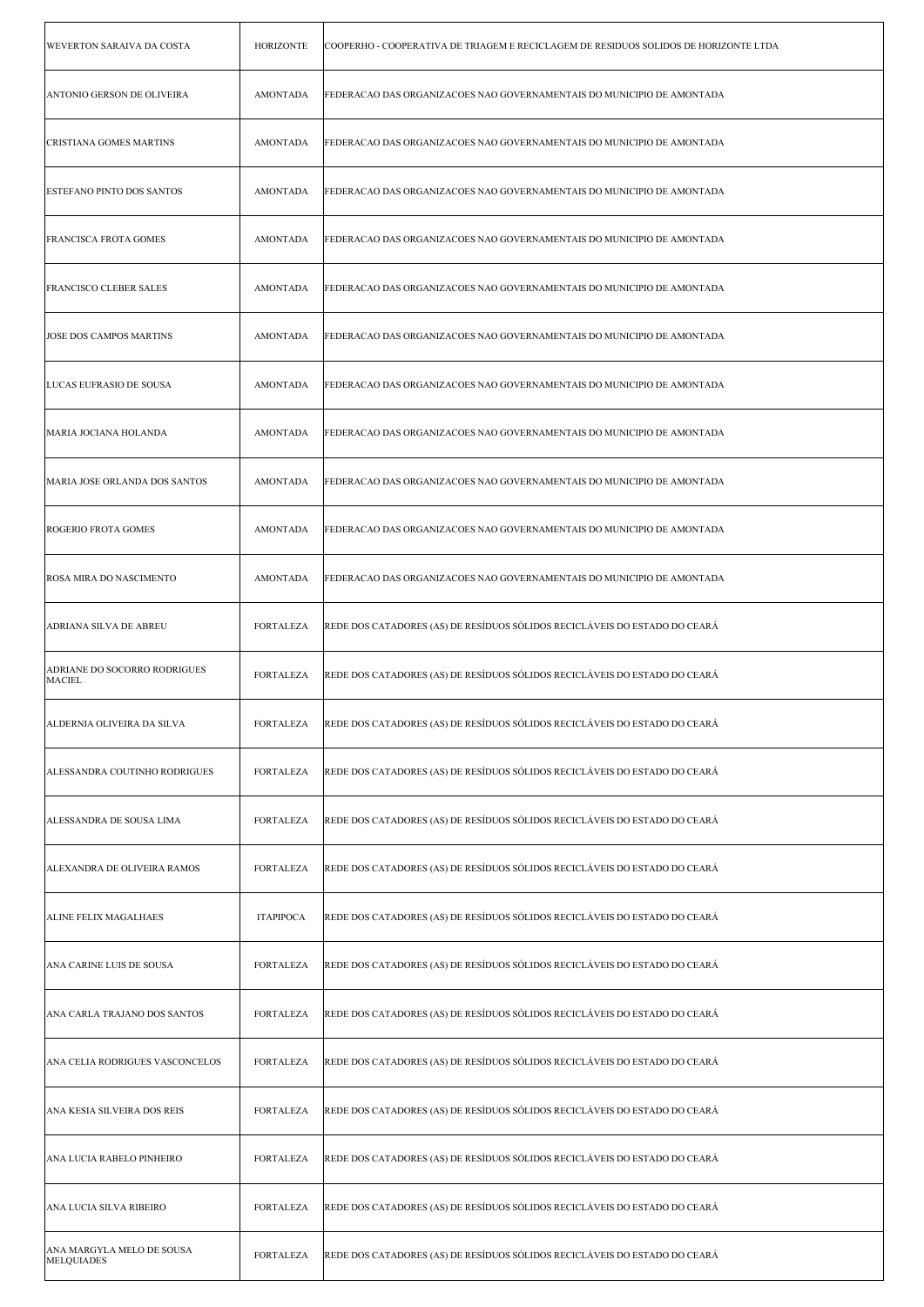| ANA MARIA CORDEIRO DOS SANTOS                          | <b>FORTALEZA</b> | REDE DOS CATADORES (AS) DE RESÍDUOS SÓLIDOS RECICLÁVEIS DO ESTADO DO CEARÁ |
|--------------------------------------------------------|------------------|----------------------------------------------------------------------------|
| ANA PAULA CARNEIRO FARIAS                              | <b>ITAPIPOCA</b> | REDE DOS CATADORES (AS) DE RESÍDUOS SÓLIDOS RECICLÁVEIS DO ESTADO DO CEARÁ |
| ANA PAULA MAGALHAES DOS SANTOS                         | <b>ITAPIPOCA</b> | REDE DOS CATADORES (AS) DE RESÍDUOS SÓLIDOS RECICLÁVEIS DO ESTADO DO CEARÁ |
| ANDERSON DA SILVA FERREIRA                             | FORTALEZA        | REDE DOS CATADORES (AS) DE RESÍDUOS SÓLIDOS RECICLÁVEIS DO ESTADO DO CEARÁ |
| ANTONIA CLAUDIA CASTRO VIEIRA                          | FORTALEZA        | REDE DOS CATADORES (AS) DE RESÍDUOS SÓLIDOS RECICLÁVEIS DO ESTADO DO CEARÁ |
| ANTONIA CLENE SILVA DE MORAIS<br><b>CASTELO BRANCO</b> | <b>FORTALEZA</b> | REDE DOS CATADORES (AS) DE RESÍDUOS SÓLIDOS RECICLÁVEIS DO ESTADO DO CEARÁ |
| ANTONIA CONSUELO DA SILVA LIMA                         | <b>GUAIUBA</b>   | REDE DOS CATADORES (AS) DE RESÍDUOS SÓLIDOS RECICLÁVEIS DO ESTADO DO CEARÁ |
| <b>ANTONIA COSTA GOMES</b>                             | <b>ITAPIPOCA</b> | REDE DOS CATADORES (AS) DE RESÍDUOS SÓLIDOS RECICLÁVEIS DO ESTADO DO CEARÁ |
| ANTONIA COSTA JACINTO                                  | <b>FORTALEZA</b> | REDE DOS CATADORES (AS) DE RESÍDUOS SÓLIDOS RECICLÁVEIS DO ESTADO DO CEARÁ |
| ANTONIA DA SILVA SOUSA                                 | FORTALEZA        | REDE DOS CATADORES (AS) DE RESÍDUOS SÓLIDOS RECICLÁVEIS DO ESTADO DO CEARÁ |
| ANTONIA FERREIRA DOS SANTOS                            | <b>FORTALEZA</b> | REDE DOS CATADORES (AS) DE RESÍDUOS SÓLIDOS RECICLÁVEIS DO ESTADO DO CEARÁ |
| ANTONIA FRANCISCA DE JESUS                             | <b>ITAPIPOCA</b> | REDE DOS CATADORES (AS) DE RESÍDUOS SÓLIDOS RECICLÁVEIS DO ESTADO DO CEARÁ |
| ANTONIA GERLANDIA SILVA DE BRITO                       | <b>FORTALEZA</b> | REDE DOS CATADORES (AS) DE RESÍDUOS SÓLIDOS RECICLÁVEIS DO ESTADO DO CEARÁ |
| ANTONIA JULIANA DA SILVA MARTINS                       | FORTALEZA        | REDE DOS CATADORES (AS) DE RESÍDUOS SÓLIDOS RECICLÁVEIS DO ESTADO DO CEARÁ |
| ANTONIA MENDES DE SOUZA                                | FORTALEZA        | REDE DOS CATADORES (AS) DE RESÍDUOS SÓLIDOS RECICLÁVEIS DO ESTADO DO CEARÁ |
| ANTONIA NEIDE SOUSA LIMA                               | <b>FORTALEZA</b> | REDE DOS CATADORES (AS) DE RESÍDUOS SÓLIDOS RECICLÁVEIS DO ESTADO DO CEARÁ |
| ANTONIA PINHO DE SOUSA                                 | <b>FORTALEZA</b> | REDE DOS CATADORES (AS) DE RESÍDUOS SÓLIDOS RECICLÁVEIS DO ESTADO DO CEARÁ |
| ANTONIA RAFAELA DA SILVA SOUSA                         | <b>ITAPIPOCA</b> | REDE DOS CATADORES (AS) DE RESÍDUOS SÓLIDOS RECICLÁVEIS DO ESTADO DO CEARÁ |
| ANTONIA RAFAELA FERREIRA DOS<br><b>SANTOS</b>          | FORTALEZA        | REDE DOS CATADORES (AS) DE RESÍDUOS SÓLIDOS RECICLÁVEIS DO ESTADO DO CEARÁ |
| ANTONIA SAYONARA DA SILVA SOUZA                        | <b>FORTALEZA</b> | REDE DOS CATADORES (AS) DE RESÍDUOS SÓLIDOS RECICLÁVEIS DO ESTADO DO CEARÁ |
| ANTONIA SILVA DE SOUZA                                 | <b>FORTALEZA</b> | REDE DOS CATADORES (AS) DE RESÍDUOS SÓLIDOS RECICLÁVEIS DO ESTADO DO CEARÁ |
| ANTONIA TELMA DOMINGOS DANTAS                          | <b>FORTALEZA</b> | REDE DOS CATADORES (AS) DE RESÍDUOS SÓLIDOS RECICLÁVEIS DO ESTADO DO CEARÁ |
| ANTONIELLE CRISTINA BEZERRA LIMA                       | <b>FORTALEZA</b> | REDE DOS CATADORES (AS) DE RESÍDUOS SÓLIDOS RECICLÁVEIS DO ESTADO DO CEARÁ |
| ANTONIO CARLOS DE ABREU                                | <b>ITAPIPOCA</b> | REDE DOS CATADORES (AS) DE RESÍDUOS SÓLIDOS RECICLÁVEIS DO ESTADO DO CEARÁ |
| ANTONIO ERNANDES GOMES XAVIER                          | <b>GUAIUBA</b>   | REDE DOS CATADORES (AS) DE RESÍDUOS SÓLIDOS RECICLÁVEIS DO ESTADO DO CEARÁ |
| ANTONIO JERSON DA SILVA MELQUIADES                     | <b>FORTALEZA</b> | REDE DOS CATADORES (AS) DE RESÍDUOS SÓLIDOS RECICLÁVEIS DO ESTADO DO CEARÁ |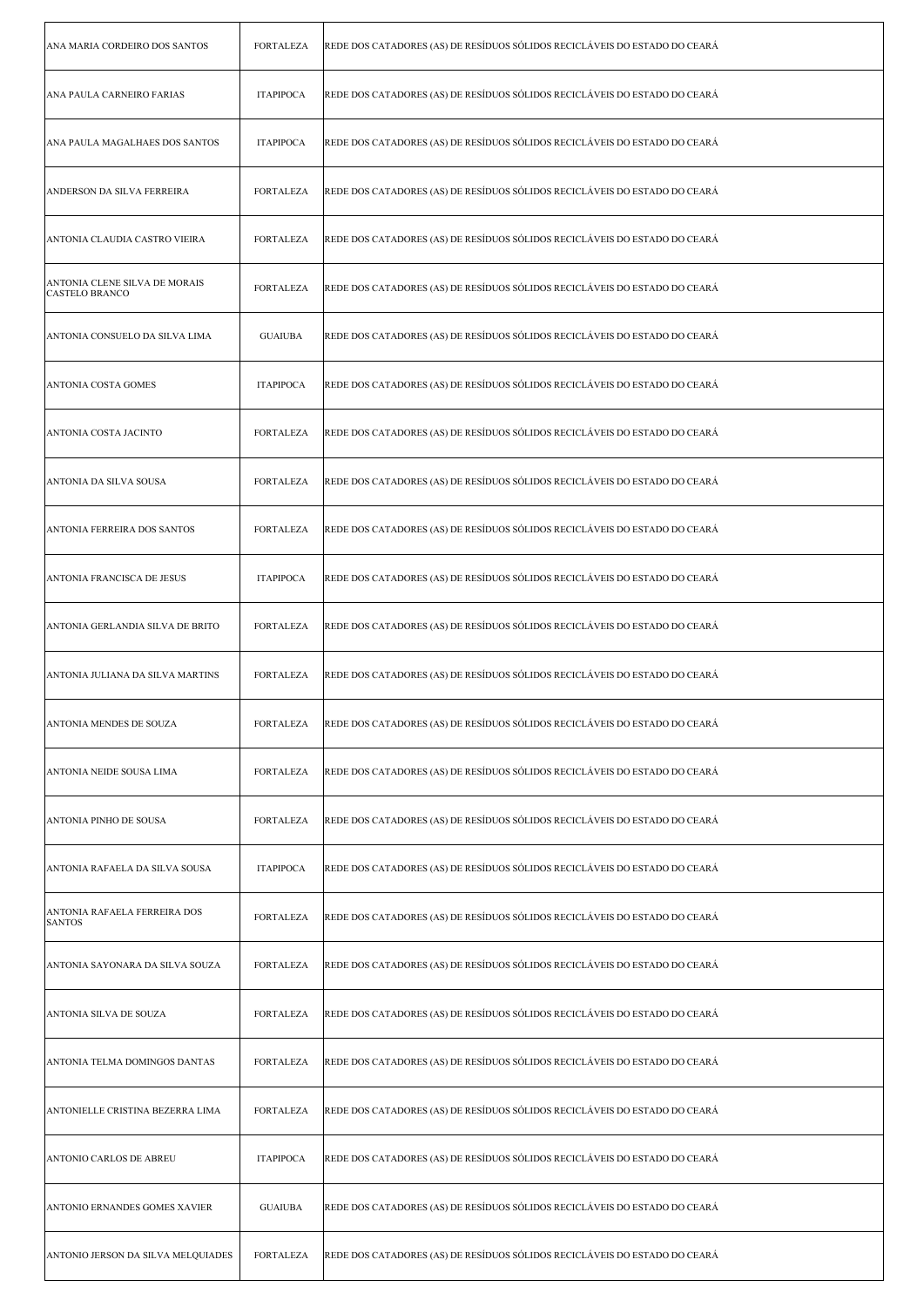| ANTONIO JURACI DE JESUS SOUSA                         | <b>ITAPIPOCA</b> | REDE DOS CATADORES (AS) DE RESÍDUOS SÓLIDOS RECICLÁVEIS DO ESTADO DO CEARÁ |
|-------------------------------------------------------|------------------|----------------------------------------------------------------------------|
| ANTONIO MARCIO DAS CHAGAS ARAUJO                      | <b>FORTALEZA</b> | REDE DOS CATADORES (AS) DE RESÍDUOS SÓLIDOS RECICLÁVEIS DO ESTADO DO CEARÁ |
| ANTONIO MOURA DE VASCOCELOS                           | <b>ITAPIPOCA</b> | REDE DOS CATADORES (AS) DE RESÍDUOS SÓLIDOS RECICLÁVEIS DO ESTADO DO CEARÁ |
| <b>ANTONIO RODRIGUES FELIX</b>                        | <b>FORTALEZA</b> | REDE DOS CATADORES (AS) DE RESÍDUOS SÓLIDOS RECICLÁVEIS DO ESTADO DO CEARÁ |
| <b>ARTUR MAGALHAES RODRIGUES</b>                      | <b>ITAPIPOCA</b> | REDE DOS CATADORES (AS) DE RESÍDUOS SÓLIDOS RECICLÁVEIS DO ESTADO DO CEARÁ |
| ASENIR DA SILVA DE SOUSA                              | <b>FORTALEZA</b> | REDE DOS CATADORES (AS) DE RESÍDUOS SÓLIDOS RECICLÁVEIS DO ESTADO DO CEARÁ |
| AURICELIO SOUZA DA SILVA                              | <b>FORTALEZA</b> | REDE DOS CATADORES (AS) DE RESÍDUOS SÓLIDOS RECICLÁVEIS DO ESTADO DO CEARÁ |
| <b>BENEDITA ALZIRENE FERREIRA</b><br><b>RODRIGUES</b> | <b>FORTALEZA</b> | REDE DOS CATADORES (AS) DE RESÍDUOS SÓLIDOS RECICLÁVEIS DO ESTADO DO CEARÁ |
| <b>BENEDITO DE SOUSA</b>                              | <b>ITAPIPOCA</b> | REDE DOS CATADORES (AS) DE RESÍDUOS SÓLIDOS RECICLÁVEIS DO ESTADO DO CEARÁ |
| CARLA DE JESUS FERREIRA                               | <b>FORTALEZA</b> | REDE DOS CATADORES (AS) DE RESÍDUOS SÓLIDOS RECICLÁVEIS DO ESTADO DO CEARÁ |
| CARLIANE GOMES DA SILVA                               | <b>FORTALEZA</b> | REDE DOS CATADORES (AS) DE RESÍDUOS SÓLIDOS RECICLÁVEIS DO ESTADO DO CEARÁ |
| CARLOS ANDRE MARQUES MONTE                            | CAUCAIA          | REDE DOS CATADORES (AS) DE RESÍDUOS SÓLIDOS RECICLÁVEIS DO ESTADO DO CEARÁ |
| CARLOS CLEBER CORPES BARBOSA                          | <b>ITAPIPOCA</b> | REDE DOS CATADORES (AS) DE RESÍDUOS SÓLIDOS RECICLÁVEIS DO ESTADO DO CEARÁ |
| CARLOS EDUARDO DIONISIO DOS REIS                      | <b>FORTALEZA</b> | REDE DOS CATADORES (AS) DE RESÍDUOS SÓLIDOS RECICLÁVEIS DO ESTADO DO CEARÁ |
| CARLOS GERMANO DA SILVA MARTINS                       | <b>FORTALEZA</b> | REDE DOS CATADORES (AS) DE RESÍDUOS SÓLIDOS RECICLÁVEIS DO ESTADO DO CEARÁ |
| CICERA EDILENE SILVA SOUSA                            | <b>FORTALEZA</b> | REDE DOS CATADORES (AS) DE RESÍDUOS SÓLIDOS RECICLÁVEIS DO ESTADO DO CEARÁ |
| CICERO GLAUDIANO NASCIMENTO DE<br><b>SOUSA</b>        | FORTALEZA        | REDE DOS CATADORES (AS) DE RESÍDUOS SÓLIDOS RECICLÁVEIS DO ESTADO DO CEARÁ |
| CLAUDIO TAVARES DE MELO                               | <b>FORTALEZA</b> | REDE DOS CATADORES (AS) DE RESÍDUOS SÓLIDOS RECICLÁVEIS DO ESTADO DO CEARÁ |
| CLEBER HENRIQUE SILVA AGUIAR                          | <b>ITAPIPOCA</b> | REDE DOS CATADORES (AS) DE RESÍDUOS SÓLIDOS RECICLÁVEIS DO ESTADO DO CEARÁ |
| COSMO RODRIGUES DOS SANTOS                            | <b>GUAIUBA</b>   | REDE DOS CATADORES (AS) DE RESÍDUOS SÓLIDOS RECICLÁVEIS DO ESTADO DO CEARÁ |
| DANIELLE CORREIA                                      | FORTALEZA        | REDE DOS CATADORES (AS) DE RESÍDUOS SÓLIDOS RECICLÁVEIS DO ESTADO DO CEARÁ |
| DANIELLE MELO RODRIGUES                               | <b>FORTALEZA</b> | REDE DOS CATADORES (AS) DE RESÍDUOS SÓLIDOS RECICLÁVEIS DO ESTADO DO CEARÁ |
| <b>DAYANE COSTA FEITOSA</b>                           | <b>FORTALEZA</b> | REDE DOS CATADORES (AS) DE RESÍDUOS SÓLIDOS RECICLÁVEIS DO ESTADO DO CEARÁ |
| DINA PEREIRA DE OLIVEIRA                              | <b>FORTALEZA</b> | REDE DOS CATADORES (AS) DE RESÍDUOS SÓLIDOS RECICLÁVEIS DO ESTADO DO CEARÁ |
| <b>EDER LIMA LEITE</b>                                | <b>FORTALEZA</b> | REDE DOS CATADORES (AS) DE RESÍDUOS SÓLIDOS RECICLÁVEIS DO ESTADO DO CEARÁ |
| <b>EDIL PEREIRA LIMA</b>                              | <b>FORTALEZA</b> | REDE DOS CATADORES (AS) DE RESÍDUOS SÓLIDOS RECICLÁVEIS DO ESTADO DO CEARÁ |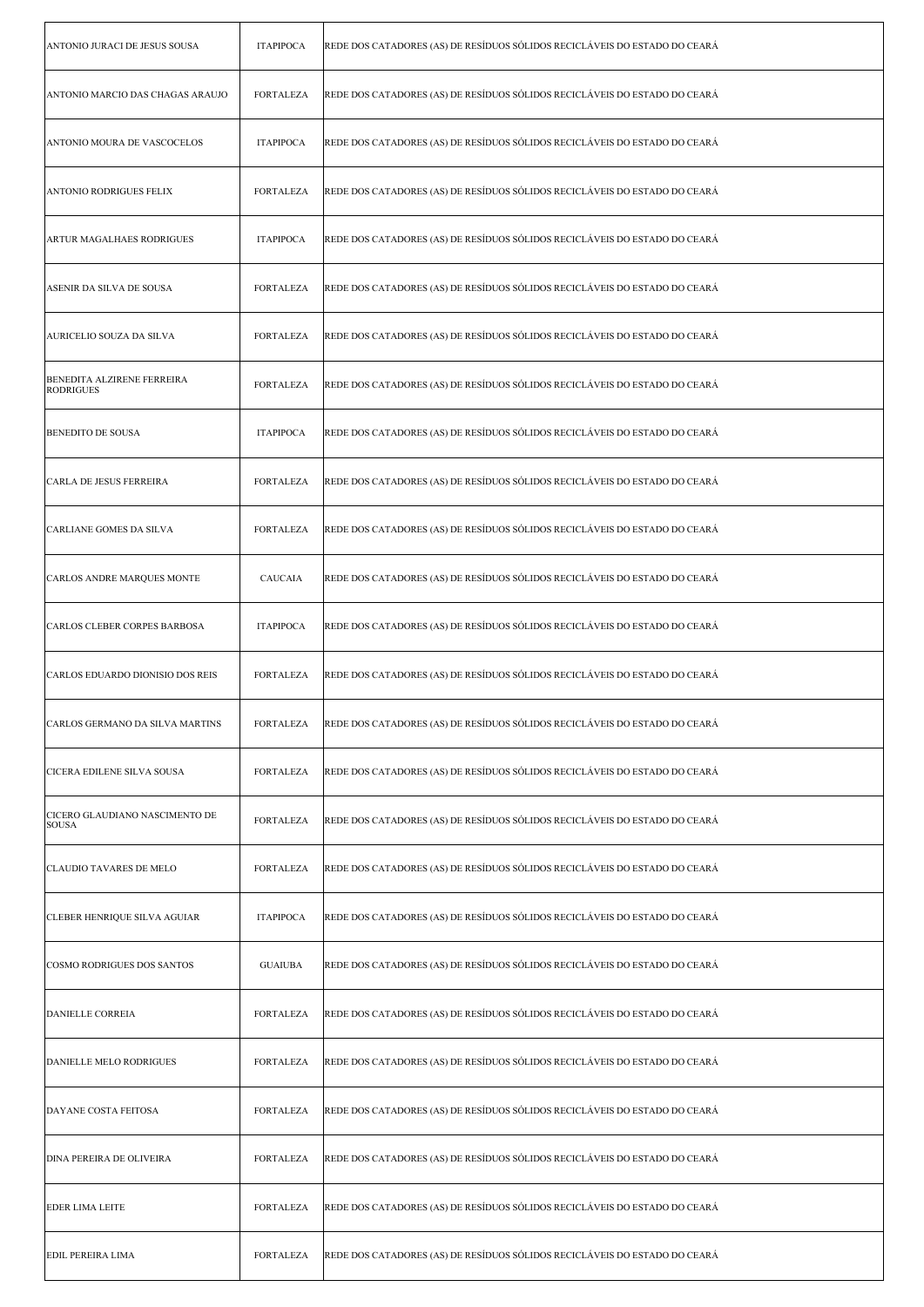| EDISLEIDE LIMA DA CRUZ                   | <b>FORTALEZA</b> | REDE DOS CATADORES (AS) DE RESÍDUOS SÓLIDOS RECICLÁVEIS DO ESTADO DO CEARÁ |
|------------------------------------------|------------------|----------------------------------------------------------------------------|
| EDMILSON MOURA BEZERRA                   | <b>ITAPIPOCA</b> | REDE DOS CATADORES (AS) DE RESÍDUOS SÓLIDOS RECICLÁVEIS DO ESTADO DO CEARÁ |
| EDMILTON DA SILVA NUNES                  | <b>ITAPIPOCA</b> | REDE DOS CATADORES (AS) DE RESÍDUOS SÓLIDOS RECICLÁVEIS DO ESTADO DO CEARÁ |
| <b>EDNA FARIAS GOMES</b>                 | FORTALEZA        | REDE DOS CATADORES (AS) DE RESÍDUOS SÓLIDOS RECICLÁVEIS DO ESTADO DO CEARÁ |
| <b>EDVANIA FEITOSA DOS SANTOS</b>        | <b>FORTALEZA</b> | REDE DOS CATADORES (AS) DE RESÍDUOS SÓLIDOS RECICLÁVEIS DO ESTADO DO CEARÁ |
| ELIANE DO NASCIMENTO MELO                | <b>FORTALEZA</b> | REDE DOS CATADORES (AS) DE RESÍDUOS SÓLIDOS RECICLÁVEIS DO ESTADO DO CEARÁ |
| ELIANE MOURA MESQUITA                    | <b>FORTALEZA</b> | REDE DOS CATADORES (AS) DE RESÍDUOS SÓLIDOS RECICLÁVEIS DO ESTADO DO CEARÁ |
| ELIZANGELA ANDRADE DOS SANTOS            | <b>GUAIUBA</b>   | REDE DOS CATADORES (AS) DE RESÍDUOS SÓLIDOS RECICLÁVEIS DO ESTADO DO CEARÁ |
| ELIZANGELO DA SILVA SOARES               | FORTALEZA        | REDE DOS CATADORES (AS) DE RESÍDUOS SÓLIDOS RECICLÁVEIS DO ESTADO DO CEARÁ |
| <b>EMERSON SANTOS COELHO</b>             | FORTALEZA        | REDE DOS CATADORES (AS) DE RESÍDUOS SÓLIDOS RECICLÁVEIS DO ESTADO DO CEARÁ |
| ERICA MELO CORDEIRO                      | <b>FORTALEZA</b> | REDE DOS CATADORES (AS) DE RESÍDUOS SÓLIDOS RECICLÁVEIS DO ESTADO DO CEARÁ |
| ESPEDITA MARIA DE JESUS                  | <b>FORTALEZA</b> | REDE DOS CATADORES (AS) DE RESÍDUOS SÓLIDOS RECICLÁVEIS DO ESTADO DO CEARÁ |
| FABIO DAMASCENO DA SILVA                 | FORTALEZA        | REDE DOS CATADORES (AS) DE RESÍDUOS SÓLIDOS RECICLÁVEIS DO ESTADO DO CEARÁ |
| <b>FABIOLA JACINTO FEITOSA</b>           | FORTALEZA        | REDE DOS CATADORES (AS) DE RESÍDUOS SÓLIDOS RECICLÁVEIS DO ESTADO DO CEARÁ |
| FERNANDO ROBERTO DA SILVA                | FORTALEZA        | REDE DOS CATADORES (AS) DE RESÍDUOS SÓLIDOS RECICLÁVEIS DO ESTADO DO CEARÁ |
| <b>FLAVIA BARROS</b>                     | <b>FORTALEZA</b> | REDE DOS CATADORES (AS) DE RESÍDUOS SÓLIDOS RECICLÁVEIS DO ESTADO DO CEARÁ |
| FLAVIA MARIA COSTA PIRES                 | <b>FORTALEZA</b> | REDE DOS CATADORES (AS) DE RESÍDUOS SÓLIDOS RECICLÁVEIS DO ESTADO DO CEARÁ |
| FRANCILENE DE SOUSA CAVALCANTE           | <b>FORTALEZA</b> | REDE DOS CATADORES (AS) DE RESÍDUOS SÓLIDOS RECICLÁVEIS DO ESTADO DO CEARÁ |
| FRANCINEIDE DE JESUS SOUSA               | <b>ITAPIPOCA</b> | REDE DOS CATADORES (AS) DE RESÍDUOS SÓLIDOS RECICLÁVEIS DO ESTADO DO CEARÁ |
| FRANCISCA ALVES CORPES DE SOUSA          | <b>ITAPIPOCA</b> | REDE DOS CATADORES (AS) DE RESÍDUOS SÓLIDOS RECICLÁVEIS DO ESTADO DO CEARÁ |
| FRANCISCA ANTONIA PEREIRA FELIX          | <b>FORTALEZA</b> | REDE DOS CATADORES (AS) DE RESÍDUOS SÓLIDOS RECICLÁVEIS DO ESTADO DO CEARÁ |
| FRANCISCA APARECIDA FERNANDES<br>PEREIRA | <b>FORTALEZA</b> | REDE DOS CATADORES (AS) DE RESÍDUOS SÓLIDOS RECICLÁVEIS DO ESTADO DO CEARÁ |
| FRANCISCA HERLANE GOMES SILVA            | <b>FORTALEZA</b> | REDE DOS CATADORES (AS) DE RESÍDUOS SÓLIDOS RECICLÁVEIS DO ESTADO DO CEARÁ |
| FRANCISCA IVANI PEREIRA FELIX            | FORTALEZA        | REDE DOS CATADORES (AS) DE RESÍDUOS SÓLIDOS RECICLÁVEIS DO ESTADO DO CEARÁ |
| FRANCISCA JANAINA MENDES DE SOUSA        | <b>FORTALEZA</b> | REDE DOS CATADORES (AS) DE RESÍDUOS SÓLIDOS RECICLÁVEIS DO ESTADO DO CEARÁ |
| FRANCISCA LUCENI TARGINO NOGUEIRA        | FORTALEZA        | REDE DOS CATADORES (AS) DE RESÍDUOS SÓLIDOS RECICLÁVEIS DO ESTADO DO CEARÁ |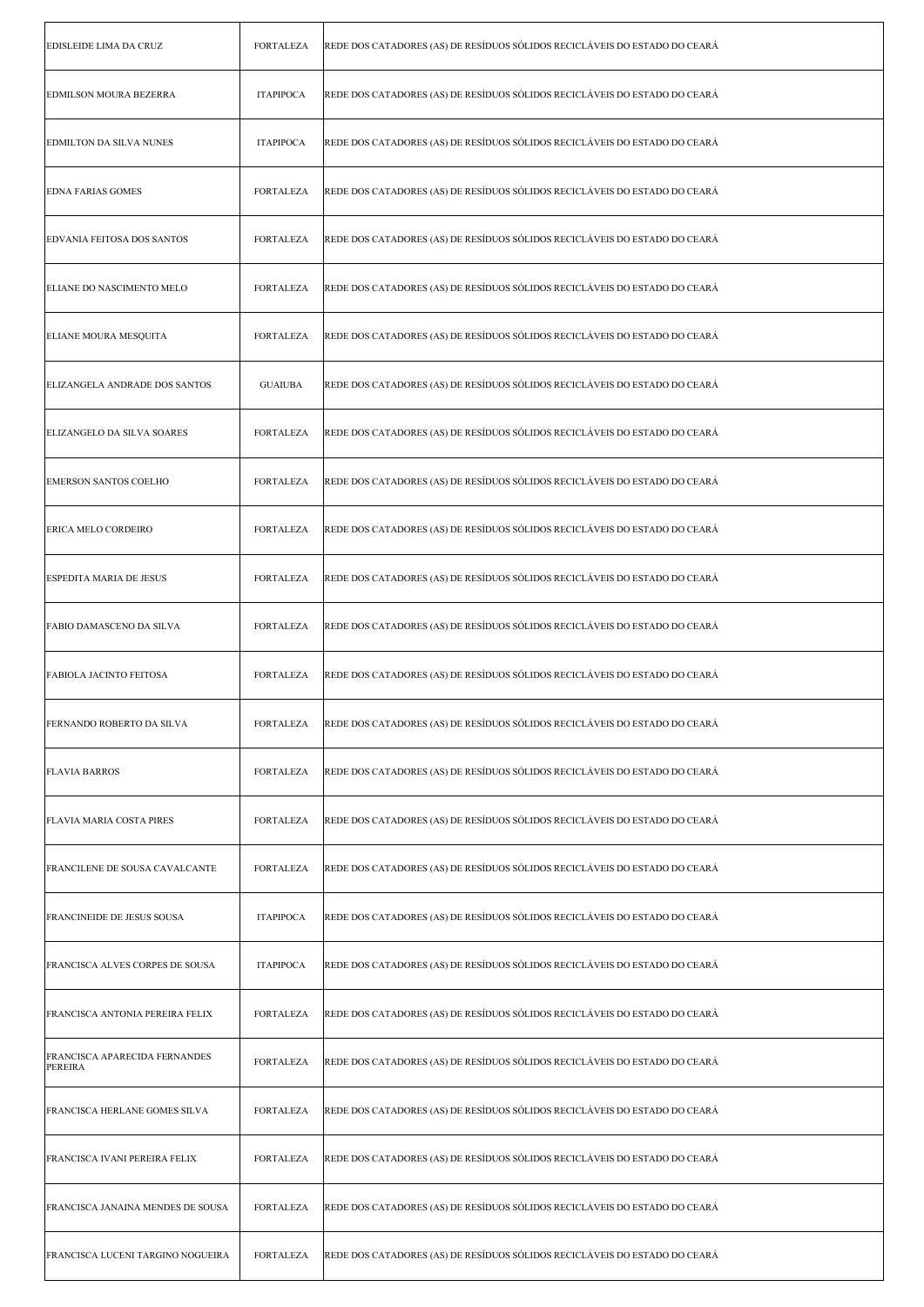| FRANCISCA LUCIA GOMES DE ASSUNCAO                 | <b>GUAIUBA</b>   | REDE DOS CATADORES (AS) DE RESÍDUOS SÓLIDOS RECICLÁVEIS DO ESTADO DO CEARÁ |
|---------------------------------------------------|------------------|----------------------------------------------------------------------------|
| FRANCISCA MARIA DOS SANTOS                        | <b>FORTALEZA</b> | REDE DOS CATADORES (AS) DE RESÍDUOS SÓLIDOS RECICLÁVEIS DO ESTADO DO CEARÁ |
| FRANCISCA MARIA MENDES DA SILVA                   | FORTALEZA        | REDE DOS CATADORES (AS) DE RESÍDUOS SÓLIDOS RECICLÁVEIS DO ESTADO DO CEARÁ |
| FRANCISCA MARILENE DA SILVA FREITAS               | <b>FORTALEZA</b> | REDE DOS CATADORES (AS) DE RESÍDUOS SÓLIDOS RECICLÁVEIS DO ESTADO DO CEARÁ |
| FRANCISCA NEROS DOS SANTOS                        | <b>FORTALEZA</b> | REDE DOS CATADORES (AS) DE RESÍDUOS SÓLIDOS RECICLÁVEIS DO ESTADO DO CEARÁ |
| FRANCISCA NEUBA GOMES PEREIRA                     | <b>FORTALEZA</b> | REDE DOS CATADORES (AS) DE RESÍDUOS SÓLIDOS RECICLÁVEIS DO ESTADO DO CEARÁ |
| FRANCISCA OZANA TEIXEIRA SILVA                    | <b>FORTALEZA</b> | REDE DOS CATADORES (AS) DE RESÍDUOS SÓLIDOS RECICLÁVEIS DO ESTADO DO CEARÁ |
| FRANCISCA RAQUEL NASCIMENTO SILVA<br><b>AIRES</b> | FORTALEZA        | REDE DOS CATADORES (AS) DE RESÍDUOS SÓLIDOS RECICLÁVEIS DO ESTADO DO CEARÁ |
| <b>FRANCISCA RODRIGUES DOS SANTOS</b>             | <b>FORTALEZA</b> | REDE DOS CATADORES (AS) DE RESÍDUOS SÓLIDOS RECICLÁVEIS DO ESTADO DO CEARÁ |
| FRANCISCA SILMARA ALBUQUERQUE                     | <b>FORTALEZA</b> | REDE DOS CATADORES (AS) DE RESÍDUOS SÓLIDOS RECICLÁVEIS DO ESTADO DO CEARÁ |
| FRANCISCA SILVANIA RIBEIRO DE ABREU               | <b>FORTALEZA</b> | REDE DOS CATADORES (AS) DE RESÍDUOS SÓLIDOS RECICLÁVEIS DO ESTADO DO CEARÁ |
| FRANCISCA SIMONE MUNIZ SANTANA                    | <b>FORTALEZA</b> | REDE DOS CATADORES (AS) DE RESÍDUOS SÓLIDOS RECICLÁVEIS DO ESTADO DO CEARÁ |
| FRANCISCO ANDRE FERREIRA DOS REIS                 | <b>FORTALEZA</b> | REDE DOS CATADORES (AS) DE RESÍDUOS SÓLIDOS RECICLÁVEIS DO ESTADO DO CEARÁ |
| FRANCISCO CARLOS SOUZA ROCHA                      | <b>ITAPIPOCA</b> | REDE DOS CATADORES (AS) DE RESÍDUOS SÓLIDOS RECICLÁVEIS DO ESTADO DO CEARÁ |
| FRANCISCO DE ASSIS DE OLIVEIRA                    | FORTALEZA        | REDE DOS CATADORES (AS) DE RESÍDUOS SÓLIDOS RECICLÁVEIS DO ESTADO DO CEARÁ |
| FRANCISCO DE ASSIS DE SOUZA NUNES                 | <b>ITAPIPOCA</b> | REDE DOS CATADORES (AS) DE RESÍDUOS SÓLIDOS RECICLÁVEIS DO ESTADO DO CEARÁ |
| FRANCISCO DOS SANTOS XAVIER                       | <b>FORTALEZA</b> | REDE DOS CATADORES (AS) DE RESÍDUOS SÓLIDOS RECICLÁVEIS DO ESTADO DO CEARÁ |
| FRANCISCO EDISON MARTINS                          | <b>ITAPIPOCA</b> | REDE DOS CATADORES (AS) DE RESÍDUOS SÓLIDOS RECICLÁVEIS DO ESTADO DO CEARÁ |
| FRANCISCO ERONILDO PEREIRA DE SOUSA               | <b>FORTALEZA</b> | REDE DOS CATADORES (AS) DE RESÍDUOS SÓLIDOS RECICLÁVEIS DO ESTADO DO CEARÁ |
| FRANCISCO EUDES DOS SANTOS                        | <b>FORTALEZA</b> | REDE DOS CATADORES (AS) DE RESÍDUOS SÓLIDOS RECICLÁVEIS DO ESTADO DO CEARÁ |
| FRANCISCO FERREIRA DA SILVA NETO                  | FORTALEZA        | REDE DOS CATADORES (AS) DE RESÍDUOS SÓLIDOS RECICLÁVEIS DO ESTADO DO CEARÁ |
| FRANCISCO FERREIRA JERONIMO                       | <b>FORTALEZA</b> | REDE DOS CATADORES (AS) DE RESÍDUOS SÓLIDOS RECICLÁVEIS DO ESTADO DO CEARÁ |
| FRANCISCO GLAUDIANO NASCIMENTO DE<br><b>SOUSA</b> | FORTALEZA        | REDE DOS CATADORES (AS) DE RESÍDUOS SÓLIDOS RECICLÁVEIS DO ESTADO DO CEARÁ |
| FRANCISCO GLEDSON FREITAS DE SOUZA                | <b>FORTALEZA</b> | REDE DOS CATADORES (AS) DE RESÍDUOS SÓLIDOS RECICLÁVEIS DO ESTADO DO CEARÁ |
| FRANCISCO GUILERMANO DOS SANTOS<br><b>SOUSA</b>   | <b>ITAPIPOCA</b> | REDE DOS CATADORES (AS) DE RESÍDUOS SÓLIDOS RECICLÁVEIS DO ESTADO DO CEARÁ |
| FRANCISCO JANIO DE OLIVEIRA FARIAS                | <b>FORTALEZA</b> | REDE DOS CATADORES (AS) DE RESÍDUOS SÓLIDOS RECICLÁVEIS DO ESTADO DO CEARÁ |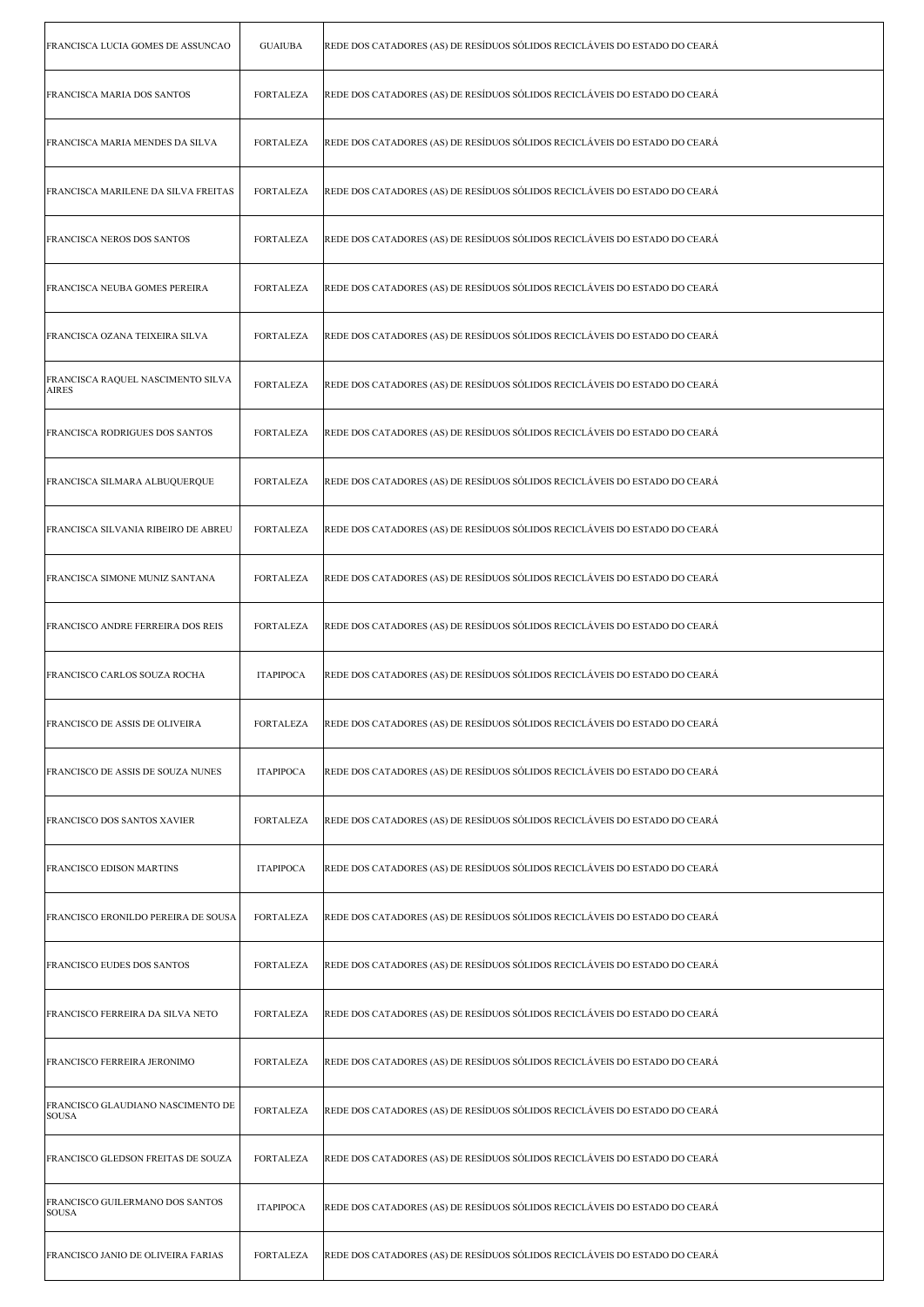| FRANCISCO JOSE DAMASCENO DA SILVA<br>FILHO       | <b>FORTALEZA</b> | REDE DOS CATADORES (AS) DE RESÍDUOS SÓLIDOS RECICLÁVEIS DO ESTADO DO CEARÁ |
|--------------------------------------------------|------------------|----------------------------------------------------------------------------|
| FRANCISCO JOSE DO NASCIMENTO                     | <b>ITAPIPOCA</b> | REDE DOS CATADORES (AS) DE RESÍDUOS SÓLIDOS RECICLÁVEIS DO ESTADO DO CEARÁ |
| FRANCISCO JOSE GOMES DA SILVA                    | <b>FORTALEZA</b> | REDE DOS CATADORES (AS) DE RESÍDUOS SÓLIDOS RECICLÁVEIS DO ESTADO DO CEARÁ |
| FRANCISCO LOPES DA SILVA                         | FORTALEZA        | REDE DOS CATADORES (AS) DE RESÍDUOS SÓLIDOS RECICLÁVEIS DO ESTADO DO CEARÁ |
| FRANCISCO ROBSON CAVALCANTE<br><b>MONTEIRO</b>   | <b>FORTALEZA</b> | REDE DOS CATADORES (AS) DE RESÍDUOS SÓLIDOS RECICLÁVEIS DO ESTADO DO CEARÁ |
| FRANCISCO SANTIAGO DE SOUSA BASTOS               | <b>FORTALEZA</b> | REDE DOS CATADORES (AS) DE RESÍDUOS SÓLIDOS RECICLÁVEIS DO ESTADO DO CEARÁ |
| FRANCISCO VIANA RODRIGUES                        | <b>ITAPIPOCA</b> | REDE DOS CATADORES (AS) DE RESÍDUOS SÓLIDOS RECICLÁVEIS DO ESTADO DO CEARÁ |
| FRANCIVANIO FERREIRA DUARTE                      | <b>GUAIUBA</b>   | REDE DOS CATADORES (AS) DE RESÍDUOS SÓLIDOS RECICLÁVEIS DO ESTADO DO CEARÁ |
| GABRIEL VICTOR DA CONCEIÇAO                      | <b>FORTALEZA</b> | REDE DOS CATADORES (AS) DE RESÍDUOS SÓLIDOS RECICLÁVEIS DO ESTADO DO CEARÁ |
| GETIANE DE SOUZA SILVA                           | FORTALEZA        | REDE DOS CATADORES (AS) DE RESÍDUOS SÓLIDOS RECICLÁVEIS DO ESTADO DO CEARÁ |
| GISLIANE FERREIRA DA SILVA MARINHO               | <b>FORTALEZA</b> | REDE DOS CATADORES (AS) DE RESÍDUOS SÓLIDOS RECICLÁVEIS DO ESTADO DO CEARÁ |
| IDELZUITE PEREIRA DO NASCIMENTO                  | <b>FORTALEZA</b> | REDE DOS CATADORES (AS) DE RESÍDUOS SÓLIDOS RECICLÁVEIS DO ESTADO DO CEARÁ |
| <b>IRENE MENDES RODRIGUES</b>                    | <b>FORTALEZA</b> | REDE DOS CATADORES (AS) DE RESÍDUOS SÓLIDOS RECICLÁVEIS DO ESTADO DO CEARÁ |
| IRIS DE FATIMA MACIEL FERREIRA                   | FORTALEZA        | REDE DOS CATADORES (AS) DE RESÍDUOS SÓLIDOS RECICLÁVEIS DO ESTADO DO CEARÁ |
| IVONILDE ESMERALDA OLIVEIRA DOS<br><b>SANTOS</b> | FORTALEZA        | REDE DOS CATADORES (AS) DE RESÍDUOS SÓLIDOS RECICLÁVEIS DO ESTADO DO CEARÁ |
| IZABEL CRISTINA COUTINHO RODRIGUES               | <b>FORTALEZA</b> | REDE DOS CATADORES (AS) DE RESÍDUOS SÓLIDOS RECICLÁVEIS DO ESTADO DO CEARÁ |
| <b>IZAELE COSTA CELESTINO</b>                    | <b>FORTALEZA</b> | REDE DOS CATADORES (AS) DE RESÍDUOS SÓLIDOS RECICLÁVEIS DO ESTADO DO CEARÁ |
| JANAINA MOURA DE ALMEIDA                         | <b>FORTALEZA</b> | REDE DOS CATADORES (AS) DE RESÍDUOS SÓLIDOS RECICLÁVEIS DO ESTADO DO CEARÁ |
| JANAYARA SILVA COSTA                             | <b>FORTALEZA</b> | REDE DOS CATADORES (AS) DE RESÍDUOS SÓLIDOS RECICLÁVEIS DO ESTADO DO CEARÁ |
| JAQUELINE FERREIRA ALBUQUERQUE                   | <b>FORTALEZA</b> | REDE DOS CATADORES (AS) DE RESÍDUOS SÓLIDOS RECICLÁVEIS DO ESTADO DO CEARÁ |
| JAQUELINE PINHEIRO DE ALBUQUERQUE                | <b>FORTALEZA</b> | REDE DOS CATADORES (AS) DE RESÍDUOS SÓLIDOS RECICLÁVEIS DO ESTADO DO CEARÁ |
| JENIFER LUCIANA GOMES DE LIMA                    | <b>FORTALEZA</b> | REDE DOS CATADORES (AS) DE RESÍDUOS SÓLIDOS RECICLÁVEIS DO ESTADO DO CEARÁ |
| JESSICA FERREIRA DO CARMO                        | <b>FORTALEZA</b> | REDE DOS CATADORES (AS) DE RESÍDUOS SÓLIDOS RECICLÁVEIS DO ESTADO DO CEARÁ |
| JOANA DARC PAULA DE CASTRO                       | FORTALEZA        | REDE DOS CATADORES (AS) DE RESÍDUOS SÓLIDOS RECICLÁVEIS DO ESTADO DO CEARÁ |
| JOANA MONICA GERMANO DE SOUZA                    | <b>FORTALEZA</b> | REDE DOS CATADORES (AS) DE RESÍDUOS SÓLIDOS RECICLÁVEIS DO ESTADO DO CEARÁ |
| JOAO BATISTA DA SILVA FRANÇA                     | <b>GUAIUBA</b>   | REDE DOS CATADORES (AS) DE RESÍDUOS SÓLIDOS RECICLÁVEIS DO ESTADO DO CEARÁ |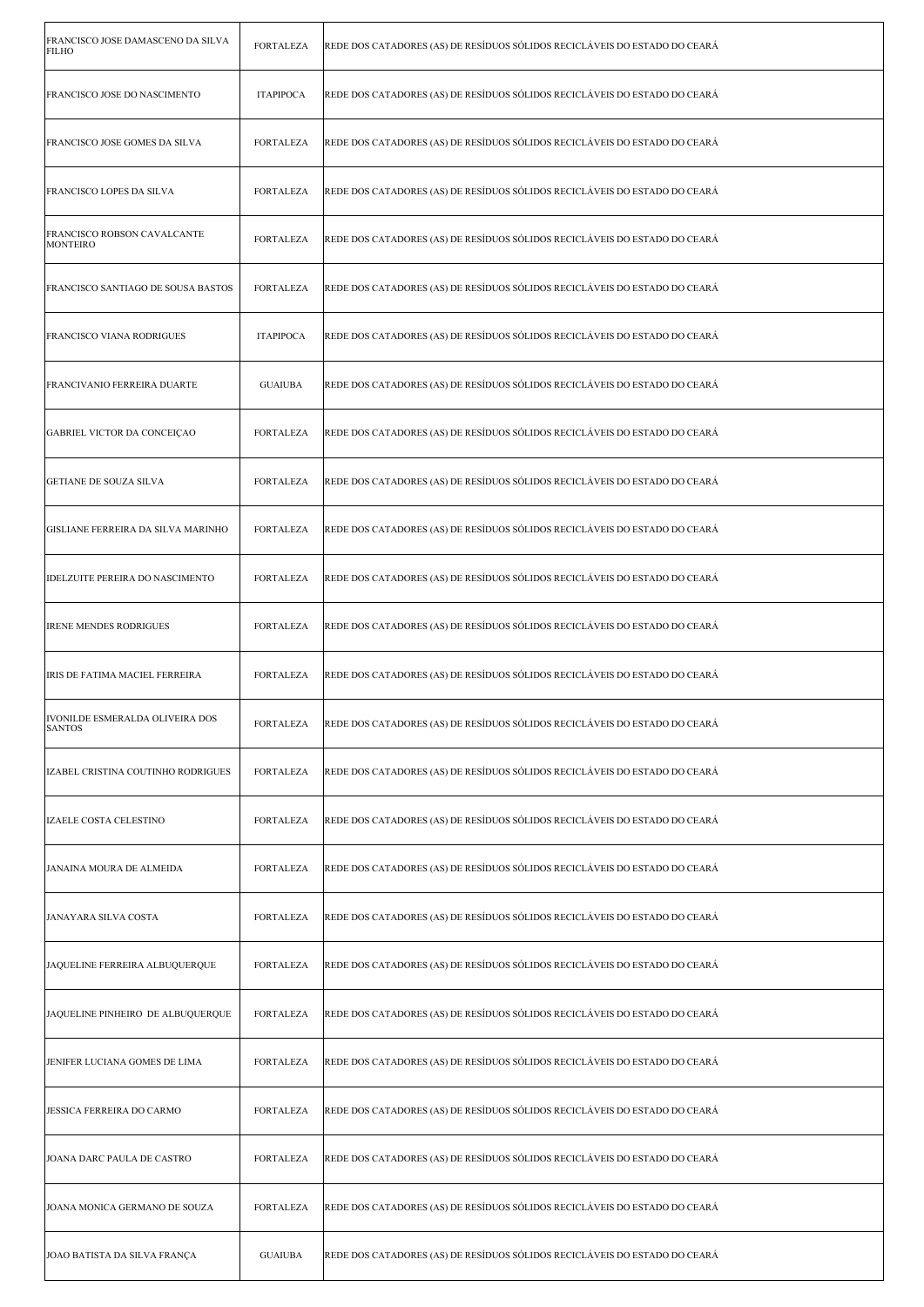| JOAO BATISTA MENDES DE SOUZA       | <b>FORTALEZA</b> | REDE DOS CATADORES (AS) DE RESÍDUOS SÓLIDOS RECICLÁVEIS DO ESTADO DO CEARÁ |
|------------------------------------|------------------|----------------------------------------------------------------------------|
| JOAO BATISTA MIRANDA DE LIMA       | <b>ITAPIPOCA</b> | REDE DOS CATADORES (AS) DE RESÍDUOS SÓLIDOS RECICLÁVEIS DO ESTADO DO CEARÁ |
| JOAO PAULO GOMES COSTA             | <b>FORTALEZA</b> | REDE DOS CATADORES (AS) DE RESÍDUOS SÓLIDOS RECICLÁVEIS DO ESTADO DO CEARÁ |
| JOAO PAULO RIBEIRO LIMA            | <b>FORTALEZA</b> | REDE DOS CATADORES (AS) DE RESÍDUOS SÓLIDOS RECICLÁVEIS DO ESTADO DO CEARÁ |
| JOCELIO DA COSTA                   | <b>FORTALEZA</b> | REDE DOS CATADORES (AS) DE RESÍDUOS SÓLIDOS RECICLÁVEIS DO ESTADO DO CEARÁ |
| JOEL VIVEIROS DE SOUSA             | <b>ITAPIPOCA</b> | REDE DOS CATADORES (AS) DE RESÍDUOS SÓLIDOS RECICLÁVEIS DO ESTADO DO CEARÁ |
| <b>JOICIANE FERREIRA MELO</b>      | <b>FORTALEZA</b> | REDE DOS CATADORES (AS) DE RESÍDUOS SÓLIDOS RECICLÁVEIS DO ESTADO DO CEARÁ |
| <b>JOSE ALBERTO ALVES</b>          | <b>FORTALEZA</b> | REDE DOS CATADORES (AS) DE RESÍDUOS SÓLIDOS RECICLÁVEIS DO ESTADO DO CEARÁ |
| JOSE ALBERTO DE MORAIS MEDEIROS    | <b>FORTALEZA</b> | REDE DOS CATADORES (AS) DE RESÍDUOS SÓLIDOS RECICLÁVEIS DO ESTADO DO CEARÁ |
| JOSE ALEXANDRE CORPES DE SOUSA     | <b>ITAPIPOCA</b> | REDE DOS CATADORES (AS) DE RESÍDUOS SÓLIDOS RECICLÁVEIS DO ESTADO DO CEARÁ |
| <b>JOSE ALVES DA SILVA</b>         | <b>FORTALEZA</b> | REDE DOS CATADORES (AS) DE RESÍDUOS SÓLIDOS RECICLÁVEIS DO ESTADO DO CEARÁ |
| JOSE ARAUJO DE SOUSA               | <b>ITAPIPOCA</b> | REDE DOS CATADORES (AS) DE RESÍDUOS SÓLIDOS RECICLÁVEIS DO ESTADO DO CEARÁ |
| JOSE ARIBAMAR FEITOZA DE SOUZA     | <b>FORTALEZA</b> | REDE DOS CATADORES (AS) DE RESÍDUOS SÓLIDOS RECICLÁVEIS DO ESTADO DO CEARÁ |
| JOSE ARIMATEIA DE JESUS MESQUITA   | <b>ITAPIPOCA</b> | REDE DOS CATADORES (AS) DE RESÍDUOS SÓLIDOS RECICLÁVEIS DO ESTADO DO CEARÁ |
| JOSE CARLOS BARBOSA DO NASCIMENTO  | FORTALEZA        | REDE DOS CATADORES (AS) DE RESÍDUOS SÓLIDOS RECICLÁVEIS DO ESTADO DO CEARÁ |
| JOSE EDIVALDO VIANA LUCAS          | <b>ITAPIPOCA</b> | REDE DOS CATADORES (AS) DE RESÍDUOS SÓLIDOS RECICLÁVEIS DO ESTADO DO CEARÁ |
| JOSE FRANCISCO DA SILVA            | <b>FORTALEZA</b> | REDE DOS CATADORES (AS) DE RESÍDUOS SÓLIDOS RECICLÁVEIS DO ESTADO DO CEARÁ |
| JOSE GENIVAL VIANA LUCAS           | <b>ITAPIPOCA</b> | REDE DOS CATADORES (AS) DE RESÍDUOS SÓLIDOS RECICLÁVEIS DO ESTADO DO CEARÁ |
| <b>JOSE JOSENIR BARBOZA</b>        | <b>FORTALEZA</b> | REDE DOS CATADORES (AS) DE RESÍDUOS SÓLIDOS RECICLÁVEIS DO ESTADO DO CEARÁ |
| <b>JOSE LEANDRO CRUZ</b>           | <b>FORTALEZA</b> | REDE DOS CATADORES (AS) DE RESÍDUOS SÓLIDOS RECICLÁVEIS DO ESTADO DO CEARÁ |
| JOSE LEANDRO DE ALBUQUERQUE        | <b>FORTALEZA</b> | REDE DOS CATADORES (AS) DE RESÍDUOS SÓLIDOS RECICLÁVEIS DO ESTADO DO CEARÁ |
| JOSE MAURO DA SILVA DE LIMA        | <b>GUAIUBA</b>   | REDE DOS CATADORES (AS) DE RESÍDUOS SÓLIDOS RECICLÁVEIS DO ESTADO DO CEARÁ |
| JOSE RICARDO GOMES DA COSTA        | <b>FORTALEZA</b> | REDE DOS CATADORES (AS) DE RESÍDUOS SÓLIDOS RECICLÁVEIS DO ESTADO DO CEARÁ |
| JOSE ROCHA MESQUITA                | <b>ITAPIPOCA</b> | REDE DOS CATADORES (AS) DE RESÍDUOS SÓLIDOS RECICLÁVEIS DO ESTADO DO CEARÁ |
| JOSE VALDECIR FERNANDES DOS SANTOS | <b>FORTALEZA</b> | REDE DOS CATADORES (AS) DE RESÍDUOS SÓLIDOS RECICLÁVEIS DO ESTADO DO CEARÁ |
| <b>JOSE VIANA PEREIRA</b>          | <b>ITAPIPOCA</b> | REDE DOS CATADORES (AS) DE RESÍDUOS SÓLIDOS RECICLÁVEIS DO ESTADO DO CEARÁ |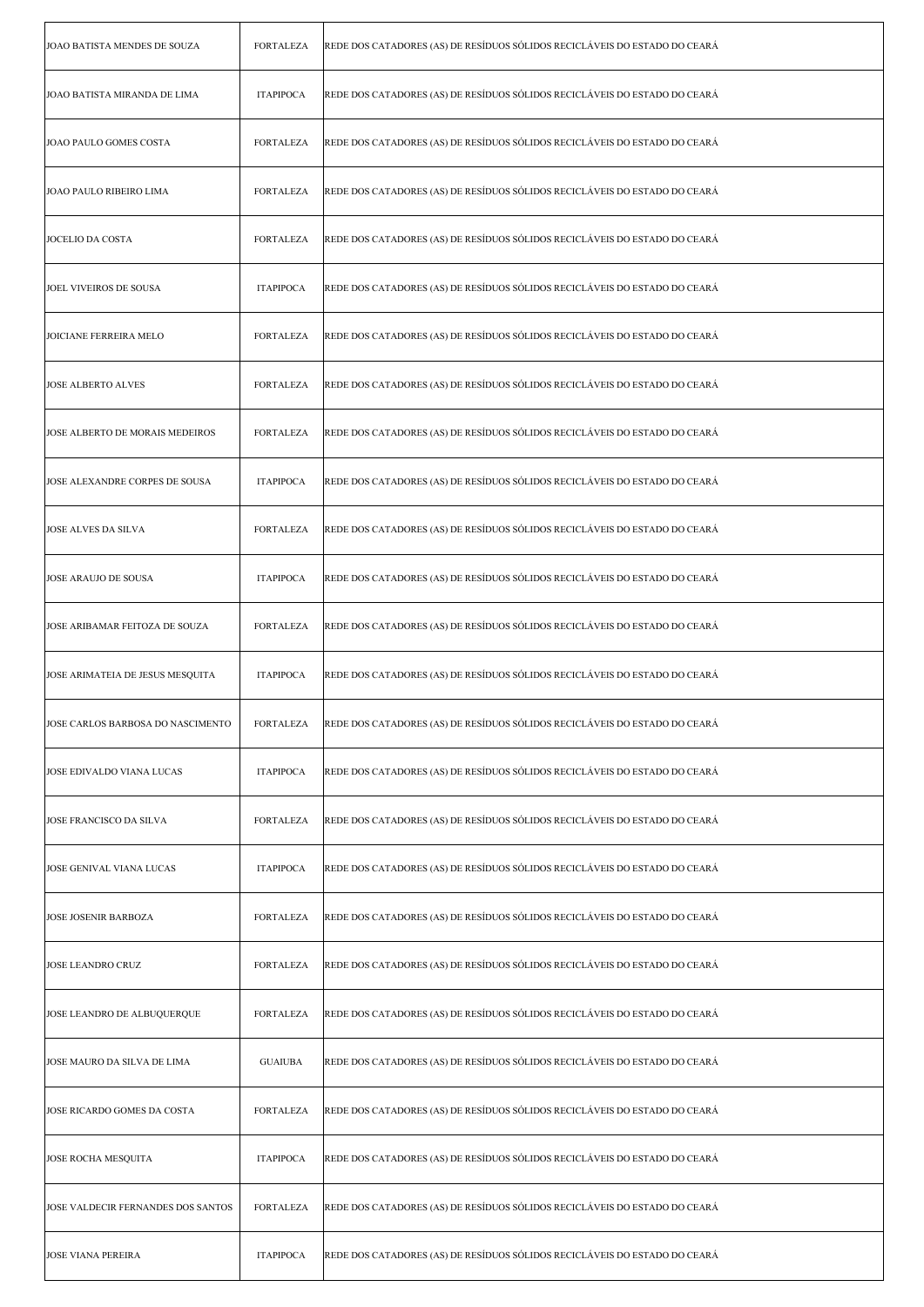| JOSE WELLINGTON CARNEIRO DE<br><b>MESQUITA</b> | <b>ITAPIPOCA</b> | REDE DOS CATADORES (AS) DE RESÍDUOS SÓLIDOS RECICLÁVEIS DO ESTADO DO CEARÁ |
|------------------------------------------------|------------------|----------------------------------------------------------------------------|
| <b>JOSENILDO SILVA BRAZ</b>                    | <b>FORTALEZA</b> | REDE DOS CATADORES (AS) DE RESÍDUOS SÓLIDOS RECICLÁVEIS DO ESTADO DO CEARÁ |
| JUCIKELLY COELHO DA SILVA                      | <b>FORTALEZA</b> | REDE DOS CATADORES (AS) DE RESÍDUOS SÓLIDOS RECICLÁVEIS DO ESTADO DO CEARÁ |
| JUCINEIDE GOMES DE LIMA                        | FORTALEZA        | REDE DOS CATADORES (AS) DE RESÍDUOS SÓLIDOS RECICLÁVEIS DO ESTADO DO CEARÁ |
| <b>JULIANA FERREIRA DA SILVA</b>               | FORTALEZA        | REDE DOS CATADORES (AS) DE RESÍDUOS SÓLIDOS RECICLÁVEIS DO ESTADO DO CEARÁ |
| <b>JULIE CRISTINE RODRIGUES</b><br>VASCONCELOS | <b>FORTALEZA</b> | REDE DOS CATADORES (AS) DE RESÍDUOS SÓLIDOS RECICLÁVEIS DO ESTADO DO CEARÁ |
| KARLIANE SIVEIRA DOS REIS                      | <b>FORTALEZA</b> | REDE DOS CATADORES (AS) DE RESÍDUOS SÓLIDOS RECICLÁVEIS DO ESTADO DO CEARÁ |
| KATIA ELIANE AGUIAR DA COSTA                   | <b>FORTALEZA</b> | REDE DOS CATADORES (AS) DE RESÍDUOS SÓLIDOS RECICLÁVEIS DO ESTADO DO CEARÁ |
| KELIANE SILVEIRA DOS REIS                      | <b>FORTALEZA</b> | REDE DOS CATADORES (AS) DE RESÍDUOS SÓLIDOS RECICLÁVEIS DO ESTADO DO CEARÁ |
| <b>KLEBER RIBEIRO DOS SANTOS</b>               | <b>ITAPIPOCA</b> | REDE DOS CATADORES (AS) DE RESÍDUOS SÓLIDOS RECICLÁVEIS DO ESTADO DO CEARÁ |
| LAUDIRENE TEIXEIRA DE SOUSA                    | <b>FORTALEZA</b> | REDE DOS CATADORES (AS) DE RESÍDUOS SÓLIDOS RECICLÁVEIS DO ESTADO DO CEARÁ |
| LAURO PEREIRA DA SILVA                         | <b>FORTALEZA</b> | REDE DOS CATADORES (AS) DE RESÍDUOS SÓLIDOS RECICLÁVEIS DO ESTADO DO CEARÁ |
| LEIDIVANIA MARIA CASTRO VIEIRA                 | <b>FORTALEZA</b> | REDE DOS CATADORES (AS) DE RESÍDUOS SÓLIDOS RECICLÁVEIS DO ESTADO DO CEARÁ |
| LEILA DAIANE SANTOS DA SILVA                   | FORTALEZA        | REDE DOS CATADORES (AS) DE RESÍDUOS SÓLIDOS RECICLÁVEIS DO ESTADO DO CEARÁ |
| LEINA MARA RODRIGUES DA SILVA<br><b>DUARTE</b> | MARACANAU        | REDE DOS CATADORES (AS) DE RESÍDUOS SÓLIDOS RECICLÁVEIS DO ESTADO DO CEARÁ |
| LEONARDO MAGALHOES PEREIRA                     | <b>ITAPIPOCA</b> | REDE DOS CATADORES (AS) DE RESÍDUOS SÓLIDOS RECICLÁVEIS DO ESTADO DO CEARÁ |
| LEONILSON COUTINHO SAMPAIO                     | <b>FORTALEZA</b> | REDE DOS CATADORES (AS) DE RESÍDUOS SÓLIDOS RECICLÁVEIS DO ESTADO DO CEARÁ |
| LIDUINA OLIVEIRA DE FREITAS                    | <b>FORTALEZA</b> | REDE DOS CATADORES (AS) DE RESÍDUOS SÓLIDOS RECICLÁVEIS DO ESTADO DO CEARÁ |
| LIGIANA MARIA CASTRO VIEIRA                    | <b>FORTALEZA</b> | REDE DOS CATADORES (AS) DE RESÍDUOS SÓLIDOS RECICLÁVEIS DO ESTADO DO CEARÁ |
| LIVRAMENTO MARTINS PEREIRA                     | FORTALEZA        | REDE DOS CATADORES (AS) DE RESÍDUOS SÓLIDOS RECICLÁVEIS DO ESTADO DO CEARÁ |
| LUCIANA AMANCIO DA SILVA OLIVEIRA              | <b>FORTALEZA</b> | REDE DOS CATADORES (AS) DE RESÍDUOS SÓLIDOS RECICLÁVEIS DO ESTADO DO CEARÁ |
| LUCIANA ARAGAO DA SILVA                        | <b>FORTALEZA</b> | REDE DOS CATADORES (AS) DE RESÍDUOS SÓLIDOS RECICLÁVEIS DO ESTADO DO CEARÁ |
| LUCIANA MARIA DA SILVA                         | <b>FORTALEZA</b> | REDE DOS CATADORES (AS) DE RESÍDUOS SÓLIDOS RECICLÁVEIS DO ESTADO DO CEARÁ |
| LUCIANO ALVES DA SILVA                         | <b>FORTALEZA</b> | REDE DOS CATADORES (AS) DE RESÍDUOS SÓLIDOS RECICLÁVEIS DO ESTADO DO CEARÁ |
| LUCICLEUDA TARGINO NOGUEIRA                    | <b>FORTALEZA</b> | REDE DOS CATADORES (AS) DE RESÍDUOS SÓLIDOS RECICLÁVEIS DO ESTADO DO CEARÁ |
| LUIS CASSIANO LOPES                            | <b>FORTALEZA</b> | REDE DOS CATADORES (AS) DE RESÍDUOS SÓLIDOS RECICLÁVEIS DO ESTADO DO CEARÁ |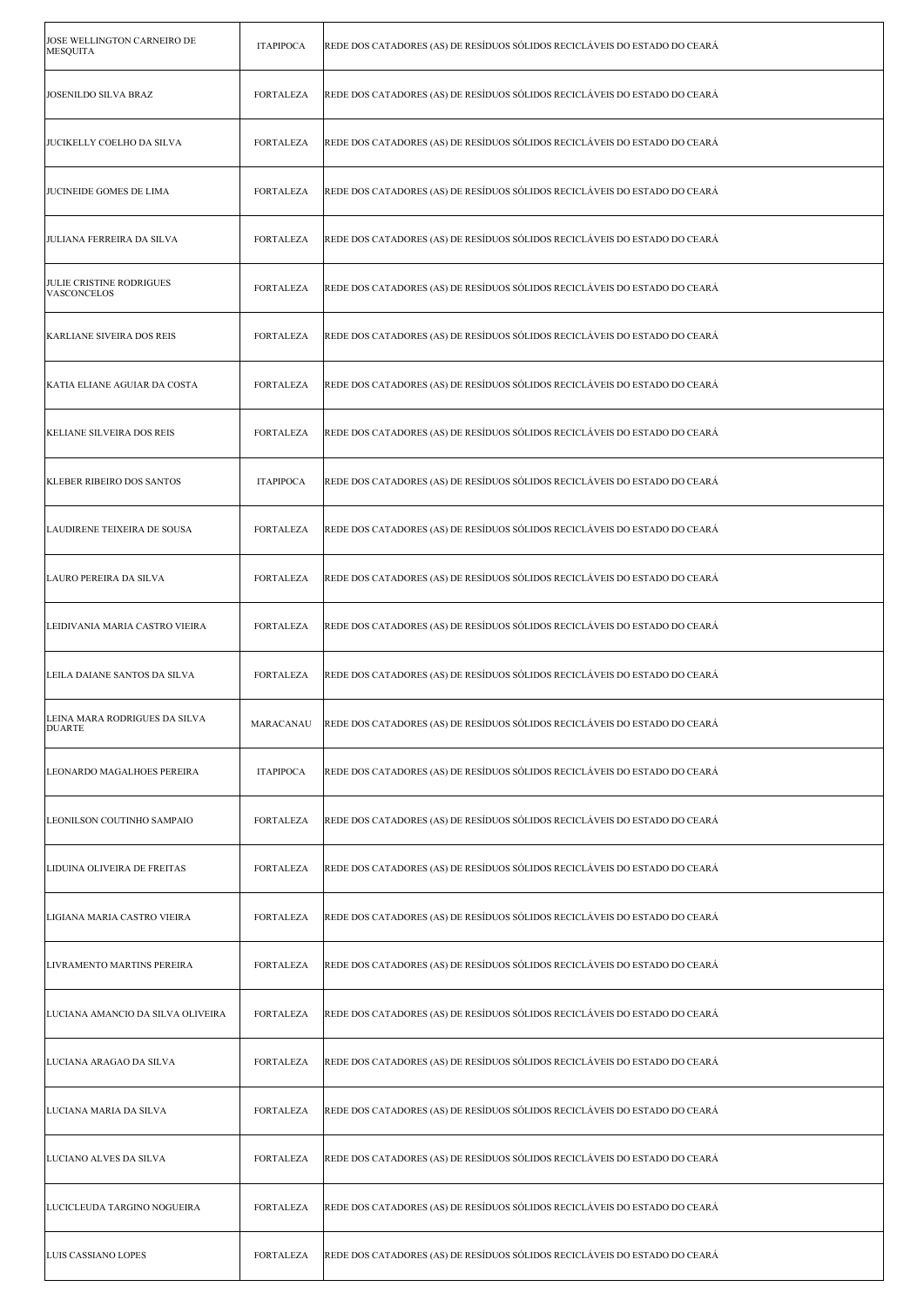| LUIZ MIRANDA FILHO                                | <b>FORTALEZA</b> | REDE DOS CATADORES (AS) DE RESÍDUOS SÓLIDOS RECICLÁVEIS DO ESTADO DO CEARÁ |
|---------------------------------------------------|------------------|----------------------------------------------------------------------------|
| MAICON DA SILVA MOURA                             | <b>ITAPIPOCA</b> | REDE DOS CATADORES (AS) DE RESÍDUOS SÓLIDOS RECICLÁVEIS DO ESTADO DO CEARÁ |
| MANOEL MESSIAS DOS SANTOS                         | <b>ITAPIPOCA</b> | REDE DOS CATADORES (AS) DE RESÍDUOS SÓLIDOS RECICLÁVEIS DO ESTADO DO CEARÁ |
| MARCELO MAGALHAES RODRIGUES                       | <b>ITAPIPOCA</b> | REDE DOS CATADORES (AS) DE RESÍDUOS SÓLIDOS RECICLÁVEIS DO ESTADO DO CEARÁ |
| MARCELO RODRIGUES FELIX                           | <b>FORTALEZA</b> | REDE DOS CATADORES (AS) DE RESÍDUOS SÓLIDOS RECICLÁVEIS DO ESTADO DO CEARÁ |
| MARCILANE MORAIS DA SILVA                         | <b>ITAPIPOCA</b> | REDE DOS CATADORES (AS) DE RESÍDUOS SÓLIDOS RECICLÁVEIS DO ESTADO DO CEARÁ |
| MARCIO NASCIMENTO DA SILVA                        | <b>FORTALEZA</b> | REDE DOS CATADORES (AS) DE RESÍDUOS SÓLIDOS RECICLÁVEIS DO ESTADO DO CEARÁ |
| MARCIRA DA PENHA SOUSA                            | <b>FORTALEZA</b> | REDE DOS CATADORES (AS) DE RESÍDUOS SÓLIDOS RECICLÁVEIS DO ESTADO DO CEARÁ |
| MARCOS ANTONIO TEIXEIRA DE SOUSA                  | <b>ITAPIPOCA</b> | REDE DOS CATADORES (AS) DE RESÍDUOS SÓLIDOS RECICLÁVEIS DO ESTADO DO CEARÁ |
| MARCOS BARBOSA DO NASCIMENTO                      | <b>FORTALEZA</b> | REDE DOS CATADORES (AS) DE RESÍDUOS SÓLIDOS RECICLÁVEIS DO ESTADO DO CEARÁ |
| MARIA ALBA DA SILVA                               | <b>FORTALEZA</b> | REDE DOS CATADORES (AS) DE RESÍDUOS SÓLIDOS RECICLÁVEIS DO ESTADO DO CEARÁ |
| MARIA ALEXANDRE DA SILVA                          | <b>FORTALEZA</b> | REDE DOS CATADORES (AS) DE RESÍDUOS SÓLIDOS RECICLÁVEIS DO ESTADO DO CEARÁ |
| MARIA ALEXSANDRA TEIXEIRA DE SOUSA                | <b>ITAPIPOCA</b> | REDE DOS CATADORES (AS) DE RESÍDUOS SÓLIDOS RECICLÁVEIS DO ESTADO DO CEARÁ |
| MARIA ALZENIRA DO NASCIMENTO                      | FORTALEZA        | REDE DOS CATADORES (AS) DE RESÍDUOS SÓLIDOS RECICLÁVEIS DO ESTADO DO CEARÁ |
| MARIA BEATRIZ DA SILVA ANGELOS                    | FORTALEZA        | REDE DOS CATADORES (AS) DE RESÍDUOS SÓLIDOS RECICLÁVEIS DO ESTADO DO CEARÁ |
| MARIA CELIA GONÇALVES DE SOUSA                    | <b>FORTALEZA</b> | REDE DOS CATADORES (AS) DE RESÍDUOS SÓLIDOS RECICLÁVEIS DO ESTADO DO CEARÁ |
| MARIA CELINA FREITAS PINTO                        | <b>ITAPIPOCA</b> | REDE DOS CATADORES (AS) DE RESÍDUOS SÓLIDOS RECICLÁVEIS DO ESTADO DO CEARÁ |
| MARIA DA CONCEIÇAO DIONISIO DA<br><b>SILVEIRA</b> | <b>FORTALEZA</b> | REDE DOS CATADORES (AS) DE RESÍDUOS SÓLIDOS RECICLÁVEIS DO ESTADO DO CEARÁ |
| MARIA DA CONCEIÇAO RODRIGUES DOS<br><b>SANTOS</b> | <b>FORTALEZA</b> | REDE DOS CATADORES (AS) DE RESÍDUOS SÓLIDOS RECICLÁVEIS DO ESTADO DO CEARÁ |
| MARIA DALVA DE LIMA OLIVEIRA                      | <b>FORTALEZA</b> | REDE DOS CATADORES (AS) DE RESÍDUOS SÓLIDOS RECICLÁVEIS DO ESTADO DO CEARÁ |
| MARIA DALVA MOURA TODESCHINI                      | <b>FORTALEZA</b> | REDE DOS CATADORES (AS) DE RESÍDUOS SÓLIDOS RECICLÁVEIS DO ESTADO DO CEARÁ |
| MARIA DAS GRAÇAS NOGUEIRA ARAUJO                  | <b>FORTALEZA</b> | REDE DOS CATADORES (AS) DE RESÍDUOS SÓLIDOS RECICLÁVEIS DO ESTADO DO CEARÁ |
| MARIA DAS GRAÇAS OLIVEIRA LIMA                    | <b>FORTALEZA</b> | REDE DOS CATADORES (AS) DE RESÍDUOS SÓLIDOS RECICLÁVEIS DO ESTADO DO CEARÁ |
| MARIA DE FATIMA ALBUQUERQUE                       | <b>FORTALEZA</b> | REDE DOS CATADORES (AS) DE RESÍDUOS SÓLIDOS RECICLÁVEIS DO ESTADO DO CEARÁ |
| MARIA DE FATIMA FELIPE RIBEIRO                    | <b>FORTALEZA</b> | REDE DOS CATADORES (AS) DE RESÍDUOS SÓLIDOS RECICLÁVEIS DO ESTADO DO CEARÁ |
| MARIA DE FATIMA MATIAS                            | <b>FORTALEZA</b> | REDE DOS CATADORES (AS) DE RESÍDUOS SÓLIDOS RECICLÁVEIS DO ESTADO DO CEARÁ |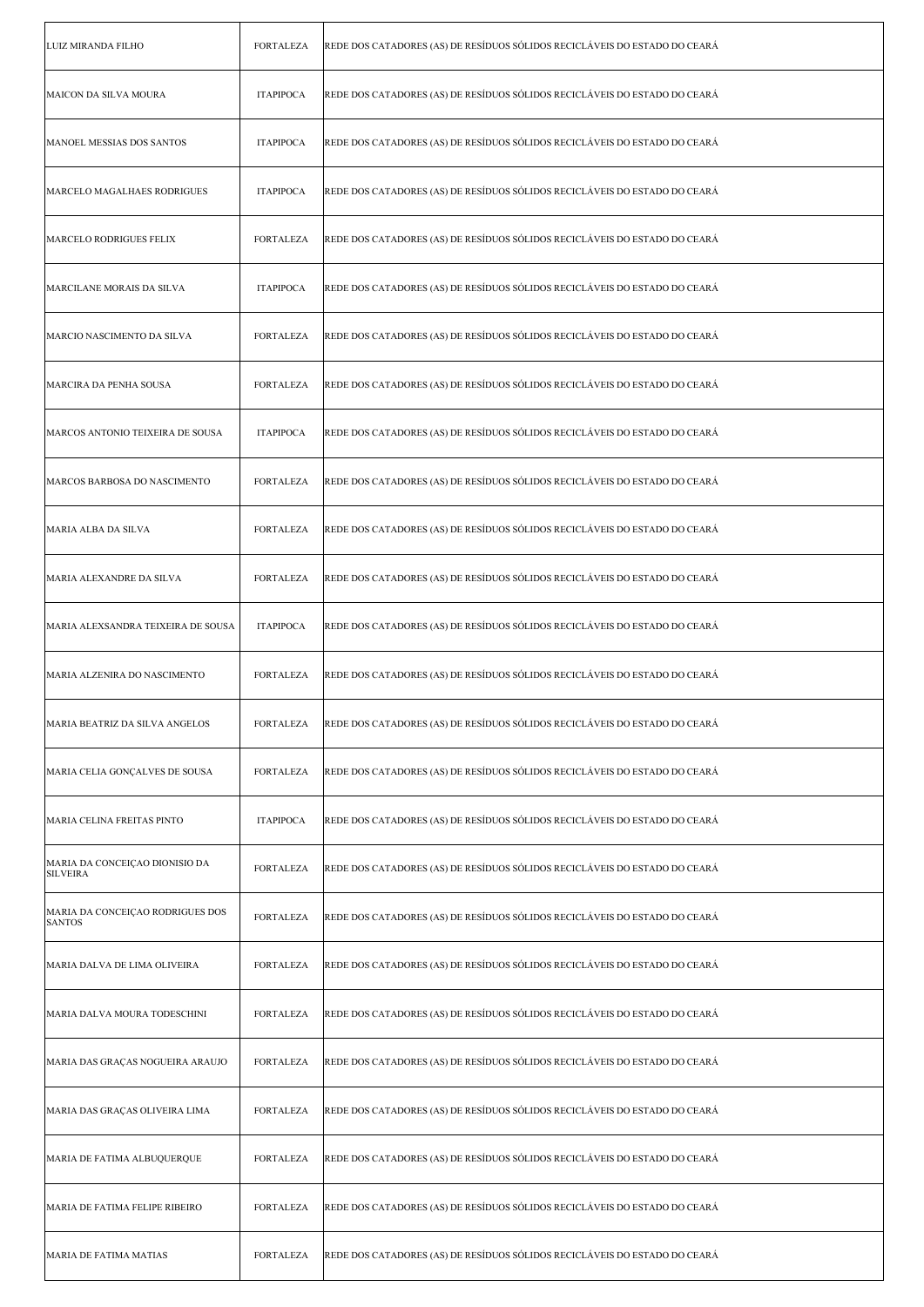| MARIA DE FATIMA MOREIRA CEZAR                      | <b>FORTALEZA</b> | REDE DOS CATADORES (AS) DE RESÍDUOS SÓLIDOS RECICLÁVEIS DO ESTADO DO CEARÁ |
|----------------------------------------------------|------------------|----------------------------------------------------------------------------|
| MARIA DE FATIMA NOGUEIRA ARAUJO DA<br><b>COSTA</b> | <b>FORTALEZA</b> | REDE DOS CATADORES (AS) DE RESÍDUOS SÓLIDOS RECICLÁVEIS DO ESTADO DO CEARÁ |
| MARIA DE LOURDES BARRETO                           | <b>FORTALEZA</b> | REDE DOS CATADORES (AS) DE RESÍDUOS SÓLIDOS RECICLÁVEIS DO ESTADO DO CEARÁ |
| MARIA DE LOURDES CARDOSO ARANHA                    | FORTALEZA        | REDE DOS CATADORES (AS) DE RESÍDUOS SÓLIDOS RECICLÁVEIS DO ESTADO DO CEARÁ |
| MARIA DISA GOMES FROTA                             | FORTALEZA        | REDE DOS CATADORES (AS) DE RESÍDUOS SÓLIDOS RECICLÁVEIS DO ESTADO DO CEARÁ |
| MARIA DO CARMO DE MEDEIROS                         | <b>FORTALEZA</b> | REDE DOS CATADORES (AS) DE RESÍDUOS SÓLIDOS RECICLÁVEIS DO ESTADO DO CEARÁ |
| MARIA DO SOCORRO SOUSA DA SILVA                    | <b>FORTALEZA</b> | REDE DOS CATADORES (AS) DE RESÍDUOS SÓLIDOS RECICLÁVEIS DO ESTADO DO CEARÁ |
| MARIA EDILENE SILVA DE MORAIS                      | <b>FORTALEZA</b> | REDE DOS CATADORES (AS) DE RESÍDUOS SÓLIDOS RECICLÁVEIS DO ESTADO DO CEARÁ |
| MARIA ESTELA SOUSA DANTAS                          | <b>FORTALEZA</b> | REDE DOS CATADORES (AS) DE RESÍDUOS SÓLIDOS RECICLÁVEIS DO ESTADO DO CEARÁ |
| MARIA EURI SILVA ALMEIDA                           | <b>FORTALEZA</b> | REDE DOS CATADORES (AS) DE RESÍDUOS SÓLIDOS RECICLÁVEIS DO ESTADO DO CEARÁ |
| MARIA FRANCINETE RODRIGUES DOS<br><b>SANTOS</b>    | <b>GUAIUBA</b>   | REDE DOS CATADORES (AS) DE RESÍDUOS SÓLIDOS RECICLÁVEIS DO ESTADO DO CEARÁ |
| MARIA FRANCISCA DE JESUS                           | <b>ITAPIPOCA</b> | REDE DOS CATADORES (AS) DE RESÍDUOS SÓLIDOS RECICLÁVEIS DO ESTADO DO CEARÁ |
| MARIA GUEDES NOGUEIRA                              | <b>FORTALEZA</b> | REDE DOS CATADORES (AS) DE RESÍDUOS SÓLIDOS RECICLÁVEIS DO ESTADO DO CEARÁ |
| MARIA IRENE SABINO DE SOUSA                        | <b>FORTALEZA</b> | REDE DOS CATADORES (AS) DE RESÍDUOS SÓLIDOS RECICLÁVEIS DO ESTADO DO CEARÁ |
| MARIA IVETE GOMES DA SILVA                         | FORTALEZA        | REDE DOS CATADORES (AS) DE RESÍDUOS SÓLIDOS RECICLÁVEIS DO ESTADO DO CEARÁ |
| MARIA JANIRA FERREIRA LOPES                        | <b>FORTALEZA</b> | REDE DOS CATADORES (AS) DE RESÍDUOS SÓLIDOS RECICLÁVEIS DO ESTADO DO CEARÁ |
| MARIA JOSE CELESTINO DA SILVA                      | <b>FORTALEZA</b> | REDE DOS CATADORES (AS) DE RESÍDUOS SÓLIDOS RECICLÁVEIS DO ESTADO DO CEARÁ |
| MARIA JOSE DA COSTA RODRIGUES                      | <b>ITAPIPOCA</b> | REDE DOS CATADORES (AS) DE RESÍDUOS SÓLIDOS RECICLÁVEIS DO ESTADO DO CEARÁ |
| MARIA JOSE GERMANO                                 | <b>FORTALEZA</b> | REDE DOS CATADORES (AS) DE RESÍDUOS SÓLIDOS RECICLÁVEIS DO ESTADO DO CEARÁ |
| MARIA JOSE PEREIRA DA SILVA                        | <b>FORTALEZA</b> | REDE DOS CATADORES (AS) DE RESÍDUOS SÓLIDOS RECICLÁVEIS DO ESTADO DO CEARÁ |
| MARIA JOSE PINHEIRO CAVALCANTE                     | <b>FORTALEZA</b> | REDE DOS CATADORES (AS) DE RESÍDUOS SÓLIDOS RECICLÁVEIS DO ESTADO DO CEARÁ |
| MARIA JUSCELIA PINHEIRO SILVA                      | <b>FORTALEZA</b> | REDE DOS CATADORES (AS) DE RESÍDUOS SÓLIDOS RECICLÁVEIS DO ESTADO DO CEARÁ |
| MARIA LIDIANA SOUSA DA SILVA                       | <b>FORTALEZA</b> | REDE DOS CATADORES (AS) DE RESÍDUOS SÓLIDOS RECICLÁVEIS DO ESTADO DO CEARÁ |
| MARIA LUANA TARGINO NOGUEIRA                       | FORTALEZA        | REDE DOS CATADORES (AS) DE RESÍDUOS SÓLIDOS RECICLÁVEIS DO ESTADO DO CEARÁ |
| MARIA LUCIA ARAUJO VIEIRA                          | <b>FORTALEZA</b> | REDE DOS CATADORES (AS) DE RESÍDUOS SÓLIDOS RECICLÁVEIS DO ESTADO DO CEARÁ |
| MARIA LUCIA DE CASTRO RIBEIRO                      | FORTALEZA        | REDE DOS CATADORES (AS) DE RESÍDUOS SÓLIDOS RECICLÁVEIS DO ESTADO DO CEARÁ |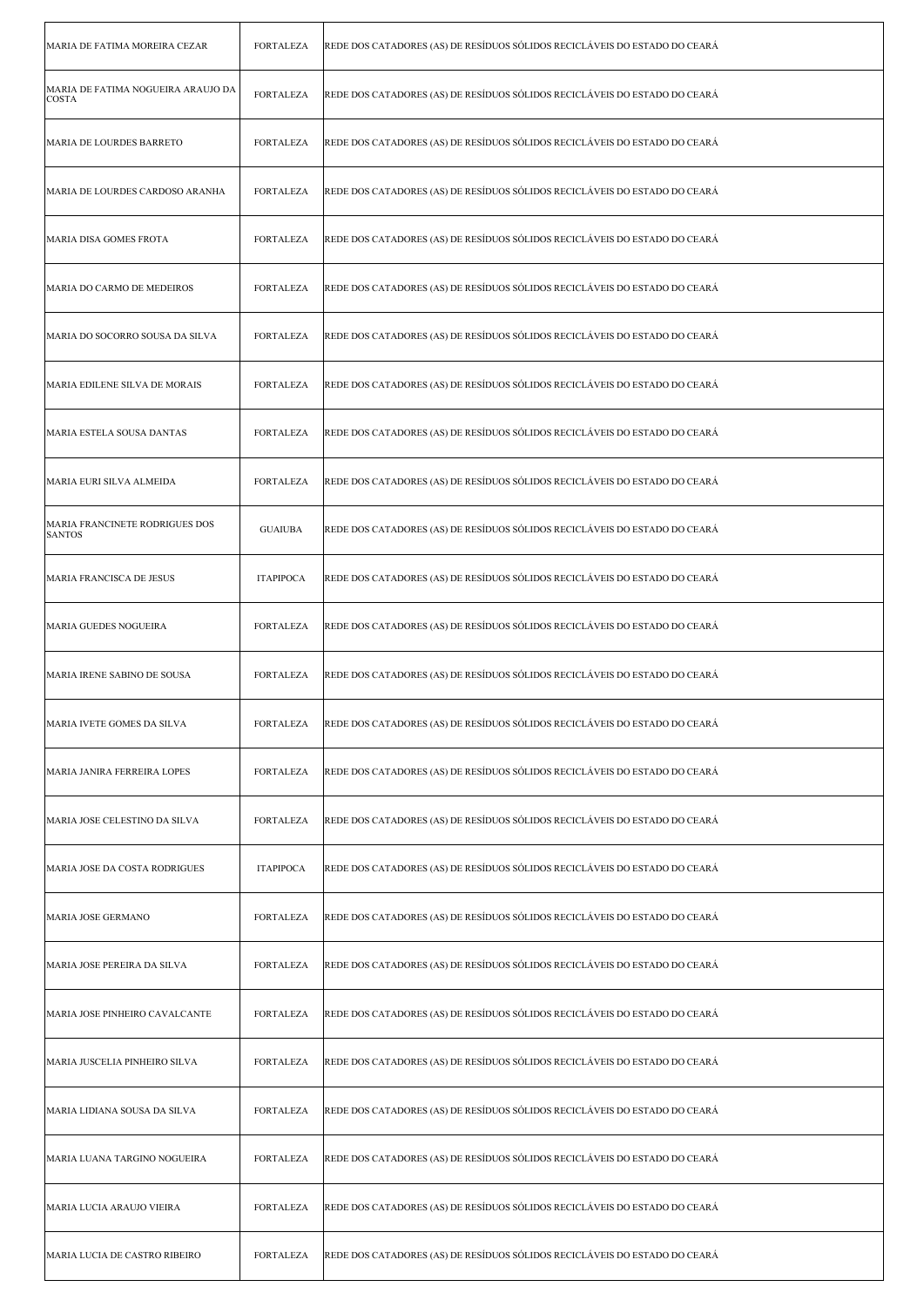| MARIA LUCILENE BARBOSA BARROS                 | <b>FORTALEZA</b> | REDE DOS CATADORES (AS) DE RESÍDUOS SÓLIDOS RECICLÁVEIS DO ESTADO DO CEARÁ |
|-----------------------------------------------|------------------|----------------------------------------------------------------------------|
| MARIA LUIZA DA SILVA                          | <b>GUAIUBA</b>   | REDE DOS CATADORES (AS) DE RESÍDUOS SÓLIDOS RECICLÁVEIS DO ESTADO DO CEARÁ |
| MARIA LUZIA RODRIGUES DE SILVA                | <b>FORTALEZA</b> | REDE DOS CATADORES (AS) DE RESÍDUOS SÓLIDOS RECICLÁVEIS DO ESTADO DO CEARÁ |
| MARIA MARCILENE RODRIGUES DA SILVA            | <b>FORTALEZA</b> | REDE DOS CATADORES (AS) DE RESÍDUOS SÓLIDOS RECICLÁVEIS DO ESTADO DO CEARÁ |
| MARIA MARTA GOMES DA COSTA                    | FORTALEZA        | REDE DOS CATADORES (AS) DE RESÍDUOS SÓLIDOS RECICLÁVEIS DO ESTADO DO CEARÁ |
| MARIA MARTA SOUSA DA SILVA                    | <b>FORTALEZA</b> | REDE DOS CATADORES (AS) DE RESÍDUOS SÓLIDOS RECICLÁVEIS DO ESTADO DO CEARÁ |
| MARIA MAYARA COSTA DE MORAIS                  | <b>FORTALEZA</b> | REDE DOS CATADORES (AS) DE RESÍDUOS SÓLIDOS RECICLÁVEIS DO ESTADO DO CEARÁ |
| MARIA NEUZIRENE ANDRADE DOS<br><b>SANTOS</b>  | <b>FORTALEZA</b> | REDE DOS CATADORES (AS) DE RESÍDUOS SÓLIDOS RECICLÁVEIS DO ESTADO DO CEARÁ |
| MARIA NOEME MESQUITA DE SOUSA                 | FORTALEZA        | REDE DOS CATADORES (AS) DE RESÍDUOS SÓLIDOS RECICLÁVEIS DO ESTADO DO CEARÁ |
| MARIA ROSILENE DE FREITAS                     | FORTALEZA        | REDE DOS CATADORES (AS) DE RESÍDUOS SÓLIDOS RECICLÁVEIS DO ESTADO DO CEARÁ |
| MARIA RUTE VERISSIMO DE OLIVEIRA              | <b>FORTALEZA</b> | REDE DOS CATADORES (AS) DE RESÍDUOS SÓLIDOS RECICLÁVEIS DO ESTADO DO CEARÁ |
| MARIA SOCORRO SILVESTRE DA SILVA              | <b>FORTALEZA</b> | REDE DOS CATADORES (AS) DE RESÍDUOS SÓLIDOS RECICLÁVEIS DO ESTADO DO CEARÁ |
| MARIA TAYNA BEZERRA                           | FORTALEZA        | REDE DOS CATADORES (AS) DE RESÍDUOS SÓLIDOS RECICLÁVEIS DO ESTADO DO CEARÁ |
| MARIA VILANI DA SILVA NUNES                   | <b>ITAPIPOCA</b> | REDE DOS CATADORES (AS) DE RESÍDUOS SÓLIDOS RECICLÁVEIS DO ESTADO DO CEARÁ |
| MARIA VITORIA PEREIRA DOS SANTOS              | FORTALEZA        | REDE DOS CATADORES (AS) DE RESÍDUOS SÓLIDOS RECICLÁVEIS DO ESTADO DO CEARÁ |
| MARILENE RODRIGUES DA SILVA                   | <b>FORTALEZA</b> | REDE DOS CATADORES (AS) DE RESÍDUOS SÓLIDOS RECICLÁVEIS DO ESTADO DO CEARÁ |
| MARINA LIVIA DA SILVA FREITAS                 | <b>FORTALEZA</b> | REDE DOS CATADORES (AS) DE RESÍDUOS SÓLIDOS RECICLÁVEIS DO ESTADO DO CEARÁ |
| MARINES MOURA DA SILVA                        | <b>FORTALEZA</b> | REDE DOS CATADORES (AS) DE RESÍDUOS SÓLIDOS RECICLÁVEIS DO ESTADO DO CEARÁ |
| <b>MARIO PINHEIRO DE SOUZA</b>                | FORTALEZA        | REDE DOS CATADORES (AS) DE RESÍDUOS SÓLIDOS RECICLÁVEIS DO ESTADO DO CEARÁ |
| MAURICIO ALVES DE MATOS                       | <b>FORTALEZA</b> | REDE DOS CATADORES (AS) DE RESÍDUOS SÓLIDOS RECICLÁVEIS DO ESTADO DO CEARÁ |
| <b>MAURICIO MENDES SILVA</b>                  | <b>FORTALEZA</b> | REDE DOS CATADORES (AS) DE RESÍDUOS SÓLIDOS RECICLÁVEIS DO ESTADO DO CEARÁ |
| MAYRA CAROLINA RODRIGUES DOS<br><b>SANTOS</b> | <b>FORTALEZA</b> | REDE DOS CATADORES (AS) DE RESÍDUOS SÓLIDOS RECICLÁVEIS DO ESTADO DO CEARÁ |
| MICHELE DE SOUZA ALMEIDA                      | <b>FORTALEZA</b> | REDE DOS CATADORES (AS) DE RESÍDUOS SÓLIDOS RECICLÁVEIS DO ESTADO DO CEARÁ |
| MICHELLE FERREIRA DA SILVA                    | <b>ITAPIPOCA</b> | REDE DOS CATADORES (AS) DE RESÍDUOS SÓLIDOS RECICLÁVEIS DO ESTADO DO CEARÁ |
| MOISES VIEIRA DA SILVA                        | <b>FORTALEZA</b> | REDE DOS CATADORES (AS) DE RESÍDUOS SÓLIDOS RECICLÁVEIS DO ESTADO DO CEARÁ |
| NATALIA GOMES DA SILVA                        | FORTALEZA        | REDE DOS CATADORES (AS) DE RESÍDUOS SÓLIDOS RECICLÁVEIS DO ESTADO DO CEARÁ |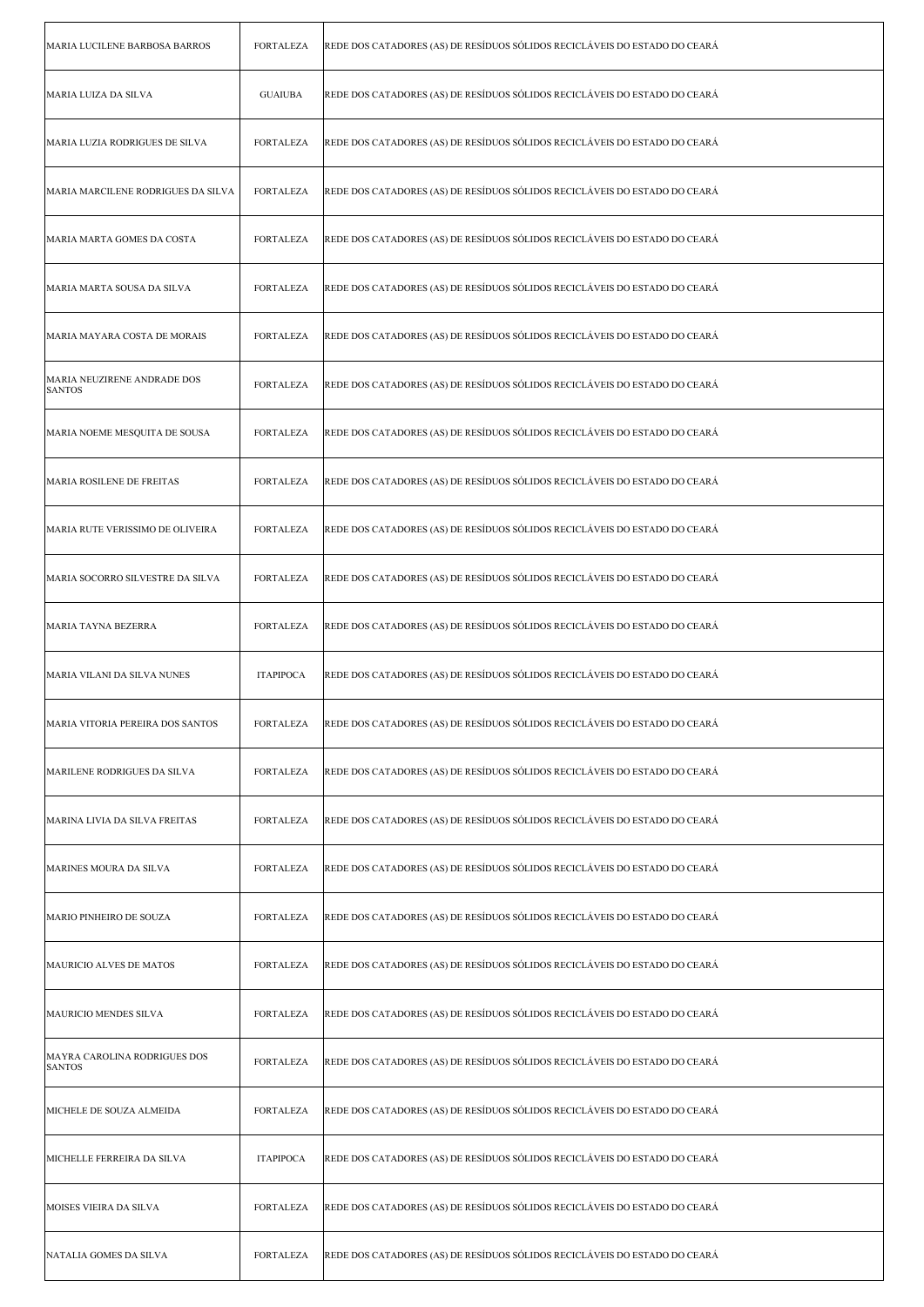| NATALIA RIBEIRO SAMPAIO DA SILVA   | <b>FORTALEZA</b> | REDE DOS CATADORES (AS) DE RESÍDUOS SÓLIDOS RECICLÁVEIS DO ESTADO DO CEARÁ |
|------------------------------------|------------------|----------------------------------------------------------------------------|
| NAYARA COSTA SANTOS                | <b>FORTALEZA</b> | REDE DOS CATADORES (AS) DE RESÍDUOS SÓLIDOS RECICLÁVEIS DO ESTADO DO CEARÁ |
| NELSON LOPES DA SILVA              | <b>FORTALEZA</b> | REDE DOS CATADORES (AS) DE RESÍDUOS SÓLIDOS RECICLÁVEIS DO ESTADO DO CEARÁ |
| NIVANDA MARIA TRAJANO DOS SANTOS   | <b>FORTALEZA</b> | REDE DOS CATADORES (AS) DE RESÍDUOS SÓLIDOS RECICLÁVEIS DO ESTADO DO CEARÁ |
| OTILIA DA CUNHA SILVA              | <b>FORTALEZA</b> | REDE DOS CATADORES (AS) DE RESÍDUOS SÓLIDOS RECICLÁVEIS DO ESTADO DO CEARÁ |
| PATRICIA PEREIRA DA SILVA          | <b>FORTALEZA</b> | REDE DOS CATADORES (AS) DE RESÍDUOS SÓLIDOS RECICLÁVEIS DO ESTADO DO CEARÁ |
| PEDRO AVELINO DE OLIVEIRA FILHO    | <b>ITAPIPOCA</b> | REDE DOS CATADORES (AS) DE RESÍDUOS SÓLIDOS RECICLÁVEIS DO ESTADO DO CEARÁ |
| <b>RAELLY PEREIRA DE SOUSA</b>     | <b>FORTALEZA</b> | REDE DOS CATADORES (AS) DE RESÍDUOS SÓLIDOS RECICLÁVEIS DO ESTADO DO CEARÁ |
| RAFAEL GOMES DA SILVA              | <b>FORTALEZA</b> | REDE DOS CATADORES (AS) DE RESÍDUOS SÓLIDOS RECICLÁVEIS DO ESTADO DO CEARÁ |
| RAFAELA NASCIMENTO SILVA AIRES     | <b>FORTALEZA</b> | REDE DOS CATADORES (AS) DE RESÍDUOS SÓLIDOS RECICLÁVEIS DO ESTADO DO CEARÁ |
| RAIMUNDA FERREIRA MENDES           | <b>FORTALEZA</b> | REDE DOS CATADORES (AS) DE RESÍDUOS SÓLIDOS RECICLÁVEIS DO ESTADO DO CEARÁ |
| <b>RAYANNE FERREIRA DOS SANTOS</b> | <b>FORTALEZA</b> | REDE DOS CATADORES (AS) DE RESÍDUOS SÓLIDOS RECICLÁVEIS DO ESTADO DO CEARÁ |
| REGINALDO DE SOUSA SANTO           | <b>ITAPIPOCA</b> | REDE DOS CATADORES (AS) DE RESÍDUOS SÓLIDOS RECICLÁVEIS DO ESTADO DO CEARÁ |
|                                    |                  |                                                                            |
| <b>RICARDO DE SOUSA SILVA</b>      | <b>FORTALEZA</b> | REDE DOS CATADORES (AS) DE RESÍDUOS SÓLIDOS RECICLÁVEIS DO ESTADO DO CEARÁ |
| ROBERLANIO DE SOUSA BEZERRA        | <b>ITAPIPOCA</b> | REDE DOS CATADORES (AS) DE RESÍDUOS SÓLIDOS RECICLÁVEIS DO ESTADO DO CEARÁ |
| ROGERIO SAMPAIO CAVALCANTE         | <b>ITAPIPOCA</b> | REDE DOS CATADORES (AS) DE RESÍDUOS SÓLIDOS RECICLÁVEIS DO ESTADO DO CEARÁ |
| ROSEMARY DIAS MATOS                | <b>FORTALEZA</b> | REDE DOS CATADORES (AS) DE RESÍDUOS SÓLIDOS RECICLÁVEIS DO ESTADO DO CEARÁ |
| ROSEMEIRE FERREIRA MELO            | <b>FORTALEZA</b> | REDE DOS CATADORES (AS) DE RESÍDUOS SÓLIDOS RECICLÁVEIS DO ESTADO DO CEARÁ |
| <b>RYAN SILVA OLIVEIRA</b>         | <b>FORTALEZA</b> | REDE DOS CATADORES (AS) DE RESÍDUOS SÓLIDOS RECICLÁVEIS DO ESTADO DO CEARÁ |
| SILVANI DOS SANTOS SILVA           | <b>FORTALEZA</b> | REDE DOS CATADORES (AS) DE RESÍDUOS SÓLIDOS RECICLÁVEIS DO ESTADO DO CEARÁ |
| SILVANIA CELESTINO GOMES           | <b>FORTALEZA</b> | REDE DOS CATADORES (AS) DE RESÍDUOS SÓLIDOS RECICLÁVEIS DO ESTADO DO CEARÁ |
| SIRLENE DA SILVA FREITAS           | <b>FORTALEZA</b> | REDE DOS CATADORES (AS) DE RESÍDUOS SÓLIDOS RECICLÁVEIS DO ESTADO DO CEARÁ |
| SOLANGE DA CUNHA                   | <b>FORTALEZA</b> | REDE DOS CATADORES (AS) DE RESÍDUOS SÓLIDOS RECICLÁVEIS DO ESTADO DO CEARÁ |
| SONIA MARIA NASCIMENTO SILVA       | <b>FORTALEZA</b> | REDE DOS CATADORES (AS) DE RESÍDUOS SÓLIDOS RECICLÁVEIS DO ESTADO DO CEARÁ |
| TAIANNY DA SILVA DURTE             | <b>FORTALEZA</b> | REDE DOS CATADORES (AS) DE RESÍDUOS SÓLIDOS RECICLÁVEIS DO ESTADO DO CEARÁ |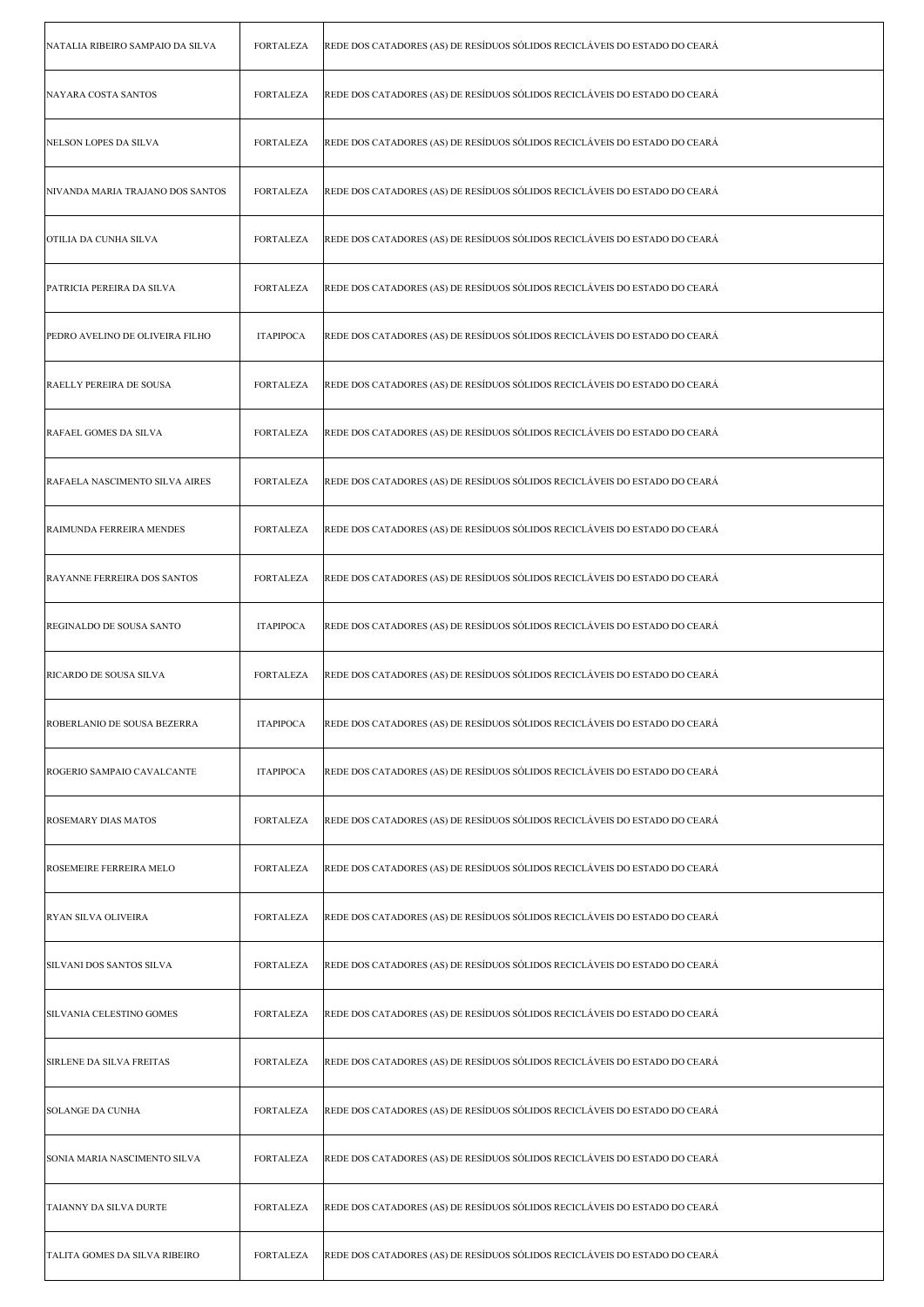| TANIA MARIA DE JESUS SOUSA       | <b>ITAPIPOCA</b>    | REDE DOS CATADORES (AS) DE RESÍDUOS SÓLIDOS RECICLÁVEIS DO ESTADO DO CEARÁ |
|----------------------------------|---------------------|----------------------------------------------------------------------------|
| TARCIANO DOS SANTOS              | <b>FORTALEZA</b>    | REDE DOS CATADORES (AS) DE RESÍDUOS SÓLIDOS RECICLÁVEIS DO ESTADO DO CEARÁ |
| TEREZINHA COUTINHO RODRIGUES     | FORTALEZA           | REDE DOS CATADORES (AS) DE RESÍDUOS SÓLIDOS RECICLÁVEIS DO ESTADO DO CEARÁ |
| TEREZINHA GOMES DA SILVA         | FORTALEZA           | REDE DOS CATADORES (AS) DE RESÍDUOS SÓLIDOS RECICLÁVEIS DO ESTADO DO CEARÁ |
| TICIANA COSTA JACINTO            | FORTALEZA           | REDE DOS CATADORES (AS) DE RESÍDUOS SÓLIDOS RECICLÁVEIS DO ESTADO DO CEARÁ |
| VALDEENE MENDES DE LIMA          | <b>FORTALEZA</b>    | REDE DOS CATADORES (AS) DE RESÍDUOS SÓLIDOS RECICLÁVEIS DO ESTADO DO CEARÁ |
| <b>VALDIENE ALVES DA SILVA</b>   | <b>FORTALEZA</b>    | REDE DOS CATADORES (AS) DE RESÍDUOS SÓLIDOS RECICLÁVEIS DO ESTADO DO CEARÁ |
| VALDO FERREIRA DA SILVA          | FORTALEZA           | REDE DOS CATADORES (AS) DE RESÍDUOS SÓLIDOS RECICLÁVEIS DO ESTADO DO CEARÁ |
| VALQUIRIA NASCIMENTO GOMES       | FORTALEZA           | REDE DOS CATADORES (AS) DE RESÍDUOS SÓLIDOS RECICLÁVEIS DO ESTADO DO CEARÁ |
| VANDERLEIA PEREIRA DE LIMA       | FORTALEZA           | REDE DOS CATADORES (AS) DE RESÍDUOS SÓLIDOS RECICLÁVEIS DO ESTADO DO CEARÁ |
| VANESA DOS SANTOS XAVIER         | <b>FORTALEZA</b>    | REDE DOS CATADORES (AS) DE RESÍDUOS SÓLIDOS RECICLÁVEIS DO ESTADO DO CEARÁ |
| VICENTE DE PAULO MIRANDA LIMA    | <b>ITAPIPOCA</b>    | REDE DOS CATADORES (AS) DE RESÍDUOS SÓLIDOS RECICLÁVEIS DO ESTADO DO CEARÁ |
| VICENTE DE PAULO RODRIGUES       | <b>ITAPIPOCA</b>    | REDE DOS CATADORES (AS) DE RESÍDUOS SÓLIDOS RECICLÁVEIS DO ESTADO DO CEARÁ |
| VILMA CELIA DA SILVA             | FORTALEZA           | REDE DOS CATADORES (AS) DE RESÍDUOS SÓLIDOS RECICLÁVEIS DO ESTADO DO CEARÁ |
| VLADIA THAMIRES SOARES ALVES     | FORTALEZA           | REDE DOS CATADORES (AS) DE RESÍDUOS SÓLIDOS RECICLÁVEIS DO ESTADO DO CEARÁ |
| WANESSA SAMPAIO LOPES            | <b>FORTALEZA</b>    | REDE DOS CATADORES (AS) DE RESÍDUOS SÓLIDOS RECICLÁVEIS DO ESTADO DO CEARÁ |
| WASHINGTON SILVA DO CARMO        | FORTALEZA           | REDE DOS CATADORES (AS) DE RESÍDUOS SÓLIDOS RECICLÁVEIS DO ESTADO DO CEARÁ |
| AILA NOGUEIRA DA SILVA           | <b>CAMPOS SALES</b> | SEMEAR - ASSOCIAÇÃO DE EDUCAÇÃO AMBIENTAL E ECOLÓGICA: ARTE DE RECICLAR    |
| ANTONETE DE SOUZA                | <b>SALITRE</b>      | SEMEAR - ASSOCIAÇÃO DE EDUCAÇÃO AMBIENTAL E ECOLÓGICA: ARTE DE RECICLAR    |
| ANTONIA MACILEIDE RIBEIRO        | <b>SALITRE</b>      | SEMEAR - ASSOCIAÇÃO DE EDUCAÇÃO AMBIENTAL E ECOLÓGICA: ARTE DE RECICLAR    |
| ANTONIO CICERO OLIVEIRA DA SILVA | <b>CAMPOS SALES</b> | SEMEAR - ASSOCIAÇÃO DE EDUCAÇÃO AMBIENTAL E ECOLÓGICA: ARTE DE RECICLAR    |
| CICERA MICHELE DA COSTA SILVA    | <b>CAMPOS SALES</b> | SEMEAR - ASSOCIAÇÃO DE EDUCAÇÃO AMBIENTAL E ECOLÓGICA: ARTE DE RECICLAR    |
| CICERO ANTONIO RIBEIRO           | <b>SALITRE</b>      | SEMEAR - ASSOCIAÇÃO DE EDUCAÇÃO AMBIENTAL E ECOLÓGICA: ARTE DE RECICLAR    |
| DAMIANA MIZAEL DA SILVA          | <b>SALITRE</b>      | SEMEAR - ASSOCIAÇÃO DE EDUCAÇÃO AMBIENTAL E ECOLÓGICA: ARTE DE RECICLAR    |
| DANIEL EDSON DE SOUZA ALENCAR    | <b>SALITRE</b>      | SEMEAR - ASSOCIAÇÃO DE EDUCAÇÃO AMBIENTAL E ECOLÓGICA: ARTE DE RECICLAR    |
| DEUZIMAR FRANCISCO BATISTA       | <b>CAMPOS SALES</b> | SEMEAR - ASSOCIAÇÃO DE EDUCAÇÃO AMBIENTAL E ECOLÓGICA: ARTE DE RECICLAR    |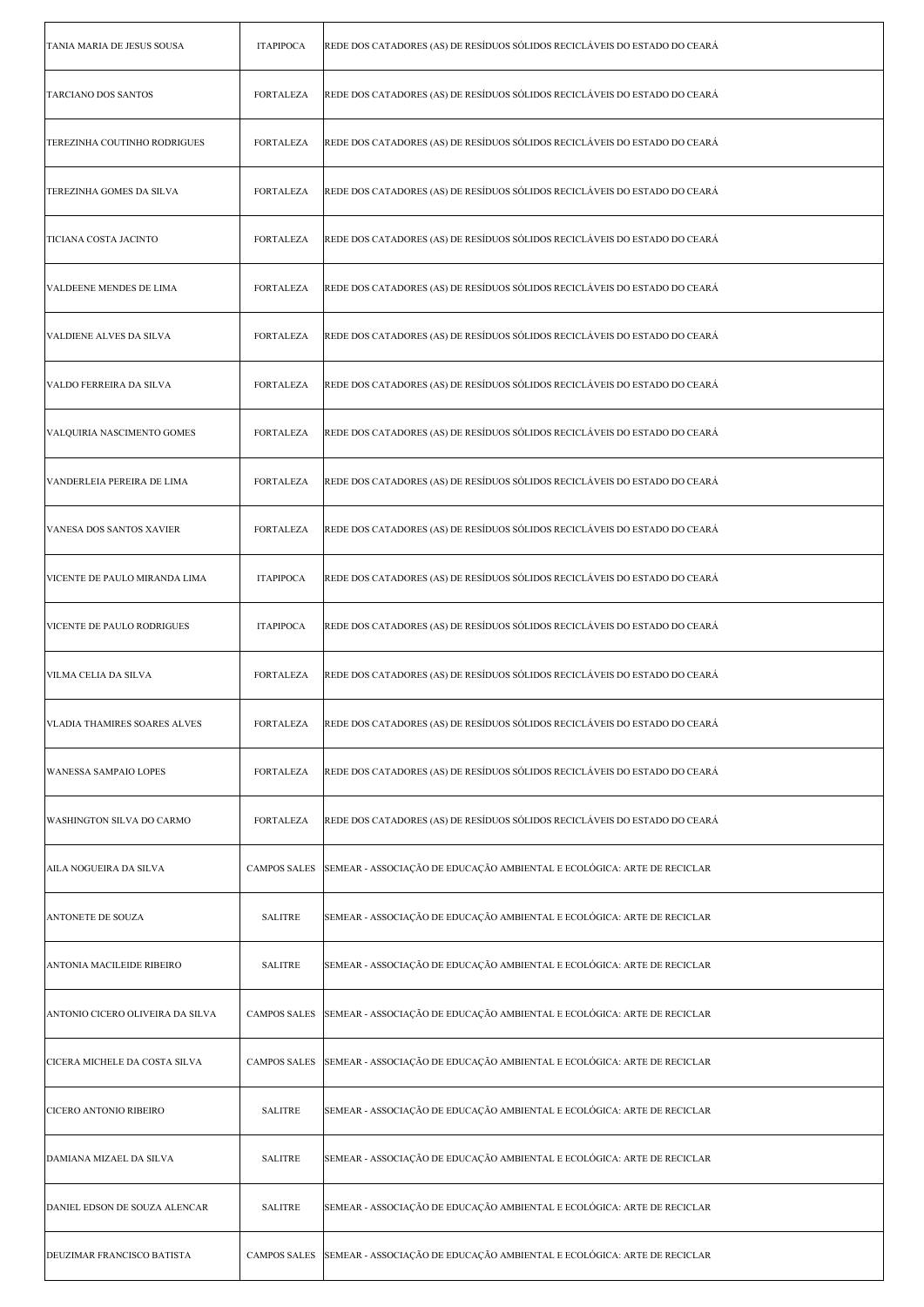| ELIZEU CORIOLANO DE ALENCAR        | <b>SALITRE</b>      | SEMEAR - ASSOCIAÇÃO DE EDUCAÇÃO AMBIENTAL E ECOLÓGICA: ARTE DE RECICLAR |
|------------------------------------|---------------------|-------------------------------------------------------------------------|
| ERINALDO MALAQUIAS DE CARVALHO     | <b>CAMPOS SALES</b> | SEMEAR - ASSOCIAÇÃO DE EDUCAÇÃO AMBIENTAL E ECOLÓGICA: ARTE DE RECICLAR |
| ESPEDITA ANTONIA ALENCAR FERREIRA  | <b>CAMPOS SALES</b> | SEMEAR - ASSOCIAÇÃO DE EDUCAÇÃO AMBIENTAL E ECOLÓGICA: ARTE DE RECICLAR |
| FABIANA FERREIRA DE ALENCAR        | <b>SALITRE</b>      | SEMEAR - ASSOCIAÇÃO DE EDUCAÇÃO AMBIENTAL E ECOLÓGICA: ARTE DE RECICLAR |
| FERNANDO FRANCISCO DOS PASSOS      | <b>SALITRE</b>      | SEMEAR - ASSOCIAÇÃO DE EDUCAÇÃO AMBIENTAL E ECOLÓGICA: ARTE DE RECICLAR |
| FRANCISCO ADAIL DA SILVA           | <b>SALITRE</b>      | SEMEAR - ASSOCIAÇÃO DE EDUCAÇÃO AMBIENTAL E ECOLÓGICA: ARTE DE RECICLAR |
| FRANCISCO JOABES BASTISTA FILHO    | <b>CAMPOS SALES</b> | SEMEAR - ASSOCIAÇÃO DE EDUCAÇÃO AMBIENTAL E ECOLÓGICA: ARTE DE RECICLAR |
| FRANCISCO ROBERIO DOS PASSOS       | <b>SALITRE</b>      | SEMEAR - ASSOCIAÇÃO DE EDUCAÇÃO AMBIENTAL E ECOLÓGICA: ARTE DE RECICLAR |
| FRANCISCO SOARES CAVALCANTE        | <b>SALITRE</b>      | SEMEAR - ASSOCIAÇÃO DE EDUCAÇÃO AMBIENTAL E ECOLÓGICA: ARTE DE RECICLAR |
| FRANCISCO WILLIAN DA SILVA ALENCAR | <b>CAMPOS SALES</b> | SEMEAR - ASSOCIAÇÃO DE EDUCAÇÃO AMBIENTAL E ECOLÓGICA: ARTE DE RECICLAR |
| GENEZIO PEREIRA DE SOUSA           | <b>SALITRE</b>      | SEMEAR - ASSOCIAÇÃO DE EDUCAÇÃO AMBIENTAL E ECOLÓGICA: ARTE DE RECICLAR |
| <b>IVANILDO ESPEDITO PEREIRA</b>   | <b>SALITRE</b>      | SEMEAR - ASSOCIAÇÃO DE EDUCAÇÃO AMBIENTAL E ECOLÓGICA: ARTE DE RECICLAR |
| JOAO RAIMUNDO DA SILVA             | <b>SALITRE</b>      | SEMEAR - ASSOCIAÇÃO DE EDUCAÇÃO AMBIENTAL E ECOLÓGICA: ARTE DE RECICLAR |
| JOSE AMAURY LIMA RODRIGUES         | <b>CAMPOS SALES</b> | SEMEAR - ASSOCIAÇÃO DE EDUCAÇÃO AMBIENTAL E ECOLÓGICA: ARTE DE RECICLAR |
| JOSE ERNALDO RODRIGUES             | <b>SALITRE</b>      | SEMEAR - ASSOCIAÇÃO DE EDUCAÇÃO AMBIENTAL E ECOLÓGICA: ARTE DE RECICLAR |
| JOSE ORLANDO FIRMINO DA SILVA      | <b>SALITRE</b>      | SEMEAR - ASSOCIAÇÃO DE EDUCAÇÃO AMBIENTAL E ECOLÓGICA: ARTE DE RECICLAR |
| <b>JOSE PEREIRA LIMA</b>           | <b>SALITRE</b>      | SEMEAR - ASSOCIAÇÃO DE EDUCAÇÃO AMBIENTAL E ECOLÓGICA: ARTE DE RECICLAR |
| MANOEL RAIMUNDO DO NASCIMENTO      | <b>CAMPOS SALES</b> | SEMEAR - ASSOCIAÇÃO DE EDUCAÇÃO AMBIENTAL E ECOLÓGICA: ARTE DE RECICLAR |
| MARIA LUCINEIDE DA SILVA           | <b>SALITRE</b>      | SEMEAR - ASSOCIAÇÃO DE EDUCAÇÃO AMBIENTAL E ECOLÓGICA: ARTE DE RECICLAR |
| NEURISVALDO AMARO DE SOUZA         | <b>SALITRE</b>      | SEMEAR - ASSOCIAÇÃO DE EDUCAÇÃO AMBIENTAL E ECOLÓGICA: ARTE DE RECICLAR |
| NIVALDO MALAQUIAS DE SOUZA         | <b>CAMPOS SALES</b> | SEMEAR - ASSOCIAÇÃO DE EDUCAÇÃO AMBIENTAL E ECOLÓGICA: ARTE DE RECICLAR |
| OSMAR MALAQUIAS DE SOUZA           | <b>CAMPOS SALES</b> | SEMEAR - ASSOCIAÇÃO DE EDUCAÇÃO AMBIENTAL E ECOLÓGICA: ARTE DE RECICLAR |
| OSVALDO FERREIRA DE SOUZA          | <b>SALITRE</b>      | SEMEAR - ASSOCIAÇÃO DE EDUCAÇÃO AMBIENTAL E ECOLÓGICA: ARTE DE RECICLAR |
| PEDRO PEREIRA DA SILVA             | <b>CAMPOS SALES</b> | SEMEAR - ASSOCIAÇÃO DE EDUCAÇÃO AMBIENTAL E ECOLÓGICA: ARTE DE RECICLAR |
| RAIMUNDA NASCIMENTO DE MENEZES     | <b>SALITRE</b>      | SEMEAR - ASSOCIAÇÃO DE EDUCAÇÃO AMBIENTAL E ECOLÓGICA: ARTE DE RECICLAR |
| SILVESTRE SOARES CAVALCANTE        | <b>CAMPOS SALES</b> | SEMEAR - ASSOCIAÇÃO DE EDUCAÇÃO AMBIENTAL E ECOLÓGICA: ARTE DE RECICLAR |